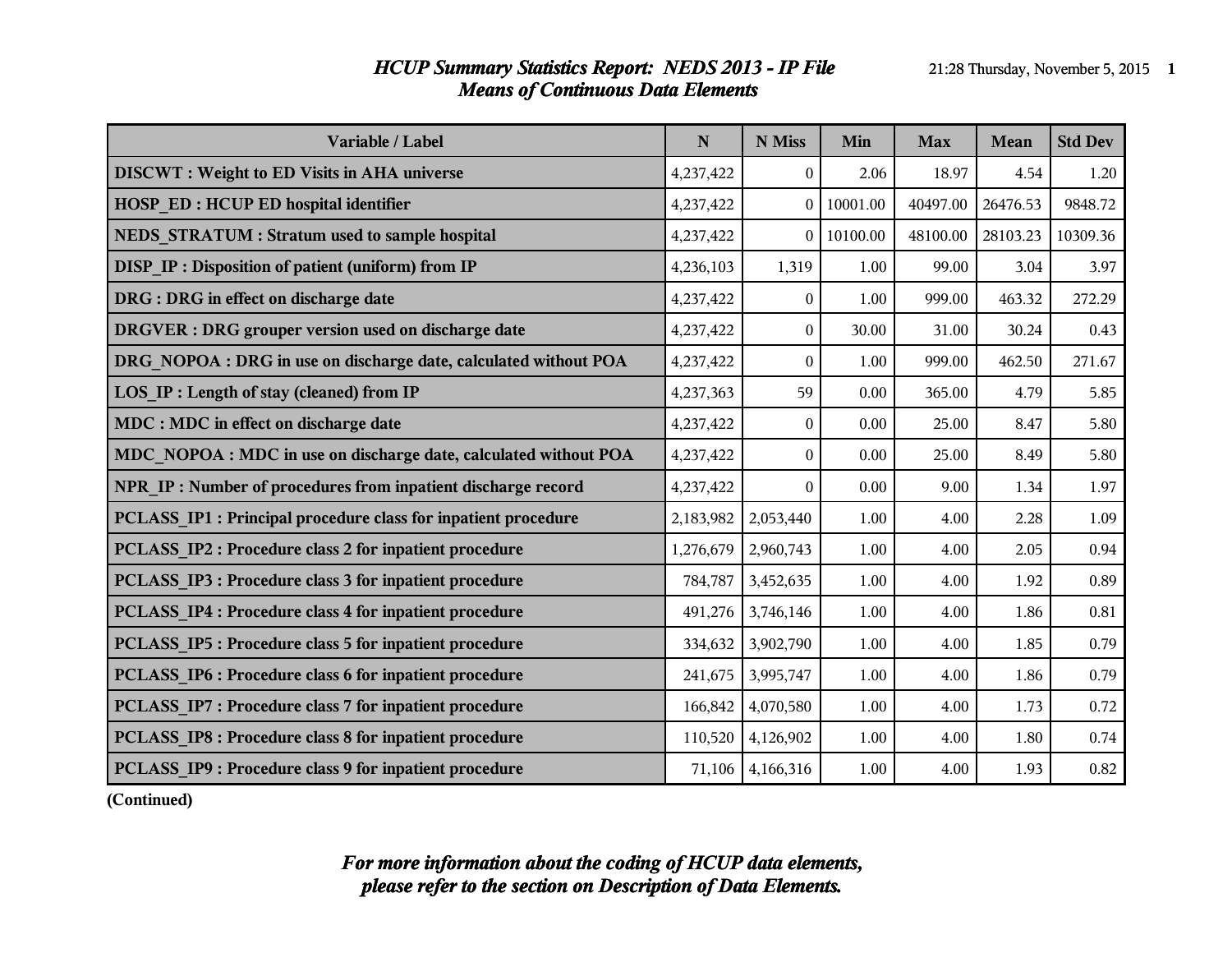# **Variable / Label N N Miss Min Max Mean Std Dev PRCCS IP1 : CCS: principal procedure from inpatient discharge record** 2,183,982 2,053,440 1.00 231.00 127.69 71.87 **PRCCS IP2 : CCS: procedure 2 from inpatient discharge record** 1,276,679 | 2,960,743 | 1.00 | 231.00 | 130.90 | 73.71 **PRCCS\_IP3 : CCS: procedure 3 from inpatient discharge record** 784,787 3,452,635 | 1.00 | 231.00 | 128.87 | 76.29 **PRCCS\_IP4 : CCS: procedure 4 from inpatient discharge record**  $491,276$  3,746,146 1.00 231.00 132.35 76.93 **PRCCS IP5 : CCS: procedure 5 from inpatient discharge record** 334,632 3,902,790 1.00 231.00 127.82 77.26 **PRCCS IP6 : CCS: procedure 6 from inpatient discharge record** 241,675 3,995,747 1.00 231.00 123.45 77.04 **PRCCS IP7 : CCS: procedure 7 from inpatient discharge record** 166,842 4,070,580 1.00 231.00 123.07 78.07 **PRCCS IP8 : CCS: procedure 8 from inpatient discharge record** 110,520 4,126,902 1.00 231.00 135.70 78.56 **PRCCS IP9 : CCS: procedure 9 from inpatient discharge record** 71,106 4,166,316 1.00 231.00 139.08 78.26 **TOTCHG\_IP : Total charge for ED and inpatient services** 4,162,391 75,031 100.00 4929114.0 42310.93 65871.20

#### *HCUP Summary Statistics Report: NEDS 2013 - IP File* 21:28 Thursday, November 5, 2015 2 *Means of Continuous Data Elements*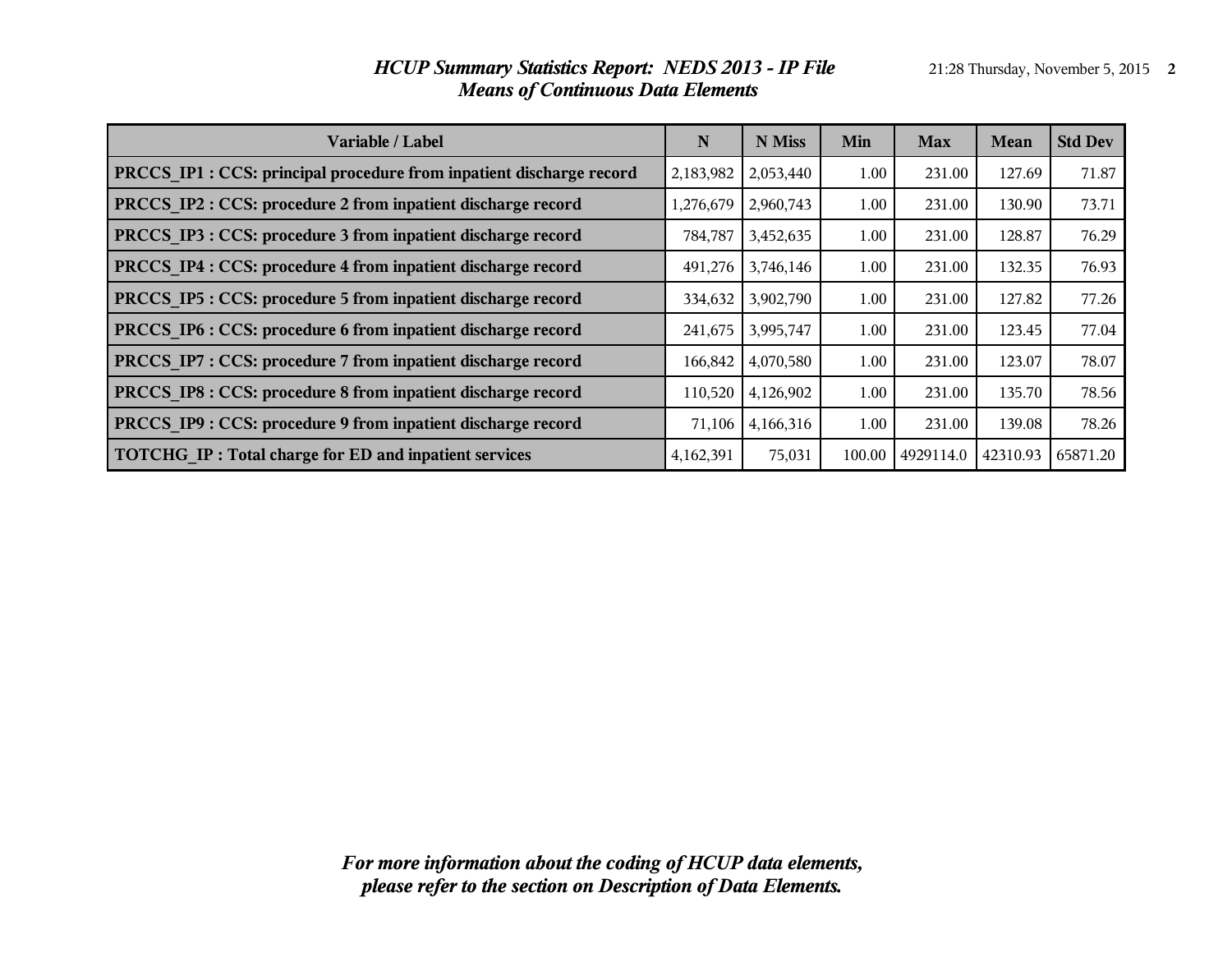| <b>DISP IP</b>                            | Frequency | Percent |
|-------------------------------------------|-----------|---------|
| $\therefore$ Missing                      | 1,116     | 0.03    |
| A: Invalid                                | 203       | 0.00    |
| 1: Discharged to home or self care        | 2,622,599 | 61.89   |
| 2: Transfer: short-term hospital          | 104,926   | 2.48    |
| 5: Transfer: other type of facility       | 800,017   | 18.88   |
| 6: Home health care                       | 521,540   | 12.31   |
| 7: Against medical advice                 | 74,670    | 1.76    |
| 20: Died in hospital                      | 110,724   | 2.61    |
| 99: Discharged alive, destination unknown | 1,627     | 0.04    |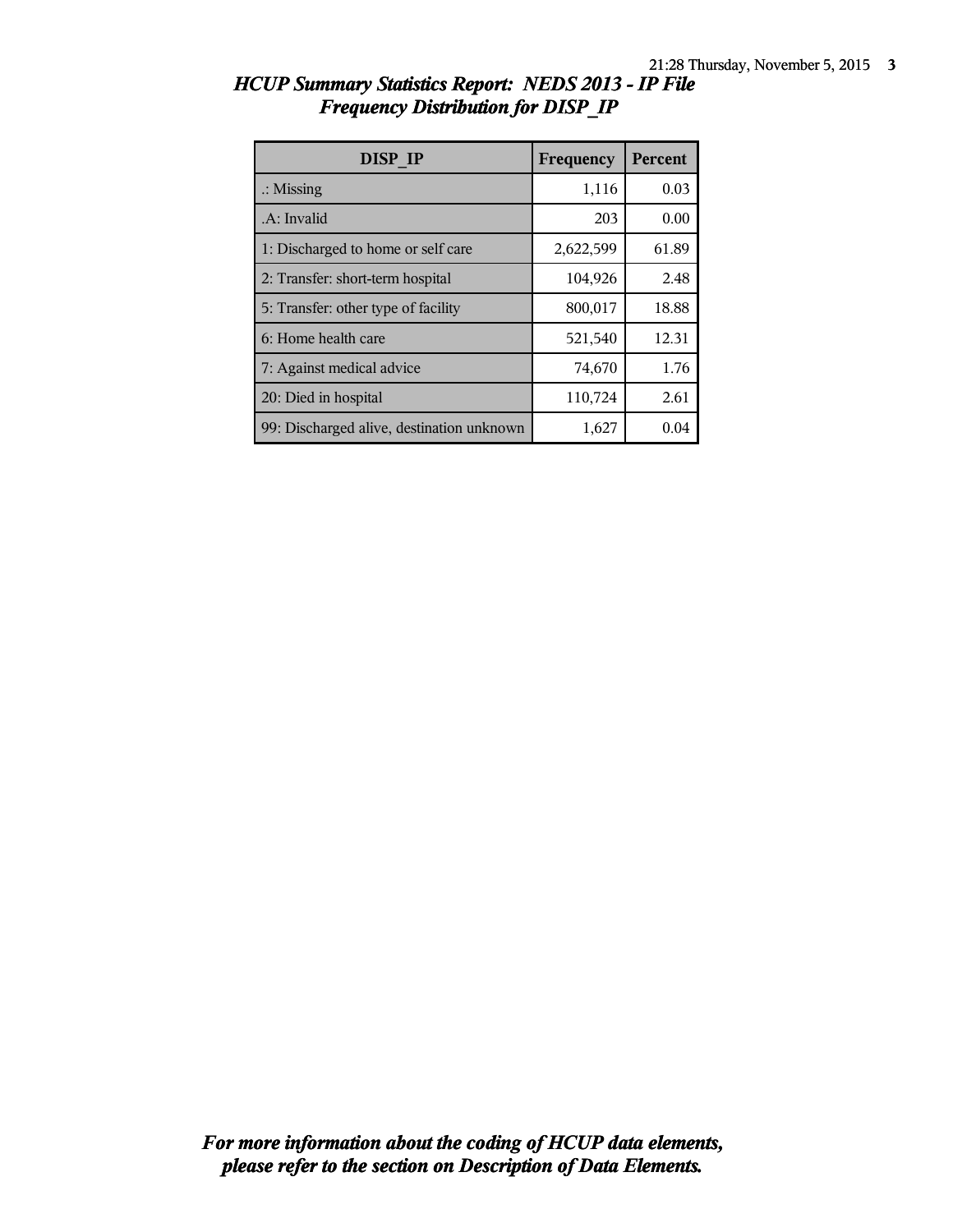| <b>DRG</b>                                                               | Frequency | Percent |
|--------------------------------------------------------------------------|-----------|---------|
| 1: HEART TRANSPLANT OR IMPLANT OF HEART ASSIST SYSTEM W MCC              | 141       | 0.00    |
| 2: HEART TRANSPLANT OR IMPLANT OF HEART ASSIST SYSTEM W/O MCC            | 14        | 0.00    |
| 3: ECMO OR TRACH W MV 96+ HRS OR PDX EXC FACE, MOUTH & NECK W MAJ O.R.   | 6,883     | 0.16    |
| 4: TRACH W MV 96+ HRS OR PDX EXC FACE, MOUTH & NECK W/O MAJ O.R.         | 7,852     | 0.19    |
| 5: LIVER TRANSPLANT W MCC OR INTESTINAL TRANSPLANT                       | 170       | 0.00    |
| 6: LIVER TRANSPLANT W/O MCC                                              | 16        | 0.00    |
| 7: LUNG TRANSPLANT                                                       | 27        | 0.00    |
| 8: SIMULTANEOUS PANCREAS/KIDNEY TRANSPLANT                               | $\leq 10$ | $***$   |
| 10: PANCREAS TRANSPLANT                                                  | $\leq 10$ | $***$   |
| 11: TRACHEOSTOMY FOR FACE, MOUTH & NECK DIAGNOSES W MCC                  | 391       | 0.01    |
| 12: TRACHEOSTOMY FOR FACE, MOUTH & NECK DIAGNOSES W CC                   | 248       | 0.01    |
| 13: TRACHEOSTOMY FOR FACE, MOUTH & NECK DIAGNOSES W/O CC/MCC             | 119       | 0.00    |
| 14: ALLOGENEIC BONE MARROW TRANSPLANT                                    | 20        | 0.00    |
| 16: AUTOLOGOUS BONE MARROW TRANSPLANT W CC/MCC                           | 20        | 0.00    |
| 20: INTRACRANIAL VASCULAR PROCEDURES W PDX HEMORRHAGE W MCC              | 686       | 0.02    |
| 21: INTRACRANIAL VASCULAR PROCEDURES W PDX HEMORRHAGE W CC               | 322       | 0.01    |
| 22: INTRACRANIAL VASCULAR PROCEDURES W PDX HEMORRHAGE W/O CC/MCC         | 109       | 0.00    |
| 23: CRANIO W MAJOR DEV IMPL/ACUTE COMPLEX CNS PDX W MCC OR CHEMO IMPLANT | 2,779     | 0.07    |
| 24: CRANIO W MAJOR DEV IMPL/ACUTE COMPLEX CNS PDX W/O MCC                | 876       | 0.02    |
| 25: CRANIOTOMY & ENDOVASCULAR INTRACRANIAL PROCEDURES W MCC              | 5,911     | 0.14    |
| 26: CRANIOTOMY & ENDOVASCULAR INTRACRANIAL PROCEDURES W CC               | 2,353     | 0.06    |
| 27: CRANIOTOMY & ENDOVASCULAR INTRACRANIAL PROCEDURES W/O CC/MCC         | 1,754     | 0.04    |
| 28: SPINAL PROCEDURES W MCC                                              | 801       | 0.02    |
| 29: SPINAL PROCEDURES W CC OR SPINAL NEUROSTIMULATORS                    | 1,123     | 0.03    |
| 30: SPINAL PROCEDURES W/O CC/MCC                                         | 480       | 0.01    |
| 31: VENTRICULAR SHUNT PROCEDURES W MCC                                   | 457       | 0.01    |
| 32: VENTRICULAR SHUNT PROCEDURES W CC                                    | 899       | 0.02    |
| 33: VENTRICULAR SHUNT PROCEDURES W/O CC/MCC                              | 271       | 0.01    |
| 34: CAROTID ARTERY STENT PROCEDURE W MCC                                 | 118       | 0.00    |
| 35: CAROTID ARTERY STENT PROCEDURE W CC                                  | 187       | 0.00    |
| 36: CAROTID ARTERY STENT PROCEDURE W/O CC/MCC                            | 130       | 0.00    |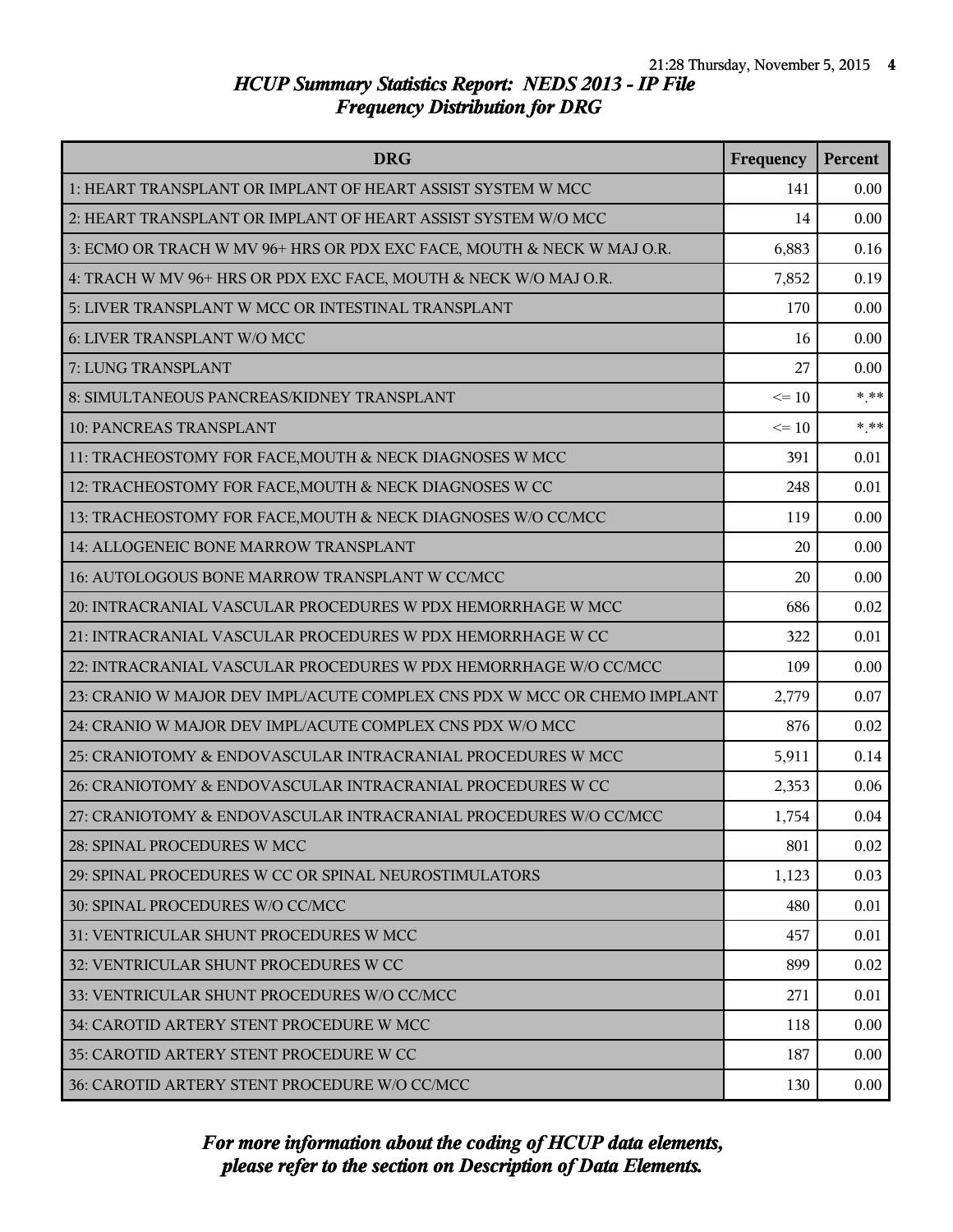| <b>DRG</b>                                                               | Frequency | Percent |
|--------------------------------------------------------------------------|-----------|---------|
| 37: EXTRACRANIAL PROCEDURES W MCC                                        | 715       | 0.02    |
| 38: EXTRACRANIAL PROCEDURES W CC                                         | 1,256     | 0.03    |
| 39: EXTRACRANIAL PROCEDURES W/O CC/MCC                                   | 850       | 0.02    |
| 40: PERIPH/CRANIAL NERVE & OTHER NERV SYST PROC W MCC                    | 1,529     | 0.04    |
| 41: PERIPH/CRANIAL NERVE & OTHER NERV SYST PROC W CC OR PERIPH NEUROSTIM | 2,356     | 0.06    |
| 42: PERIPH/CRANIAL NERVE & OTHER NERV SYST PROC W/O CC/MCC               | 562       | 0.01    |
| 52: SPINAL DISORDERS & INJURIES W CC/MCC                                 | 491       | 0.01    |
| 53: SPINAL DISORDERS & INJURIES W/O CC/MCC                               | 313       | 0.01    |
| 54: NERVOUS SYSTEM NEOPLASMS W MCC                                       | 4,882     | 0.12    |
| 55: NERVOUS SYSTEM NEOPLASMS W/O MCC                                     | 3,565     | 0.08    |
| 56: DEGENERATIVE NERVOUS SYSTEM DISORDERS W MCC                          | 3,406     | 0.08    |
| 57: DEGENERATIVE NERVOUS SYSTEM DISORDERS W/O MCC                        | 13,608    | 0.32    |
| 58: MULTIPLE SCLEROSIS & CEREBELLAR ATAXIA W MCC                         | 410       | 0.01    |
| 59: MULTIPLE SCLEROSIS & CEREBELLAR ATAXIA W CC                          | 1,745     | 0.04    |
| 60: MULTIPLE SCLEROSIS & CEREBELLAR ATAXIA W/O CC/MCC                    | 2,362     | 0.06    |
| 61: ACUTE ISCHEMIC STROKE W USE OF THROMBOLYTIC AGENT W MCC              | 1,748     | 0.04    |
| 62: ACUTE ISCHEMIC STROKE W USE OF THROMBOLYTIC AGENT W CC               | 3,131     | 0.07    |
| 63: ACUTE ISCHEMIC STROKE W USE OF THROMBOLYTIC AGENT W/O CC/MCC         | 1,181     | 0.03    |
| 64: INTRACRANIAL HEMORRHAGE OR CEREBRAL INFARCTION W MCC                 | 25,254    | 0.60    |
| 65: INTRACRANIAL HEMORRHAGE OR CEREBRAL INFARCTION W CC                  | 31,710    | 0.75    |
| 65: INTRACRANIAL HEMORRHAGE OR CEREBRAL INFARCTION W CC OR TPA IN 24 HRS | 10,556    | 0.25    |
| 66: INTRACRANIAL HEMORRHAGE OR CEREBRAL INFARCTION W/O CC/MCC            | 26,246    | 0.62    |
| 67: NONSPECIFIC CVA & PRECEREBRAL OCCLUSION W/O INFARCT W MCC            | 333       | 0.01    |
| 68: NONSPECIFIC CVA & PRECEREBRAL OCCLUSION W/O INFARCT W/O MCC          | 2,338     | 0.06    |
| 69: TRANSIENT ISCHEMIA                                                   | 31,726    | 0.75    |
| 70: NONSPECIFIC CEREBROVASCULAR DISORDERS W MCC                          | 4,392     | 0.10    |
| 71: NONSPECIFIC CEREBROVASCULAR DISORDERS W CC                           | 5,414     | 0.13    |
| 72: NONSPECIFIC CEREBROVASCULAR DISORDERS W/O CC/MCC                     | 2,396     | 0.06    |
| 73: CRANIAL & PERIPHERAL NERVE DISORDERS W MCC                           | 3,023     | 0.07    |
| 74: CRANIAL & PERIPHERAL NERVE DISORDERS W/O MCC                         | 15,369    | 0.36    |
| 75: VIRAL MENINGITIS W CC/MCC                                            | 1,721     | 0.04    |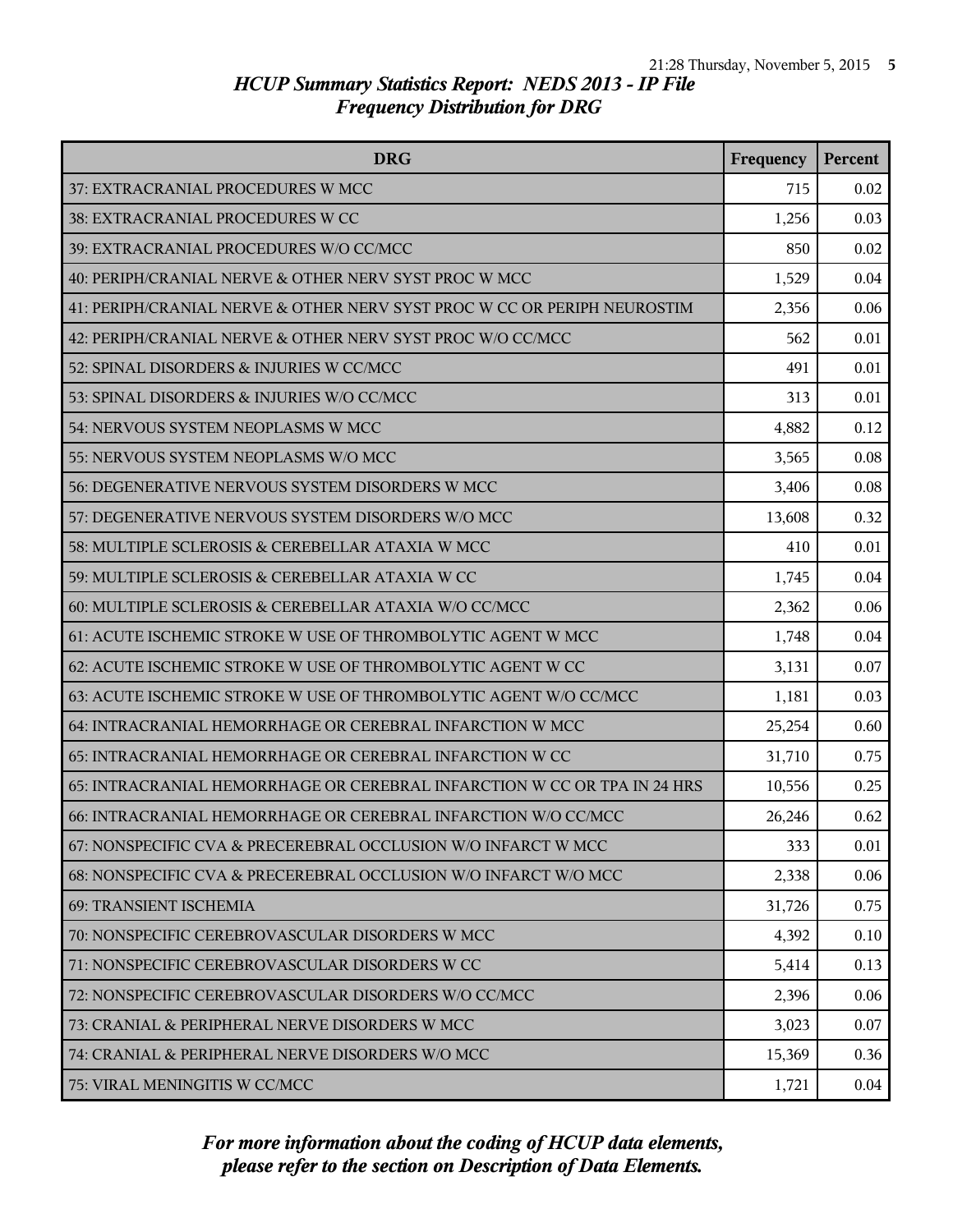| <b>DRG</b>                                                              | Frequency | Percent |
|-------------------------------------------------------------------------|-----------|---------|
| 76: VIRAL MENINGITIS W/O CC/MCC                                         | 2,971     | 0.07    |
| 77: HYPERTENSIVE ENCEPHALOPATHY W MCC                                   | 651       | 0.02    |
| 78: HYPERTENSIVE ENCEPHALOPATHY W CC                                    | 1,331     | 0.03    |
| 79: HYPERTENSIVE ENCEPHALOPATHY W/O CC/MCC                              | 393       | 0.01    |
| 80: NONTRAUMATIC STUPOR & COMA W MCC                                    | 589       | 0.01    |
| 81: NONTRAUMATIC STUPOR & COMA W/O MCC                                  | 1,983     | 0.05    |
| 82: TRAUMATIC STUPOR & COMA, COMA >1 HR W MCC                           | 1,812     | 0.04    |
| 83: TRAUMATIC STUPOR & COMA, COMA >1 HR W CC                            | 1,567     | 0.04    |
| 84: TRAUMATIC STUPOR & COMA, COMA >1 HR W/O CC/MCC                      | 2,327     | 0.05    |
| 85: TRAUMATIC STUPOR & COMA, COMA <1 HR W MCC                           | 4,052     | 0.10    |
| 86: TRAUMATIC STUPOR & COMA, COMA <1 HR W CC                            | 6,968     | 0.16    |
| 87: TRAUMATIC STUPOR & COMA, COMA <1 HR W/O CC/MCC                      | 8,865     | 0.21    |
| 88: CONCUSSION W MCC                                                    | 662       | 0.02    |
| 89: CONCUSSION W CC                                                     | 1,854     | 0.04    |
| 90: CONCUSSION W/O CC/MCC                                               | 2,917     | 0.07    |
| 91: OTHER DISORDERS OF NERVOUS SYSTEM W MCC                             | 4,484     | 0.11    |
| 92: OTHER DISORDERS OF NERVOUS SYSTEM W CC                              | 8,634     | 0.20    |
| 93: OTHER DISORDERS OF NERVOUS SYSTEM W/O CC/MCC                        | 6,308     | 0.15    |
| 94: BACTERIAL & TUBERCULOUS INFECTIONS OF NERVOUS SYSTEM W MCC          | 707       | 0.02    |
| 95: BACTERIAL & TUBERCULOUS INFECTIONS OF NERVOUS SYSTEM W CC           | 836       | 0.02    |
| 96: BACTERIAL & TUBERCULOUS INFECTIONS OF NERVOUS SYSTEM W/O CC/MCC     | 655       | 0.02    |
| 97: NON-BACTERIAL INFECT OF NERVOUS SYS EXC VIRAL MENINGITIS W MCC      | 742       | 0.02    |
| 98: NON-BACTERIAL INFECT OF NERVOUS SYS EXC VIRAL MENINGITIS W CC       | 710       | 0.02    |
| 99: NON-BACTERIAL INFECT OF NERVOUS SYS EXC VIRAL MENINGITIS W/O CC/MCC | 675       | 0.02    |
| 100: SEIZURES W MCC                                                     | 10,985    | 0.26    |
| 101: SEIZURES W/O MCC                                                   | 32,974    | 0.78    |
| 102: HEADACHES W MCC                                                    | 875       | 0.02    |
| 103: HEADACHES W/O MCC                                                  | 12,437    | 0.29    |
| 113: ORBITAL PROCEDURES W CC/MCC                                        | 394       | 0.01    |
| 114: ORBITAL PROCEDURES W/O CC/MCC                                      | 311       | 0.01    |
| 115: EXTRAOCULAR PROCEDURES EXCEPT ORBIT                                | 382       | 0.01    |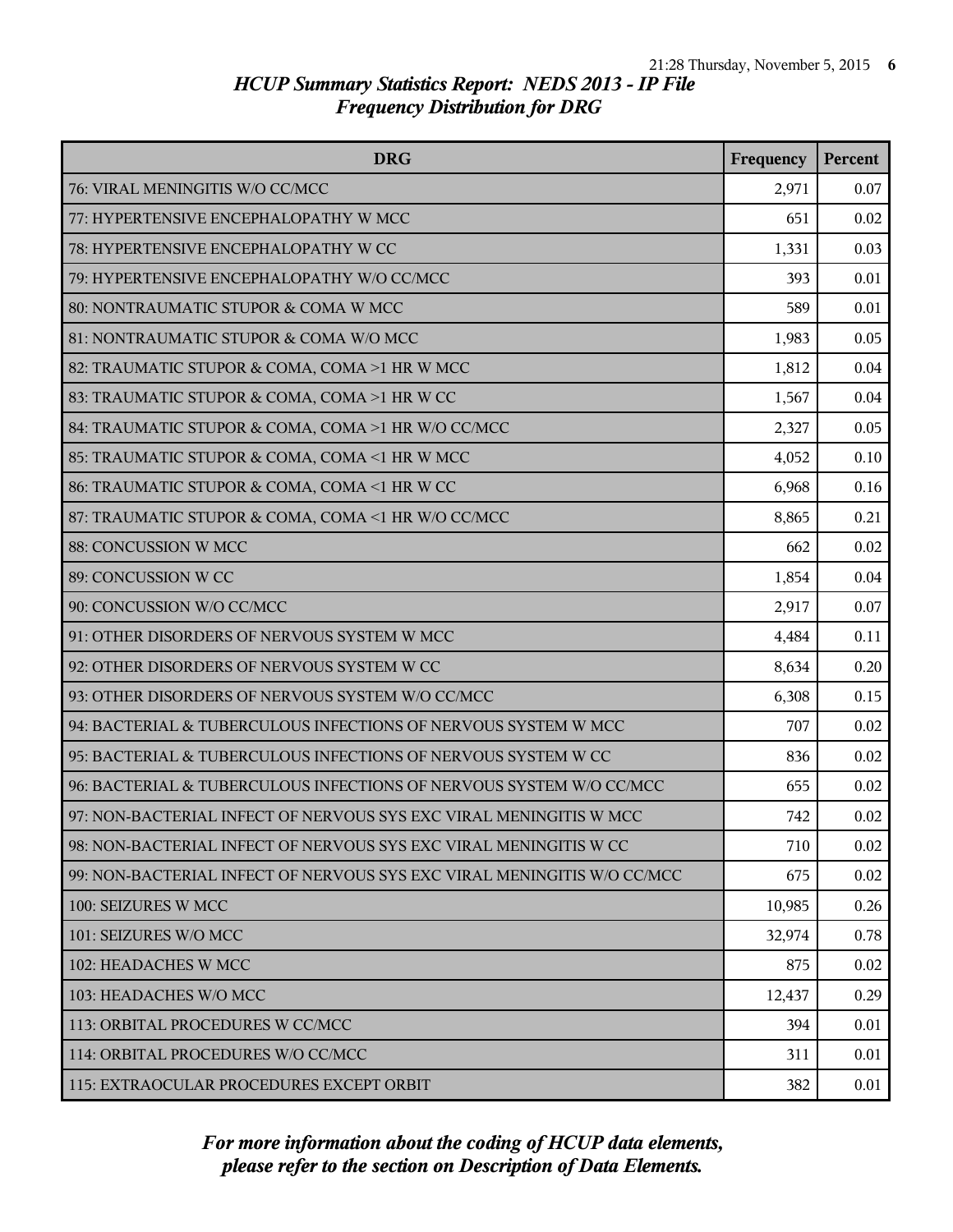| <b>DRG</b>                                                      | Frequency | Percent |
|-----------------------------------------------------------------|-----------|---------|
| 116: INTRAOCULAR PROCEDURES W CC/MCC                            | 192       | 0.00    |
| 117: INTRAOCULAR PROCEDURES W/O CC/MCC                          | 272       | 0.01    |
| 121: ACUTE MAJOR EYE INFECTIONS W CC/MCC                        | 471       | 0.01    |
| 122: ACUTE MAJOR EYE INFECTIONS W/O CC/MCC                      | 707       | 0.02    |
| 123: NEUROLOGICAL EYE DISORDERS                                 | 1,859     | 0.04    |
| 124: OTHER DISORDERS OF THE EYE W MCC                           | 373       | 0.01    |
| 125: OTHER DISORDERS OF THE EYE W/O MCC                         | 3,112     | 0.07    |
| 129: MAJOR HEAD & NECK PROCEDURES W CC/MCC OR MAJOR DEVICE      | 15        | 0.00    |
| 130: MAJOR HEAD & NECK PROCEDURES W/O CC/MCC                    | $\leq 10$ | $***$   |
| 131: CRANIAL/FACIAL PROCEDURES W CC/MCC                         | 1,200     | 0.03    |
| 132: CRANIAL/FACIAL PROCEDURES W/O CC/MCC                       | 1,208     | 0.03    |
| 133: OTHER EAR, NOSE, MOUTH & THROAT O.R. PROCEDURES W CC/MCC   | 1,080     | 0.03    |
| 134: OTHER EAR, NOSE, MOUTH & THROAT O.R. PROCEDURES W/O CC/MCC | 1,619     | 0.04    |
| 135: SINUS & MASTOID PROCEDURES W CC/MCC                        | 143       | 0.00    |
| 136: SINUS & MASTOID PROCEDURES W/O CC/MCC                      | 46        | 0.00    |
| 137: MOUTH PROCEDURES W CC/MCC                                  | 776       | 0.02    |
| 138: MOUTH PROCEDURES W/O CC/MCC                                | 415       | 0.01    |
| 139: SALIVARY GLAND PROCEDURES                                  | 41        | 0.00    |
| 146: EAR, NOSE, MOUTH & THROAT MALIGNANCY W MCC                 | 306       | 0.01    |
| 147: EAR, NOSE, MOUTH & THROAT MALIGNANCY W CC                  | 480       | 0.01    |
| 148: EAR, NOSE, MOUTH & THROAT MALIGNANCY W/O CC/MCC            | 165       | 0.00    |
| 149: DYSEQUILIBRIUM                                             | 11,468    | 0.27    |
| 150: EPISTAXIS W MCC                                            | 436       | 0.01    |
| 151: EPISTAXIS W/O MCC                                          | 1,898     | 0.04    |
| 152: OTITIS MEDIA & URI W MCC                                   | 2,294     | 0.05    |
| 153: OTITIS MEDIA & URI W/O MCC                                 | 17,046    | 0.40    |
| 154: OTHER EAR, NOSE, MOUTH & THROAT DIAGNOSES W MCC            | 927       | 0.02    |
| 155: OTHER EAR, NOSE, MOUTH & THROAT DIAGNOSES W CC             | 2,700     | 0.06    |
| 156: OTHER EAR, NOSE, MOUTH & THROAT DIAGNOSES W/O CC/MCC       | 2,260     | 0.05    |
| 157: DENTAL & ORAL DISEASES W MCC                               | 659       | 0.02    |
| 158: DENTAL & ORAL DISEASES W CC                                | 2,497     | 0.06    |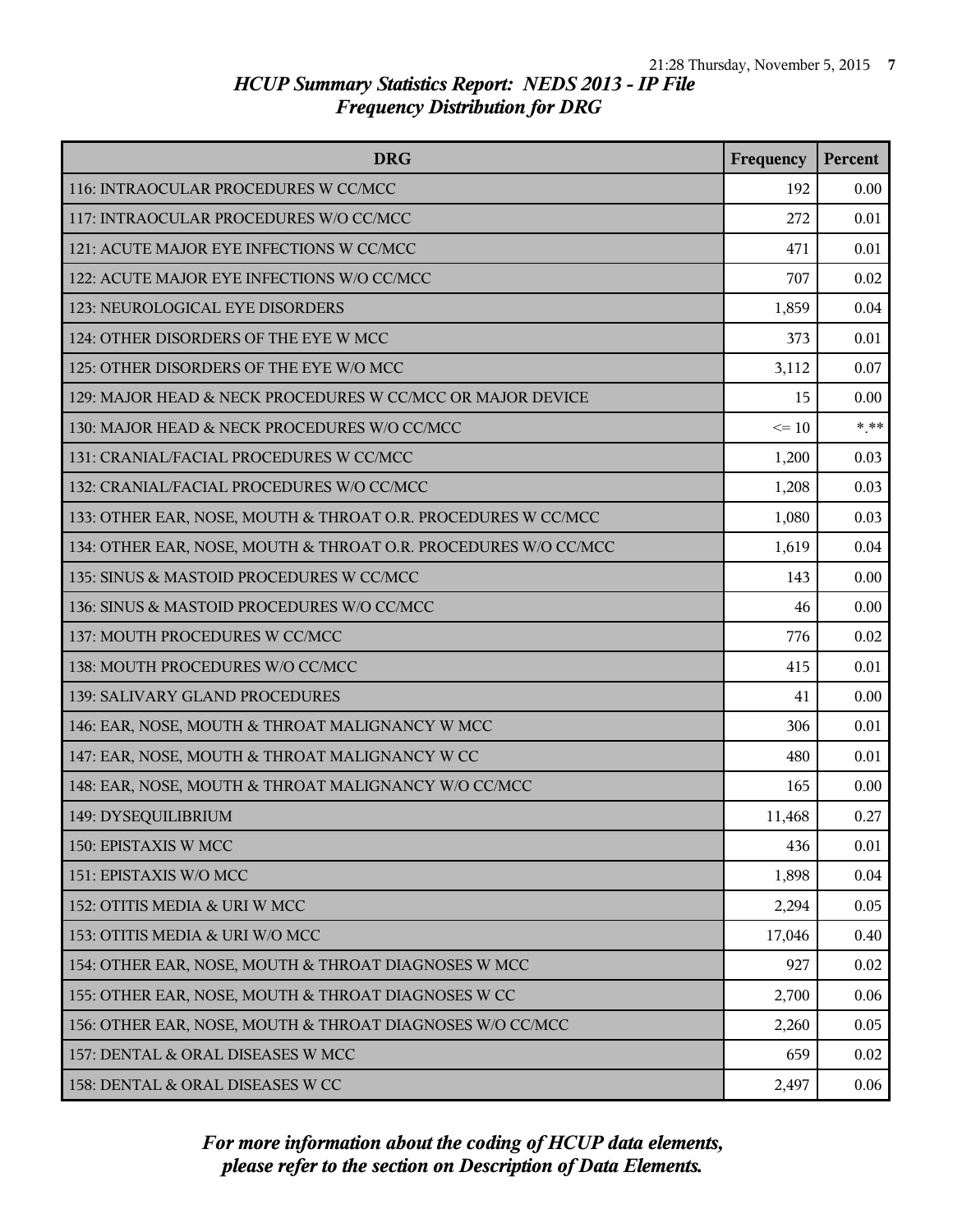| <b>DRG</b>                                             | Frequency | Percent |
|--------------------------------------------------------|-----------|---------|
| 159: DENTAL & ORAL DISEASES W/O CC/MCC                 | 2,003     | 0.05    |
| 163: MAJOR CHEST PROCEDURES W MCC                      | 3,189     | 0.08    |
| 164: MAJOR CHEST PROCEDURES W CC                       | 1,400     | 0.03    |
| 165: MAJOR CHEST PROCEDURES W/O CC/MCC                 | 748       | 0.02    |
| 166: OTHER RESP SYSTEM O.R. PROCEDURES W MCC           | 6,814     | 0.16    |
| 167: OTHER RESP SYSTEM O.R. PROCEDURES W CC            | 4,829     | 0.11    |
| 168: OTHER RESP SYSTEM O.R. PROCEDURES W/O CC/MCC      | 873       | 0.02    |
| 175: PULMONARY EMBOLISM W MCC                          | 7,797     | 0.18    |
| 176: PULMONARY EMBOLISM W/O MCC                        | 21,361    | 0.50    |
| 177: RESPIRATORY INFECTIONS & INFLAMMATIONS W MCC      | 22,393    | 0.53    |
| 178: RESPIRATORY INFECTIONS & INFLAMMATIONS W CC       | 16,554    | 0.39    |
| 179: RESPIRATORY INFECTIONS & INFLAMMATIONS W/O CC/MCC | 4,369     | 0.10    |
| 180: RESPIRATORY NEOPLASMS W MCC                       | 7,591     | 0.18    |
| 181: RESPIRATORY NEOPLASMS W CC                        | 7,001     | 0.17    |
| 182: RESPIRATORY NEOPLASMS W/O CC/MCC                  | 707       | 0.02    |
| 183: MAJOR CHEST TRAUMA W MCC                          | 1,351     | 0.03    |
| 184: MAJOR CHEST TRAUMA W CC                           | 3,460     | 0.08    |
| 185: MAJOR CHEST TRAUMA W/O CC/MCC                     | 1,178     | 0.03    |
| 186: PLEURAL EFFUSION W MCC                            | 3,605     | 0.09    |
| 187: PLEURAL EFFUSION W CC                             | 3,474     | 0.08    |
| 188: PLEURAL EFFUSION W/O CC/MCC                       | 810       | 0.02    |
| 189: PULMONARY EDEMA & RESPIRATORY FAILURE             | 43,275    | 1.02    |
| 190: CHRONIC OBSTRUCTIVE PULMONARY DISEASE W MCC       | 55,626    | 1.31    |
| 191: CHRONIC OBSTRUCTIVE PULMONARY DISEASE W CC        | 51,466    | 1.21    |
| 192: CHRONIC OBSTRUCTIVE PULMONARY DISEASE W/O CC/MCC  | 40,199    | 0.95    |
| 193: SIMPLE PNEUMONIA & PLEURISY W MCC                 | 49,948    | 1.18    |
| 194: SIMPLE PNEUMONIA & PLEURISY W CC                  | 74,932    | 1.77    |
| 195: SIMPLE PNEUMONIA & PLEURISY W/O CC/MCC            | 37,877    | 0.89    |
| 196: INTERSTITIAL LUNG DISEASE W MCC                   | 2,601     | 0.06    |
| 197: INTERSTITIAL LUNG DISEASE W CC                    | 1,966     | 0.05    |
| 198: INTERSTITIAL LUNG DISEASE W/O CC/MCC              | 901       | 0.02    |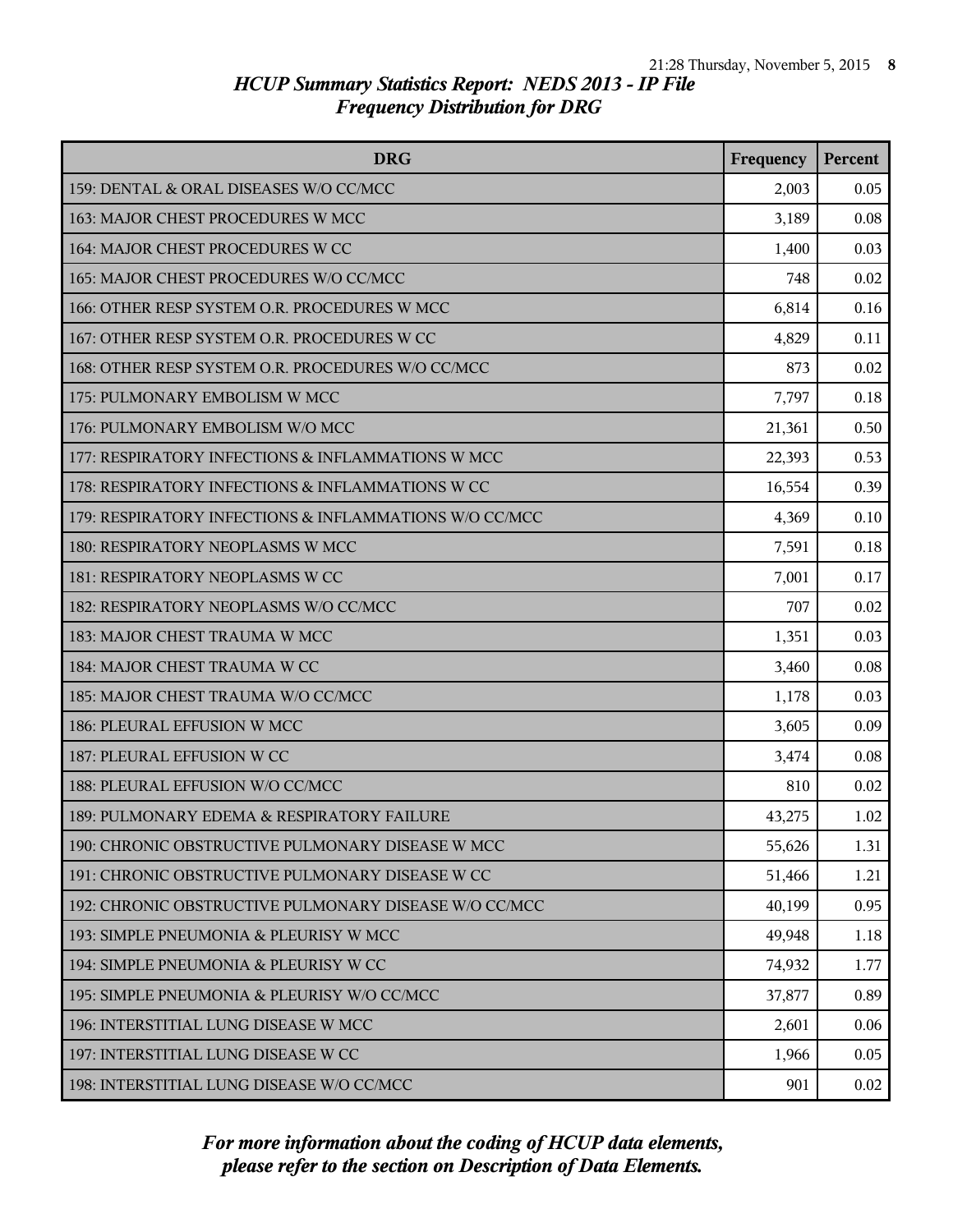| <b>DRG</b>                                                                | Frequency | Percent |
|---------------------------------------------------------------------------|-----------|---------|
| 199: PNEUMOTHORAX W MCC                                                   | 1,825     | 0.04    |
| 200: PNEUMOTHORAX W CC                                                    | 4,520     | 0.11    |
| 201: PNEUMOTHORAX W/O CC/MCC                                              | 3,061     | 0.07    |
| 202: BRONCHITIS & ASTHMA W CC/MCC                                         | 28,658    | 0.68    |
| 203: BRONCHITIS & ASTHMA W/O CC/MCC                                       | 38,025    | 0.90    |
| 204: RESPIRATORY SIGNS & SYMPTOMS                                         | 8,206     | 0.19    |
| 205: OTHER RESPIRATORY SYSTEM DIAGNOSES W MCC                             | 2,750     | 0.06    |
| 206: OTHER RESPIRATORY SYSTEM DIAGNOSES W/O MCC                           | 8,121     | 0.19    |
| 207: RESPIRATORY SYSTEM DIAGNOSIS W VENTILATOR SUPPORT 96+ HOURS          | 12,674    | 0.30    |
| 208: RESPIRATORY SYSTEM DIAGNOSIS W VENTILATOR SUPPORT <96 HOURS          | 28,603    | 0.68    |
| 215: OTHER HEART ASSIST SYSTEM IMPLANT                                    | 45        | 0.00    |
| 216: CARDIAC VALVE & OTH MAJ CARDIOTHORACIC PROC W CARD CATH W MCC        | 2,035     | 0.05    |
| 217: CARDIAC VALVE & OTH MAJ CARDIOTHORACIC PROC W CARD CATH W CC         | 671       | 0.02    |
| 218: CARDIAC VALVE & OTH MAJ CARDIOTHORACIC PROC W CARD CATH W/O CC/MCC   | 81        | 0.00    |
| 219: CARDIAC VALVE & OTH MAJ CARDIOTHORACIC PROC W/O CARD CATH W MCC      | 1,107     | 0.03    |
| 220: CARDIAC VALVE & OTH MAJ CARDIOTHORACIC PROC W/O CARD CATH W CC       | 551       | 0.01    |
| 221: CARDIAC VALVE & OTH MAJ CARDIOTHORACIC PROC W/O CARD CATH W/O CC/MCC | 96        | 0.00    |
| 222: CARDIAC DEFIB IMPLANT W CARDIAC CATH W AMI/HF/SHOCK W MCC            | 525       | 0.01    |
| 223: CARDIAC DEFIB IMPLANT W CARDIAC CATH W AMI/HF/SHOCK W/O MCC          | 427       | 0.01    |
| 224: CARDIAC DEFIB IMPLANT W CARDIAC CATH W/O AMI/HF/SHOCK W MCC          | 824       | 0.02    |
| 225: CARDIAC DEFIB IMPLANT W CARDIAC CATH W/O AMI/HF/SHOCK W/O MCC        | 726       | 0.02    |
| 226: CARDIAC DEFIBRILLATOR IMPLANT W/O CARDIAC CATH W MCC                 | 1,096     | 0.03    |
| 227: CARDIAC DEFIBRILLATOR IMPLANT W/O CARDIAC CATH W/O MCC               | 1,966     | 0.05    |
| 228: OTHER CARDIOTHORACIC PROCEDURES W MCC                                | 282       | 0.01    |
| 229: OTHER CARDIOTHORACIC PROCEDURES W CC                                 | 233       | 0.01    |
| 230: OTHER CARDIOTHORACIC PROCEDURES W/O CC/MCC                           | 43        | 0.00    |
| 231: CORONARY BYPASS W PTCA W MCC                                         | 436       | 0.01    |
| 232: CORONARY BYPASS W PTCA W/O MCC                                       | 389       | 0.01    |
| 233: CORONARY BYPASS W CARDIAC CATH W MCC                                 | 3,405     | 0.08    |
| 234: CORONARY BYPASS W CARDIAC CATH W/O MCC                               | 4,978     | 0.12    |
| 235: CORONARY BYPASS W/O CARDIAC CATH W MCC                               | 354       | 0.01    |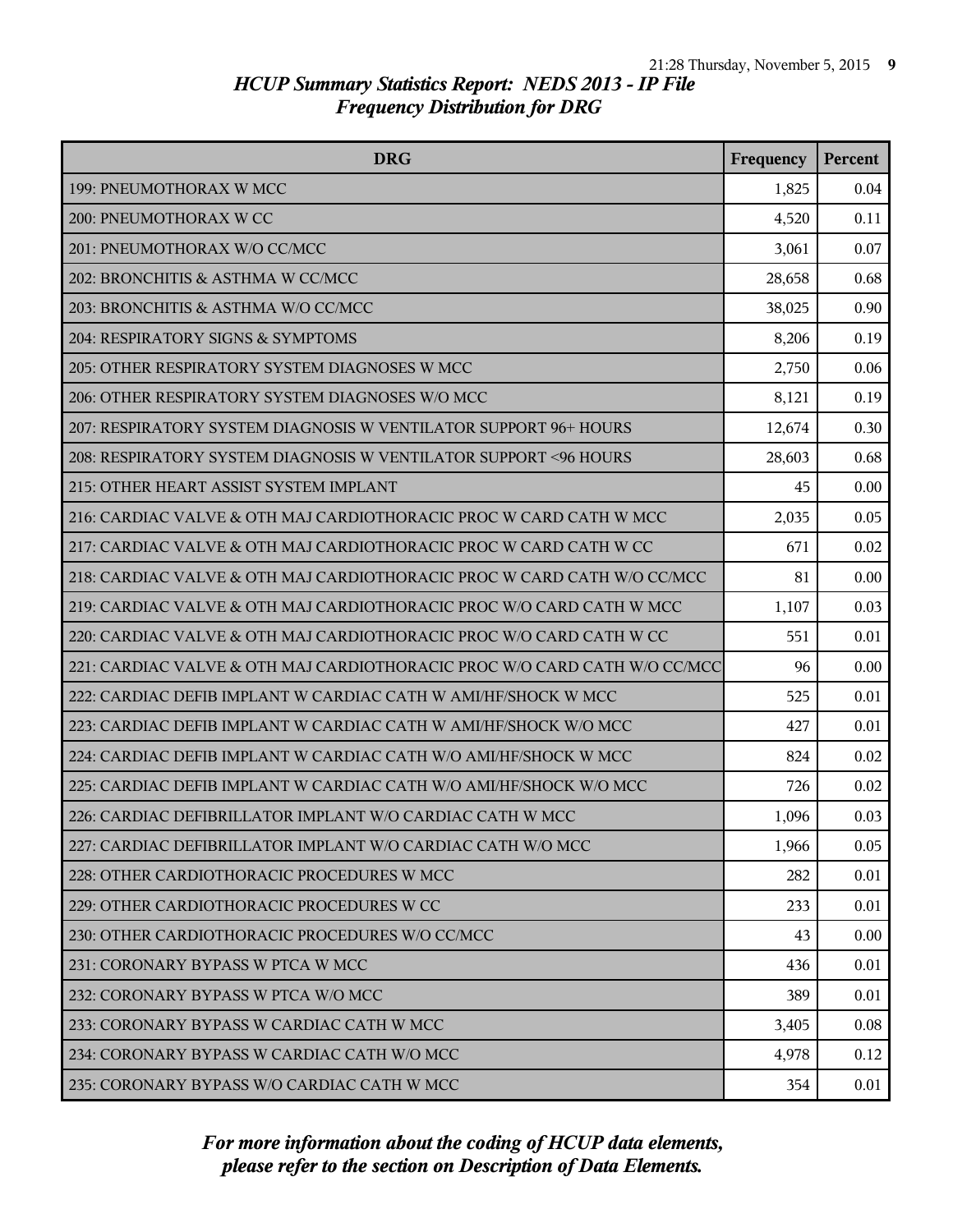| <b>DRG</b>                                                                | Frequency | Percent |
|---------------------------------------------------------------------------|-----------|---------|
| 236: CORONARY BYPASS W/O CARDIAC CATH W/O MCC                             | 553       | 0.01    |
| 237: MAJOR CARDIOVASC PROCEDURES W MCC                                    | 5,126     | 0.12    |
| 238: MAJOR CARDIOVASC PROCEDURES W/O MCC                                  | 4,194     | 0.10    |
| 239: AMPUTATION FOR CIRC SYS DISORDERS EXC UPPER LIMB & TOE W MCC         | 1,718     | 0.04    |
| 240: AMPUTATION FOR CIRC SYS DISORDERS EXC UPPER LIMB & TOE W CC          | 1,720     | 0.04    |
| 241: AMPUTATION FOR CIRC SYS DISORDERS EXC UPPER LIMB & TOE W/O CC/MCC    | 123       | 0.00    |
| 242: PERMANENT CARDIAC PACEMAKER IMPLANT W MCC                            | 4,585     | 0.11    |
| 243: PERMANENT CARDIAC PACEMAKER IMPLANT W CC                             | 7,784     | 0.18    |
| 244: PERMANENT CARDIAC PACEMAKER IMPLANT W/O CC/MCC                       | 6,192     | 0.15    |
| <b>245: AICD GENERATOR PROCEDURES</b>                                     | 449       | 0.01    |
| 246: PERC CARDIOVASC PROC W DRUG-ELUTING STENT W MCC OR 4+ VESSELS/STENTS | 9,861     | 0.23    |
| 247: PERC CARDIOVASC PROC W DRUG-ELUTING STENT W/O MCC                    | 36,739    | 0.87    |
| 248: PERC CARDIOVASC PROC W NON-DRUG-ELUTING STENT W MCC OR 4+ VES/STENTS | 3,364     | 0.08    |
| 249: PERC CARDIOVASC PROC W NON-DRUG-ELUTING STENT W/O MCC                | 8,537     | 0.20    |
| 250: PERC CARDIOVASC PROC W/O CORONARY ARTERY STENT W MCC                 | 2,366     | 0.06    |
| 251: PERC CARDIOVASC PROC W/O CORONARY ARTERY STENT W/O MCC               | 6,023     | 0.14    |
| 252: OTHER VASCULAR PROCEDURES W MCC                                      | 7,379     | 0.17    |
| 253: OTHER VASCULAR PROCEDURES W CC                                       | 6,868     | 0.16    |
| 254: OTHER VASCULAR PROCEDURES W/O CC/MCC                                 | 2,120     | 0.05    |
| 255: UPPER LIMB & TOE AMPUTATION FOR CIRC SYSTEM DISORDERS W MCC          | 513       | 0.01    |
| 256: UPPER LIMB & TOE AMPUTATION FOR CIRC SYSTEM DISORDERS W CC           | 907       | 0.02    |
| 257: UPPER LIMB & TOE AMPUTATION FOR CIRC SYSTEM DISORDERS W/O CC/MCC     | 52        | 0.00    |
| 258: CARDIAC PACEMAKER DEVICE REPLACEMENT W MCC                           | 144       | 0.00    |
| 259: CARDIAC PACEMAKER DEVICE REPLACEMENT W/O MCC                         | 506       | 0.01    |
| 260: CARDIAC PACEMAKER REVISION EXCEPT DEVICE REPLACEMENT W MCC           | 334       | 0.01    |
| 261: CARDIAC PACEMAKER REVISION EXCEPT DEVICE REPLACEMENT W CC            | 569       | 0.01    |
| 262: CARDIAC PACEMAKER REVISION EXCEPT DEVICE REPLACEMENT W/O CC/MCC      | 289       | 0.01    |
| 263: VEIN LIGATION & STRIPPING                                            | 80        | 0.00    |
| 264: OTHER CIRCULATORY SYSTEM O.R. PROCEDURES                             | 4,241     | 0.10    |
| 265: AICD LEAD PROCEDURES                                                 | 137       | 0.00    |
| 280: ACUTE MYOCARDIAL INFARCTION, DISCHARGED ALIVE W MCC                  | 20,965    | 0.49    |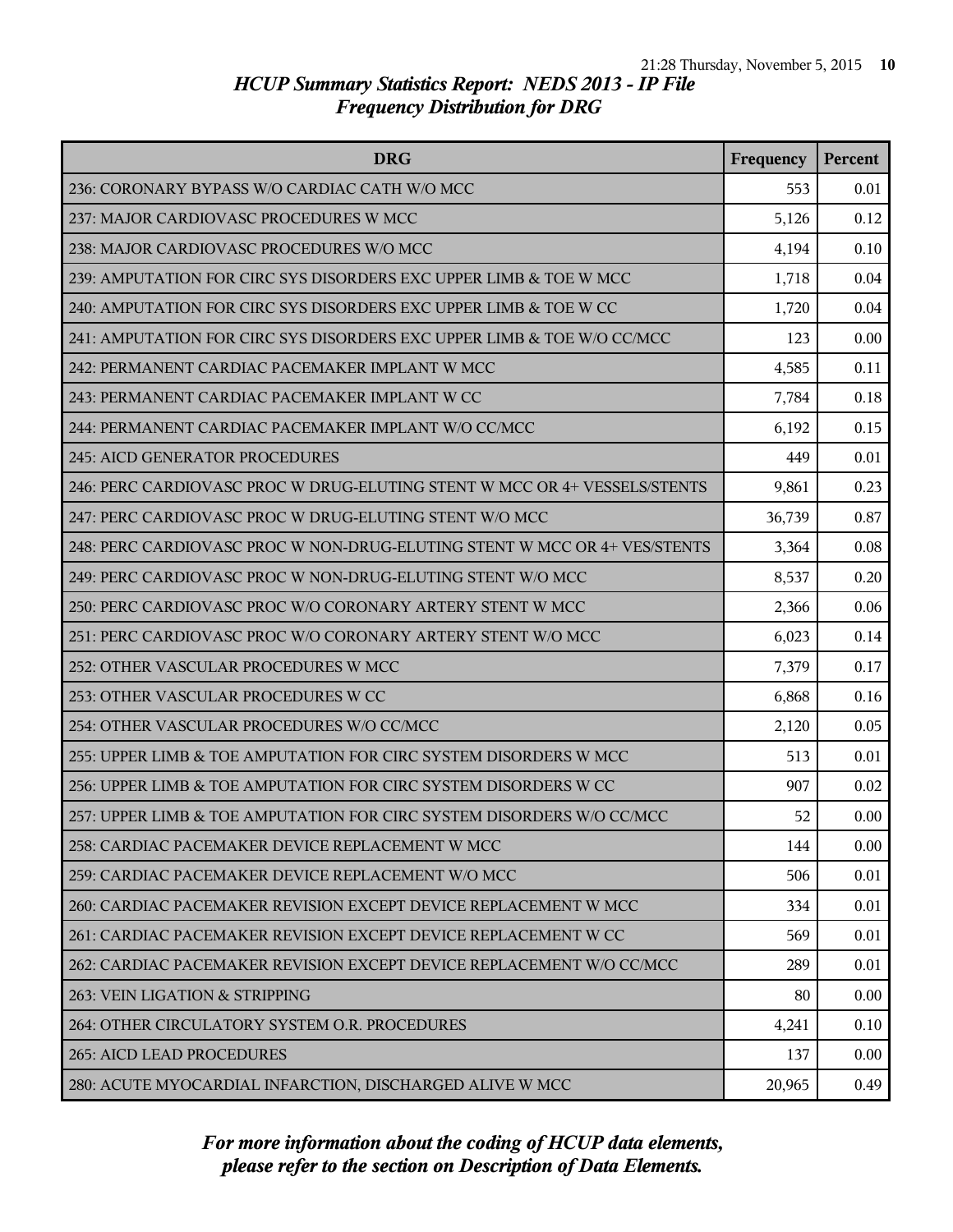| <b>DRG</b>                                                    | Frequency | Percent |
|---------------------------------------------------------------|-----------|---------|
| 281: ACUTE MYOCARDIAL INFARCTION, DISCHARGED ALIVE W CC       | 16,585    | 0.39    |
| 282: ACUTE MYOCARDIAL INFARCTION, DISCHARGED ALIVE W/O CC/MCC | 12,762    | 0.30    |
| 283: ACUTE MYOCARDIAL INFARCTION, EXPIRED W MCC               | 3,156     | 0.07    |
| 284: ACUTE MYOCARDIAL INFARCTION, EXPIRED W CC                | 629       | 0.01    |
| 285: ACUTE MYOCARDIAL INFARCTION, EXPIRED W/O CC/MCC          | 237       | 0.01    |
| 286: CIRCULATORY DISORDERS EXCEPT AMI, W CARD CATH W MCC      | 8,746     | 0.21    |
| 287: CIRCULATORY DISORDERS EXCEPT AMI, W CARD CATH W/O MCC    | 43,169    | 1.02    |
| 288: ACUTE & SUBACUTE ENDOCARDITIS W MCC                      | 813       | 0.02    |
| 289: ACUTE & SUBACUTE ENDOCARDITIS W CC                       | 477       | 0.01    |
| 290: ACUTE & SUBACUTE ENDOCARDITIS W/O CC/MCC                 | 92        | 0.00    |
| 291: HEART FAILURE & SHOCK W MCC                              | 63,213    | 1.49    |
| 292: HEART FAILURE & SHOCK W CC                               | 70,020    | 1.65    |
| 293: HEART FAILURE & SHOCK W/O CC/MCC                         | 25,088    | 0.59    |
| 294: DEEP VEIN THROMBOPHLEBITIS W CC/MCC                      | 220       | 0.01    |
| 295: DEEP VEIN THROMBOPHLEBITIS W/O CC/MCC                    | 55        | 0.00    |
| 296: CARDIAC ARREST, UNEXPLAINED W MCC                        | 1,090     | 0.03    |
| 297: CARDIAC ARREST, UNEXPLAINED W CC                         | 235       | 0.01    |
| 298: CARDIAC ARREST, UNEXPLAINED W/O CC/MCC                   | 130       | 0.00    |
| 299: PERIPHERAL VASCULAR DISORDERS W MCC                      | 8,023     | 0.19    |
| 300: PERIPHERAL VASCULAR DISORDERS W CC                       | 15,221    | 0.36    |
| 301: PERIPHERAL VASCULAR DISORDERS W/O CC/MCC                 | 8,671     | 0.20    |
| 302: ATHEROSCLEROSIS W MCC                                    | 1,609     | 0.04    |
| 303: ATHEROSCLEROSIS W/O MCC                                  | 10,784    | 0.25    |
| 304: HYPERTENSION W MCC                                       | 1,843     | 0.04    |
| 305: HYPERTENSION W/O MCC                                     | 18,157    | 0.43    |
| 306: CARDIAC CONGENITAL & VALVULAR DISORDERS W MCC            | 823       | 0.02    |
| 307: CARDIAC CONGENITAL & VALVULAR DISORDERS W/O MCC          | 1,507     | 0.04    |
| 308: CARDIAC ARRHYTHMIA & CONDUCTION DISORDERS W MCC          | 22,091    | 0.52    |
| 309: CARDIAC ARRHYTHMIA & CONDUCTION DISORDERS W CC           | 36,982    | 0.87    |
| 310: CARDIAC ARRHYTHMIA & CONDUCTION DISORDERS W/O CC/MCC     | 40,641    | 0.96    |
| 311: ANGINA PECTORIS                                          | 5,003     | 0.12    |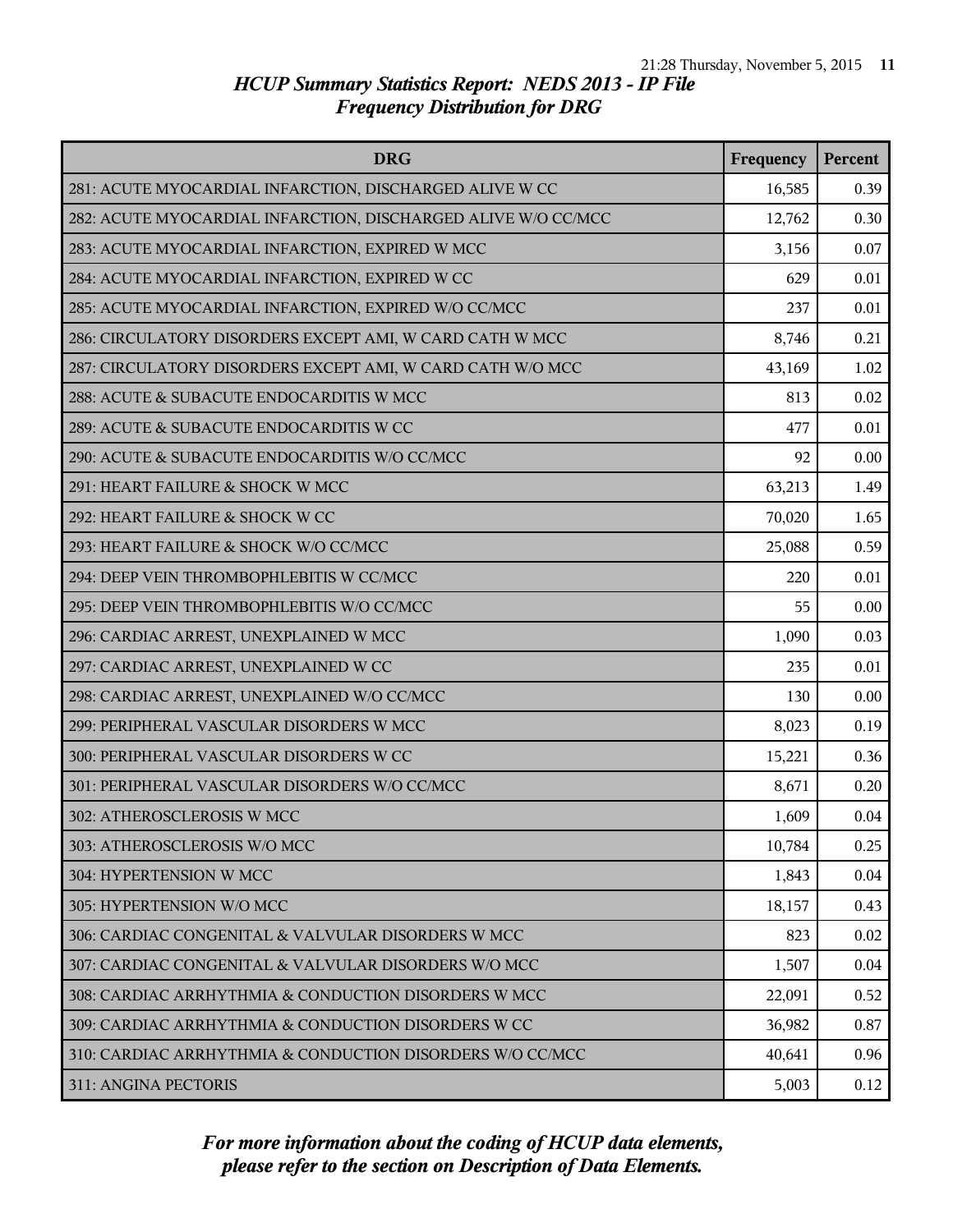| <b>DRG</b>                                                  | Frequency | Percent |
|-------------------------------------------------------------|-----------|---------|
| 312: SYNCOPE & COLLAPSE                                     | 46,069    | 1.09    |
| 313: CHEST PAIN                                             | 65,427    | 1.54    |
| 314: OTHER CIRCULATORY SYSTEM DIAGNOSES W MCC               | 16,778    | 0.40    |
| 315: OTHER CIRCULATORY SYSTEM DIAGNOSES W CC                | 10,084    | 0.24    |
| 316: OTHER CIRCULATORY SYSTEM DIAGNOSES W/O CC/MCC          | 3,697     | 0.09    |
| 326: STOMACH, ESOPHAGEAL & DUODENAL PROC W MCC              | 3,502     | 0.08    |
| 327: STOMACH, ESOPHAGEAL & DUODENAL PROC W CC               | 2,089     | 0.05    |
| 328: STOMACH, ESOPHAGEAL & DUODENAL PROC W/O CC/MCC         | 1,703     | 0.04    |
| 329: MAJOR SMALL & LARGE BOWEL PROCEDURES W MCC             | 13,099    | 0.31    |
| 330: MAJOR SMALL & LARGE BOWEL PROCEDURES W CC              | 11,643    | 0.27    |
| 331: MAJOR SMALL & LARGE BOWEL PROCEDURES W/O CC/MCC        | 3,075     | 0.07    |
| 332: RECTAL RESECTION W MCC                                 | 142       | 0.00    |
| 333: RECTAL RESECTION W CC                                  | 291       | 0.01    |
| 334: RECTAL RESECTION W/O CC/MCC                            | 61        | 0.00    |
| 335: PERITONEAL ADHESIOLYSIS W MCC                          | 2,133     | 0.05    |
| 336: PERITONEAL ADHESIOLYSIS W CC                           | 4,557     | 0.11    |
| 337: PERITONEAL ADHESIOLYSIS W/O CC/MCC                     | 3,171     | 0.07    |
| 338: APPENDECTOMY W COMPLICATED PRINCIPAL DIAG W MCC        | 739       | 0.02    |
| 339: APPENDECTOMY W COMPLICATED PRINCIPAL DIAG W CC         | 3,330     | 0.08    |
| 340: APPENDECTOMY W COMPLICATED PRINCIPAL DIAG W/O CC/MCC   | 7,688     | 0.18    |
| 341: APPENDECTOMY W/O COMPLICATED PRINCIPAL DIAG W MCC      | 661       | 0.02    |
| 342: APPENDECTOMY W/O COMPLICATED PRINCIPAL DIAG W CC       | 3,559     | 0.08    |
| 343: APPENDECTOMY W/O COMPLICATED PRINCIPAL DIAG W/O CC/MCC | 23,685    | 0.56    |
| 344: MINOR SMALL & LARGE BOWEL PROCEDURES W MCC             | 143       | 0.00    |
| 345: MINOR SMALL & LARGE BOWEL PROCEDURES W CC              | 365       | 0.01    |
| 346: MINOR SMALL & LARGE BOWEL PROCEDURES W/O CC/MCC        | 224       | 0.01    |
| 347: ANAL & STOMAL PROCEDURES W MCC                         | 537       | 0.01    |
| 348: ANAL & STOMAL PROCEDURES W CC                          | 2,188     | 0.05    |
| 349: ANAL & STOMAL PROCEDURES W/O CC/MCC                    | 2,565     | 0.06    |
| 350: INGUINAL & FEMORAL HERNIA PROCEDURES W MCC             | 434       | 0.01    |
| 351: INGUINAL & FEMORAL HERNIA PROCEDURES W CC              | 1,251     | 0.03    |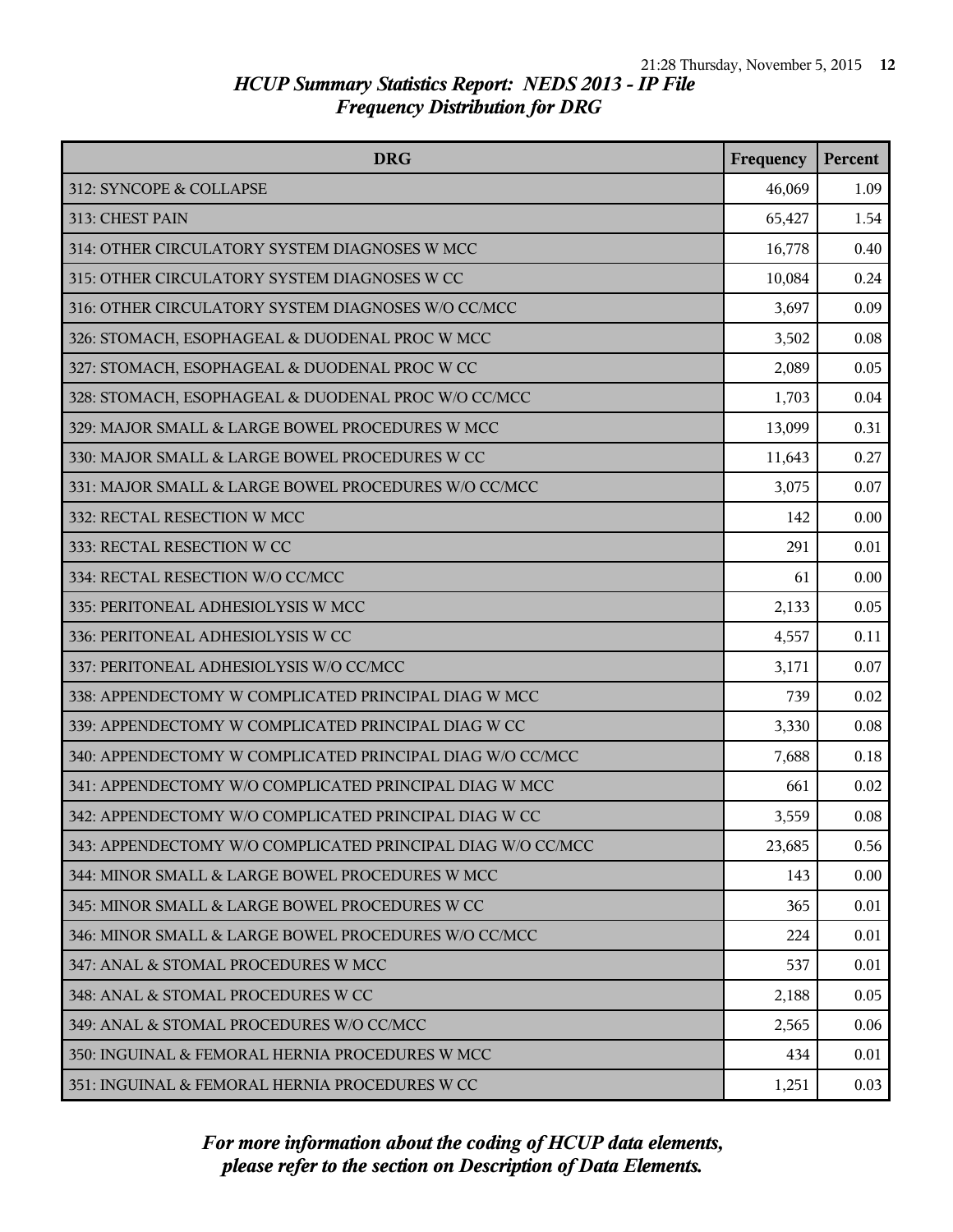| <b>DRG</b>                                                               | Frequency | Percent |
|--------------------------------------------------------------------------|-----------|---------|
| 352: INGUINAL & FEMORAL HERNIA PROCEDURES W/O CC/MCC                     | 2,172     | 0.05    |
| 353: HERNIA PROCEDURES EXCEPT INGUINAL & FEMORAL W MCC                   | 803       | 0.02    |
| 354: HERNIA PROCEDURES EXCEPT INGUINAL & FEMORAL W CC                    | 2,344     | 0.06    |
| 355: HERNIA PROCEDURES EXCEPT INGUINAL & FEMORAL W/O CC/MCC              | 2,317     | 0.05    |
| 356: OTHER DIGESTIVE SYSTEM O.R. PROCEDURES W MCC                        | 2,650     | 0.06    |
| 357: OTHER DIGESTIVE SYSTEM O.R. PROCEDURES W CC                         | 2,620     | 0.06    |
| 358: OTHER DIGESTIVE SYSTEM O.R. PROCEDURES W/O CC/MCC                   | 1,020     | 0.02    |
| 368: MAJOR ESOPHAGEAL DISORDERS W MCC                                    | 1,480     | 0.03    |
| 369: MAJOR ESOPHAGEAL DISORDERS W CC                                     | 2,908     | 0.07    |
| 370: MAJOR ESOPHAGEAL DISORDERS W/O CC/MCC                               | 976       | 0.02    |
| 371: MAJOR GASTROINTESTINAL DISORDERS & PERITONEAL INFECTIONS W MCC      | 8,033     | 0.19    |
| 372: MAJOR GASTROINTESTINAL DISORDERS & PERITONEAL INFECTIONS W CC       | 15,240    | 0.36    |
| 373: MAJOR GASTROINTESTINAL DISORDERS & PERITONEAL INFECTIONS W/O CC/MCC | 7,084     | 0.17    |
| 374: DIGESTIVE MALIGNANCY W MCC                                          | 3,091     | 0.07    |
| 375: DIGESTIVE MALIGNANCY W CC                                           | 6,383     | 0.15    |
| 376: DIGESTIVE MALIGNANCY W/O CC/MCC                                     | 648       | 0.02    |
| 377: G.I. HEMORRHAGE W MCC                                               | 19,460    | 0.46    |
| 378: G.I. HEMORRHAGE W CC                                                | 55,421    | 1.31    |
| 379: G.I. HEMORRHAGE W/O CC/MCC                                          | 16,589    | 0.39    |
| 380: COMPLICATED PEPTIC ULCER W MCC                                      | 1,237     | 0.03    |
| 381: COMPLICATED PEPTIC ULCER W CC                                       | 2,439     | 0.06    |
| 382: COMPLICATED PEPTIC ULCER W/O CC/MCC                                 | 1,131     | 0.03    |
| 383: UNCOMPLICATED PEPTIC ULCER W MCC                                    | 501       | 0.01    |
| 384: UNCOMPLICATED PEPTIC ULCER W/O MCC                                  | 3,461     | 0.08    |
| 385: INFLAMMATORY BOWEL DISEASE W MCC                                    | 1,430     | 0.03    |
| 386: INFLAMMATORY BOWEL DISEASE W CC                                     | 7,711     | 0.18    |
| 387: INFLAMMATORY BOWEL DISEASE W/O CC/MCC                               | 5,744     | 0.14    |
| 388: G.I. OBSTRUCTION W MCC                                              | 6,256     | 0.15    |
| 389: G.I. OBSTRUCTION W CC                                               | 22,691    | 0.54    |
| 390: G.I. OBSTRUCTION W/O CC/MCC                                         | 22,066    | 0.52    |
| 391: ESOPHAGITIS, GASTROENT & MISC DIGEST DISORDERS W MCC                | 19,806    | 0.47    |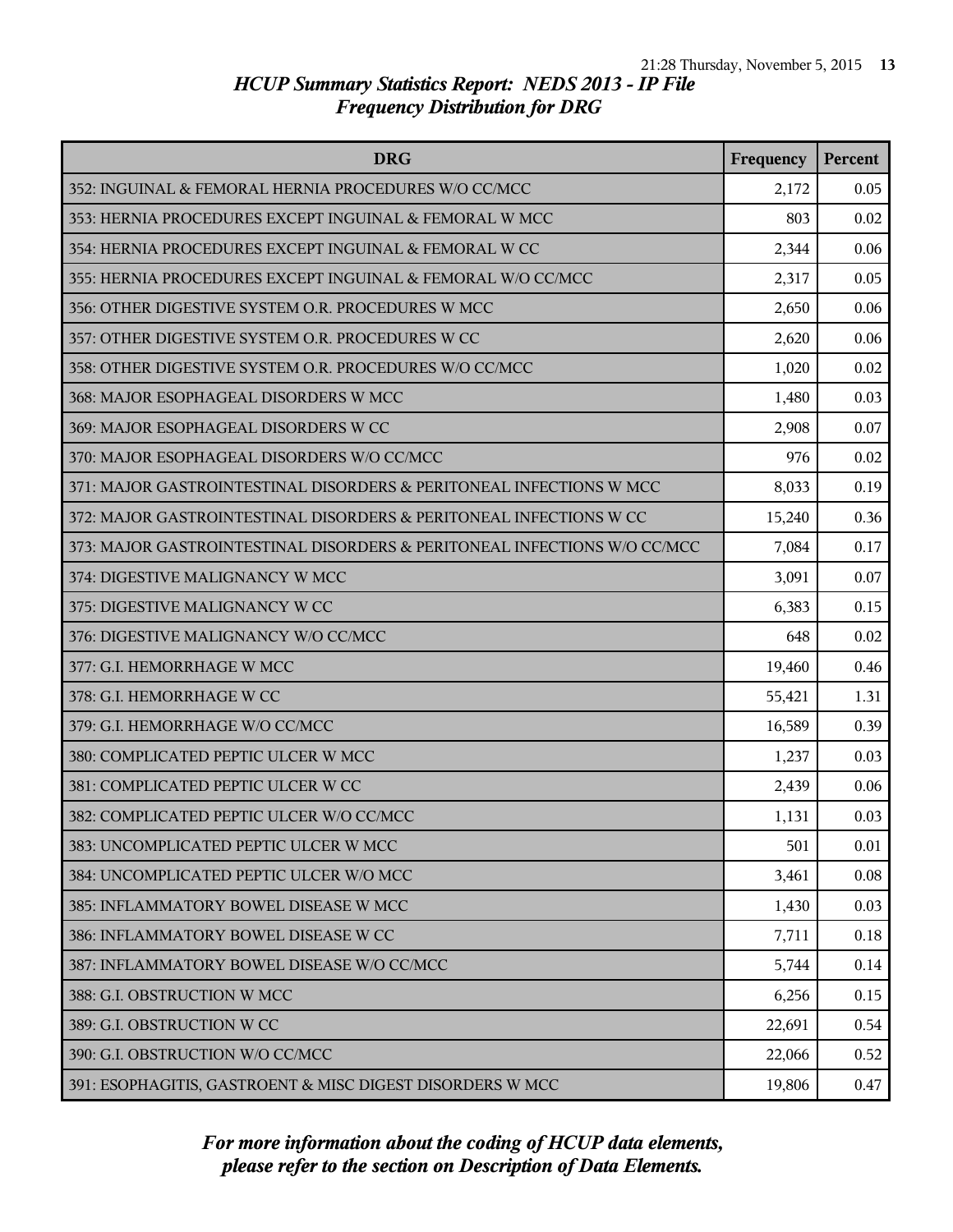| <b>DRG</b>                                                               | Frequency | Percent |
|--------------------------------------------------------------------------|-----------|---------|
| 392: ESOPHAGITIS, GASTROENT & MISC DIGEST DISORDERS W/O MCC              | 140,226   | 3.31    |
| 393: OTHER DIGESTIVE SYSTEM DIAGNOSES W MCC                              | 8,372     | 0.20    |
| 394: OTHER DIGESTIVE SYSTEM DIAGNOSES W CC                               | 20,905    | 0.49    |
| 395: OTHER DIGESTIVE SYSTEM DIAGNOSES W/O CC/MCC                         | 10,791    | 0.25    |
| 405: PANCREAS, LIVER & SHUNT PROCEDURES W MCC                            | 898       | 0.02    |
| 406: PANCREAS, LIVER & SHUNT PROCEDURES W CC                             | 450       | 0.01    |
| 407: PANCREAS, LIVER & SHUNT PROCEDURES W/O CC/MCC                       | 134       | 0.00    |
| 408: BILIARY TRACT PROC EXCEPT ONLY CHOLECYST W OR W/O C.D.E. W MCC      | 252       | 0.01    |
| 409: BILIARY TRACT PROC EXCEPT ONLY CHOLECYST W OR W/O C.D.E. W CC       | 232       | 0.01    |
| 410: BILIARY TRACT PROC EXCEPT ONLY CHOLECYST W OR W/O C.D.E. W/O CC/MCC | 82        | 0.00    |
| 411: CHOLECYSTECTOMY W C.D.E. W MCC                                      | 160       | 0.00    |
| 412: CHOLECYSTECTOMY W C.D.E. W CC                                       | 181       | 0.00    |
| 413: CHOLECYSTECTOMY W C.D.E. W/O CC/MCC                                 | 155       | 0.00    |
| 414: CHOLECYSTECTOMY EXCEPT BY LAPAROSCOPE W/O C.D.E. W MCC              | 1,093     | 0.03    |
| 415: CHOLECYSTECTOMY EXCEPT BY LAPAROSCOPE W/O C.D.E. W CC               | 1,429     | 0.03    |
| 416: CHOLECYSTECTOMY EXCEPT BY LAPAROSCOPE W/O C.D.E. W/O CC/MCC         | 1,059     | 0.02    |
| 417: LAPAROSCOPIC CHOLECYSTECTOMY W/O C.D.E. W MCC                       | 8,826     | 0.21    |
| 418: LAPAROSCOPIC CHOLECYSTECTOMY W/O C.D.E. W CC                        | 17,319    | 0.41    |
| 419: LAPAROSCOPIC CHOLECYSTECTOMY W/O C.D.E. W/O CC/MCC                  | 27,189    | 0.64    |
| 420: HEPATOBILIARY DIAGNOSTIC PROCEDURES W MCC                           | 228       | 0.01    |
| 421: HEPATOBILIARY DIAGNOSTIC PROCEDURES W CC                            | 155       | 0.00    |
| 422: HEPATOBILIARY DIAGNOSTIC PROCEDURES W/O CC/MCC                      | 63        | 0.00    |
| 423: OTHER HEPATOBILIARY OR PANCREAS O.R. PROCEDURES W MCC               | 484       | 0.01    |
| 424: OTHER HEPATOBILIARY OR PANCREAS O.R. PROCEDURES W CC                | 257       | 0.01    |
| 425: OTHER HEPATOBILIARY OR PANCREAS O.R. PROCEDURES W/O CC/MCC          | 43        | 0.00    |
| 432: CIRRHOSIS & ALCOHOLIC HEPATITIS W MCC                               | 8,561     | 0.20    |
| 433: CIRRHOSIS & ALCOHOLIC HEPATITIS W CC                                | 6,774     | 0.16    |
| 434: CIRRHOSIS & ALCOHOLIC HEPATITIS W/O CC/MCC                          | 403       | 0.01    |
| 435: MALIGNANCY OF HEPATOBILIARY SYSTEM OR PANCREAS W MCC                | 4,359     | 0.10    |
| 436: MALIGNANCY OF HEPATOBILIARY SYSTEM OR PANCREAS W CC                 | 4,294     | 0.10    |
| 437: MALIGNANCY OF HEPATOBILIARY SYSTEM OR PANCREAS W/O CC/MCC           | 582       | 0.01    |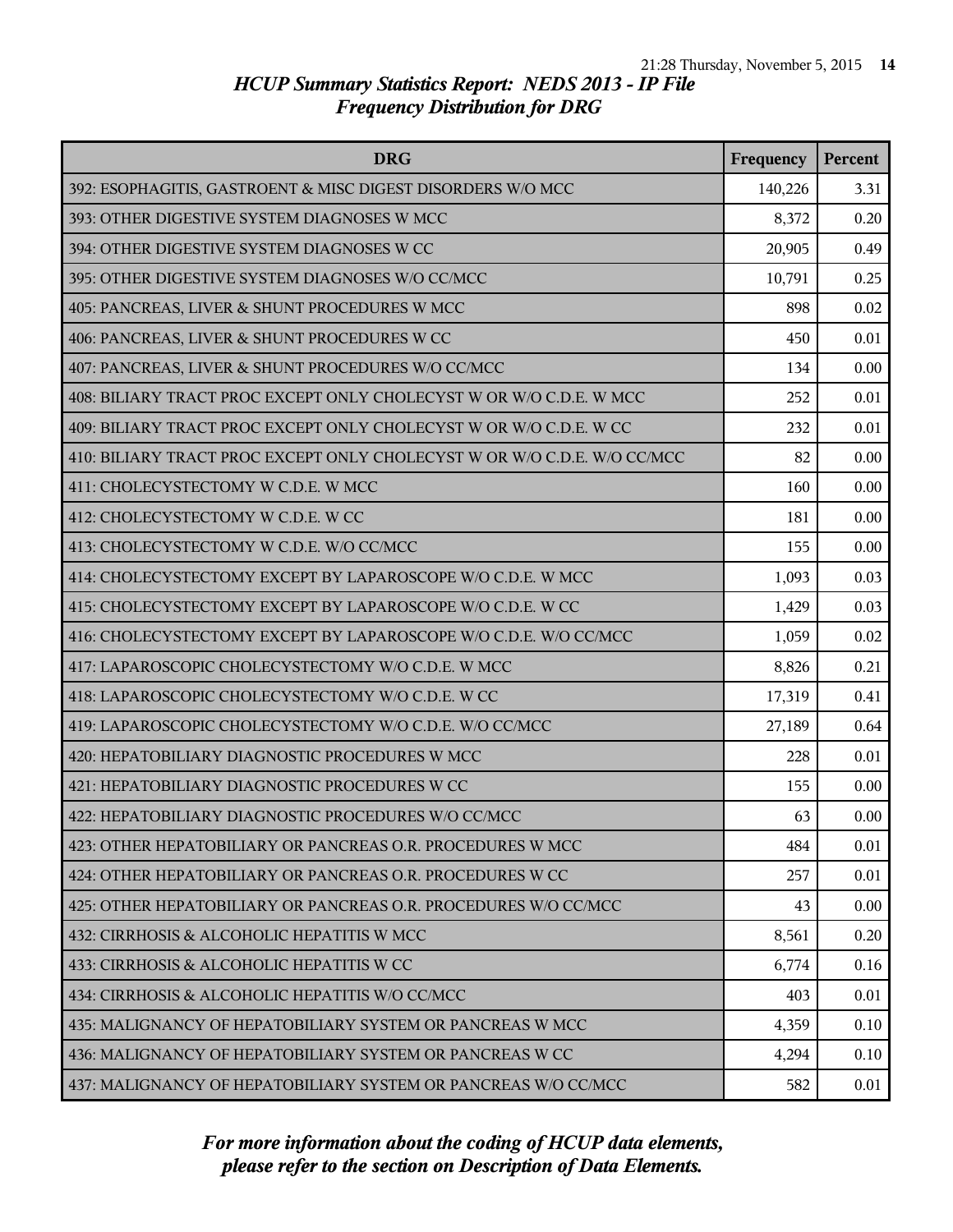| <b>DRG</b>                                                                | Frequency | Percent |
|---------------------------------------------------------------------------|-----------|---------|
| 438: DISORDERS OF PANCREAS EXCEPT MALIGNANCY W MCC                        | 7,948     | 0.19    |
| 439: DISORDERS OF PANCREAS EXCEPT MALIGNANCY W CC                         | 22,744    | 0.54    |
| 440: DISORDERS OF PANCREAS EXCEPT MALIGNANCY W/O CC/MCC                   | 20,332    | 0.48    |
| 441: DISORDERS OF LIVER EXCEPT MALIG, CIRR, ALC HEPA W MCC                | 10,075    | 0.24    |
| 442: DISORDERS OF LIVER EXCEPT MALIG, CIRR, ALC HEPA W CC                 | 12,073    | 0.28    |
| 443: DISORDERS OF LIVER EXCEPT MALIG, CIRR, ALC HEPA W/O CC/MCC           | 3,669     | 0.09    |
| 444: DISORDERS OF THE BILIARY TRACT W MCC                                 | 4,824     | 0.11    |
| 445: DISORDERS OF THE BILIARY TRACT W CC                                  | 7,726     | 0.18    |
| 446: DISORDERS OF THE BILIARY TRACT W/O CC/MCC                            | 6,813     | 0.16    |
| 453: COMBINED ANTERIOR/POSTERIOR SPINAL FUSION W MCC                      | 156       | 0.00    |
| 454: COMBINED ANTERIOR/POSTERIOR SPINAL FUSION W CC                       | 167       | 0.00    |
| 455: COMBINED ANTERIOR/POSTERIOR SPINAL FUSION W/O CC/MCC                 | 79        | 0.00    |
| 456: SPINAL FUS EXC CERV W SPINAL CURV/MALIG/INFEC OR 9+ FUS W MCC        | 193       | 0.00    |
| 457: SPINAL FUS EXC CERV W SPINAL CURV/MALIG/INFEC OR 9+ FUS W CC         | 276       | 0.01    |
| 458: SPINAL FUS EXC CERV W SPINAL CURV/MALIG/INFEC OR 9+ FUS W/O CC/MCC   | 34        | 0.00    |
| 459: SPINAL FUSION EXCEPT CERVICAL W MCC                                  | 387       | 0.01    |
| 460: SPINAL FUSION EXCEPT CERVICAL W/O MCC                                | 2,019     | 0.05    |
| 461: BILATERAL OR MULTIPLE MAJOR JOINT PROCS OF LOWER EXTREMITY W MCC     | 28        | 0.00    |
| 462: BILATERAL OR MULTIPLE MAJOR JOINT PROCS OF LOWER EXTREMITY W/O MCC   | 63        | 0.00    |
| 463: WND DEBRID & SKN GRFT EXC HAND, FOR MUSCULO-CONN TISS DIS W MCC      | 1,336     | 0.03    |
| 464: WND DEBRID & SKN GRFT EXC HAND, FOR MUSCULO-CONN TISS DIS W CC       | 2,250     | 0.05    |
| 465: WND DEBRID & SKN GRFT EXC HAND, FOR MUSCULO-CONN TISS DIS W/O CC/MCC | 624       | 0.01    |
| 466: REVISION OF HIP OR KNEE REPLACEMENT W MCC                            | 527       | 0.01    |
| 467: REVISION OF HIP OR KNEE REPLACEMENT W CC                             | 1,289     | 0.03    |
| 468: REVISION OF HIP OR KNEE REPLACEMENT W/O CC/MCC                       | 392       | 0.01    |
| 469: MAJOR JOINT REPLACEMENT OR REATTACHMENT OF LOWER EXTREMITY W MCC     | 4,362     | 0.10    |
| 470: MAJOR JOINT REPLACEMENT OR REATTACHMENT OF LOWER EXTREMITY W/O MCC   | 17,440    | 0.41    |
| 471: CERVICAL SPINAL FUSION W MCC                                         | 556       | 0.01    |
| 472: CERVICAL SPINAL FUSION W CC                                          | 990       | 0.02    |
| 473: CERVICAL SPINAL FUSION W/O CC/MCC                                    | 980       | 0.02    |
| 474: AMPUTATION FOR MUSCULOSKELETAL SYS & CONN TISSUE DIS W MCC           | 605       | 0.01    |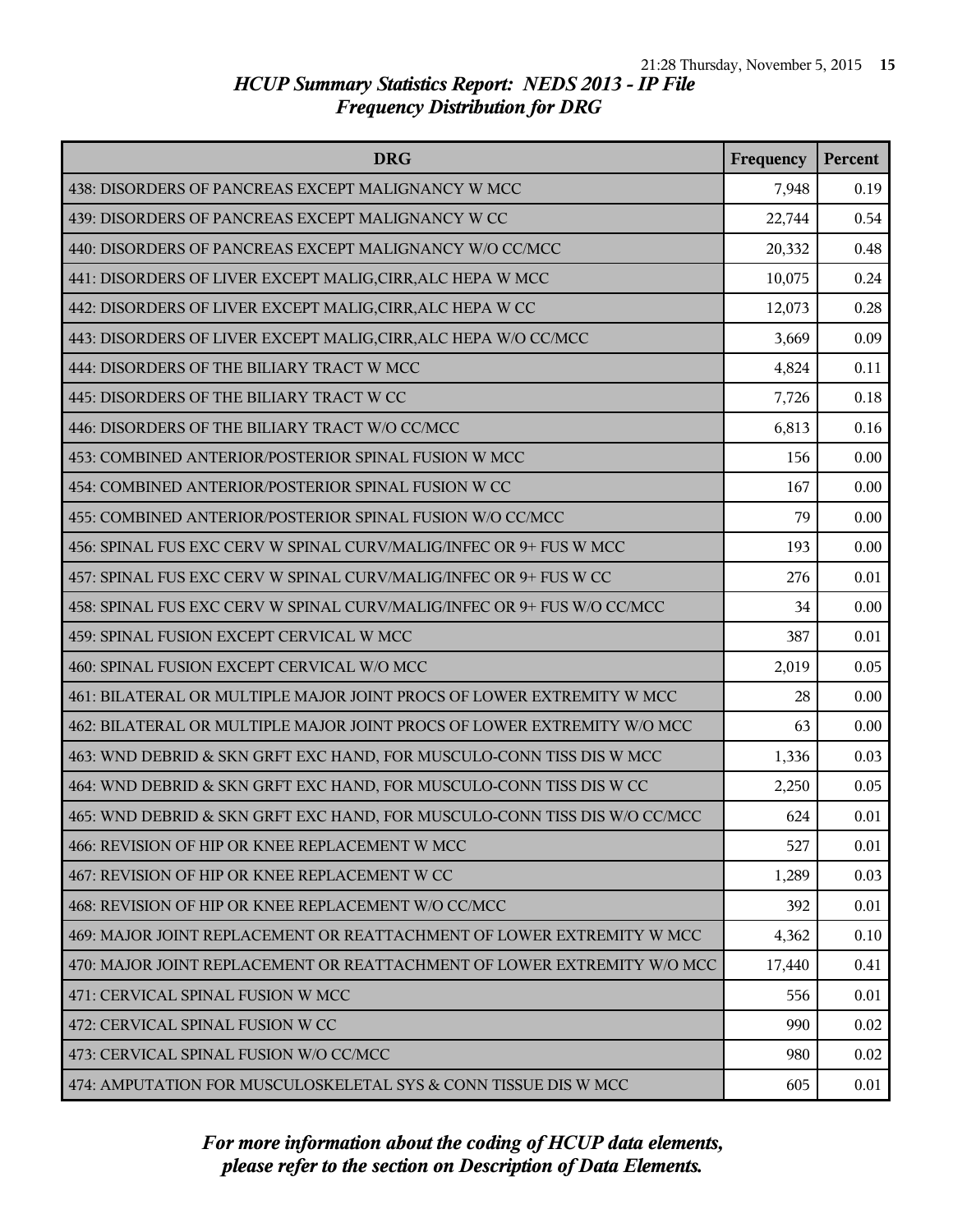| <b>DRG</b>                                                                | Frequency | Percent |
|---------------------------------------------------------------------------|-----------|---------|
| 475: AMPUTATION FOR MUSCULOSKELETAL SYS & CONN TISSUE DIS W CC            | 685       | 0.02    |
| 476: AMPUTATION FOR MUSCULOSKELETAL SYS & CONN TISSUE DIS W/O CC/MCC      | 82        | 0.00    |
| 477: BIOPSIES OF MUSCULOSKELETAL SYSTEM & CONNECTIVE TISSUE W MCC         | 808       | 0.02    |
| 478: BIOPSIES OF MUSCULOSKELETAL SYSTEM & CONNECTIVE TISSUE W CC          | 2,328     | 0.05    |
| 479: BIOPSIES OF MUSCULOSKELETAL SYSTEM & CONNECTIVE TISSUE W/O CC/MCC    | 812       | 0.02    |
| 480: HIP & FEMUR PROCEDURES EXCEPT MAJOR JOINT W MCC                      | 8,102     | 0.19    |
| 481: HIP & FEMUR PROCEDURES EXCEPT MAJOR JOINT W CC                       | 26,068    | 0.62    |
| 482: HIP & FEMUR PROCEDURES EXCEPT MAJOR JOINT W/O CC/MCC                 | 11,167    | 0.26    |
| 483: MAJOR JOINT & LIMB REATTACHMENT PROC OF UPPER EXTREMITY W CC/MCC     | 727       | 0.02    |
| 484: MAJOR JOINT & LIMB REATTACHMENT PROC OF UPPER EXTREMITY W/O CC/MCC   | 355       | 0.01    |
| 485: KNEE PROCEDURES W PDX OF INFECTION W MCC                             | 369       | 0.01    |
| 486: KNEE PROCEDURES W PDX OF INFECTION W CC                              | 765       | 0.02    |
| 487: KNEE PROCEDURES W PDX OF INFECTION W/O CC/MCC                        | 378       | 0.01    |
| 488: KNEE PROCEDURES W/O PDX OF INFECTION W CC/MCC                        | 734       | 0.02    |
| 489: KNEE PROCEDURES W/O PDX OF INFECTION W/O CC/MCC                      | 617       | 0.01    |
| 490: BACK & NECK PROC EXC SPINAL FUSION W CC/MCC OR DISC DEVICE/NEUROSTIM | 2,041     | 0.05    |
| 491: BACK & NECK PROC EXC SPINAL FUSION W/O CC/MCC                        | 2,016     | 0.05    |
| 492: LOWER EXTREM & HUMER PROC EXCEPT HIP, FOOT, FEMUR W MCC              | 2,177     | 0.05    |
| 493: LOWER EXTREM & HUMER PROC EXCEPT HIP, FOOT, FEMUR W CC               | 9,305     | 0.22    |
| 494: LOWER EXTREM & HUMER PROC EXCEPT HIP, FOOT, FEMUR W/O CC/MCC         | 15,662    | 0.37    |
| 495: LOCAL EXCISION & REMOVAL INT FIX DEVICES EXC HIP & FEMUR W MCC       | 389       | 0.01    |
| 496: LOCAL EXCISION & REMOVAL INT FIX DEVICES EXC HIP & FEMUR W CC        | 1,111     | 0.03    |
| 497: LOCAL EXCISION & REMOVAL INT FIX DEVICES EXC HIP & FEMUR W/O CC/MCC  | 510       | 0.01    |
| 498: LOCAL EXCISION & REMOVAL INT FIX DEVICES OF HIP & FEMUR W CC/MCC     | 183       | 0.00    |
| 499: LOCAL EXCISION & REMOVAL INT FIX DEVICES OF HIP & FEMUR W/O CC/MCC   | 52        | 0.00    |
| 500: SOFT TISSUE PROCEDURES W MCC                                         | 628       | 0.01    |
| 501: SOFT TISSUE PROCEDURES W CC                                          | 2,255     | 0.05    |
| 502: SOFT TISSUE PROCEDURES W/O CC/MCC                                    | 1,425     | 0.03    |
| 503: FOOT PROCEDURES W MCC                                                | 269       | 0.01    |
| 504: FOOT PROCEDURES W CC                                                 | 1,038     | 0.02    |
| 505: FOOT PROCEDURES W/O CC/MCC                                           | 950       | 0.02    |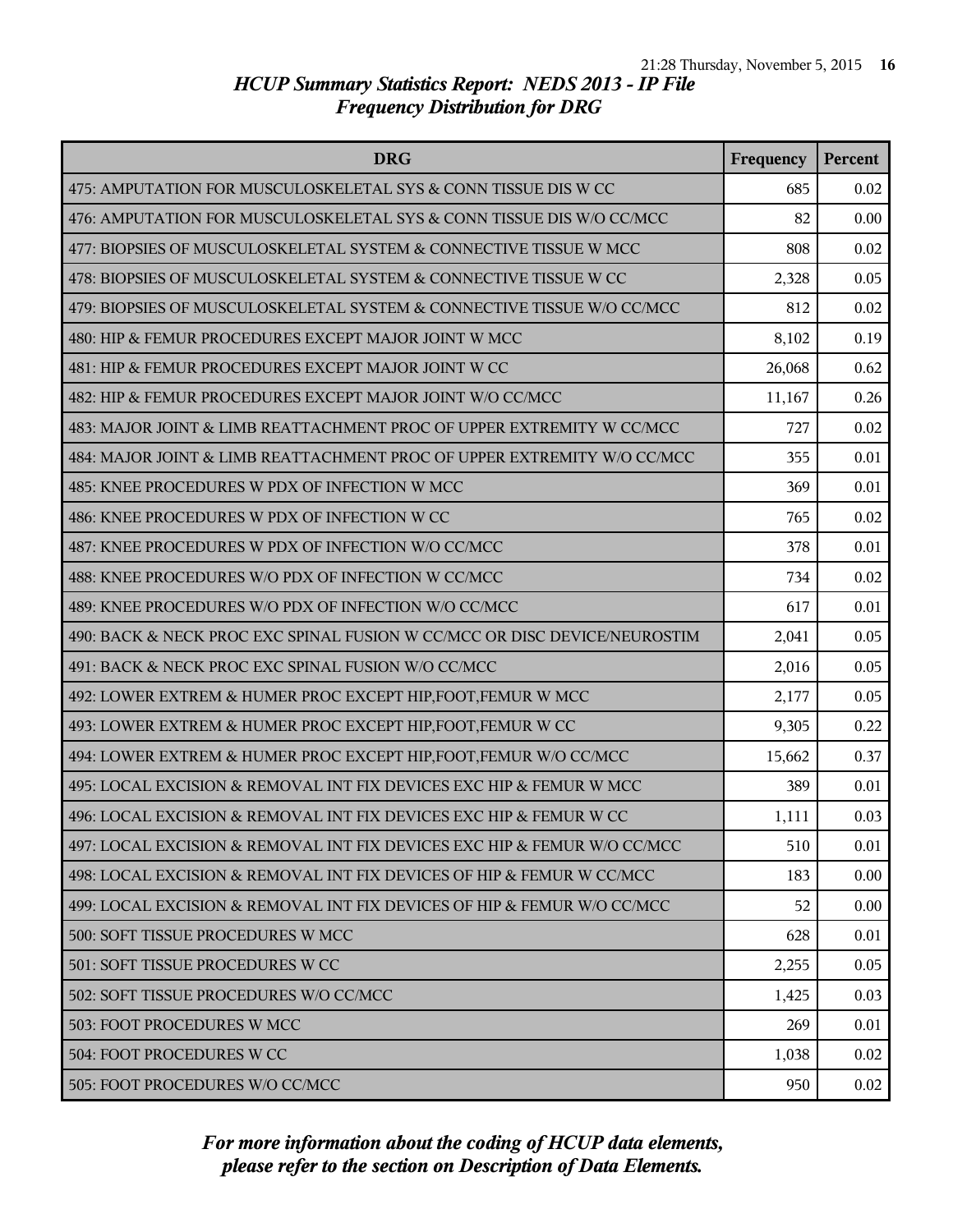| <b>DRG</b>                                                               | Frequency | <b>Percent</b> |
|--------------------------------------------------------------------------|-----------|----------------|
| 506: MAJOR THUMB OR JOINT PROCEDURES                                     | 418       | 0.01           |
| 507: MAJOR SHOULDER OR ELBOW JOINT PROCEDURES W CC/MCC                   | 195       | 0.00           |
| 508: MAJOR SHOULDER OR ELBOW JOINT PROCEDURES W/O CC/MCC                 | 133       | 0.00           |
| 509: ARTHROSCOPY                                                         | 37        | 0.00           |
| 510: SHOULDER, ELBOW OR FOREARM PROC, EXC MAJOR JOINT PROC W MCC         | 413       | 0.01           |
| 511: SHOULDER, ELBOW OR FOREARM PROC, EXC MAJOR JOINT PROC W CC          | 1,854     | 0.04           |
| 512: SHOULDER, ELBOW OR FOREARM PROC, EXC MAJOR JOINT PROC W/O CC/MCC    | 3,610     | 0.09           |
| 513: HAND OR WRIST PROC, EXCEPT MAJOR THUMB OR JOINT PROC W CC/MCC       | 1,264     | 0.03           |
| 514: HAND OR WRIST PROC, EXCEPT MAJOR THUMB OR JOINT PROC W/O CC/MCC     | 1,260     | 0.03           |
| 515: OTHER MUSCULOSKELET SYS & CONN TISS O.R. PROC W MCC                 | 1,159     | 0.03           |
| 516: OTHER MUSCULOSKELET SYS & CONN TISS O.R. PROC W CC                  | 2,778     | 0.07           |
| 517: OTHER MUSCULOSKELET SYS & CONN TISS O.R. PROC W/O CC/MCC            | 1,600     | 0.04           |
| 533: FRACTURES OF FEMUR W MCC                                            | 283       | 0.01           |
| 534: FRACTURES OF FEMUR W/O MCC                                          | 1,470     | 0.03           |
| 535: FRACTURES OF HIP & PELVIS W MCC                                     | 2,342     | 0.06           |
| 536: FRACTURES OF HIP & PELVIS W/O MCC                                   | 9,671     | 0.23           |
| 537: SPRAINS, STRAINS, & DISLOCATIONS OF HIP, PELVIS & THIGH W CC/MCC    | 293       | 0.01           |
| 538: SPRAINS, STRAINS, & DISLOCATIONS OF HIP, PELVIS & THIGH W/O CC/MCC  | 264       | 0.01           |
| 539: OSTEOMYELITIS W MCC                                                 | 920       | 0.02           |
| 540: OSTEOMYELITIS W CC                                                  | 1,658     | 0.04           |
| 541: OSTEOMYELITIS W/O CC/MCC                                            | 655       | 0.02           |
| 542: PATHOLOGICAL FRACTURES & MUSCULOSKELET & CONN TISS MALIG W MCC      | 1,756     | 0.04           |
| 543: PATHOLOGICAL FRACTURES & MUSCULOSKELET & CONN TISS MALIG W CC       | 4,454     | 0.11           |
| 544: PATHOLOGICAL FRACTURES & MUSCULOSKELET & CONN TISS MALIG W/O CC/MCC | 1,211     | 0.03           |
| 545: CONNECTIVE TISSUE DISORDERS W MCC                                   | 1,650     | 0.04           |
| 546: CONNECTIVE TISSUE DISORDERS W CC                                    | 3,081     | 0.07           |
| 547: CONNECTIVE TISSUE DISORDERS W/O CC/MCC                              | 1,855     | 0.04           |
| 548: SEPTIC ARTHRITIS W MCC                                              | 187       | 0.00           |
| 549: SEPTIC ARTHRITIS W CC                                               | 626       | 0.01           |
| 550: SEPTIC ARTHRITIS W/O CC/MCC                                         | 337       | 0.01           |
| 551: MEDICAL BACK PROBLEMS W MCC                                         | 4,157     | 0.10           |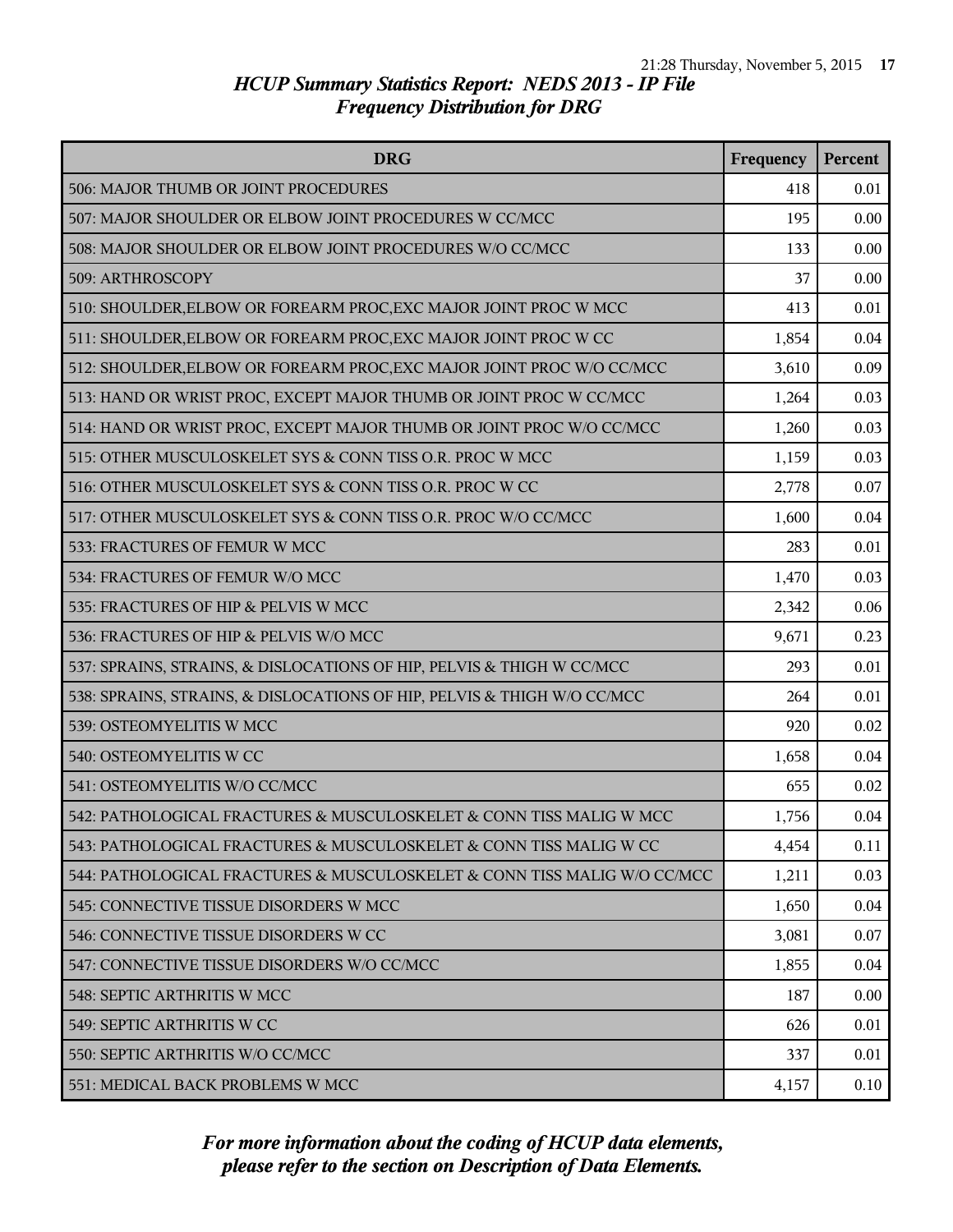| <b>DRG</b>                                                              | Frequency | Percent |
|-------------------------------------------------------------------------|-----------|---------|
| 552: MEDICAL BACK PROBLEMS W/O MCC                                      | 27,920    | 0.66    |
| 553: BONE DISEASES & ARTHROPATHIES W MCC                                | 769       | 0.02    |
| 554: BONE DISEASES & ARTHROPATHIES W/O MCC                              | 5,027     | 0.12    |
| 555: SIGNS & SYMPTOMS OF MUSCULOSKELETAL SYSTEM & CONN TISSUE W MCC     | 1,114     | 0.03    |
| 556: SIGNS & SYMPTOMS OF MUSCULOSKELETAL SYSTEM & CONN TISSUE W/O MCC   | 8,108     | 0.19    |
| 557: TENDONITIS, MYOSITIS & BURSITIS W MCC                              | 1,705     | 0.04    |
| 558: TENDONITIS, MYOSITIS & BURSITIS W/O MCC                            | 9,341     | 0.22    |
| 559: AFTERCARE, MUSCULOSKELETAL SYSTEM & CONNECTIVE TISSUE W MCC        | 632       | 0.01    |
| 560: AFTERCARE, MUSCULOSKELETAL SYSTEM & CONNECTIVE TISSUE W CC         | 1,526     | 0.04    |
| 561: AFTERCARE, MUSCULOSKELETAL SYSTEM & CONNECTIVE TISSUE W/O CC/MCC   | 1,229     | 0.03    |
| 562: FX, SPRN, STRN & DISL EXCEPT FEMUR, HIP, PELVIS & THIGH W MCC      | 2,108     | 0.05    |
| 563: FX, SPRN, STRN & DISL EXCEPT FEMUR, HIP, PELVIS & THIGH W/O MCC    | 13,416    | 0.32    |
| 564: OTHER MUSCULOSKELETAL SYS & CONNECTIVE TISSUE DIAGNOSES W MCC      | 658       | 0.02    |
| 565: OTHER MUSCULOSKELETAL SYS & CONNECTIVE TISSUE DIAGNOSES W CC       | 1,781     | 0.04    |
| 566: OTHER MUSCULOSKELETAL SYS & CONNECTIVE TISSUE DIAGNOSES W/O CC/MCC | 843       | 0.02    |
| 570: SKIN DEBRIDEMENT W MCC                                             | 1,080     | 0.03    |
| 571: SKIN DEBRIDEMENT W CC                                              | 2,289     | 0.05    |
| 572: SKIN DEBRIDEMENT W/O CC/MCC                                        | 1,842     | 0.04    |
| 573: SKIN GRAFT FOR SKIN ULCER OR CELLULITIS W MCC                      | 188       | 0.00    |
| 574: SKIN GRAFT FOR SKIN ULCER OR CELLULITIS W CC                       | 281       | 0.01    |
| 575: SKIN GRAFT FOR SKIN ULCER OR CELLULITIS W/O CC/MCC                 | 107       | 0.00    |
| 576: SKIN GRAFT EXC FOR SKIN ULCER OR CELLULITIS W MCC                  | 64        | 0.00    |
| 577: SKIN GRAFT EXC FOR SKIN ULCER OR CELLULITIS W CC                   | 159       | 0.00    |
| 578: SKIN GRAFT EXC FOR SKIN ULCER OR CELLULITIS W/O CC/MCC             | 150       | 0.00    |
| 579: OTHER SKIN, SUBCUT TISS & BREAST PROC W MCC                        | 1,579     | 0.04    |
| 580: OTHER SKIN, SUBCUT TISS & BREAST PROC W CC                         | 3,488     | 0.08    |
| 581: OTHER SKIN, SUBCUT TISS & BREAST PROC W/O CC/MCC                   | 2,975     | 0.07    |
| 582: MASTECTOMY FOR MALIGNANCY W CC/MCC                                 | 60        | 0.00    |
| 583: MASTECTOMY FOR MALIGNANCY W/O CC/MCC                               | 34        | 0.00    |
| 584: BREAST BIOPSY, LOCAL EXCISION & OTHER BREAST PROCEDURES W CC/MCC   | 229       | 0.01    |
| 585: BREAST BIOPSY, LOCAL EXCISION & OTHER BREAST PROCEDURES W/O CC/MCC | 223       | 0.01    |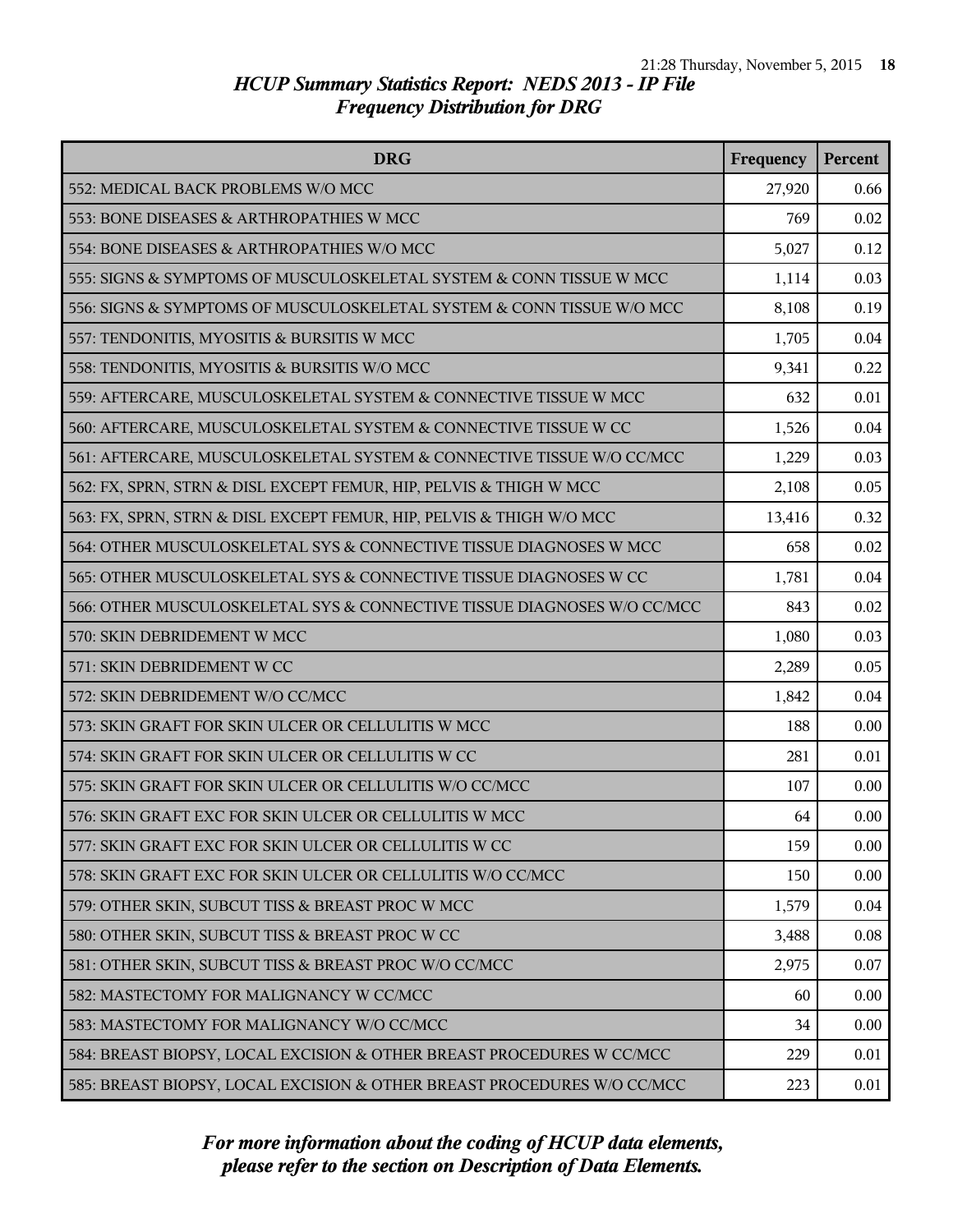| <b>DRG</b>                                                                 | Frequency | Percent |
|----------------------------------------------------------------------------|-----------|---------|
| 592: SKIN ULCERS W MCC                                                     | 1,603     | 0.04    |
| 593: SKIN ULCERS W CC                                                      | 1,867     | 0.04    |
| 594: SKIN ULCERS W/O CC/MCC                                                | 261       | 0.01    |
| 595: MAJOR SKIN DISORDERS W MCC                                            | 380       | 0.01    |
| 596: MAJOR SKIN DISORDERS W/O MCC                                          | 2,065     | 0.05    |
| 597: MALIGNANT BREAST DISORDERS W MCC                                      | 360       | 0.01    |
| 598: MALIGNANT BREAST DISORDERS W CC                                       | 721       | 0.02    |
| 599: MALIGNANT BREAST DISORDERS W/O CC/MCC                                 | 69        | 0.00    |
| 600: NON-MALIGNANT BREAST DISORDERS W CC/MCC                               | 709       | 0.02    |
| 601: NON-MALIGNANT BREAST DISORDERS W/O CC/MCC                             | 1,175     | 0.03    |
| 602: CELLULITIS W MCC                                                      | 9,483     | 0.22    |
| 603: CELLULITIS W/O MCC                                                    | 84,987    | 2.01    |
| 604: TRAUMA TO THE SKIN, SUBCUT TISS & BREAST W MCC                        | 1,134     | 0.03    |
| 605: TRAUMA TO THE SKIN, SUBCUT TISS & BREAST W/O MCC                      | 9,068     | 0.21    |
| 606: MINOR SKIN DISORDERS W MCC                                            | 672       | 0.02    |
| 607: MINOR SKIN DISORDERS W/O MCC                                          | 4,653     | 0.11    |
| 614: ADRENAL & PITUITARY PROCEDURES W CC/MCC                               | 140       | 0.00    |
| 615: ADRENAL & PITUITARY PROCEDURES W/O CC/MCC                             | 37        | 0.00    |
| 616: AMPUTAT OF LOWER LIMB FOR ENDOCRINE, NUTRIT, & METABOL DIS W MCC      | 740       | 0.02    |
| 617: AMPUTAT OF LOWER LIMB FOR ENDOCRINE, NUTRIT, & METABOL DIS W CC       | 3,654     | 0.09    |
| 618: AMPUTAT OF LOWER LIMB FOR ENDOCRINE, NUTRIT, & METABOL DIS W/O CC/MCC | 41        | 0.00    |
| 619: O.R. PROCEDURES FOR OBESITY W MCC                                     | 17        | 0.00    |
| 620: O.R. PROCEDURES FOR OBESITY W CC                                      | 42        | 0.00    |
| 621: O.R. PROCEDURES FOR OBESITY W/O CC/MCC                                | 60        | 0.00    |
| 622: SKIN GRAFTS & WOUND DEBRID FOR ENDOC, NUTRIT & METAB DIS W MCC        | 377       | 0.01    |
| 623: SKIN GRAFTS & WOUND DEBRID FOR ENDOC, NUTRIT & METAB DIS W CC         | 1,299     | 0.03    |
| 624: SKIN GRAFTS & WOUND DEBRID FOR ENDOC, NUTRIT & METAB DIS W/O CC/MCC   | 99        | 0.00    |
| 625: THYROID, PARATHYROID & THYROGLOSSAL PROCEDURES W MCC                  | 70        | 0.00    |
| 626: THYROID, PARATHYROID & THYROGLOSSAL PROCEDURES W CC                   | 123       | 0.00    |
| 627: THYROID, PARATHYROID & THYROGLOSSAL PROCEDURES W/O CC/MCC             | 119       | 0.00    |
| 628: OTHER ENDOCRINE, NUTRIT & METAB O.R. PROC W MCC                       | 1,040     | 0.02    |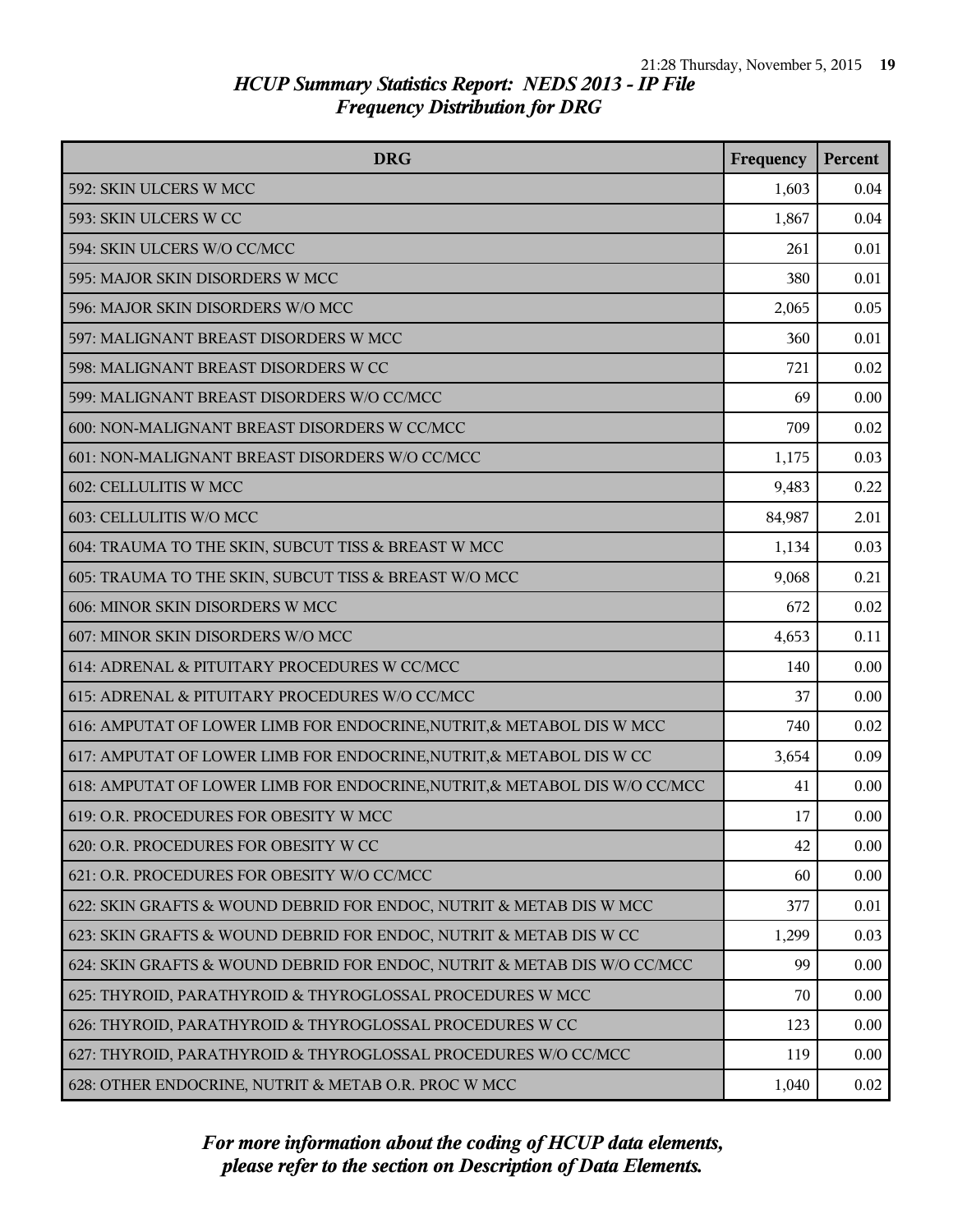| <b>DRG</b>                                                                | Frequency | Percent |
|---------------------------------------------------------------------------|-----------|---------|
| 629: OTHER ENDOCRINE, NUTRIT & METAB O.R. PROC W CC                       | 1,807     | 0.04    |
| 630: OTHER ENDOCRINE, NUTRIT & METAB O.R. PROC W/O CC/MCC                 | 70        | 0.00    |
| 637: DIABETES W MCC                                                       | 11,494    | 0.27    |
| 638: DIABETES W CC                                                        | 35,865    | 0.85    |
| 639: DIABETES W/O CC/MCC                                                  | 22,547    | 0.53    |
| 640: MISC DISORDERS OF NUTRITION, METABOLISM, FLUIDS/ELECTROLYTES W MCC   | 21,188    | 0.50    |
| 641: MISC DISORDERS OF NUTRITION, METABOLISM, FLUIDS/ELECTROLYTES W/O MCC | 54,521    | 1.29    |
| 642: INBORN AND OTHER DISORDERS OF METABOLISM                             | 1,156     | 0.03    |
| 643: ENDOCRINE DISORDERS W MCC                                            | 2,756     | 0.07    |
| 644: ENDOCRINE DISORDERS W CC                                             | 5,464     | 0.13    |
| 645: ENDOCRINE DISORDERS W/O CC/MCC                                       | 3,011     | 0.07    |
| <b>652: KIDNEY TRANSPLANT</b>                                             | 26        | 0.00    |
| 653: MAJOR BLADDER PROCEDURES W MCC                                       | 112       | 0.00    |
| 654: MAJOR BLADDER PROCEDURES W CC                                        | 129       | 0.00    |
| 655: MAJOR BLADDER PROCEDURES W/O CC/MCC                                  | 12        | 0.00    |
| 656: KIDNEY & URETER PROCEDURES FOR NEOPLASM W MCC                        | 197       | 0.00    |
| 657: KIDNEY & URETER PROCEDURES FOR NEOPLASM W CC                         | 413       | 0.01    |
| 658: KIDNEY & URETER PROCEDURES FOR NEOPLASM W/O CC/MCC                   | 64        | 0.00    |
| 659: KIDNEY & URETER PROCEDURES FOR NON-NEOPLASM W MCC                    | 897       | 0.02    |
| 660: KIDNEY & URETER PROCEDURES FOR NON-NEOPLASM W CC                     | 2,006     | 0.05    |
| 661: KIDNEY & URETER PROCEDURES FOR NON-NEOPLASM W/O CC/MCC               | 245       | 0.01    |
| 662: MINOR BLADDER PROCEDURES W MCC                                       | 198       | 0.00    |
| 663: MINOR BLADDER PROCEDURES W CC                                        | 346       | 0.01    |
| 664: MINOR BLADDER PROCEDURES W/O CC/MCC                                  | 126       | 0.00    |
| <b>665: PROSTATECTOMY W MCC</b>                                           | 156       | 0.00    |
| <b>666: PROSTATECTOMY W CC</b>                                            | 411       | 0.01    |
| 667: PROSTATECTOMY W/O CC/MCC                                             | 112       | 0.00    |
| 668: TRANSURETHRAL PROCEDURES W MCC                                       | 1,044     | 0.02    |
| 669: TRANSURETHRAL PROCEDURES W CC                                        | 8,698     | 0.21    |
| 670: TRANSURETHRAL PROCEDURES W/O CC/MCC                                  | 1,839     | 0.04    |
| 671: URETHRAL PROCEDURES W CC/MCC                                         | 140       | 0.00    |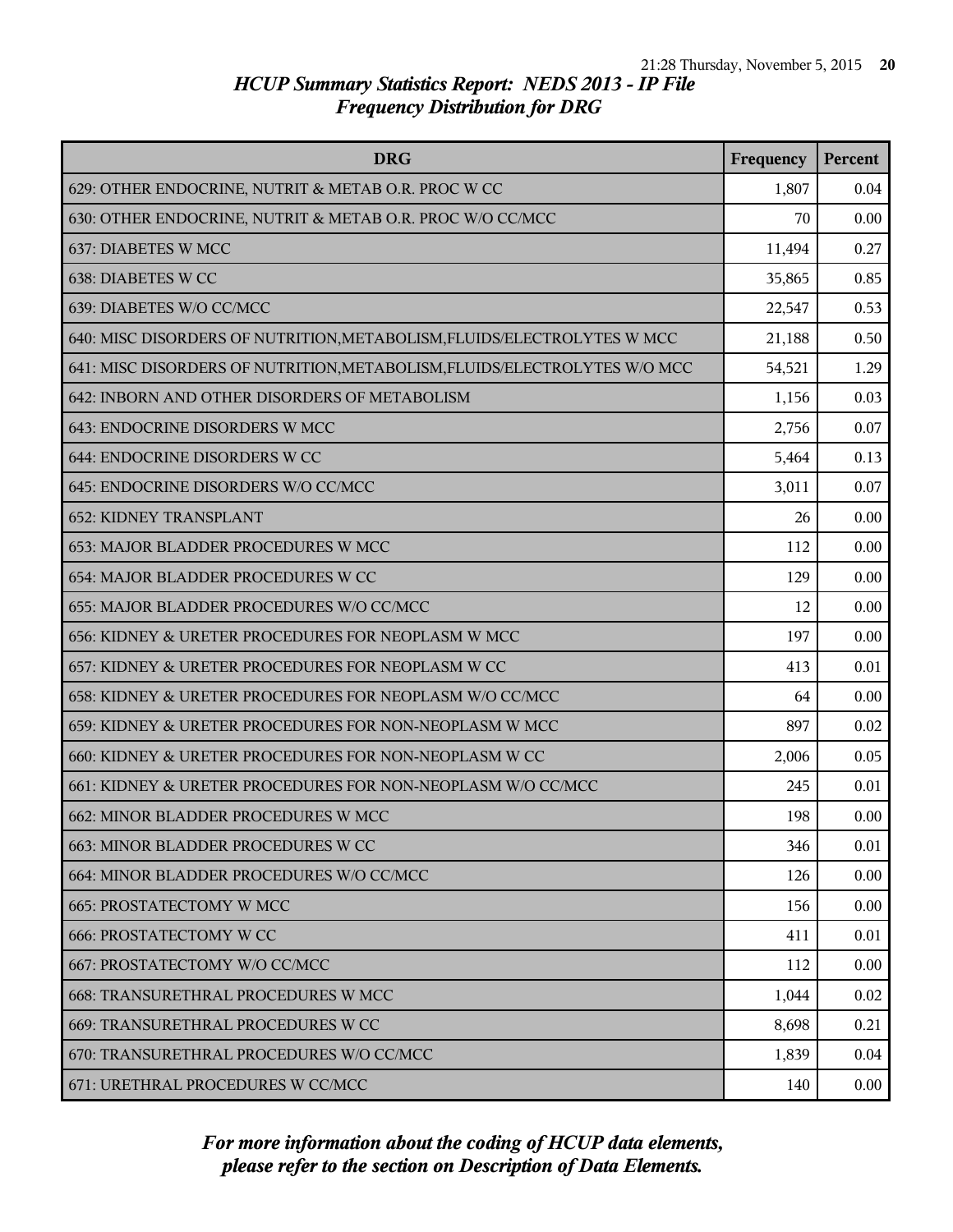| <b>DRG</b>                                              | Frequency | Percent |
|---------------------------------------------------------|-----------|---------|
| 672: URETHRAL PROCEDURES W/O CC/MCC                     | 52        | 0.00    |
| 673: OTHER KIDNEY & URINARY TRACT PROCEDURES W MCC      | 2,953     | 0.07    |
| 674: OTHER KIDNEY & URINARY TRACT PROCEDURES W CC       | 2,072     | 0.05    |
| 675: OTHER KIDNEY & URINARY TRACT PROCEDURES W/O CC/MCC | 200       | 0.00    |
| <b>682: RENAL FAILURE W MCC</b>                         | 37,509    | 0.89    |
| 683: RENAL FAILURE W CC                                 | 57,016    | 1.35    |
| 684: RENAL FAILURE W/O CC/MCC                           | 11,960    | 0.28    |
| <b>685: ADMIT FOR RENAL DIALYSIS</b>                    | 792       | 0.02    |
| 686: KIDNEY & URINARY TRACT NEOPLASMS W MCC             | 443       | 0.01    |
| 687: KIDNEY & URINARY TRACT NEOPLASMS W CC              | 1,047     | 0.02    |
| 688: KIDNEY & URINARY TRACT NEOPLASMS W/O CC/MCC        | 165       | 0.00    |
| 689: KIDNEY & URINARY TRACT INFECTIONS W MCC            | 24,287    | 0.57    |
| 690: KIDNEY & URINARY TRACT INFECTIONS W/O MCC          | 76,286    | 1.80    |
| 691: URINARY STONES W ESW LITHOTRIPSY W CC/MCC          | 768       | 0.02    |
| 692: URINARY STONES W ESW LITHOTRIPSY W/O CC/MCC        | 213       | 0.01    |
| 693: URINARY STONES W/O ESW LITHOTRIPSY W MCC           | 1,060     | 0.03    |
| 694: URINARY STONES W/O ESW LITHOTRIPSY W/O MCC         | 15,072    | 0.36    |
| 695: KIDNEY & URINARY TRACT SIGNS & SYMPTOMS W MCC      | 486       | 0.01    |
| 696: KIDNEY & URINARY TRACT SIGNS & SYMPTOMS W/O MCC    | 3,585     | 0.08    |
| <b>697: URETHRAL STRICTURE</b>                          | 189       | 0.00    |
| 698: OTHER KIDNEY & URINARY TRACT DIAGNOSES W MCC       | 10,520    | 0.25    |
| 699: OTHER KIDNEY & URINARY TRACT DIAGNOSES W CC        | 11,096    | 0.26    |
| 700: OTHER KIDNEY & URINARY TRACT DIAGNOSES W/O CC/MCC  | 2,902     | 0.07    |
| 707: MAJOR MALE PELVIC PROCEDURES W CC/MCC              | 44        | 0.00    |
| 708: MAJOR MALE PELVIC PROCEDURES W/O CC/MCC            | 33        | 0.00    |
| 709: PENIS PROCEDURES W CC/MCC                          | 205       | 0.00    |
| 710: PENIS PROCEDURES W/O CC/MCC                        | 188       | 0.00    |
| 711: TESTES PROCEDURES W CC/MCC                         | 324       | 0.01    |
| 712: TESTES PROCEDURES W/O CC/MCC                       | 515       | 0.01    |
| 713: TRANSURETHRAL PROSTATECTOMY W CC/MCC               | 768       | 0.02    |
| 714: TRANSURETHRAL PROSTATECTOMY W/O CC/MCC             | 211       | 0.00    |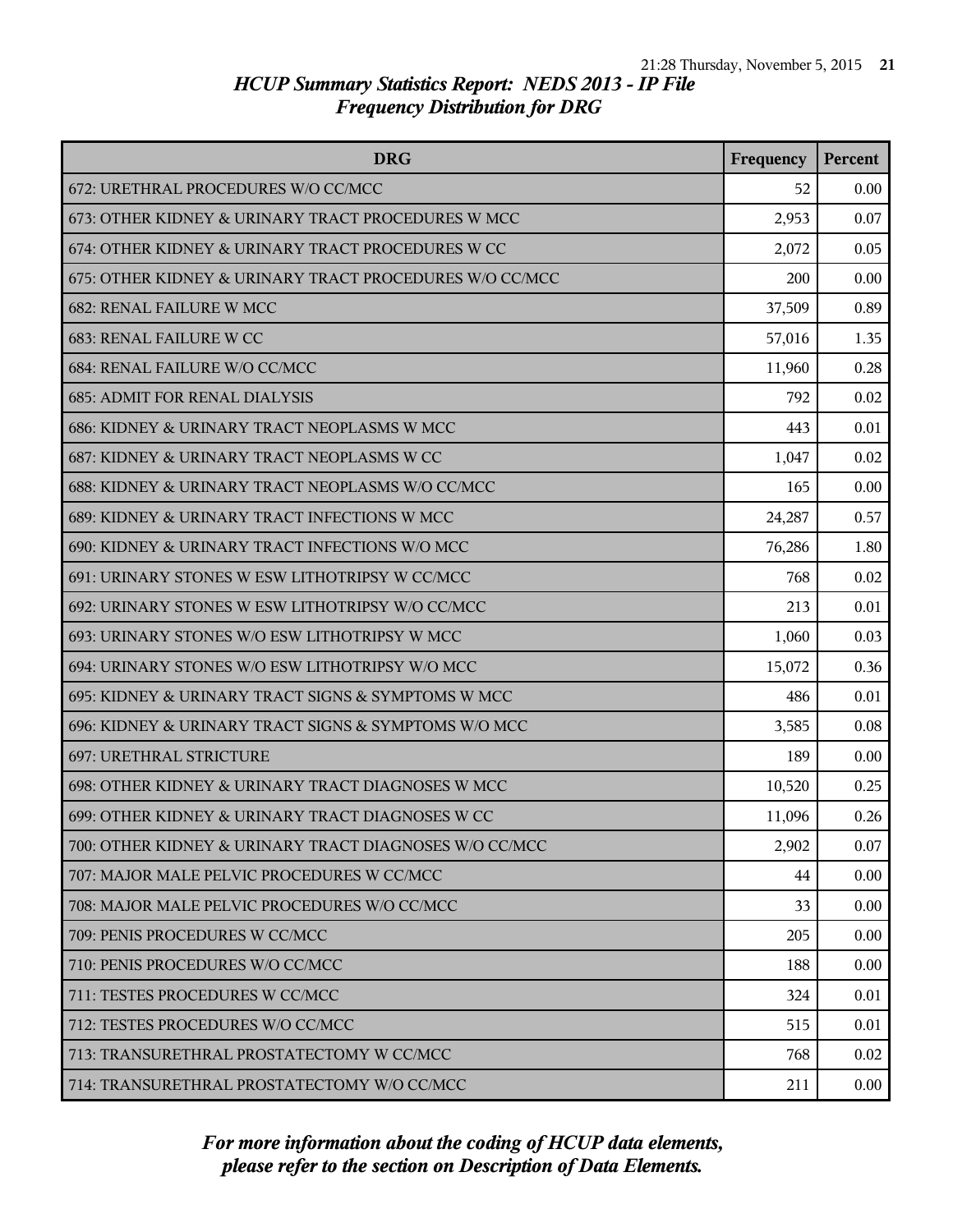| <b>DRG</b>                                                              | Frequency | <b>Percent</b> |
|-------------------------------------------------------------------------|-----------|----------------|
| 715: OTHER MALE REPRODUCTIVE SYSTEM O.R. PROC FOR MALIGNANCY W CC/MCC   | 119       | 0.00           |
| 716: OTHER MALE REPRODUCTIVE SYSTEM O.R. PROC FOR MALIGNANCY W/O CC/MCC | $\leq 10$ | $***$          |
| 717: OTHER MALE REPRODUCTIVE SYSTEM O.R. PROC EXC MALIGNANCY W CC/MCC   | 299       | 0.01           |
| 718: OTHER MALE REPRODUCTIVE SYSTEM O.R. PROC EXC MALIGNANCY W/O CC/MCC | 90        | 0.00           |
| 722: MALIGNANCY, MALE REPRODUCTIVE SYSTEM W MCC                         | 171       | 0.00           |
| 723: MALIGNANCY, MALE REPRODUCTIVE SYSTEM W CC                          | 487       | 0.01           |
| 724: MALIGNANCY, MALE REPRODUCTIVE SYSTEM W/O CC/MCC                    | 42        | 0.00           |
| 725: BENIGN PROSTATIC HYPERTROPHY W MCC                                 | 221       | 0.01           |
| 726: BENIGN PROSTATIC HYPERTROPHY W/O MCC                               | 1,309     | 0.03           |
| 727: INFLAMMATION OF THE MALE REPRODUCTIVE SYSTEM W MCC                 | 627       | 0.01           |
| 728: INFLAMMATION OF THE MALE REPRODUCTIVE SYSTEM W/O MCC               | 4,017     | 0.09           |
| 729: OTHER MALE REPRODUCTIVE SYSTEM DIAGNOSES W CC/MCC                  | 481       | 0.01           |
| 730: OTHER MALE REPRODUCTIVE SYSTEM DIAGNOSES W/O CC/MCC                | 269       | 0.01           |
| 734: PELVIC EVISCERATION, RAD HYSTERECTOMY & RAD VULVECTOMY W CC/MCC    | 76        | 0.00           |
| 735: PELVIC EVISCERATION, RAD HYSTERECTOMY & RAD VULVECTOMY W/O CC/MCC  | 16        | 0.00           |
| 736: UTERINE & ADNEXA PROC FOR OVARIAN OR ADNEXAL MALIGNANCY W MCC      | 101       | 0.00           |
| 737: UTERINE & ADNEXA PROC FOR OVARIAN OR ADNEXAL MALIGNANCY W CC       | 189       | 0.00           |
| 738: UTERINE & ADNEXA PROC FOR OVARIAN OR ADNEXAL MALIGNANCY W/O CC/MCC | 44        | 0.00           |
| 739: UTERINE, ADNEXA PROC FOR NON-OVARIAN/ADNEXAL MALIG W MCC           | 42        | 0.00           |
| 740: UTERINE, ADNEXA PROC FOR NON-OVARIAN/ADNEXAL MALIG W CC            | 98        | 0.00           |
| 741: UTERINE, ADNEXA PROC FOR NON-OVARIAN/ADNEXAL MALIG W/O CC/MCC      | 42        | 0.00           |
| 742: UTERINE & ADNEXA PROC FOR NON-MALIGNANCY W CC/MCC                  | 2,181     | 0.05           |
| 743: UTERINE & ADNEXA PROC FOR NON-MALIGNANCY W/O CC/MCC                | 2,425     | 0.06           |
| 744: D&C, CONIZATION, LAPAROSCOPY & TUBAL INTERRUPTION W CC/MCC         | 981       | 0.02           |
| 745: D&C, CONIZATION, LAPAROSCOPY & TUBAL INTERRUPTION W/O CC/MCC       | 618       | 0.01           |
| 746: VAGINA, CERVIX & VULVA PROCEDURES W CC/MCC                         | 504       | 0.01           |
| 747: VAGINA, CERVIX & VULVA PROCEDURES W/O CC/MCC                       | 537       | 0.01           |
| 748: FEMALE REPRODUCTIVE SYSTEM RECONSTRUCTIVE PROCEDURES               | 24        | 0.00           |
| 749: OTHER FEMALE REPRODUCTIVE SYSTEM O.R. PROCEDURES W CC/MCC          | 334       | 0.01           |
| 750: OTHER FEMALE REPRODUCTIVE SYSTEM O.R. PROCEDURES W/O CC/MCC        | 167       | 0.00           |
| 754: MALIGNANCY, FEMALE REPRODUCTIVE SYSTEM W MCC                       | 436       | 0.01           |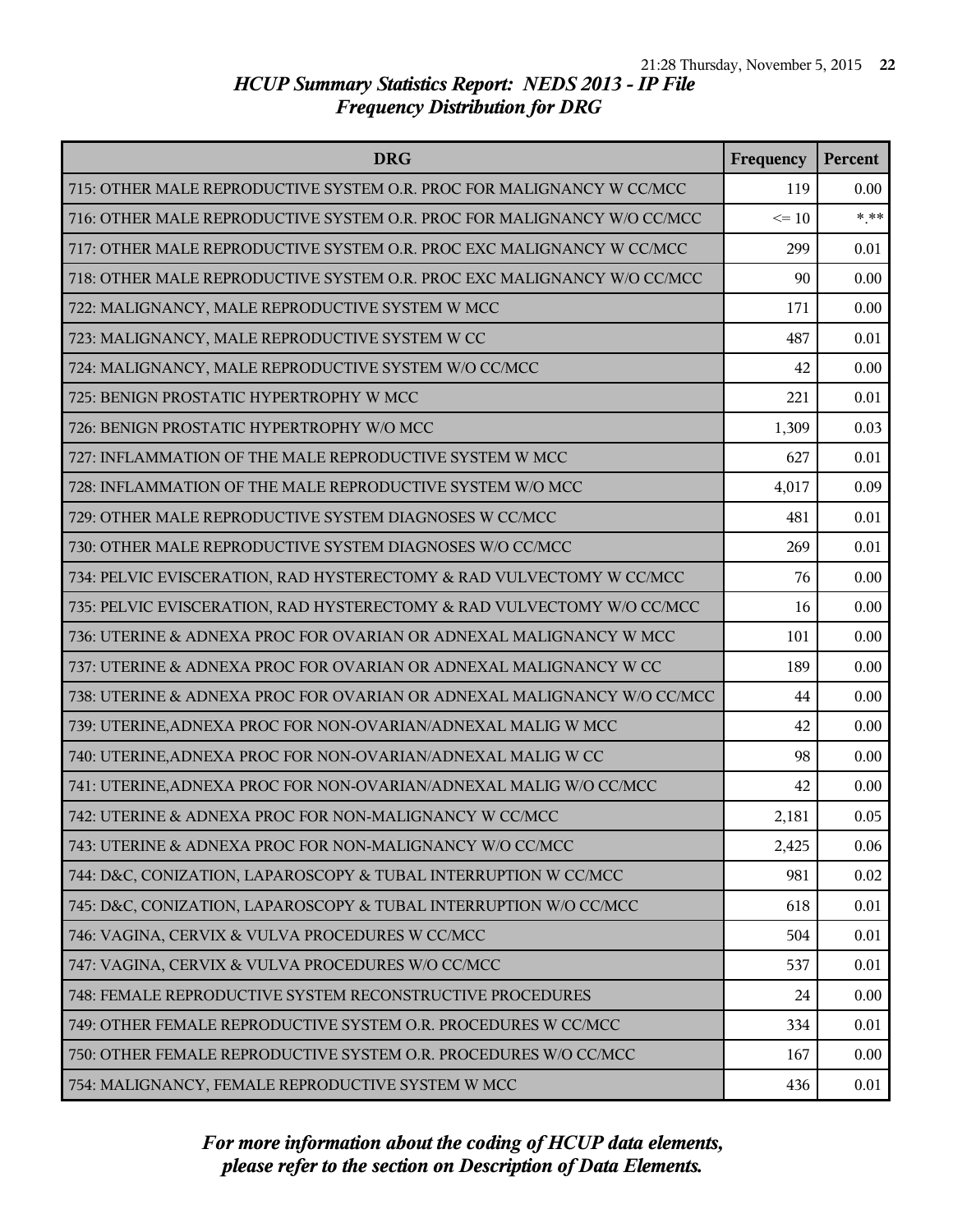| <b>DRG</b>                                                             | Frequency | Percent |
|------------------------------------------------------------------------|-----------|---------|
| 755: MALIGNANCY, FEMALE REPRODUCTIVE SYSTEM W CC                       | 1,311     | 0.03    |
| 756: MALIGNANCY, FEMALE REPRODUCTIVE SYSTEM W/O CC/MCC                 | 124       | 0.00    |
| 757: INFECTIONS, FEMALE REPRODUCTIVE SYSTEM W MCC                      | 521       | 0.01    |
| 758: INFECTIONS, FEMALE REPRODUCTIVE SYSTEM W CC                       | 1,561     | 0.04    |
| 759: INFECTIONS, FEMALE REPRODUCTIVE SYSTEM W/O CC/MCC                 | 2,104     | 0.05    |
| 760: MENSTRUAL & OTHER FEMALE REPRODUCTIVE SYSTEM DISORDERS W CC/MCC   | 2,229     | 0.05    |
| 761: MENSTRUAL & OTHER FEMALE REPRODUCTIVE SYSTEM DISORDERS W/O CC/MCC | 2,487     | 0.06    |
| 765: CESAREAN SECTION W CC/MCC                                         | 7,016     | 0.17    |
| 766: CESAREAN SECTION W/O CC/MCC                                       | 7,689     | 0.18    |
| 767: VAGINAL DELIVERY W STERILIZATION &/OR D&C                         | 995       | 0.02    |
| 768: VAGINAL DELIVERY W O.R. PROC EXCEPT STERIL &/OR D&C               | 27        | 0.00    |
| 769: POSTPARTUM & POST ABORTION DIAGNOSES W O.R. PROCEDURE             | 1,674     | 0.04    |
| 770: ABORTION W D&C, ASPIRATION CURETTAGE OR HYSTEROTOMY               | 1,751     | 0.04    |
| 774: VAGINAL DELIVERY W COMPLICATING DIAGNOSES                         | 5,784     | 0.14    |
| 775: VAGINAL DELIVERY W/O COMPLICATING DIAGNOSES                       | 32,732    | 0.77    |
| 776: POSTPARTUM & POST ABORTION DIAGNOSES W/O O.R. PROCEDURE           | 6,635     | 0.16    |
| 777: ECTOPIC PREGNANCY                                                 | 3,055     | 0.07    |
| 778: THREATENED ABORTION                                               | 1,652     | 0.04    |
| 779: ABORTION W/O D&C                                                  | 1,075     | 0.03    |
| 780: FALSE LABOR                                                       | 190       | 0.00    |
| 781: OTHER ANTEPARTUM DIAGNOSES W MEDICAL COMPLICATIONS                | 15,697    | 0.37    |
| 782: OTHER ANTEPARTUM DIAGNOSES W/O MEDICAL COMPLICATIONS              | 1,196     | 0.03    |
| 789: NEONATES, DIED OR TRANSFERRED TO ANOTHER ACUTE CARE FACILITY      | 353       | 0.01    |
| 790: EXTREME IMMATURITY OR RESPIRATORY DISTRESS SYNDROME, NEONATE      | 94        | 0.00    |
| 791: PREMATURITY W MAJOR PROBLEMS                                      | 148       | 0.00    |
| 792: PREMATURITY W/O MAJOR PROBLEMS                                    | 218       | 0.01    |
| 793: FULL TERM NEONATE W MAJOR PROBLEMS                                | 3,046     | 0.07    |
| 794: NEONATE W OTHER SIGNIFICANT PROBLEMS                              | 2,778     | 0.07    |
| 795: NORMAL NEWBORN                                                    | 1,842     | 0.04    |
| 799: SPLENECTOMY W MCC                                                 | 264       | 0.01    |
| 800: SPLENECTOMY W CC                                                  | 175       | 0.00    |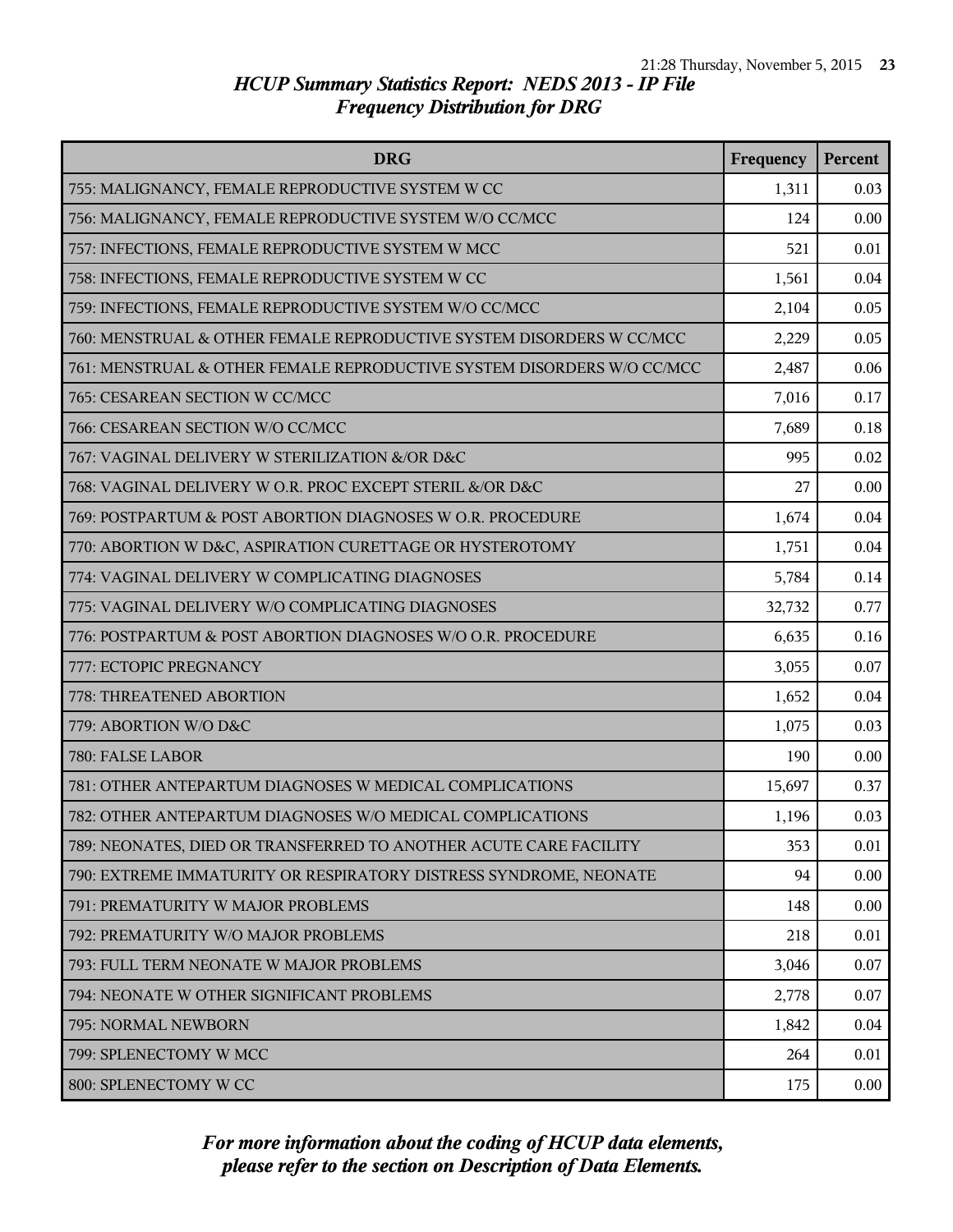| <b>DRG</b>                                                                | Frequency | Percent |
|---------------------------------------------------------------------------|-----------|---------|
| 801: SPLENECTOMY W/O CC/MCC                                               | 78        | 0.00    |
| 802: OTHER O.R. PROC OF THE BLOOD & BLOOD FORMING ORGANS W MCC            | 273       | 0.01    |
| 803: OTHER O.R. PROC OF THE BLOOD & BLOOD FORMING ORGANS W CC             | 368       | 0.01    |
| 804: OTHER O.R. PROC OF THE BLOOD & BLOOD FORMING ORGANS W/O CC/MCC       | 212       | 0.01    |
| 808: MAJOR HEMATOL/IMMUN DIAG EXC SICKLE CELL CRISIS & COAGUL W MCC       | 2,938     | 0.07    |
| 809: MAJOR HEMATOL/IMMUN DIAG EXC SICKLE CELL CRISIS & COAGUL W CC        | 8,193     | 0.19    |
| 810: MAJOR HEMATOL/IMMUN DIAG EXC SICKLE CELL CRISIS & COAGUL W/O CC/MCC  | 1,876     | 0.04    |
| 811: RED BLOOD CELL DISORDERS W MCC                                       | 11,528    | 0.27    |
| 812: RED BLOOD CELL DISORDERS W/O MCC                                     | 46,141    | 1.09    |
| <b>813: COAGULATION DISORDERS</b>                                         | 4,695     | 0.11    |
| 814: RETICULOENDOTHELIAL & IMMUNITY DISORDERS W MCC                       | 590       | 0.01    |
| 815: RETICULOENDOTHELIAL & IMMUNITY DISORDERS W CC                        | 1,957     | 0.05    |
| 816: RETICULOENDOTHELIAL & IMMUNITY DISORDERS W/O CC/MCC                  | 1,585     | 0.04    |
| 820: LYMPHOMA & LEUKEMIA W MAJOR O.R. PROCEDURE W MCC                     | 349       | 0.01    |
| 821: LYMPHOMA & LEUKEMIA W MAJOR O.R. PROCEDURE W CC                      | 258       | 0.01    |
| 822: LYMPHOMA & LEUKEMIA W MAJOR O.R. PROCEDURE W/O CC/MCC                | 53        | 0.00    |
| 823: LYMPHOMA & NON-ACUTE LEUKEMIA W OTHER O.R. PROC W MCC                | 584       | 0.01    |
| 824: LYMPHOMA & NON-ACUTE LEUKEMIA W OTHER O.R. PROC W CC                 | 865       | 0.02    |
| 825: LYMPHOMA & NON-ACUTE LEUKEMIA W OTHER O.R. PROC W/O CC/MCC           | 299       | 0.01    |
| 826: MYELOPROLIF DISORD OR POORLY DIFF NEOPL W MAJ O.R. PROC W MCC        | 118       | 0.00    |
| 827: MYELOPROLIF DISORD OR POORLY DIFF NEOPL W MAJ O.R. PROC W CC         | 118       | 0.00    |
| 828: MYELOPROLIF DISORD OR POORLY DIFF NEOPL W MAJ O.R. PROC W/O CC/MCC   | 24        | 0.00    |
| 829: MYELOPROLIF DISORD OR POORLY DIFF NEOPL W OTHER O.R. PROC W CC/MCC   | 260       | 0.01    |
| 830: MYELOPROLIF DISORD OR POORLY DIFF NEOPL W OTHER O.R. PROC W/O CC/MCC | 25        | 0.00    |
| 834: ACUTE LEUKEMIA W/O MAJOR O.R. PROCEDURE W MCC                        | 1,355     | 0.03    |
| 835: ACUTE LEUKEMIA W/O MAJOR O.R. PROCEDURE W CC                         | 1,018     | 0.02    |
| 836: ACUTE LEUKEMIA W/O MAJOR O.R. PROCEDURE W/O CC/MCC                   | 435       | 0.01    |
| 837: CHEMO W ACUTE LEUKEMIA AS SDX OR W HIGH DOSE CHEMO AGENT W MCC       | 48        | 0.00    |
| 838: CHEMO W ACUTE LEUKEMIA AS SDX W CC OR HIGH DOSE CHEMO AGENT          | 20        | 0.00    |
| 839: CHEMO W ACUTE LEUKEMIA AS SDX W/O CC/MCC                             | 27        | 0.00    |
| 840: LYMPHOMA & NON-ACUTE LEUKEMIA W MCC                                  | 2,312     | 0.05    |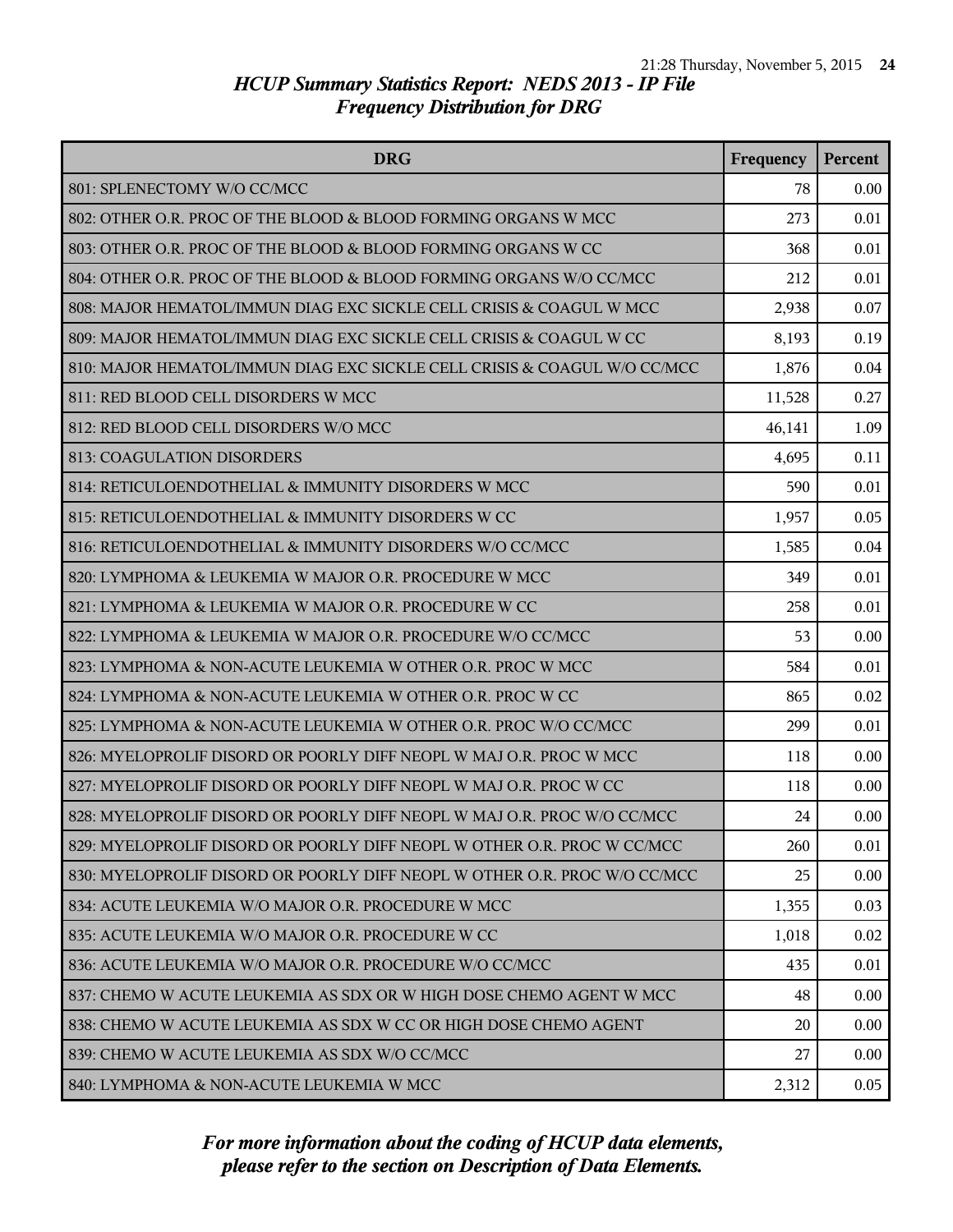| <b>DRG</b>                                                             | Frequency | Percent |
|------------------------------------------------------------------------|-----------|---------|
| 841: LYMPHOMA & NON-ACUTE LEUKEMIA W CC                                | 2,876     | 0.07    |
| 842: LYMPHOMA & NON-ACUTE LEUKEMIA W/O CC/MCC                          | 914       | 0.02    |
| 843: OTHER MYELOPROLIF DIS OR POORLY DIFF NEOPL DIAG W MCC             | 644       | 0.02    |
| 844: OTHER MYELOPROLIF DIS OR POORLY DIFF NEOPL DIAG W CC              | 1,063     | 0.03    |
| 845: OTHER MYELOPROLIF DIS OR POORLY DIFF NEOPL DIAG W/O CC/MCC        | 240       | 0.01    |
| 846: CHEMOTHERAPY W/O ACUTE LEUKEMIA AS SECONDARY DIAGNOSIS W MCC      | 75        | 0.00    |
| 847: CHEMOTHERAPY W/O ACUTE LEUKEMIA AS SECONDARY DIAGNOSIS W CC       | 292       | 0.01    |
| 848: CHEMOTHERAPY W/O ACUTE LEUKEMIA AS SECONDARY DIAGNOSIS W/O CC/MCC | 22        | 0.00    |
| 849: RADIOTHERAPY                                                      | 19        | 0.00    |
| 853: INFECTIOUS & PARASITIC DISEASES W O.R. PROCEDURE W MCC            | 20,735    | 0.49    |
| 854: INFECTIOUS & PARASITIC DISEASES W O.R. PROCEDURE W CC             | 6,465     | 0.15    |
| 855: INFECTIOUS & PARASITIC DISEASES W O.R. PROCEDURE W/O CC/MCC       | 192       | 0.00    |
| 856: POSTOPERATIVE OR POST-TRAUMATIC INFECTIONS W O.R. PROC W MCC      | 1,991     | 0.05    |
| 857: POSTOPERATIVE OR POST-TRAUMATIC INFECTIONS W O.R. PROC W CC       | 2,703     | 0.06    |
| 858: POSTOPERATIVE OR POST-TRAUMATIC INFECTIONS W O.R. PROC W/O CC/MCC | 445       | 0.01    |
| 862: POSTOPERATIVE & POST-TRAUMATIC INFECTIONS W MCC                   | 4,813     | 0.11    |
| 863: POSTOPERATIVE & POST-TRAUMATIC INFECTIONS W/O MCC                 | 8,783     | 0.21    |
| <b>864: FEVER</b>                                                      | 9,943     | 0.23    |
| 865: VIRAL ILLNESS W MCC                                               | 1,385     | 0.03    |
| 866: VIRAL ILLNESS W/O MCC                                             | 7,106     | 0.17    |
| 867: OTHER INFECTIOUS & PARASITIC DISEASES DIAGNOSES W MCC             | 2,065     | 0.05    |
| 868: OTHER INFECTIOUS & PARASITIC DISEASES DIAGNOSES W CC              | 1,463     | 0.03    |
| 869: OTHER INFECTIOUS & PARASITIC DISEASES DIAGNOSES W/O CC/MCC        | 802       | 0.02    |
| 870: SEPTICEMIA OR SEVERE SEPSIS W MV 96+ HOURS                        | 12,277    | 0.29    |
| 871: SEPTICEMIA OR SEVERE SEPSIS W/O MV 96+ HOURS W MCC                | 145,666   | 3.44    |
| 872: SEPTICEMIA OR SEVERE SEPSIS W/O MV 96+ HOURS W/O MCC              | 60,555    | 1.43    |
| 876: O.R. PROCEDURE W PRINCIPAL DIAGNOSES OF MENTAL ILLNESS            | 339       | 0.01    |
| 880: ACUTE ADJUSTMENT REACTION & PSYCHOSOCIAL DYSFUNCTION              | 6,563     | 0.15    |
| <b>881: DEPRESSIVE NEUROSES</b>                                        | 16,104    | 0.38    |
| 882: NEUROSES EXCEPT DEPRESSIVE                                        | 5,162     | 0.12    |
| 883: DISORDERS OF PERSONALITY & IMPULSE CONTROL                        | 1,457     | 0.03    |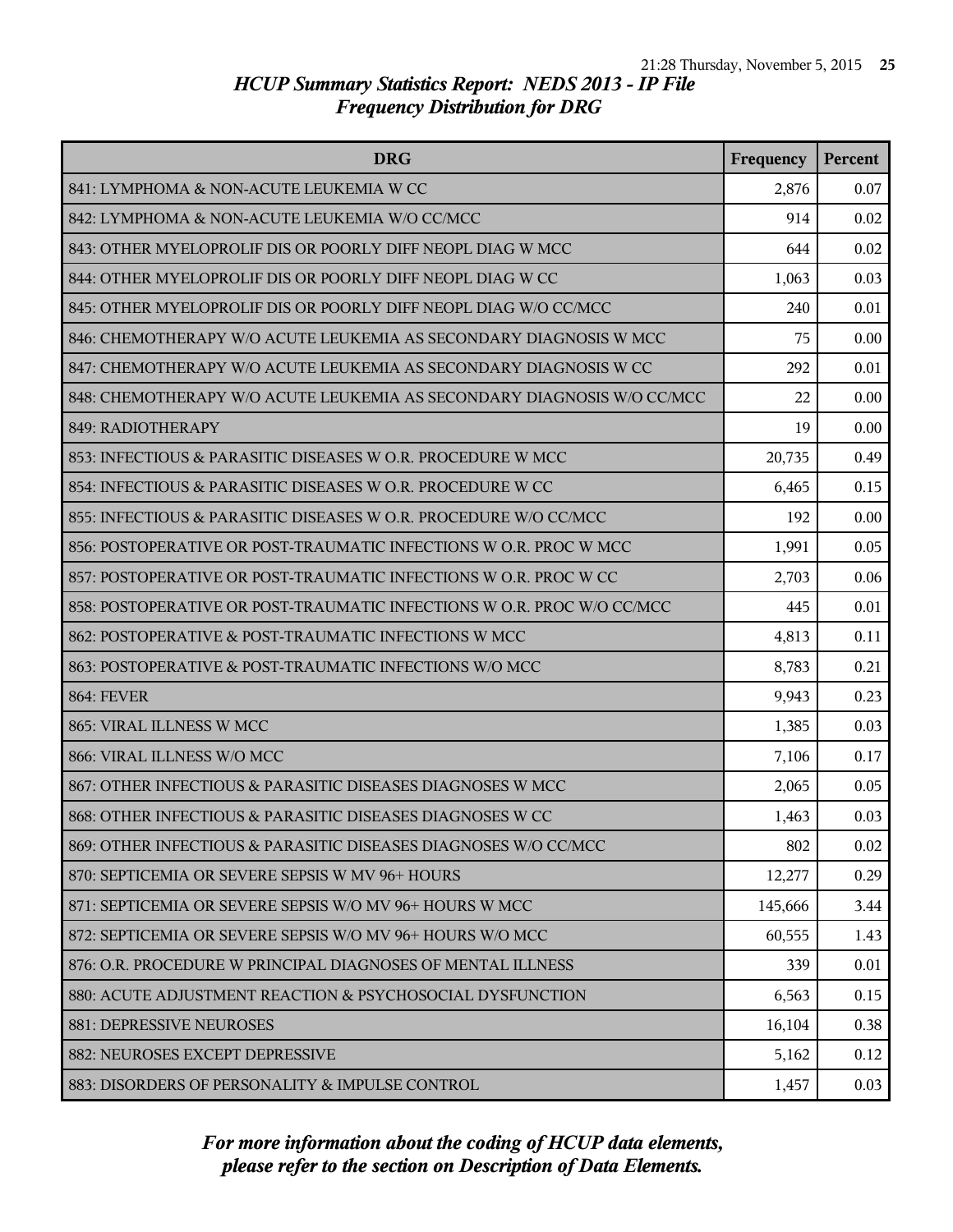| <b>DRG</b>                                                               | Frequency | Percent |
|--------------------------------------------------------------------------|-----------|---------|
| 884: ORGANIC DISTURBANCES & MENTAL RETARDATION                           | 9,820     | 0.23    |
| 885: PSYCHOSES                                                           | 147,562   | 3.48    |
| 886: BEHAVIORAL & DEVELOPMENTAL DISORDERS                                | 1,941     | 0.05    |
| 887: OTHER MENTAL DISORDER DIAGNOSES                                     | 298       | 0.01    |
| 894: ALCOHOL/DRUG ABUSE OR DEPENDENCE, LEFT AMA                          | 5,595     | 0.13    |
| 895: ALCOHOL/DRUG ABUSE OR DEPENDENCE W REHABILITATION THERAPY           | 1,143     | 0.03    |
| 896: ALCOHOL/DRUG ABUSE OR DEPENDENCE W/O REHABILITATION THERAPY W MCC   | 7,270     | 0.17    |
| 897: ALCOHOL/DRUG ABUSE OR DEPENDENCE W/O REHABILITATION THERAPY W/O MCC | 48,378    | 1.14    |
| 901: WOUND DEBRIDEMENTS FOR INJURIES W MCC                               | 237       | 0.01    |
| 902: WOUND DEBRIDEMENTS FOR INJURIES W CC                                | 586       | 0.01    |
| 903: WOUND DEBRIDEMENTS FOR INJURIES W/O CC/MCC                          | 262       | 0.01    |
| 904: SKIN GRAFTS FOR INJURIES W CC/MCC                                   | 455       | 0.01    |
| 905: SKIN GRAFTS FOR INJURIES W/O CC/MCC                                 | 134       | 0.00    |
| 906: HAND PROCEDURES FOR INJURIES                                        | 1,366     | 0.03    |
| 907: OTHER O.R. PROCEDURES FOR INJURIES W MCC                            | 2,965     | 0.07    |
| 908: OTHER O.R. PROCEDURES FOR INJURIES W CC                             | 3,306     | 0.08    |
| 909: OTHER O.R. PROCEDURES FOR INJURIES W/O CC/MCC                       | 2,143     | 0.05    |
| 913: TRAUMATIC INJURY W MCC                                              | 379       | 0.01    |
| 914: TRAUMATIC INJURY W/O MCC                                            | 3,477     | 0.08    |
| 915: ALLERGIC REACTIONS W MCC                                            | 965       | 0.02    |
| 916: ALLERGIC REACTIONS W/O MCC                                          | 4,579     | 0.11    |
| 917: POISONING & TOXIC EFFECTS OF DRUGS W MCC                            | 21,236    | 0.50    |
| 918: POISONING & TOXIC EFFECTS OF DRUGS W/O MCC                          | 35,457    | 0.84    |
| 919: COMPLICATIONS OF TREATMENT W MCC                                    | 4,143     | 0.10    |
| 920: COMPLICATIONS OF TREATMENT W CC                                     | 6,018     | 0.14    |
| 921: COMPLICATIONS OF TREATMENT W/O CC/MCC                               | 2,878     | 0.07    |
| 922: OTHER INJURY, POISONING & TOXIC EFFECT DIAG W MCC                   | 1,025     | 0.02    |
| 923: OTHER INJURY, POISONING & TOXIC EFFECT DIAG W/O MCC                 | 2,108     | 0.05    |
| 927: EXTENSIVE BURNS OR FULL THICKNESS BURNS W MV 96+ HRS W SKIN GRAFT   | 99        | 0.00    |
| 928: FULL THICKNESS BURN W SKIN GRAFT OR INHAL INJ W CC/MCC              | 455       | 0.01    |
| 929: FULL THICKNESS BURN W SKIN GRAFT OR INHAL INJ W/O CC/MCC            | 227       | 0.01    |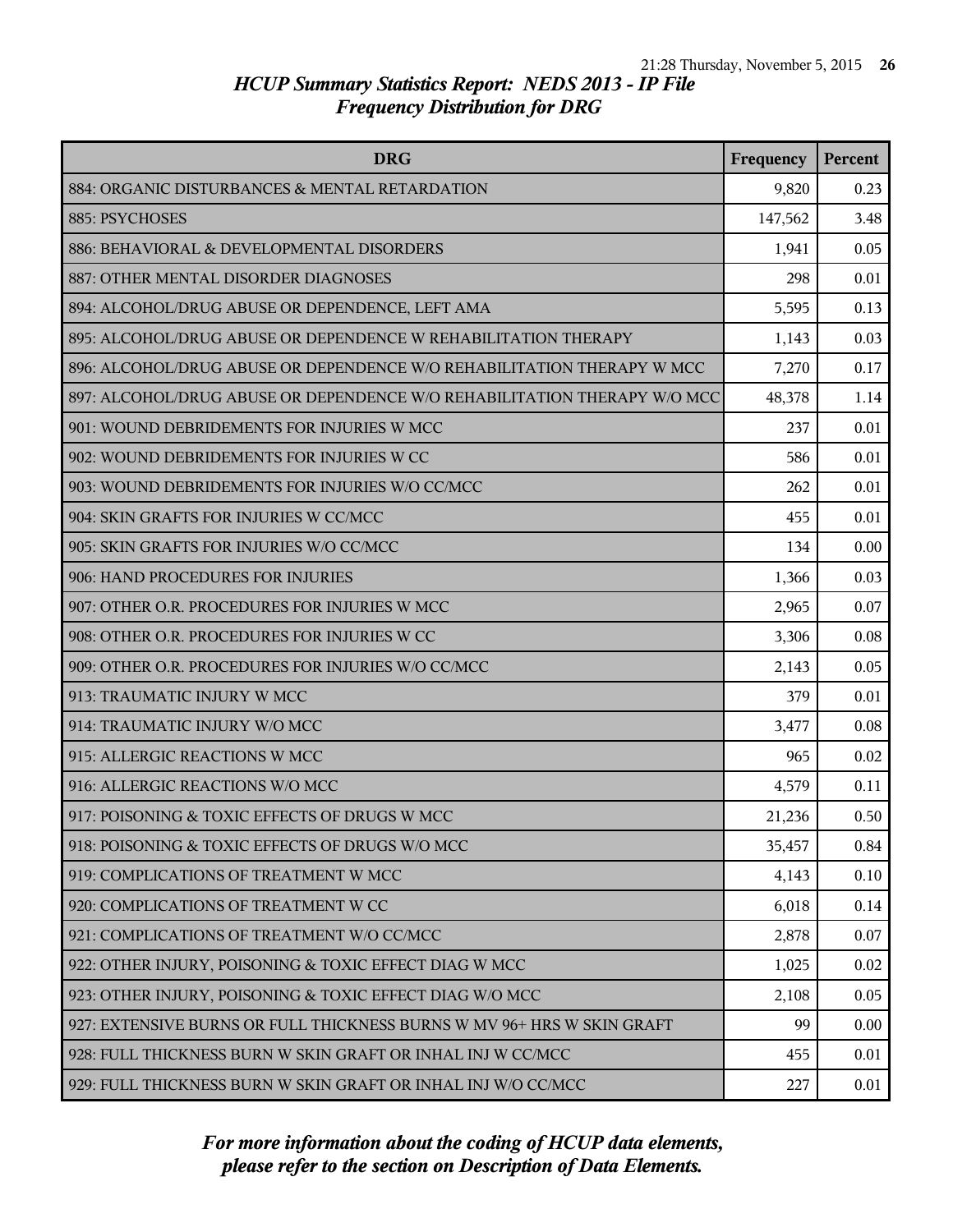| <b>DRG</b>                                                                | Frequency | <b>Percent</b> |
|---------------------------------------------------------------------------|-----------|----------------|
| 933: EXTENSIVE BURNS OR FULL THICKNESS BURNS W MV 96+ HRS W/O SKIN GRAFT  | 50        | 0.00           |
| 934: FULL THICKNESS BURN W/O SKIN GRFT OR INHAL INJ                       | 327       | 0.01           |
| 935: NON-EXTENSIVE BURNS                                                  | 2,015     | 0.05           |
| 939: O.R. PROC W DIAGNOSES OF OTHER CONTACT W HEALTH SERVICES W MCC       | 174       | 0.00           |
| 940: O.R. PROC W DIAGNOSES OF OTHER CONTACT W HEALTH SERVICES W CC        | 264       | 0.01           |
| 941: O.R. PROC W DIAGNOSES OF OTHER CONTACT W HEALTH SERVICES W/O CC/MCC  | 90        | 0.00           |
| 945: REHABILITATION W CC/MCC                                              | 539       | 0.01           |
| 946: REHABILITATION W/O CC/MCC                                            | 152       | 0.00           |
| 947: SIGNS & SYMPTOMS W MCC                                               | 4,851     | 0.11           |
| 948: SIGNS & SYMPTOMS W/O MCC                                             | 21,156    | 0.50           |
| 949: AFTERCARE W CC/MCC                                                   | 102       | 0.00           |
| 950: AFTERCARE W/O CC/MCC                                                 | 34        | 0.00           |
| 951: OTHER FACTORS INFLUENCING HEALTH STATUS                              | 1,600     | 0.04           |
| 955: CRANIOTOMY FOR MULTIPLE SIGNIFICANT TRAUMA                           | 672       | 0.02           |
| 956: LIMB REATTACHMENT, HIP & FEMUR PROC FOR MULTIPLE SIGNIFICANT TRAUMA  | 2,954     | 0.07           |
| 957: OTHER O.R. PROCEDURES FOR MULTIPLE SIGNIFICANT TRAUMA W MCC          | 2,434     | 0.06           |
| 958: OTHER O.R. PROCEDURES FOR MULTIPLE SIGNIFICANT TRAUMA W CC           | 2,651     | 0.06           |
| 959: OTHER O.R. PROCEDURES FOR MULTIPLE SIGNIFICANT TRAUMA W/O CC/MCC     | 715       | 0.02           |
| 963: OTHER MULTIPLE SIGNIFICANT TRAUMA W MCC                              | 1,502     | 0.04           |
| 964: OTHER MULTIPLE SIGNIFICANT TRAUMA W CC                               | 2,990     | 0.07           |
| 965: OTHER MULTIPLE SIGNIFICANT TRAUMA W/O CC/MCC                         | 1,102     | 0.03           |
| 969: HIV W EXTENSIVE O.R. PROCEDURE W MCC                                 | 377       | 0.01           |
| 970: HIV W EXTENSIVE O.R. PROCEDURE W/O MCC                               | 55        | 0.00           |
| 974: HIV W MAJOR RELATED CONDITION W MCC                                  | 4,358     | 0.10           |
| 975: HIV W MAJOR RELATED CONDITION W CC                                   | 3,591     | 0.08           |
| 976: HIV W MAJOR RELATED CONDITION W/O CC/MCC                             | 1,276     | 0.03           |
| 977: HIV W OR W/O OTHER RELATED CONDITION                                 | 2,064     | 0.05           |
| 981: EXTENSIVE O.R. PROCEDURE UNRELATED TO PRINCIPAL DIAGNOSIS W MCC      | 7,567     | 0.18           |
| 982: EXTENSIVE O.R. PROCEDURE UNRELATED TO PRINCIPAL DIAGNOSIS W CC       | 5,403     | 0.13           |
| 983: EXTENSIVE O.R. PROCEDURE UNRELATED TO PRINCIPAL DIAGNOSIS W/O CC/MCC | 1,134     | 0.03           |
| 984: PROSTATIC O.R. PROCEDURE UNRELATED TO PRINCIPAL DIAGNOSIS W MCC      | 105       | 0.00           |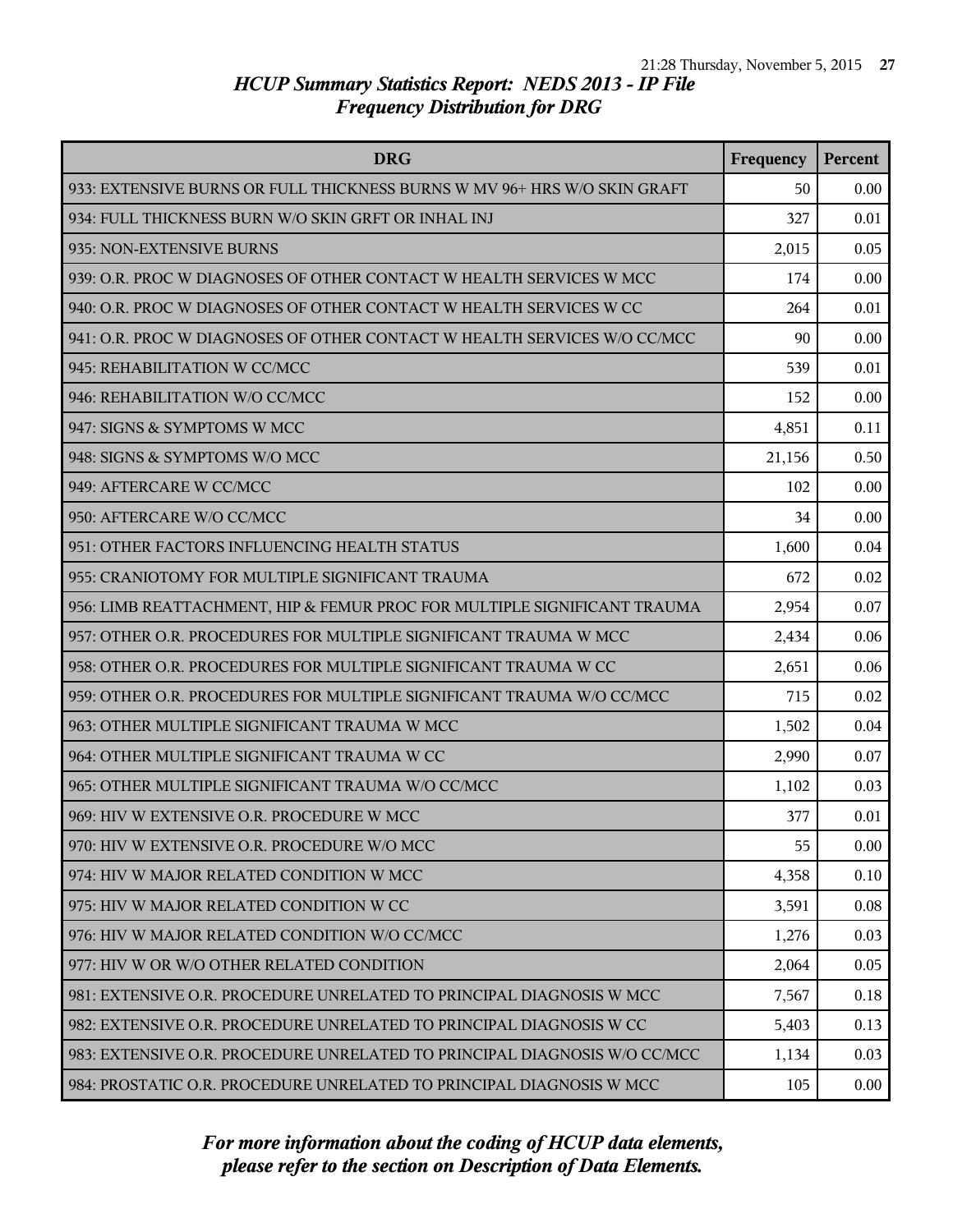| <b>DRG</b>                                                                | Frequency | Percent |
|---------------------------------------------------------------------------|-----------|---------|
| 985: PROSTATIC O.R. PROCEDURE UNRELATED TO PRINCIPAL DIAGNOSIS W CC       | 174       | 0.00    |
| 986: PROSTATIC O.R. PROCEDURE UNRELATED TO PRINCIPAL DIAGNOSIS W/O CC/MCC | 55        | 0.00    |
| 987: NON-EXTENSIVE O.R. PROC UNRELATED TO PRINCIPAL DIAGNOSIS W MCC       | 2,229     | 0.05    |
| 988: NON-EXTENSIVE O.R. PROC UNRELATED TO PRINCIPAL DIAGNOSIS W CC        | 3,074     | 0.07    |
| 989: NON-EXTENSIVE O.R. PROC UNRELATED TO PRINCIPAL DIAGNOSIS W/O CC/MCC  | 1,067     | 0.03    |
| 998: PRINCIPAL DIAGNOSIS INVALID AS DISCHARGE DIAGNOSIS                   | $\leq 10$ | $***$   |
| 999: UNGROUPABLE                                                          | 8,756     | 0.21    |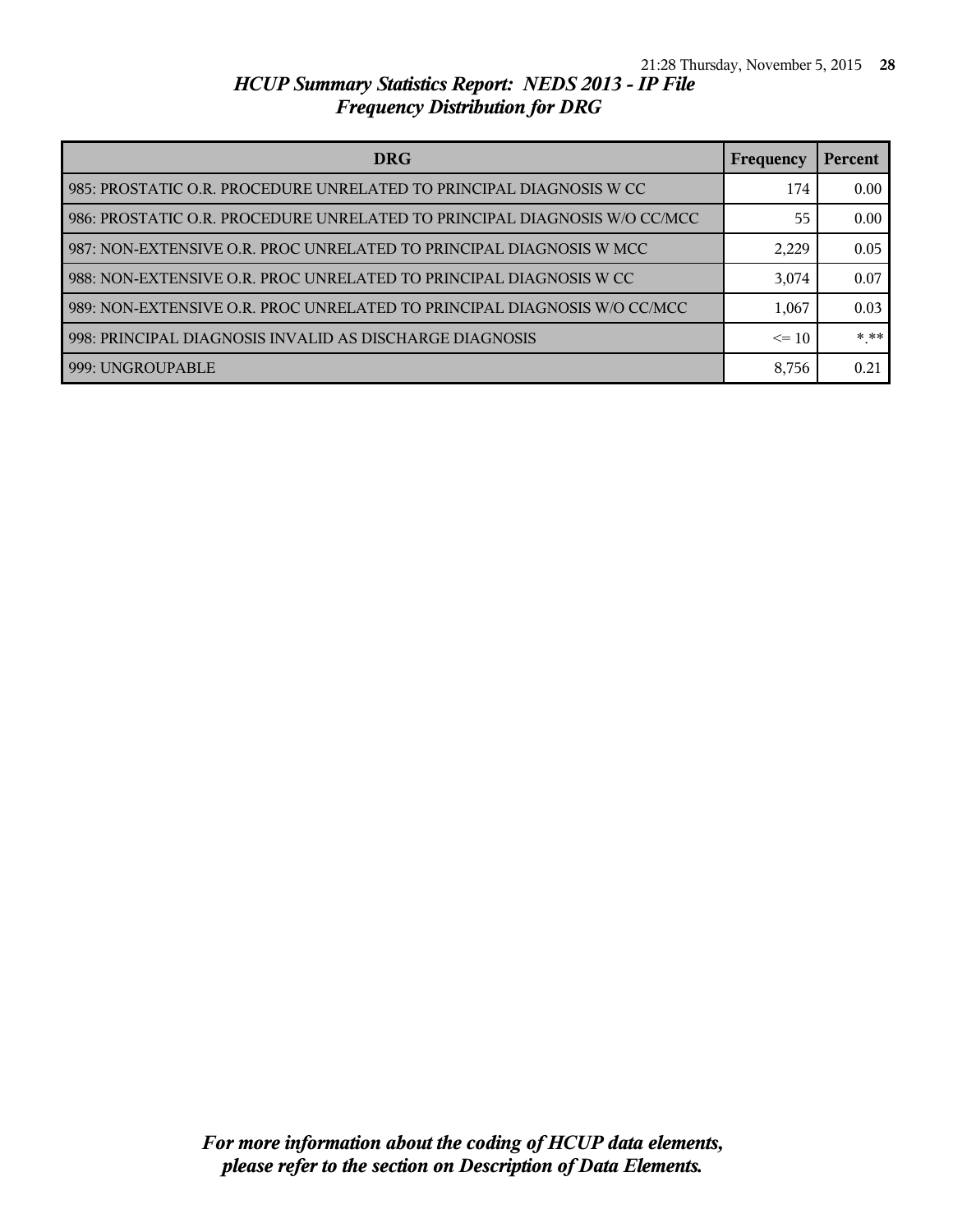| <b>DRGVER</b>            | Frequency | Percent |
|--------------------------|-----------|---------|
| 30: Effective 10/01/2012 | 3,216,406 | 75.90   |
| 31: Effective 10/01/2013 | 1,021,016 | 24.10   |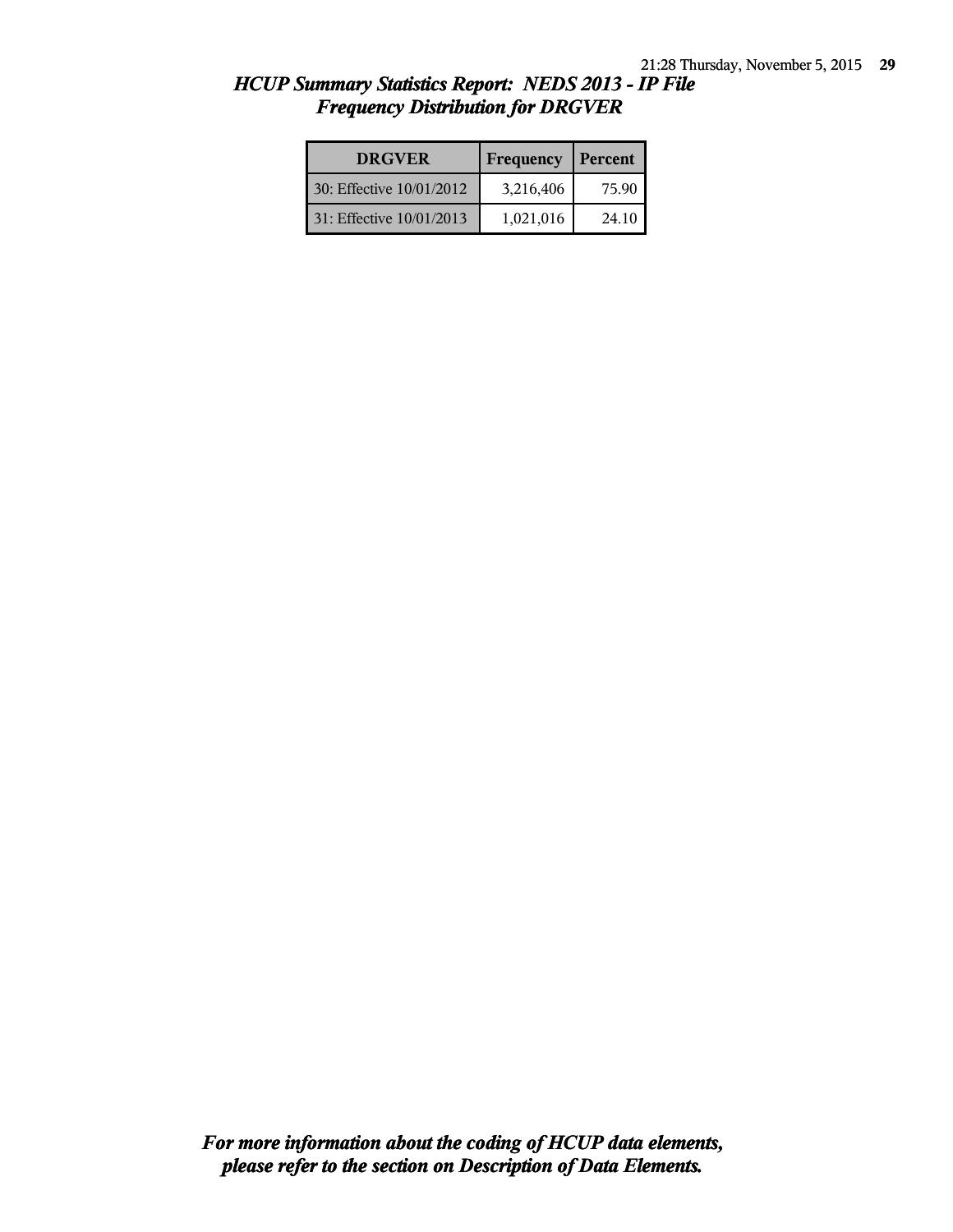| DRG NOPOA                                                                | Frequency | Percent |
|--------------------------------------------------------------------------|-----------|---------|
| 1: HEART TRANSPLANT OR IMPLANT OF HEART ASSIST SYSTEM W MCC              | 142       | 0.00    |
| 2: HEART TRANSPLANT OR IMPLANT OF HEART ASSIST SYSTEM W/O MCC            | 14        | 0.00    |
| 3: ECMO OR TRACH W MV 96+ HRS OR PDX EXC FACE, MOUTH & NECK W MAJ O.R.   | 6,964     | 0.16    |
| 4: TRACH W MV 96+ HRS OR PDX EXC FACE, MOUTH & NECK W/O MAJ O.R.         | 7,888     | 0.19    |
| 5: LIVER TRANSPLANT W MCC OR INTESTINAL TRANSPLANT                       | 170       | 0.00    |
| 6: LIVER TRANSPLANT W/O MCC                                              | 16        | 0.00    |
| 7: LUNG TRANSPLANT                                                       | 28        | 0.00    |
| 8: SIMULTANEOUS PANCREAS/KIDNEY TRANSPLANT                               | $\leq 10$ | $***$   |
| <b>10: PANCREAS TRANSPLANT</b>                                           | $\leq 10$ | $***$   |
| 11: TRACHEOSTOMY FOR FACE, MOUTH & NECK DIAGNOSES W MCC                  | 394       | 0.01    |
| 12: TRACHEOSTOMY FOR FACE, MOUTH & NECK DIAGNOSES W CC                   | 248       | 0.01    |
| 13: TRACHEOSTOMY FOR FACE, MOUTH & NECK DIAGNOSES W/O CC/MCC             | 119       | 0.00    |
| 14: ALLOGENEIC BONE MARROW TRANSPLANT                                    | 21        | 0.00    |
| 16: AUTOLOGOUS BONE MARROW TRANSPLANT W CC/MCC                           | 20        | 0.00    |
| 20: INTRACRANIAL VASCULAR PROCEDURES W PDX HEMORRHAGE W MCC              | 688       | 0.02    |
| 21: INTRACRANIAL VASCULAR PROCEDURES W PDX HEMORRHAGE W CC               | 321       | 0.01    |
| 22: INTRACRANIAL VASCULAR PROCEDURES W PDX HEMORRHAGE W/O CC/MCC         | 109       | 0.00    |
| 23: CRANIO W MAJOR DEV IMPL/ACUTE COMPLEX CNS PDX W MCC OR CHEMO IMPLANT | 2,786     | 0.07    |
| 24: CRANIO W MAJOR DEV IMPL/ACUTE COMPLEX CNS PDX W/O MCC                | 876       | 0.02    |
| 25: CRANIOTOMY & ENDOVASCULAR INTRACRANIAL PROCEDURES W MCC              | 5,926     | 0.14    |
| 26: CRANIOTOMY & ENDOVASCULAR INTRACRANIAL PROCEDURES W CC               | 2,360     | 0.06    |
| 27: CRANIOTOMY & ENDOVASCULAR INTRACRANIAL PROCEDURES W/O CC/MCC         | 1,751     | 0.04    |
| 28: SPINAL PROCEDURES W MCC                                              | 809       | 0.02    |
| 29: SPINAL PROCEDURES W CC OR SPINAL NEUROSTIMULATORS                    | 1,128     | 0.03    |
| 30: SPINAL PROCEDURES W/O CC/MCC                                         | 479       | 0.01    |
| 31: VENTRICULAR SHUNT PROCEDURES W MCC                                   | 457       | 0.01    |
| 32: VENTRICULAR SHUNT PROCEDURES W CC                                    | 899       | 0.02    |
| 33: VENTRICULAR SHUNT PROCEDURES W/O CC/MCC                              | 271       | 0.01    |
| 34: CAROTID ARTERY STENT PROCEDURE W MCC                                 | 118       | 0.00    |
| 35: CAROTID ARTERY STENT PROCEDURE W CC                                  | 188       | 0.00    |
| 36: CAROTID ARTERY STENT PROCEDURE W/O CC/MCC                            | 130       | 0.00    |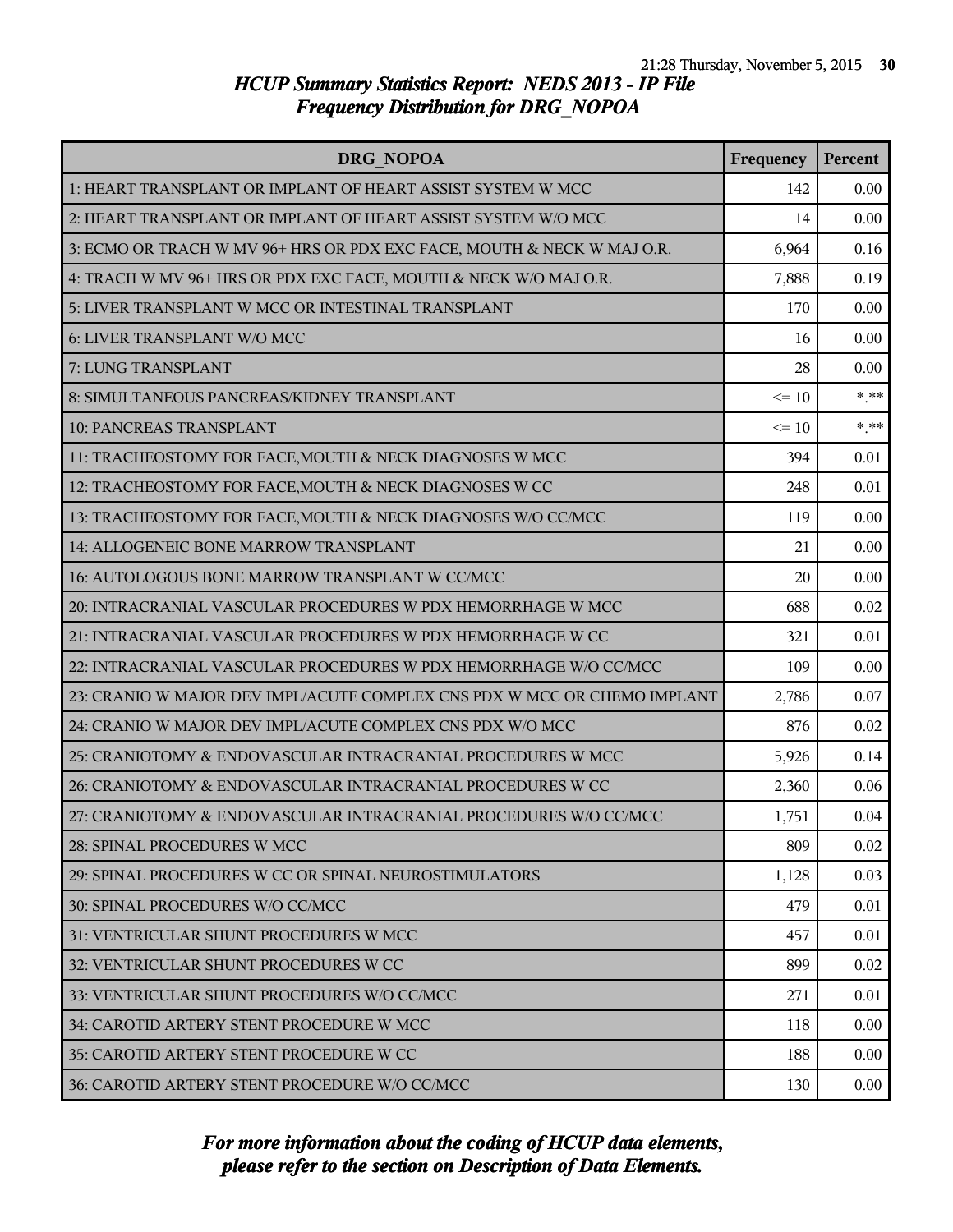| DRG NOPOA                                                                | Frequency | Percent |
|--------------------------------------------------------------------------|-----------|---------|
| 37: EXTRACRANIAL PROCEDURES W MCC                                        | 717       | 0.02    |
| 38: EXTRACRANIAL PROCEDURES W CC                                         | 1,258     | 0.03    |
| 39: EXTRACRANIAL PROCEDURES W/O CC/MCC                                   | 850       | 0.02    |
| 40: PERIPH/CRANIAL NERVE & OTHER NERV SYST PROC W MCC                    | 1,541     | 0.04    |
| 41: PERIPH/CRANIAL NERVE & OTHER NERV SYST PROC W CC OR PERIPH NEUROSTIM | 2,359     | 0.06    |
| 42: PERIPH/CRANIAL NERVE & OTHER NERV SYST PROC W/O CC/MCC               | 562       | 0.01    |
| 52: SPINAL DISORDERS & INJURIES W CC/MCC                                 | 495       | 0.01    |
| 53: SPINAL DISORDERS & INJURIES W/O CC/MCC                               | 313       | 0.01    |
| 54: NERVOUS SYSTEM NEOPLASMS W MCC                                       | 4,889     | 0.12    |
| 55: NERVOUS SYSTEM NEOPLASMS W/O MCC                                     | 3,568     | 0.08    |
| 56: DEGENERATIVE NERVOUS SYSTEM DISORDERS W MCC                          | 3,434     | 0.08    |
| 57: DEGENERATIVE NERVOUS SYSTEM DISORDERS W/O MCC                        | 13,607    | 0.32    |
| 58: MULTIPLE SCLEROSIS & CEREBELLAR ATAXIA W MCC                         | 412       | 0.01    |
| 59: MULTIPLE SCLEROSIS & CEREBELLAR ATAXIA W CC                          | 1,747     | 0.04    |
| 60: MULTIPLE SCLEROSIS & CEREBELLAR ATAXIA W/O CC/MCC                    | 2,362     | 0.06    |
| 61: ACUTE ISCHEMIC STROKE W USE OF THROMBOLYTIC AGENT W MCC              | 1,751     | 0.04    |
| 62: ACUTE ISCHEMIC STROKE W USE OF THROMBOLYTIC AGENT W CC               | 3,130     | 0.07    |
| 63: ACUTE ISCHEMIC STROKE W USE OF THROMBOLYTIC AGENT W/O CC/MCC         | 1,180     | 0.03    |
| 64: INTRACRANIAL HEMORRHAGE OR CEREBRAL INFARCTION W MCC                 | 25,322    | 0.60    |
| 65: INTRACRANIAL HEMORRHAGE OR CEREBRAL INFARCTION W CC                  | 31,731    | 0.75    |
| 65: INTRACRANIAL HEMORRHAGE OR CEREBRAL INFARCTION W CC OR TPA IN 24 HRS | 10,566    | 0.25    |
| 66: INTRACRANIAL HEMORRHAGE OR CEREBRAL INFARCTION W/O CC/MCC            | 26,236    | 0.62    |
| 67: NONSPECIFIC CVA & PRECEREBRAL OCCLUSION W/O INFARCT W MCC            | 333       | 0.01    |
| 68: NONSPECIFIC CVA & PRECEREBRAL OCCLUSION W/O INFARCT W/O MCC          | 2,338     | 0.06    |
| 69: TRANSIENT ISCHEMIA                                                   | 31,738    | 0.75    |
| 70: NONSPECIFIC CEREBROVASCULAR DISORDERS W MCC                          | 4,412     | 0.10    |
| 71: NONSPECIFIC CEREBROVASCULAR DISORDERS W CC                           | 5,419     | 0.13    |
| 72: NONSPECIFIC CEREBROVASCULAR DISORDERS W/O CC/MCC                     | 2,395     | 0.06    |
| 73: CRANIAL & PERIPHERAL NERVE DISORDERS W MCC                           | 3,027     | 0.07    |
| 74: CRANIAL & PERIPHERAL NERVE DISORDERS W/O MCC                         | 15,377    | 0.36    |
| 75: VIRAL MENINGITIS W CC/MCC                                            | 1,721     | 0.04    |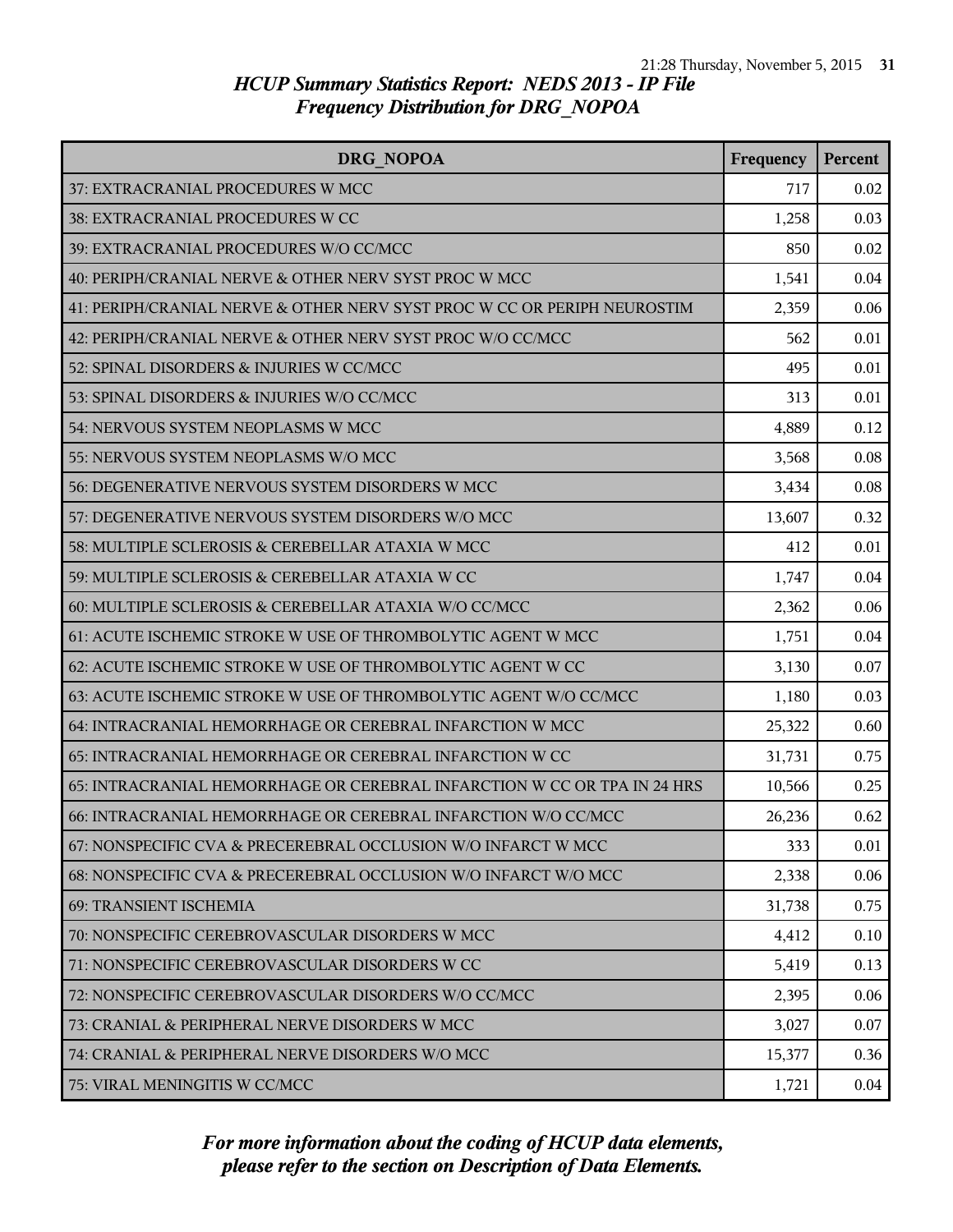| DRG NOPOA                                                               | Frequency | Percent |
|-------------------------------------------------------------------------|-----------|---------|
| 76: VIRAL MENINGITIS W/O CC/MCC                                         | 2,971     | 0.07    |
| 77: HYPERTENSIVE ENCEPHALOPATHY W MCC                                   | 653       | 0.02    |
| 78: HYPERTENSIVE ENCEPHALOPATHY W CC                                    | 1,332     | 0.03    |
| 79: HYPERTENSIVE ENCEPHALOPATHY W/O CC/MCC                              | 393       | 0.01    |
| 80: NONTRAUMATIC STUPOR & COMA W MCC                                    | 590       | 0.01    |
| 81: NONTRAUMATIC STUPOR & COMA W/O MCC                                  | 1,984     | 0.05    |
| 82: TRAUMATIC STUPOR & COMA, COMA >1 HR W MCC                           | 1,826     | 0.04    |
| 83: TRAUMATIC STUPOR & COMA, COMA >1 HR W CC                            | 1,603     | 0.04    |
| 84: TRAUMATIC STUPOR & COMA, COMA >1 HR W/O CC/MCC                      | 2,326     | 0.05    |
| 85: TRAUMATIC STUPOR & COMA, COMA <1 HR W MCC                           | 4,088     | 0.10    |
| 86: TRAUMATIC STUPOR & COMA, COMA <1 HR W CC                            | 7,063     | 0.17    |
| 87: TRAUMATIC STUPOR & COMA, COMA <1 HR W/O CC/MCC                      | 8,857     | 0.21    |
| 88: CONCUSSION W MCC                                                    | 672       | 0.02    |
| 89: CONCUSSION W CC                                                     | 1,908     | 0.05    |
| 90: CONCUSSION W/O CC/MCC                                               | 2,915     | 0.07    |
| 91: OTHER DISORDERS OF NERVOUS SYSTEM W MCC                             | 4,503     | 0.11    |
| 92: OTHER DISORDERS OF NERVOUS SYSTEM W CC                              | 8,643     | 0.20    |
| 93: OTHER DISORDERS OF NERVOUS SYSTEM W/O CC/MCC                        | 6,307     | 0.15    |
| 94: BACTERIAL & TUBERCULOUS INFECTIONS OF NERVOUS SYSTEM W MCC          | 707       | 0.02    |
| 95: BACTERIAL & TUBERCULOUS INFECTIONS OF NERVOUS SYSTEM W CC           | 836       | 0.02    |
| 96: BACTERIAL & TUBERCULOUS INFECTIONS OF NERVOUS SYSTEM W/O CC/MCC     | 655       | 0.02    |
| 97: NON-BACTERIAL INFECT OF NERVOUS SYS EXC VIRAL MENINGITIS W MCC      | 743       | 0.02    |
| 98: NON-BACTERIAL INFECT OF NERVOUS SYS EXC VIRAL MENINGITIS W CC       | 710       | 0.02    |
| 99: NON-BACTERIAL INFECT OF NERVOUS SYS EXC VIRAL MENINGITIS W/O CC/MCC | 675       | 0.02    |
| 100: SEIZURES W MCC                                                     | 11,019    | 0.26    |
| 101: SEIZURES W/O MCC                                                   | 32,992    | 0.78    |
| 102: HEADACHES W MCC                                                    | 882       | 0.02    |
| 103: HEADACHES W/O MCC                                                  | 12,436    | 0.29    |
| 113: ORBITAL PROCEDURES W CC/MCC                                        | 398       | 0.01    |
| 114: ORBITAL PROCEDURES W/O CC/MCC                                      | 310       | 0.01    |
| 115: EXTRAOCULAR PROCEDURES EXCEPT ORBIT                                | 385       | 0.01    |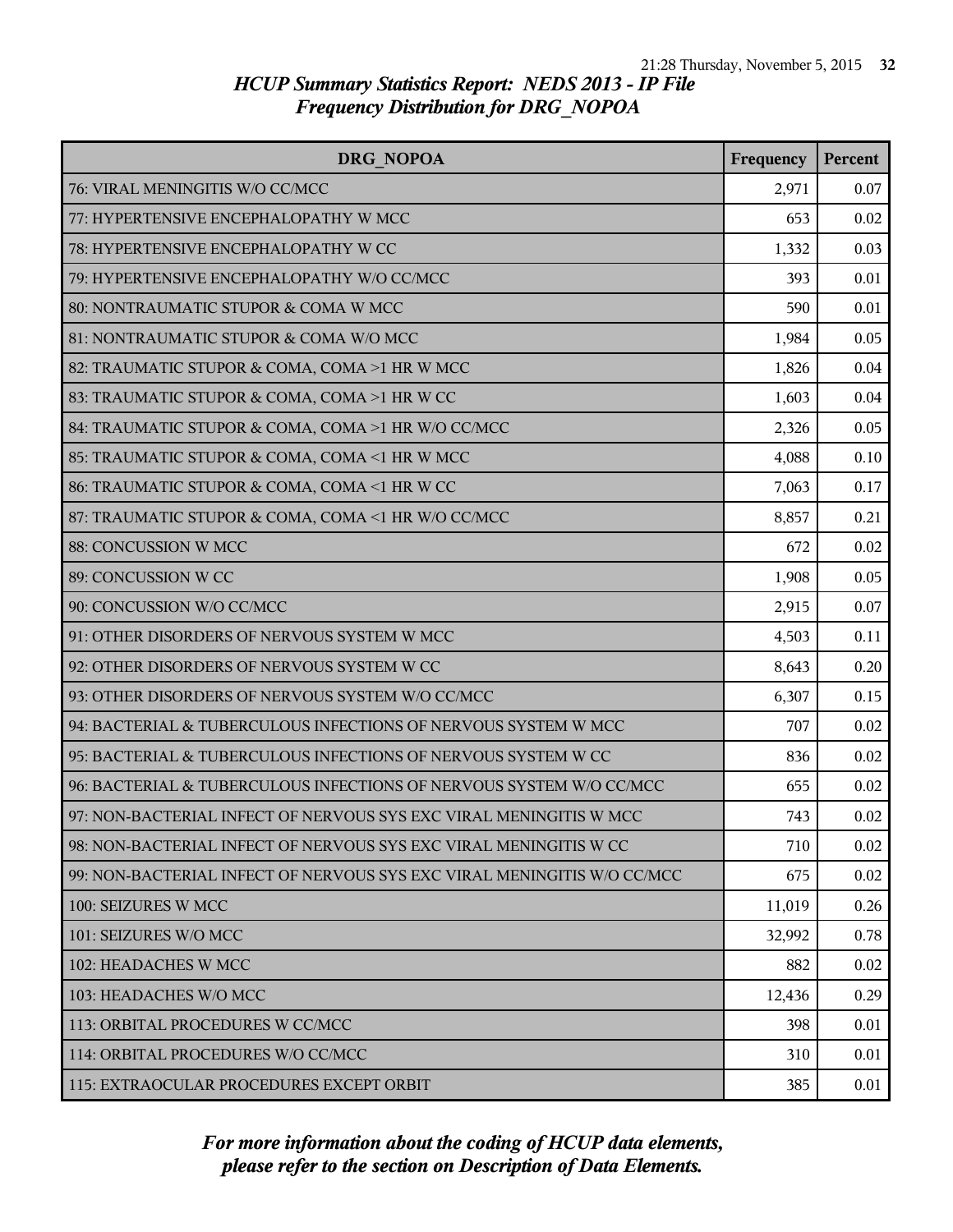| DRG NOPOA                                                       | Frequency | Percent |
|-----------------------------------------------------------------|-----------|---------|
| 116: INTRAOCULAR PROCEDURES W CC/MCC                            | 195       | 0.00    |
| 117: INTRAOCULAR PROCEDURES W/O CC/MCC                          | 272       | 0.01    |
| 121: ACUTE MAJOR EYE INFECTIONS W CC/MCC                        | 471       | 0.01    |
| 122: ACUTE MAJOR EYE INFECTIONS W/O CC/MCC                      | 707       | 0.02    |
| 123: NEUROLOGICAL EYE DISORDERS                                 | 1,860     | 0.04    |
| 124: OTHER DISORDERS OF THE EYE W MCC                           | 377       | 0.01    |
| 125: OTHER DISORDERS OF THE EYE W/O MCC                         | 3,116     | 0.07    |
| 129: MAJOR HEAD & NECK PROCEDURES W CC/MCC OR MAJOR DEVICE      | 16        | 0.00    |
| 130: MAJOR HEAD & NECK PROCEDURES W/O CC/MCC                    | $\leq 10$ | $***$   |
| 131: CRANIAL/FACIAL PROCEDURES W CC/MCC                         | 1,241     | 0.03    |
| 132: CRANIAL/FACIAL PROCEDURES W/O CC/MCC                       | 1,203     | 0.03    |
| 133: OTHER EAR, NOSE, MOUTH & THROAT O.R. PROCEDURES W CC/MCC   | 1,087     | 0.03    |
| 134: OTHER EAR, NOSE, MOUTH & THROAT O.R. PROCEDURES W/O CC/MCC | 1,619     | 0.04    |
| 135: SINUS & MASTOID PROCEDURES W CC/MCC                        | 143       | 0.00    |
| 136: SINUS & MASTOID PROCEDURES W/O CC/MCC                      | 46        | 0.00    |
| 137: MOUTH PROCEDURES W CC/MCC                                  | 782       | 0.02    |
| 138: MOUTH PROCEDURES W/O CC/MCC                                | 414       | 0.01    |
| 139: SALIVARY GLAND PROCEDURES                                  | 41        | 0.00    |
| 146: EAR, NOSE, MOUTH & THROAT MALIGNANCY W MCC                 | 306       | 0.01    |
| 147: EAR, NOSE, MOUTH & THROAT MALIGNANCY W CC                  | 480       | 0.01    |
| 148: EAR, NOSE, MOUTH & THROAT MALIGNANCY W/O CC/MCC            | 165       | 0.00    |
| 149: DYSEQUILIBRIUM                                             | 11,470    | 0.27    |
| 150: EPISTAXIS W MCC                                            | 436       | 0.01    |
| 151: EPISTAXIS W/O MCC                                          | 1,900     | 0.04    |
| 152: OTITIS MEDIA & URI W MCC                                   | 2,301     | 0.05    |
| 153: OTITIS MEDIA & URI W/O MCC                                 | 17,043    | 0.40    |
| 154: OTHER EAR, NOSE, MOUTH & THROAT DIAGNOSES W MCC            | 933       | 0.02    |
| 155: OTHER EAR, NOSE, MOUTH & THROAT DIAGNOSES W CC             | 2,718     | 0.06    |
| 156: OTHER EAR, NOSE, MOUTH & THROAT DIAGNOSES W/O CC/MCC       | 2,257     | 0.05    |
| 157: DENTAL & ORAL DISEASES W MCC                               | 669       | 0.02    |
| 158: DENTAL & ORAL DISEASES W CC                                | 2,510     | 0.06    |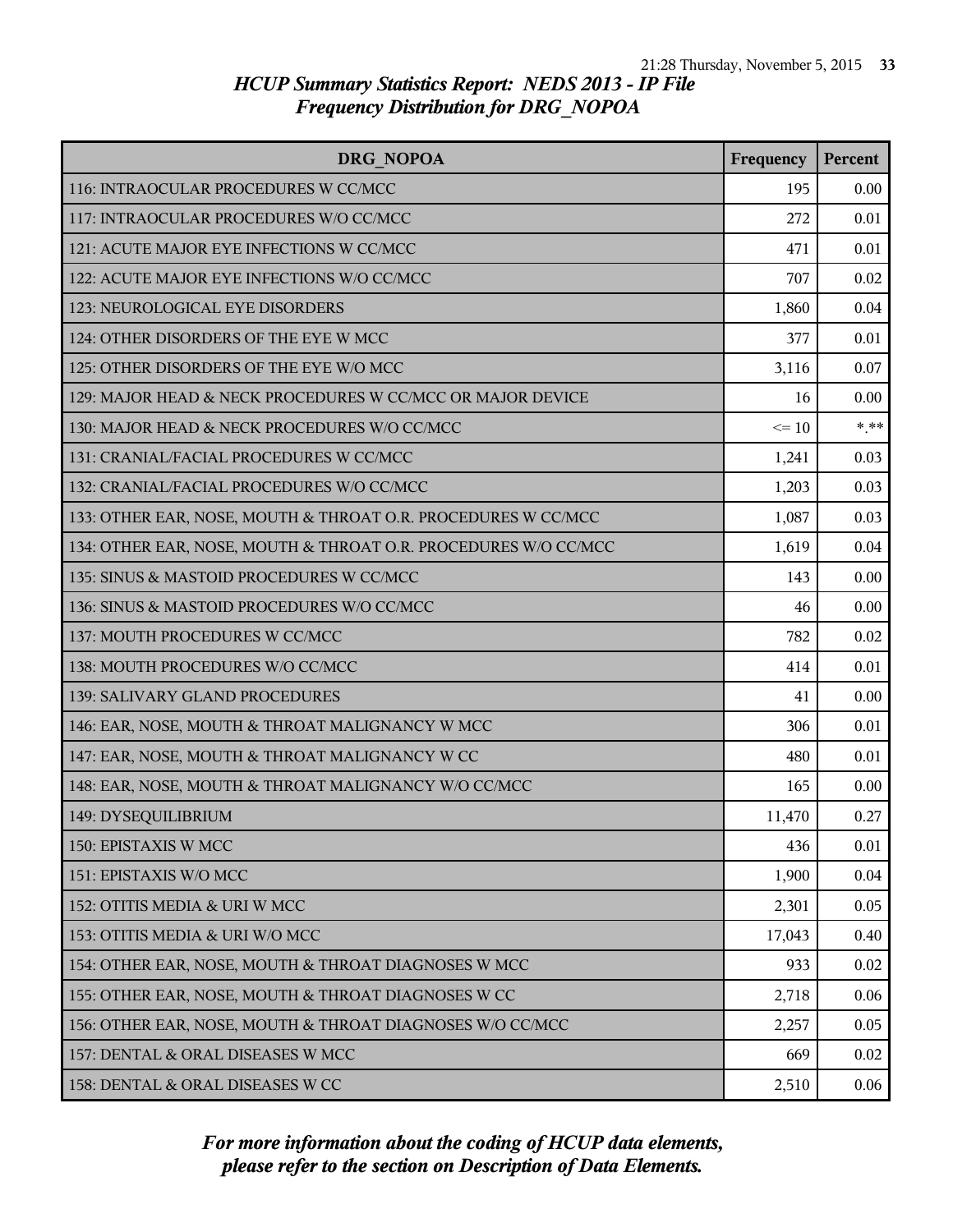| <b>DRG NOPOA</b>                                       | Frequency | Percent |
|--------------------------------------------------------|-----------|---------|
| 159: DENTAL & ORAL DISEASES W/O CC/MCC                 | 2,003     | 0.05    |
| 163: MAJOR CHEST PROCEDURES W MCC                      | 3,204     | 0.08    |
| 164: MAJOR CHEST PROCEDURES W CC                       | 1,403     | 0.03    |
| 165: MAJOR CHEST PROCEDURES W/O CC/MCC                 | 747       | 0.02    |
| 166: OTHER RESP SYSTEM O.R. PROCEDURES W MCC           | 6,852     | 0.16    |
| 167: OTHER RESP SYSTEM O.R. PROCEDURES W CC            | 4,837     | 0.11    |
| 168: OTHER RESP SYSTEM O.R. PROCEDURES W/O CC/MCC      | 873       | 0.02    |
| 175: PULMONARY EMBOLISM W MCC                          | 7,813     | 0.18    |
| 176: PULMONARY EMBOLISM W/O MCC                        | 21,369    | 0.50    |
| 177: RESPIRATORY INFECTIONS & INFLAMMATIONS W MCC      | 22,493    | 0.53    |
| 178: RESPIRATORY INFECTIONS & INFLAMMATIONS W CC       | 16,567    | 0.39    |
| 179: RESPIRATORY INFECTIONS & INFLAMMATIONS W/O CC/MCC | 4,366     | 0.10    |
| 180: RESPIRATORY NEOPLASMS W MCC                       | 7,595     | 0.18    |
| 181: RESPIRATORY NEOPLASMS W CC                        | 7,005     | 0.17    |
| 182: RESPIRATORY NEOPLASMS W/O CC/MCC                  | 707       | 0.02    |
| 183: MAJOR CHEST TRAUMA W MCC                          | 1,372     | 0.03    |
| 184: MAJOR CHEST TRAUMA W CC                           | 3,538     | 0.08    |
| 185: MAJOR CHEST TRAUMA W/O CC/MCC                     | 1,178     | 0.03    |
| 186: PLEURAL EFFUSION W MCC                            | 3,615     | 0.09    |
| 187: PLEURAL EFFUSION W CC                             | 3,478     | 0.08    |
| 188: PLEURAL EFFUSION W/O CC/MCC                       | 809       | 0.02    |
| 189: PULMONARY EDEMA & RESPIRATORY FAILURE             | 43,328    | 1.02    |
| 190: CHRONIC OBSTRUCTIVE PULMONARY DISEASE W MCC       | 55,661    | 1.31    |
| 191: CHRONIC OBSTRUCTIVE PULMONARY DISEASE W CC        | 51,492    | 1.22    |
| 192: CHRONIC OBSTRUCTIVE PULMONARY DISEASE W/O CC/MCC  | 40,191    | 0.95    |
| 193: SIMPLE PNEUMONIA & PLEURISY W MCC                 | 50,076    | 1.18    |
| 194: SIMPLE PNEUMONIA & PLEURISY W CC                  | 74,993    | 1.77    |
| 195: SIMPLE PNEUMONIA & PLEURISY W/O CC/MCC            | 37,867    | 0.89    |
| 196: INTERSTITIAL LUNG DISEASE W MCC                   | 2,602     | 0.06    |
| 197: INTERSTITIAL LUNG DISEASE W CC                    | 1,966     | 0.05    |
| 198: INTERSTITIAL LUNG DISEASE W/O CC/MCC              | 901       | 0.02    |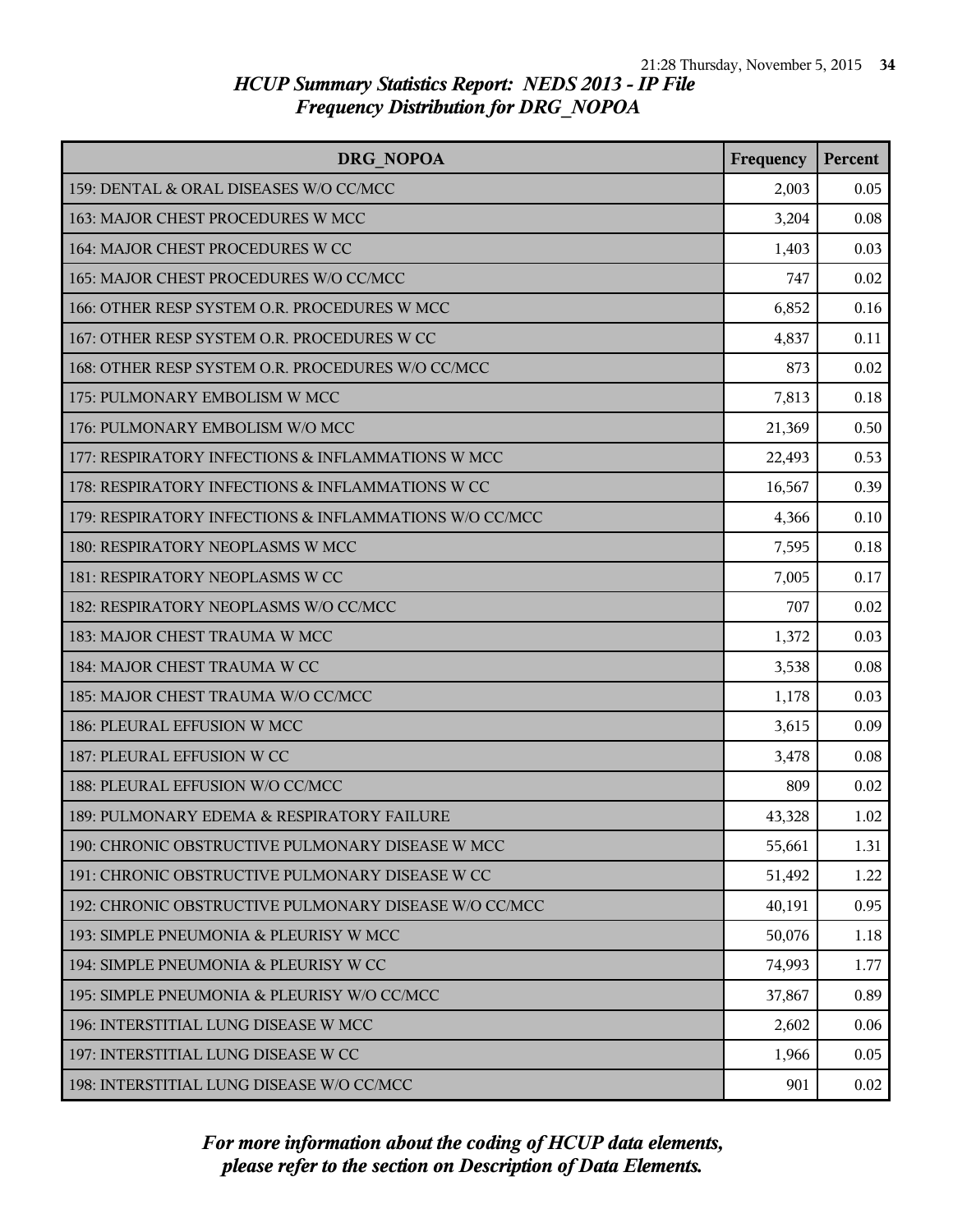| <b>DRG NOPOA</b>                                                          | Frequency | Percent |
|---------------------------------------------------------------------------|-----------|---------|
| 199: PNEUMOTHORAX W MCC                                                   | 1,866     | 0.04    |
| 200: PNEUMOTHORAX W CC                                                    | 4,690     | 0.11    |
| 201: PNEUMOTHORAX W/O CC/MCC                                              | 3,051     | 0.07    |
| 202: BRONCHITIS & ASTHMA W CC/MCC                                         | 28,675    | 0.68    |
| 203: BRONCHITIS & ASTHMA W/O CC/MCC                                       | 38,022    | 0.90    |
| 204: RESPIRATORY SIGNS & SYMPTOMS                                         | 8,207     | 0.19    |
| 205: OTHER RESPIRATORY SYSTEM DIAGNOSES W MCC                             | 2,766     | 0.07    |
| 206: OTHER RESPIRATORY SYSTEM DIAGNOSES W/O MCC                           | 8,148     | 0.19    |
| 207: RESPIRATORY SYSTEM DIAGNOSIS W VENTILATOR SUPPORT 96+ HOURS          | 12,715    | 0.30    |
| 208: RESPIRATORY SYSTEM DIAGNOSIS W VENTILATOR SUPPORT <96 HOURS          | 28,672    | 0.68    |
| 215: OTHER HEART ASSIST SYSTEM IMPLANT                                    | 45        | 0.00    |
| 216: CARDIAC VALVE & OTH MAJ CARDIOTHORACIC PROC W CARD CATH W MCC        | 2,040     | 0.05    |
| 217: CARDIAC VALVE & OTH MAJ CARDIOTHORACIC PROC W CARD CATH W CC         | 672       | 0.02    |
| 218: CARDIAC VALVE & OTH MAJ CARDIOTHORACIC PROC W CARD CATH W/O CC/MCC   | 81        | 0.00    |
| 219: CARDIAC VALVE & OTH MAJ CARDIOTHORACIC PROC W/O CARD CATH W MCC      | 1,107     | 0.03    |
| 220: CARDIAC VALVE & OTH MAJ CARDIOTHORACIC PROC W/O CARD CATH W CC       | 551       | 0.01    |
| 221: CARDIAC VALVE & OTH MAJ CARDIOTHORACIC PROC W/O CARD CATH W/O CC/MCC | 96        | 0.00    |
| 222: CARDIAC DEFIB IMPLANT W CARDIAC CATH W AMI/HF/SHOCK W MCC            | 526       | 0.01    |
| 223: CARDIAC DEFIB IMPLANT W CARDIAC CATH W AMI/HF/SHOCK W/O MCC          | 427       | 0.01    |
| 224: CARDIAC DEFIB IMPLANT W CARDIAC CATH W/O AMI/HF/SHOCK W MCC          | 827       | 0.02    |
| 225: CARDIAC DEFIB IMPLANT W CARDIAC CATH W/O AMI/HF/SHOCK W/O MCC        | 726       | 0.02    |
| 226: CARDIAC DEFIBRILLATOR IMPLANT W/O CARDIAC CATH W MCC                 | 1,101     | 0.03    |
| 227: CARDIAC DEFIBRILLATOR IMPLANT W/O CARDIAC CATH W/O MCC               | 1,966     | 0.05    |
| 228: OTHER CARDIOTHORACIC PROCEDURES W MCC                                | 282       | 0.01    |
| 229: OTHER CARDIOTHORACIC PROCEDURES W CC                                 | 233       | 0.01    |
| 230: OTHER CARDIOTHORACIC PROCEDURES W/O CC/MCC                           | 43        | 0.00    |
| 231: CORONARY BYPASS W PTCA W MCC                                         | 438       | 0.01    |
| 232: CORONARY BYPASS W PTCA W/O MCC                                       | 389       | 0.01    |
| 233: CORONARY BYPASS W CARDIAC CATH W MCC                                 | 3,418     | 0.08    |
| 234: CORONARY BYPASS W CARDIAC CATH W/O MCC                               | 4,977     | 0.12    |
| 235: CORONARY BYPASS W/O CARDIAC CATH W MCC                               | 355       | 0.01    |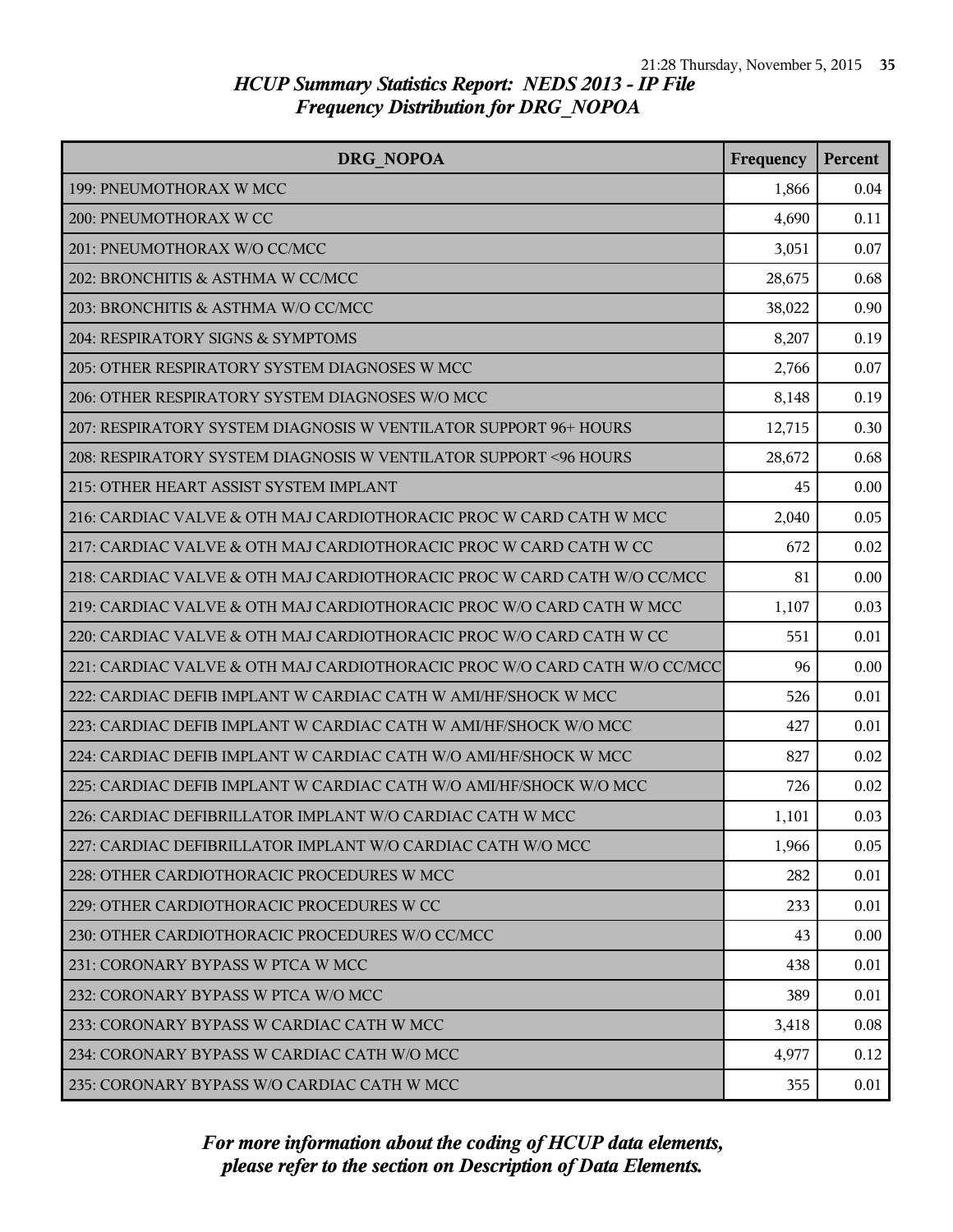| DRG NOPOA                                                                 | Frequency | Percent |
|---------------------------------------------------------------------------|-----------|---------|
| 236: CORONARY BYPASS W/O CARDIAC CATH W/O MCC                             | 553       | 0.01    |
| 237: MAJOR CARDIOVASC PROCEDURES W MCC                                    | 5,138     | 0.12    |
| 238: MAJOR CARDIOVASC PROCEDURES W/O MCC                                  | 4,194     | 0.10    |
| 239: AMPUTATION FOR CIRC SYS DISORDERS EXC UPPER LIMB & TOE W MCC         | 1,730     | 0.04    |
| 240: AMPUTATION FOR CIRC SYS DISORDERS EXC UPPER LIMB & TOE W CC          | 1,720     | 0.04    |
| 241: AMPUTATION FOR CIRC SYS DISORDERS EXC UPPER LIMB & TOE W/O CC/MCC    | 123       | 0.00    |
| 242: PERMANENT CARDIAC PACEMAKER IMPLANT W MCC                            | 4,610     | 0.11    |
| 243: PERMANENT CARDIAC PACEMAKER IMPLANT W CC                             | 7,796     | 0.18    |
| 244: PERMANENT CARDIAC PACEMAKER IMPLANT W/O CC/MCC                       | 6,190     | 0.15    |
| <b>245: AICD GENERATOR PROCEDURES</b>                                     | 450       | 0.01    |
| 246: PERC CARDIOVASC PROC W DRUG-ELUTING STENT W MCC OR 4+ VESSELS/STENTS | 9,879     | 0.23    |
| 247: PERC CARDIOVASC PROC W DRUG-ELUTING STENT W/O MCC                    | 36,736    | 0.87    |
| 248: PERC CARDIOVASC PROC W NON-DRUG-ELUTING STENT W MCC OR 4+ VES/STENTS | 3,375     | 0.08    |
| 249: PERC CARDIOVASC PROC W NON-DRUG-ELUTING STENT W/O MCC                | 8,535     | 0.20    |
| 250: PERC CARDIOVASC PROC W/O CORONARY ARTERY STENT W MCC                 | 2,368     | 0.06    |
| 251: PERC CARDIOVASC PROC W/O CORONARY ARTERY STENT W/O MCC               | 6,024     | 0.14    |
| 252: OTHER VASCULAR PROCEDURES W MCC                                      | 7,399     | 0.17    |
| 253: OTHER VASCULAR PROCEDURES W CC                                       | 6,868     | 0.16    |
| 254: OTHER VASCULAR PROCEDURES W/O CC/MCC                                 | 2,120     | 0.05    |
| 255: UPPER LIMB & TOE AMPUTATION FOR CIRC SYSTEM DISORDERS W MCC          | 514       | 0.01    |
| 256: UPPER LIMB & TOE AMPUTATION FOR CIRC SYSTEM DISORDERS W CC           | 908       | 0.02    |
| 257: UPPER LIMB & TOE AMPUTATION FOR CIRC SYSTEM DISORDERS W/O CC/MCC     | 52        | 0.00    |
| 258: CARDIAC PACEMAKER DEVICE REPLACEMENT W MCC                           | 144       | 0.00    |
| 259: CARDIAC PACEMAKER DEVICE REPLACEMENT W/O MCC                         | 506       | 0.01    |
| 260: CARDIAC PACEMAKER REVISION EXCEPT DEVICE REPLACEMENT W MCC           | 335       | 0.01    |
| 261: CARDIAC PACEMAKER REVISION EXCEPT DEVICE REPLACEMENT W CC            | 571       | 0.01    |
| 262: CARDIAC PACEMAKER REVISION EXCEPT DEVICE REPLACEMENT W/O CC/MCC      | 289       | 0.01    |
| 263: VEIN LIGATION & STRIPPING                                            | 80        | 0.00    |
| 264: OTHER CIRCULATORY SYSTEM O.R. PROCEDURES                             | 4,250     | 0.10    |
| 265: AICD LEAD PROCEDURES                                                 | 137       | 0.00    |
| 280: ACUTE MYOCARDIAL INFARCTION, DISCHARGED ALIVE W MCC                  | 21,007    | 0.50    |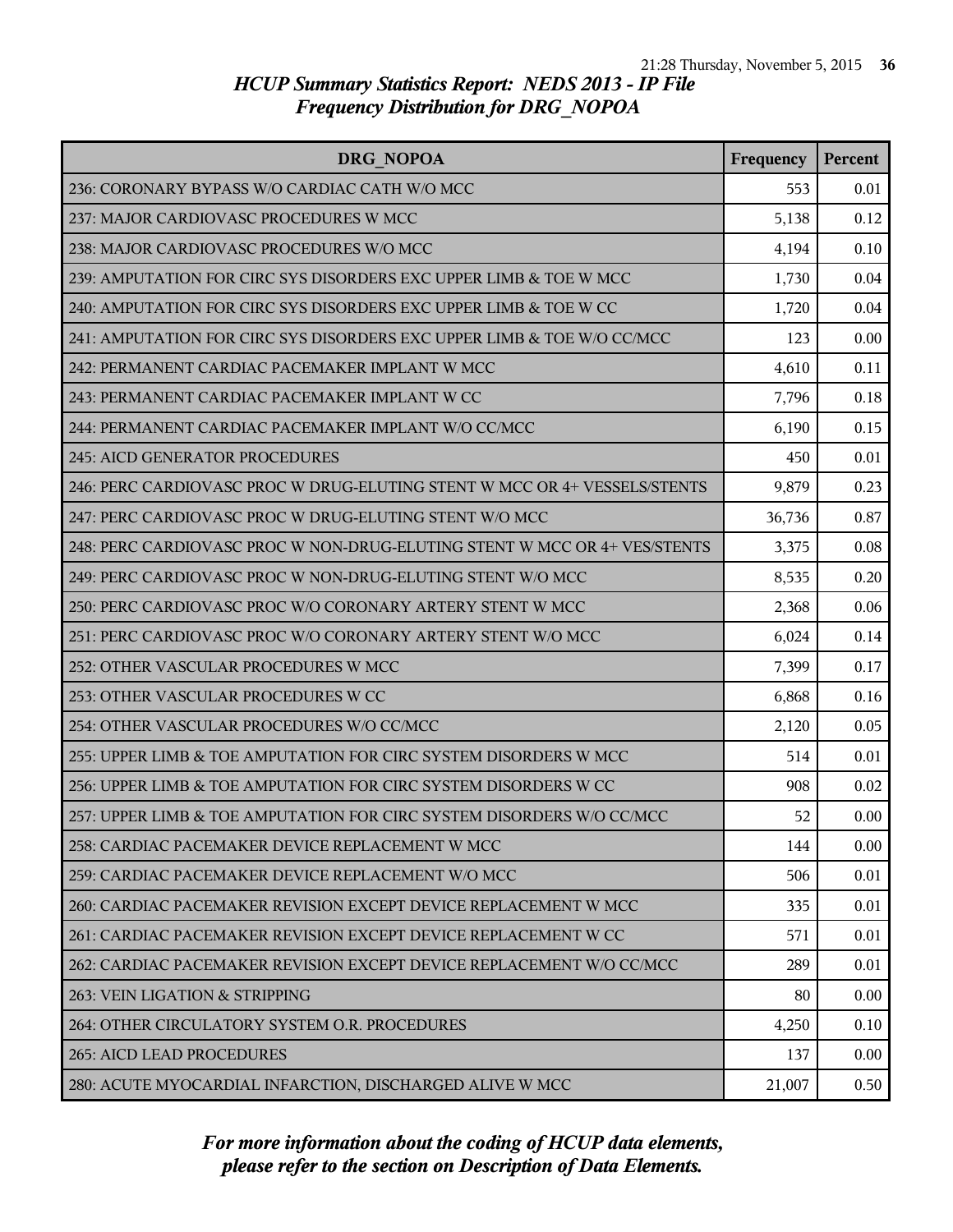| DRG NOPOA                                                     | Frequency | Percent |
|---------------------------------------------------------------|-----------|---------|
| 281: ACUTE MYOCARDIAL INFARCTION, DISCHARGED ALIVE W CC       | 16,591    | 0.39    |
| 282: ACUTE MYOCARDIAL INFARCTION, DISCHARGED ALIVE W/O CC/MCC | 12,761    | 0.30    |
| 283: ACUTE MYOCARDIAL INFARCTION, EXPIRED W MCC               | 3,169     | 0.07    |
| 284: ACUTE MYOCARDIAL INFARCTION, EXPIRED W CC                | 630       | 0.01    |
| 285: ACUTE MYOCARDIAL INFARCTION, EXPIRED W/O CC/MCC          | 236       | 0.01    |
| 286: CIRCULATORY DISORDERS EXCEPT AMI, W CARD CATH W MCC      | 8,759     | 0.21    |
| 287: CIRCULATORY DISORDERS EXCEPT AMI, W CARD CATH W/O MCC    | 43,172    | 1.02    |
| 288: ACUTE & SUBACUTE ENDOCARDITIS W MCC                      | 814       | 0.02    |
| 289: ACUTE & SUBACUTE ENDOCARDITIS W CC                       | 479       | 0.01    |
| 290: ACUTE & SUBACUTE ENDOCARDITIS W/O CC/MCC                 | 92        | 0.00    |
| 291: HEART FAILURE & SHOCK W MCC                              | 63,300    | 1.49    |
| 292: HEART FAILURE & SHOCK W CC                               | 70,039    | 1.65    |
| 293: HEART FAILURE & SHOCK W/O CC/MCC                         | 25,083    | 0.59    |
| 294: DEEP VEIN THROMBOPHLEBITIS W CC/MCC                      | 220       | 0.01    |
| 295: DEEP VEIN THROMBOPHLEBITIS W/O CC/MCC                    | 55        | 0.00    |
| 296: CARDIAC ARREST, UNEXPLAINED W MCC                        | 1,094     | 0.03    |
| 297: CARDIAC ARREST, UNEXPLAINED W CC                         | 235       | 0.01    |
| 298: CARDIAC ARREST, UNEXPLAINED W/O CC/MCC                   | 130       | 0.00    |
| 299: PERIPHERAL VASCULAR DISORDERS W MCC                      | 8,043     | 0.19    |
| 300: PERIPHERAL VASCULAR DISORDERS W CC                       | 15,223    | 0.36    |
| 301: PERIPHERAL VASCULAR DISORDERS W/O CC/MCC                 | 8,671     | 0.20    |
| 302: ATHEROSCLEROSIS W MCC                                    | 1,614     | 0.04    |
| 303: ATHEROSCLEROSIS W/O MCC                                  | 10,779    | 0.25    |
| 304: HYPERTENSION W MCC                                       | 1,847     | 0.04    |
| 305: HYPERTENSION W/O MCC                                     | 18,159    | 0.43    |
| 306: CARDIAC CONGENITAL & VALVULAR DISORDERS W MCC            | 823       | 0.02    |
| 307: CARDIAC CONGENITAL & VALVULAR DISORDERS W/O MCC          | 1,508     | 0.04    |
| 308: CARDIAC ARRHYTHMIA & CONDUCTION DISORDERS W MCC          | 22,125    | 0.52    |
| 309: CARDIAC ARRHYTHMIA & CONDUCTION DISORDERS W CC           | 37,016    | 0.87    |
| 310: CARDIAC ARRHYTHMIA & CONDUCTION DISORDERS W/O CC/MCC     | 40,633    | 0.96    |
| 311: ANGINA PECTORIS                                          | 5,004     | 0.12    |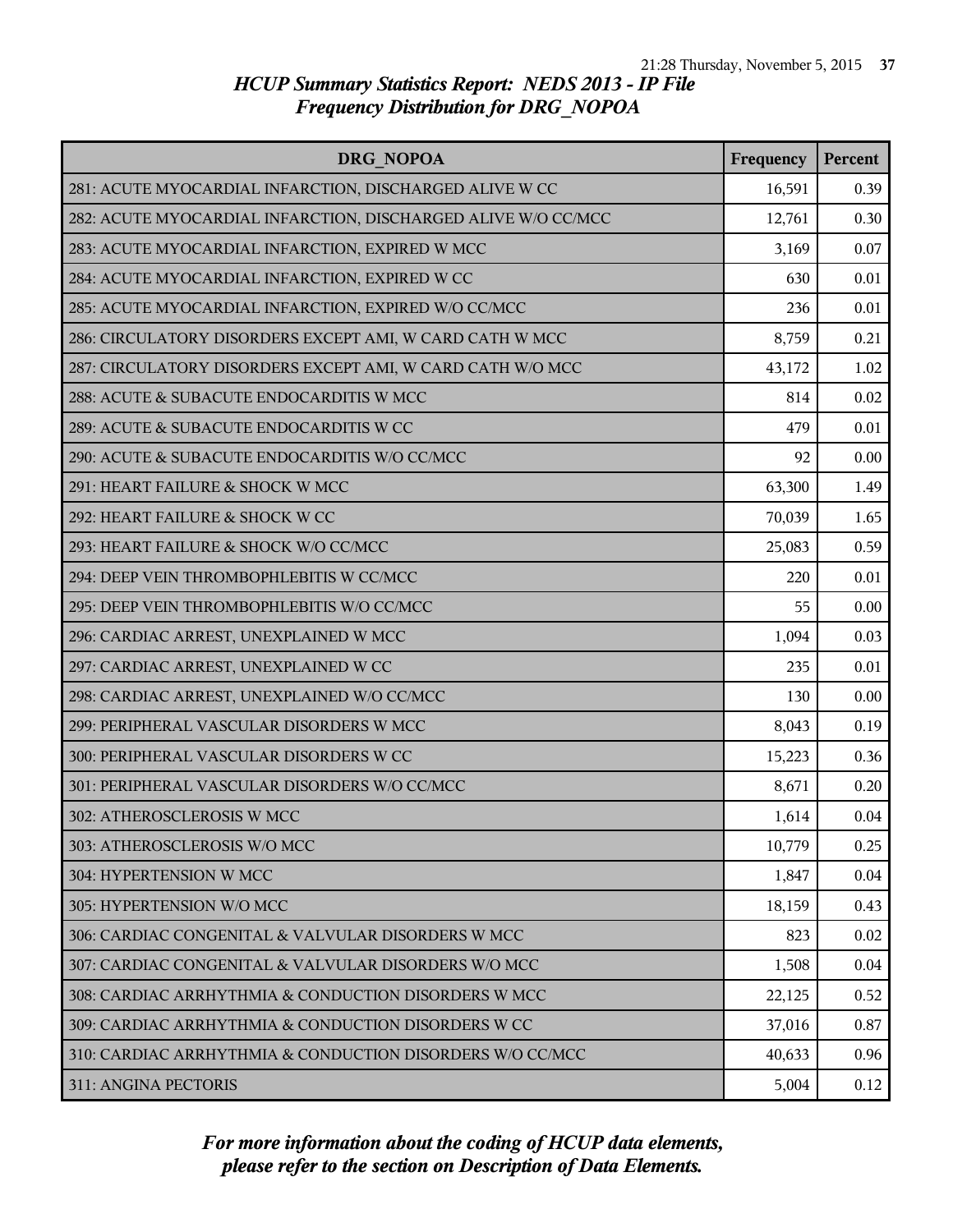| <b>DRG NOPOA</b>                                            | Frequency | Percent |
|-------------------------------------------------------------|-----------|---------|
| 312: SYNCOPE & COLLAPSE                                     | 46,161    | 1.09    |
| 313: CHEST PAIN                                             | 65,437    | 1.54    |
| 314: OTHER CIRCULATORY SYSTEM DIAGNOSES W MCC               | 16,824    | 0.40    |
| 315: OTHER CIRCULATORY SYSTEM DIAGNOSES W CC                | 10,092    | 0.24    |
| 316: OTHER CIRCULATORY SYSTEM DIAGNOSES W/O CC/MCC          | 3,697     | 0.09    |
| 326: STOMACH, ESOPHAGEAL & DUODENAL PROC W MCC              | 3,508     | 0.08    |
| 327: STOMACH, ESOPHAGEAL & DUODENAL PROC W CC               | 2,091     | 0.05    |
| 328: STOMACH, ESOPHAGEAL & DUODENAL PROC W/O CC/MCC         | 1,702     | 0.04    |
| 329: MAJOR SMALL & LARGE BOWEL PROCEDURES W MCC             | 13,128    | 0.31    |
| 330: MAJOR SMALL & LARGE BOWEL PROCEDURES W CC              | 11,647    | 0.27    |
| 331: MAJOR SMALL & LARGE BOWEL PROCEDURES W/O CC/MCC        | 3,073     | 0.07    |
| 332: RECTAL RESECTION W MCC                                 | 143       | 0.00    |
| 333: RECTAL RESECTION W CC                                  | 291       | 0.01    |
| 334: RECTAL RESECTION W/O CC/MCC                            | 61        | 0.00    |
| 335: PERITONEAL ADHESIOLYSIS W MCC                          | 2,142     | 0.05    |
| 336: PERITONEAL ADHESIOLYSIS W CC                           | 4,557     | 0.11    |
| 337: PERITONEAL ADHESIOLYSIS W/O CC/MCC                     | 3,169     | 0.07    |
| 338: APPENDECTOMY W COMPLICATED PRINCIPAL DIAG W MCC        | 740       | 0.02    |
| 339: APPENDECTOMY W COMPLICATED PRINCIPAL DIAG W CC         | 3,331     | 0.08    |
| 340: APPENDECTOMY W COMPLICATED PRINCIPAL DIAG W/O CC/MCC   | 7,687     | 0.18    |
| 341: APPENDECTOMY W/O COMPLICATED PRINCIPAL DIAG W MCC      | 662       | 0.02    |
| 342: APPENDECTOMY W/O COMPLICATED PRINCIPAL DIAG W CC       | 3,559     | 0.08    |
| 343: APPENDECTOMY W/O COMPLICATED PRINCIPAL DIAG W/O CC/MCC | 23,684    | 0.56    |
| 344: MINOR SMALL & LARGE BOWEL PROCEDURES W MCC             | 143       | 0.00    |
| 345: MINOR SMALL & LARGE BOWEL PROCEDURES W CC              | 365       | 0.01    |
| 346: MINOR SMALL & LARGE BOWEL PROCEDURES W/O CC/MCC        | 224       | 0.01    |
| 347: ANAL & STOMAL PROCEDURES W MCC                         | 538       | 0.01    |
| 348: ANAL & STOMAL PROCEDURES W CC                          | 2,190     | 0.05    |
| 349: ANAL & STOMAL PROCEDURES W/O CC/MCC                    | 2,564     | 0.06    |
| 350: INGUINAL & FEMORAL HERNIA PROCEDURES W MCC             | 437       | 0.01    |
| 351: INGUINAL & FEMORAL HERNIA PROCEDURES W CC              | 1,249     | 0.03    |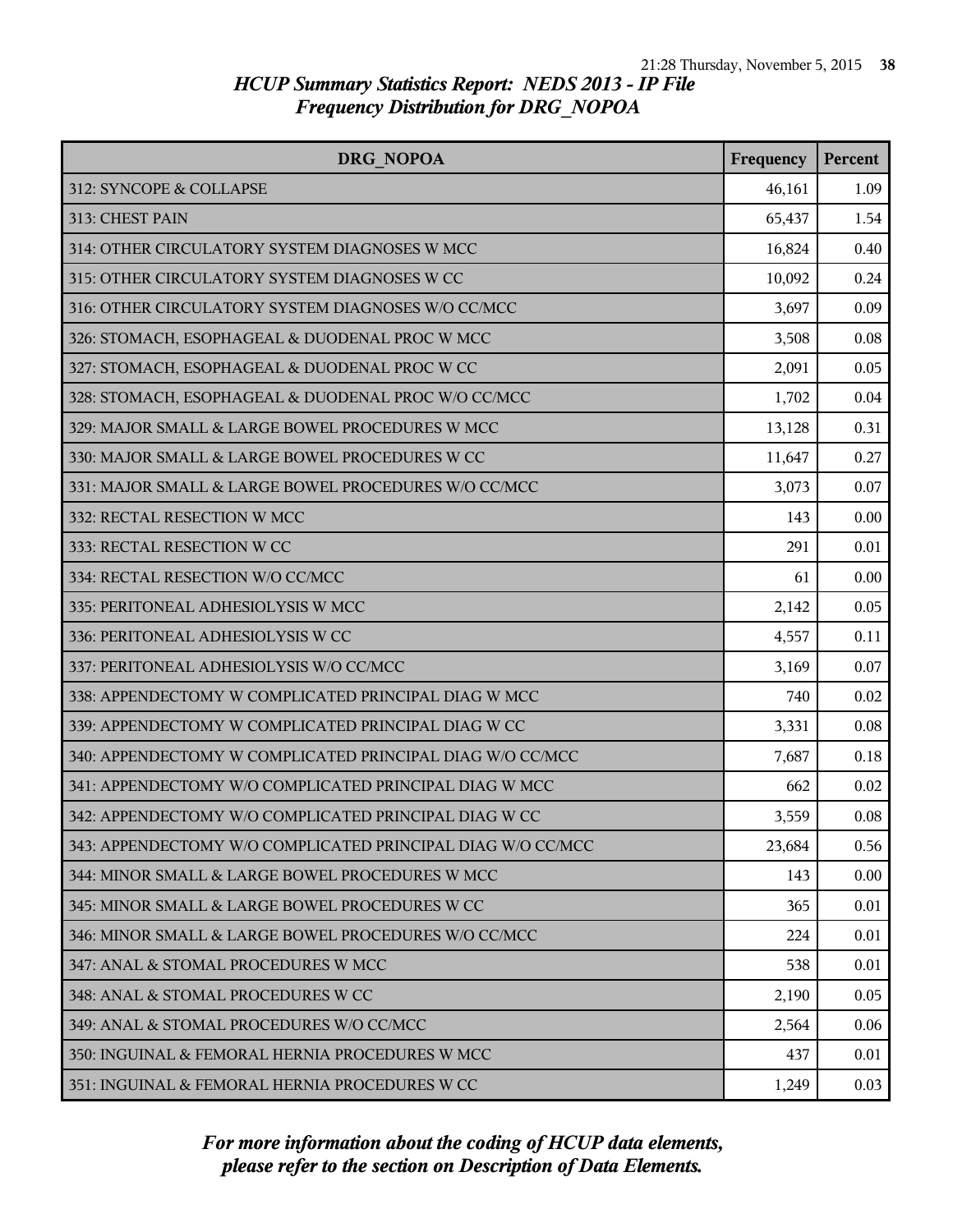| DRG NOPOA                                                                | Frequency | Percent |
|--------------------------------------------------------------------------|-----------|---------|
| 352: INGUINAL & FEMORAL HERNIA PROCEDURES W/O CC/MCC                     | 2,172     | 0.05    |
| 353: HERNIA PROCEDURES EXCEPT INGUINAL & FEMORAL W MCC                   | 806       | 0.02    |
| 354: HERNIA PROCEDURES EXCEPT INGUINAL & FEMORAL W CC                    | 2,344     | 0.06    |
| 355: HERNIA PROCEDURES EXCEPT INGUINAL & FEMORAL W/O CC/MCC              | 2,317     | 0.05    |
| 356: OTHER DIGESTIVE SYSTEM O.R. PROCEDURES W MCC                        | 2,660     | 0.06    |
| 357: OTHER DIGESTIVE SYSTEM O.R. PROCEDURES W CC                         | 2,625     | 0.06    |
| 358: OTHER DIGESTIVE SYSTEM O.R. PROCEDURES W/O CC/MCC                   | 1,020     | 0.02    |
| 368: MAJOR ESOPHAGEAL DISORDERS W MCC                                    | 1,488     | 0.04    |
| 369: MAJOR ESOPHAGEAL DISORDERS W CC                                     | 2,908     | 0.07    |
| 370: MAJOR ESOPHAGEAL DISORDERS W/O CC/MCC                               | 975       | 0.02    |
| 371: MAJOR GASTROINTESTINAL DISORDERS & PERITONEAL INFECTIONS W MCC      | 8,069     | 0.19    |
| 372: MAJOR GASTROINTESTINAL DISORDERS & PERITONEAL INFECTIONS W CC       | 15,245    | 0.36    |
| 373: MAJOR GASTROINTESTINAL DISORDERS & PERITONEAL INFECTIONS W/O CC/MCC | 7,083     | 0.17    |
| 374: DIGESTIVE MALIGNANCY W MCC                                          | 3,098     | 0.07    |
| 375: DIGESTIVE MALIGNANCY W CC                                           | 6,387     | 0.15    |
| 376: DIGESTIVE MALIGNANCY W/O CC/MCC                                     | 648       | 0.02    |
| 377: G.I. HEMORRHAGE W MCC                                               | 19,519    | 0.46    |
| 378: G.I. HEMORRHAGE W CC                                                | 55,447    | 1.31    |
| 379: G.I. HEMORRHAGE W/O CC/MCC                                          | 16,585    | 0.39    |
| 380: COMPLICATED PEPTIC ULCER W MCC                                      | 1,239     | 0.03    |
| 381: COMPLICATED PEPTIC ULCER W CC                                       | 2,439     | 0.06    |
| 382: COMPLICATED PEPTIC ULCER W/O CC/MCC                                 | 1,131     | 0.03    |
| 383: UNCOMPLICATED PEPTIC ULCER W MCC                                    | 502       | 0.01    |
| 384: UNCOMPLICATED PEPTIC ULCER W/O MCC                                  | 3,461     | 0.08    |
| 385: INFLAMMATORY BOWEL DISEASE W MCC                                    | 1,432     | 0.03    |
| 386: INFLAMMATORY BOWEL DISEASE W CC                                     | 7,712     | 0.18    |
| 387: INFLAMMATORY BOWEL DISEASE W/O CC/MCC                               | 5,743     | 0.14    |
| 388: G.I. OBSTRUCTION W MCC                                              | 6,290     | 0.15    |
| 389: G.I. OBSTRUCTION W CC                                               | 22,705    | 0.54    |
| 390: G.I. OBSTRUCTION W/O CC/MCC                                         | 22,062    | 0.52    |
| 391: ESOPHAGITIS, GASTROENT & MISC DIGEST DISORDERS W MCC                | 19,871    | 0.47    |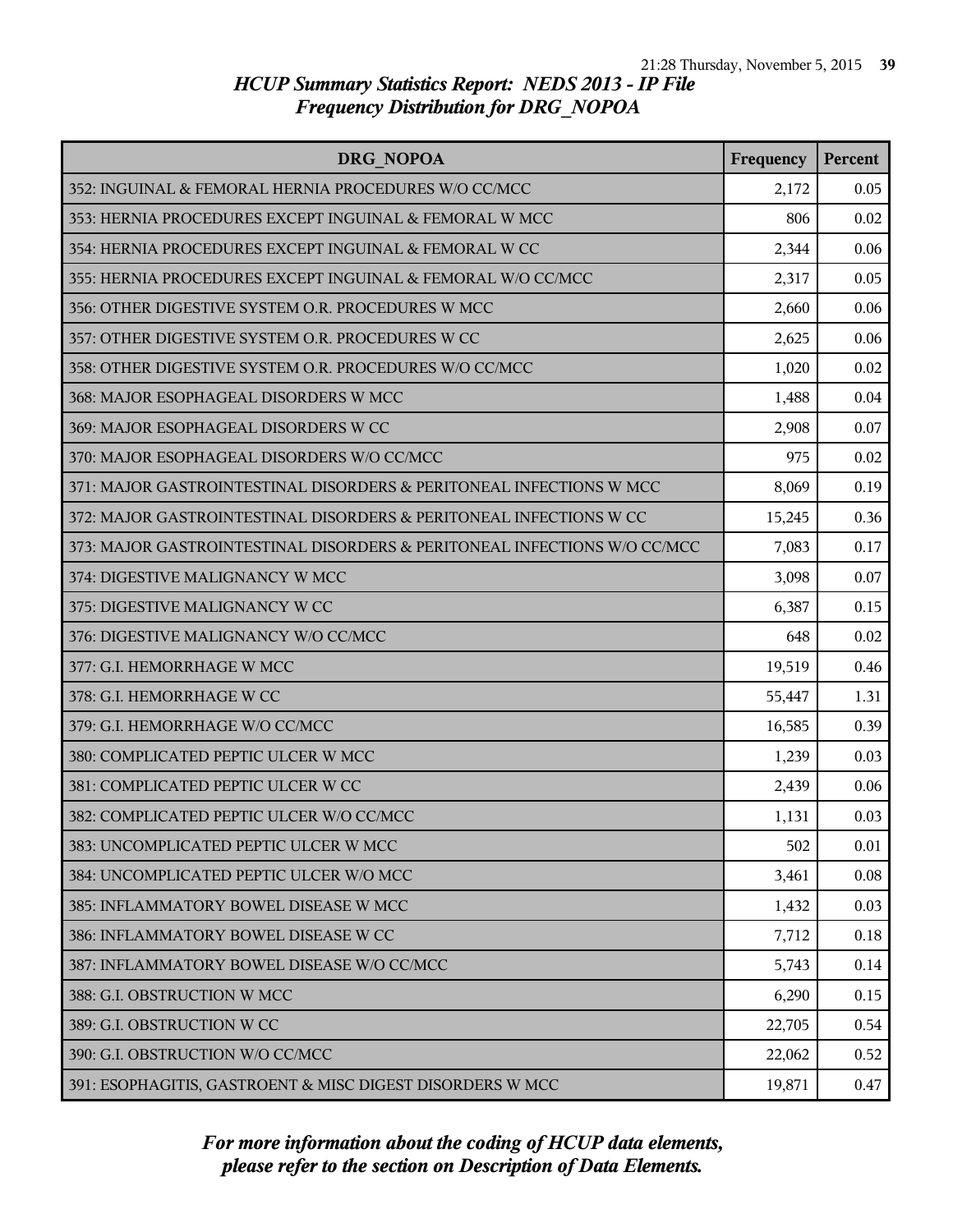| DRG NOPOA                                                                | Frequency | Percent |
|--------------------------------------------------------------------------|-----------|---------|
| 392: ESOPHAGITIS, GASTROENT & MISC DIGEST DISORDERS W/O MCC              | 140,227   | 3.31    |
| 393: OTHER DIGESTIVE SYSTEM DIAGNOSES W MCC                              | 8,402     | 0.20    |
| 394: OTHER DIGESTIVE SYSTEM DIAGNOSES W CC                               | 20,914    | 0.49    |
| 395: OTHER DIGESTIVE SYSTEM DIAGNOSES W/O CC/MCC                         | 10,787    | 0.25    |
| 405: PANCREAS, LIVER & SHUNT PROCEDURES W MCC                            | 899       | 0.02    |
| 406: PANCREAS, LIVER & SHUNT PROCEDURES W CC                             | 450       | 0.01    |
| 407: PANCREAS, LIVER & SHUNT PROCEDURES W/O CC/MCC                       | 134       | 0.00    |
| 408: BILIARY TRACT PROC EXCEPT ONLY CHOLECYST W OR W/O C.D.E. W MCC      | 253       | 0.01    |
| 409: BILIARY TRACT PROC EXCEPT ONLY CHOLECYST W OR W/O C.D.E. W CC       | 231       | 0.01    |
| 410: BILIARY TRACT PROC EXCEPT ONLY CHOLECYST W OR W/O C.D.E. W/O CC/MCC | 82        | 0.00    |
| 411: CHOLECYSTECTOMY W C.D.E. W MCC                                      | 160       | 0.00    |
| 412: CHOLECYSTECTOMY W C.D.E. W CC                                       | 181       | 0.00    |
| 413: CHOLECYSTECTOMY W C.D.E. W/O CC/MCC                                 | 155       | 0.00    |
| 414: CHOLECYSTECTOMY EXCEPT BY LAPAROSCOPE W/O C.D.E. W MCC              | 1,093     | 0.03    |
| 415: CHOLECYSTECTOMY EXCEPT BY LAPAROSCOPE W/O C.D.E. W CC               | 1,430     | 0.03    |
| 416: CHOLECYSTECTOMY EXCEPT BY LAPAROSCOPE W/O C.D.E. W/O CC/MCC         | 1,059     | 0.02    |
| 417: LAPAROSCOPIC CHOLECYSTECTOMY W/O C.D.E. W MCC                       | 8,835     | 0.21    |
| 418: LAPAROSCOPIC CHOLECYSTECTOMY W/O C.D.E. W CC                        | 17,321    | 0.41    |
| 419: LAPAROSCOPIC CHOLECYSTECTOMY W/O C.D.E. W/O CC/MCC                  | 27,187    | 0.64    |
| 420: HEPATOBILIARY DIAGNOSTIC PROCEDURES W MCC                           | 228       | 0.01    |
| 421: HEPATOBILIARY DIAGNOSTIC PROCEDURES W CC                            | 155       | 0.00    |
| 422: HEPATOBILIARY DIAGNOSTIC PROCEDURES W/O CC/MCC                      | 63        | 0.00    |
| 423: OTHER HEPATOBILIARY OR PANCREAS O.R. PROCEDURES W MCC               | 486       | 0.01    |
| 424: OTHER HEPATOBILIARY OR PANCREAS O.R. PROCEDURES W CC                | 258       | 0.01    |
| 425: OTHER HEPATOBILIARY OR PANCREAS O.R. PROCEDURES W/O CC/MCC          | 43        | 0.00    |
| 432: CIRRHOSIS & ALCOHOLIC HEPATITIS W MCC                               | 8,565     | 0.20    |
| 433: CIRRHOSIS & ALCOHOLIC HEPATITIS W CC                                | 6,777     | 0.16    |
| 434: CIRRHOSIS & ALCOHOLIC HEPATITIS W/O CC/MCC                          | 403       | 0.01    |
| 435: MALIGNANCY OF HEPATOBILIARY SYSTEM OR PANCREAS W MCC                | 4,362     | 0.10    |
| 436: MALIGNANCY OF HEPATOBILIARY SYSTEM OR PANCREAS W CC                 | 4,297     | 0.10    |
| 437: MALIGNANCY OF HEPATOBILIARY SYSTEM OR PANCREAS W/O CC/MCC           | 582       | 0.01    |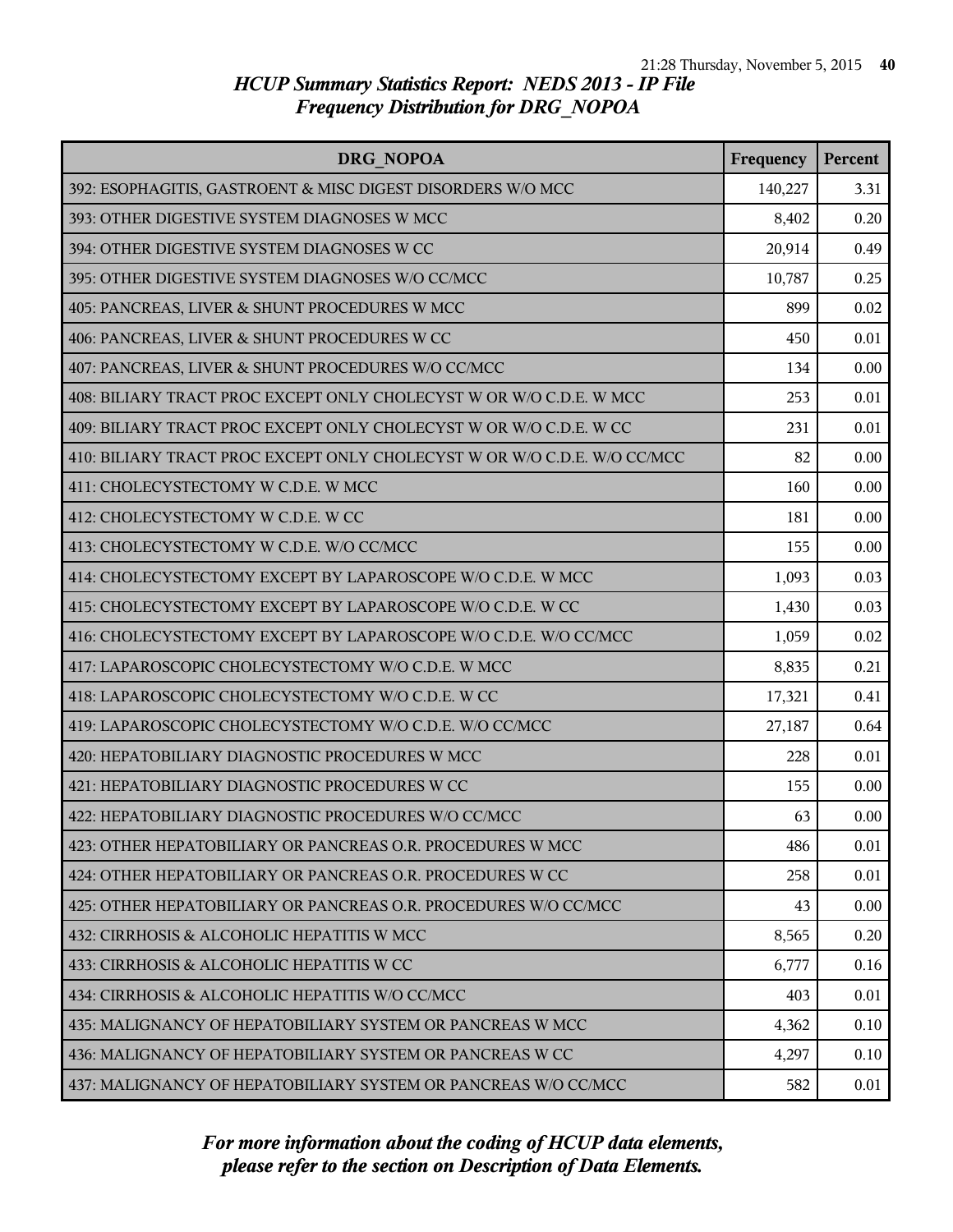| <b>DRG NOPOA</b>                                                          | Frequency | Percent |
|---------------------------------------------------------------------------|-----------|---------|
| 438: DISORDERS OF PANCREAS EXCEPT MALIGNANCY W MCC                        | 8,018     | 0.19    |
| 439: DISORDERS OF PANCREAS EXCEPT MALIGNANCY W CC                         | 22,743    | 0.54    |
| 440: DISORDERS OF PANCREAS EXCEPT MALIGNANCY W/O CC/MCC                   | 20,325    | 0.48    |
| 441: DISORDERS OF LIVER EXCEPT MALIG, CIRR, ALC HEPA W MCC                | 10,094    | 0.24    |
| 442: DISORDERS OF LIVER EXCEPT MALIG, CIRR, ALC HEPA W CC                 | 12,083    | 0.29    |
| 443: DISORDERS OF LIVER EXCEPT MALIG, CIRR, ALC HEPA W/O CC/MCC           | 3,669     | 0.09    |
| 444: DISORDERS OF THE BILIARY TRACT W MCC                                 | 4,824     | 0.11    |
| 445: DISORDERS OF THE BILIARY TRACT W CC                                  | 7,729     | 0.18    |
| 446: DISORDERS OF THE BILIARY TRACT W/O CC/MCC                            | 6,813     | 0.16    |
| 453: COMBINED ANTERIOR/POSTERIOR SPINAL FUSION W MCC                      | 159       | 0.00    |
| 454: COMBINED ANTERIOR/POSTERIOR SPINAL FUSION W CC                       | 168       | 0.00    |
| 455: COMBINED ANTERIOR/POSTERIOR SPINAL FUSION W/O CC/MCC                 | 79        | 0.00    |
| 456: SPINAL FUS EXC CERV W SPINAL CURV/MALIG/INFEC OR 9+ FUS W MCC        | 195       | 0.00    |
| 457: SPINAL FUS EXC CERV W SPINAL CURV/MALIG/INFEC OR 9+ FUS W CC         | 276       | 0.01    |
| 458: SPINAL FUS EXC CERV W SPINAL CURV/MALIG/INFEC OR 9+ FUS W/O CC/MCC   | 34        | 0.00    |
| 459: SPINAL FUSION EXCEPT CERVICAL W MCC                                  | 392       | 0.01    |
| 460: SPINAL FUSION EXCEPT CERVICAL W/O MCC                                | 2,031     | 0.05    |
| 461: BILATERAL OR MULTIPLE MAJOR JOINT PROCS OF LOWER EXTREMITY W MCC     | 28        | 0.00    |
| 462: BILATERAL OR MULTIPLE MAJOR JOINT PROCS OF LOWER EXTREMITY W/O MCC   | 63        | 0.00    |
| 463: WND DEBRID & SKN GRFT EXC HAND, FOR MUSCULO-CONN TISS DIS W MCC      | 1,370     | 0.03    |
| 464: WND DEBRID & SKN GRFT EXC HAND, FOR MUSCULO-CONN TISS DIS W CC       | 2,255     | 0.05    |
| 465: WND DEBRID & SKN GRFT EXC HAND, FOR MUSCULO-CONN TISS DIS W/O CC/MCC | 624       | 0.01    |
| 466: REVISION OF HIP OR KNEE REPLACEMENT W MCC                            | 542       | 0.01    |
| 467: REVISION OF HIP OR KNEE REPLACEMENT W CC                             | 1,291     | 0.03    |
| 468: REVISION OF HIP OR KNEE REPLACEMENT W/O CC/MCC                       | 392       | 0.01    |
| 469: MAJOR JOINT REPLACEMENT OR REATTACHMENT OF LOWER EXTREMITY W MCC     | 4,442     | 0.10    |
| 470: MAJOR JOINT REPLACEMENT OR REATTACHMENT OF LOWER EXTREMITY W/O MCC   | 17,437    | 0.41    |
| 471: CERVICAL SPINAL FUSION W MCC                                         | 559       | 0.01    |
| 472: CERVICAL SPINAL FUSION W CC                                          | 1,005     | 0.02    |
| 473: CERVICAL SPINAL FUSION W/O CC/MCC                                    | 977       | 0.02    |
| 474: AMPUTATION FOR MUSCULOSKELETAL SYS & CONN TISSUE DIS W MCC           | 608       | 0.01    |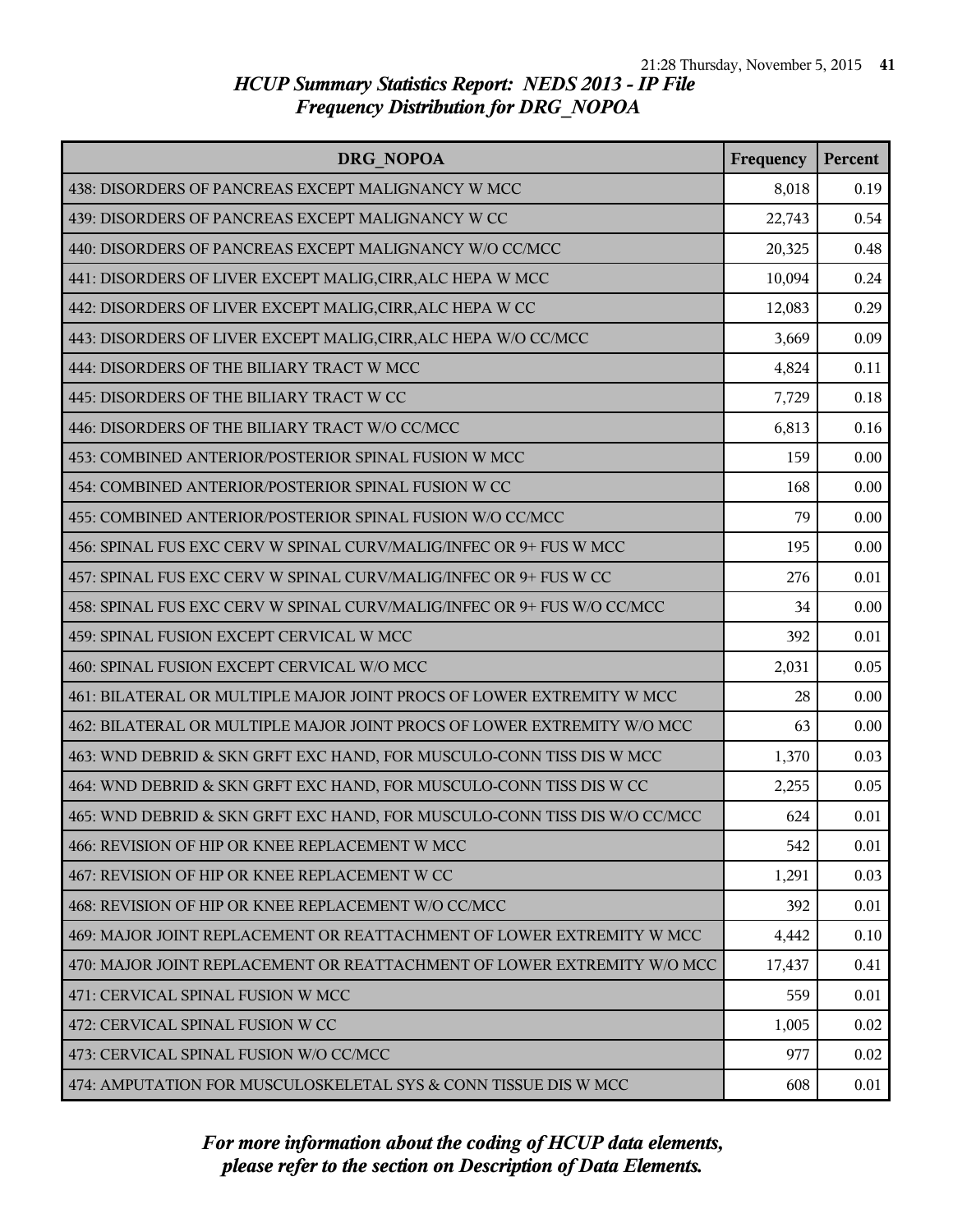| DRG NOPOA                                                                 | Frequency | Percent |
|---------------------------------------------------------------------------|-----------|---------|
| 475: AMPUTATION FOR MUSCULOSKELETAL SYS & CONN TISSUE DIS W CC            | 687       | 0.02    |
| 476: AMPUTATION FOR MUSCULOSKELETAL SYS & CONN TISSUE DIS W/O CC/MCC      | 82        | 0.00    |
| 477: BIOPSIES OF MUSCULOSKELETAL SYSTEM & CONNECTIVE TISSUE W MCC         | 812       | 0.02    |
| 478: BIOPSIES OF MUSCULOSKELETAL SYSTEM & CONNECTIVE TISSUE W CC          | 2,340     | 0.06    |
| 479: BIOPSIES OF MUSCULOSKELETAL SYSTEM & CONNECTIVE TISSUE W/O CC/MCC    | 810       | 0.02    |
| 480: HIP & FEMUR PROCEDURES EXCEPT MAJOR JOINT W MCC                      | 8,210     | 0.19    |
| 481: HIP & FEMUR PROCEDURES EXCEPT MAJOR JOINT W CC                       | 26,181    | 0.62    |
| 482: HIP & FEMUR PROCEDURES EXCEPT MAJOR JOINT W/O CC/MCC                 | 11,152    | 0.26    |
| 483: MAJOR JOINT & LIMB REATTACHMENT PROC OF UPPER EXTREMITY W CC/MCC     | 732       | 0.02    |
| 484: MAJOR JOINT & LIMB REATTACHMENT PROC OF UPPER EXTREMITY W/O CC/MCC   | 354       | 0.01    |
| 485: KNEE PROCEDURES W PDX OF INFECTION W MCC                             | 371       | 0.01    |
| 486: KNEE PROCEDURES W PDX OF INFECTION W CC                              | 767       | 0.02    |
| 487: KNEE PROCEDURES W PDX OF INFECTION W/O CC/MCC                        | 378       | 0.01    |
| 488: KNEE PROCEDURES W/O PDX OF INFECTION W CC/MCC                        | 740       | 0.02    |
| 489: KNEE PROCEDURES W/O PDX OF INFECTION W/O CC/MCC                      | 615       | 0.01    |
| 490: BACK & NECK PROC EXC SPINAL FUSION W CC/MCC OR DISC DEVICE/NEUROSTIM | 2,051     | 0.05    |
| 491: BACK & NECK PROC EXC SPINAL FUSION W/O CC/MCC                        | 2,015     | 0.05    |
| 492: LOWER EXTREM & HUMER PROC EXCEPT HIP, FOOT, FEMUR W MCC              | 2,221     | 0.05    |
| 493: LOWER EXTREM & HUMER PROC EXCEPT HIP, FOOT, FEMUR W CC               | 9,451     | 0.22    |
| 494: LOWER EXTREM & HUMER PROC EXCEPT HIP, FOOT, FEMUR W/O CC/MCC         | 15,643    | 0.37    |
| 495: LOCAL EXCISION & REMOVAL INT FIX DEVICES EXC HIP & FEMUR W MCC       | 394       | 0.01    |
| 496: LOCAL EXCISION & REMOVAL INT FIX DEVICES EXC HIP & FEMUR W CC        | 1,114     | 0.03    |
| 497: LOCAL EXCISION & REMOVAL INT FIX DEVICES EXC HIP & FEMUR W/O CC/MCC  | 510       | 0.01    |
| 498: LOCAL EXCISION & REMOVAL INT FIX DEVICES OF HIP & FEMUR W CC/MCC     | 184       | 0.00    |
| 499: LOCAL EXCISION & REMOVAL INT FIX DEVICES OF HIP & FEMUR W/O CC/MCC   | 52        | 0.00    |
| 500: SOFT TISSUE PROCEDURES W MCC                                         | 637       | 0.02    |
| 501: SOFT TISSUE PROCEDURES W CC                                          | 2,264     | 0.05    |
| 502: SOFT TISSUE PROCEDURES W/O CC/MCC                                    | 1,423     | 0.03    |
| 503: FOOT PROCEDURES W MCC                                                | 276       | 0.01    |
| 504: FOOT PROCEDURES W CC                                                 | 1,046     | 0.02    |
| 505: FOOT PROCEDURES W/O CC/MCC                                           | 949       | 0.02    |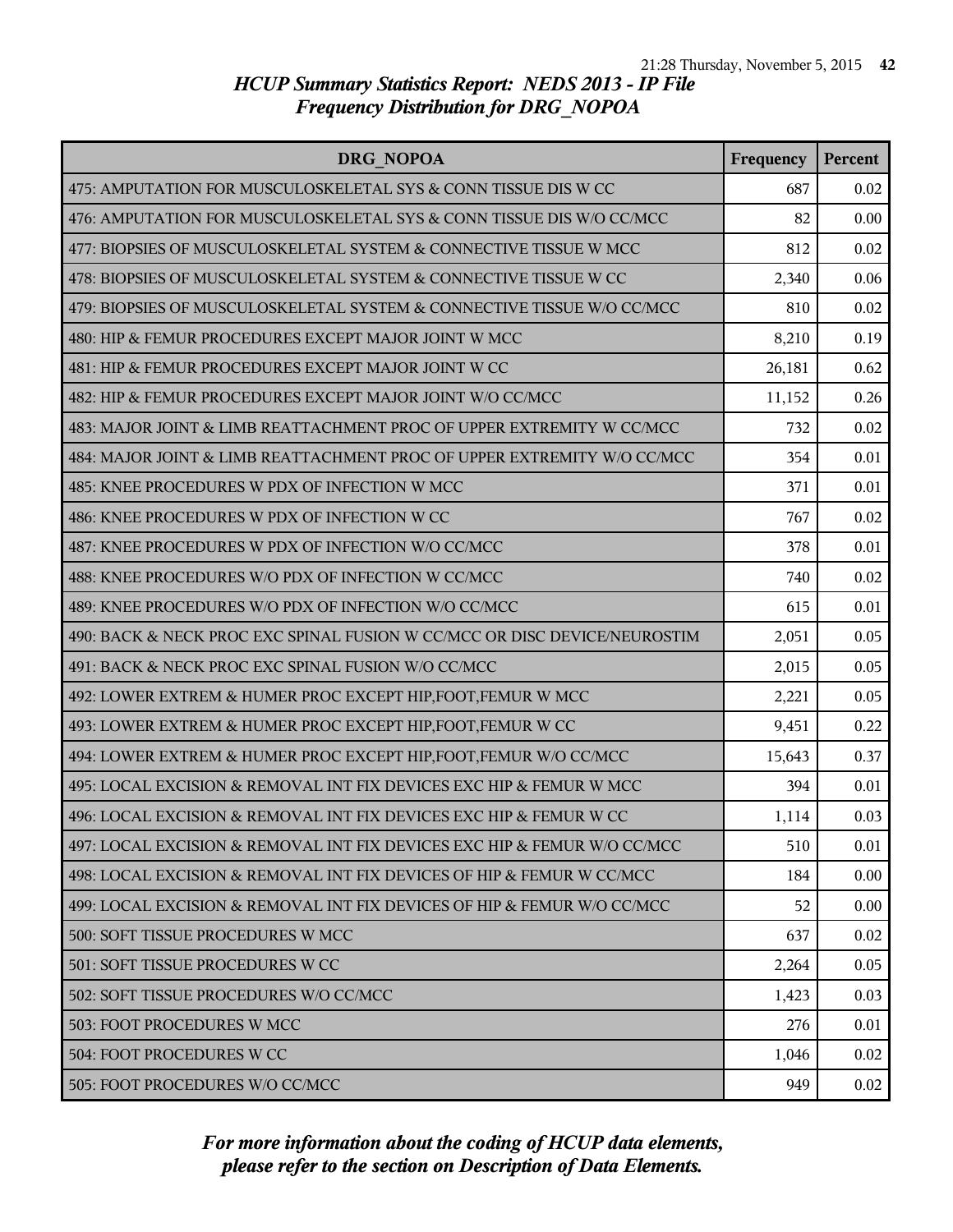| <b>DRG NOPOA</b>                                                         | Frequency | Percent |
|--------------------------------------------------------------------------|-----------|---------|
| 506: MAJOR THUMB OR JOINT PROCEDURES                                     | 419       | 0.01    |
| 507: MAJOR SHOULDER OR ELBOW JOINT PROCEDURES W CC/MCC                   | 197       | 0.00    |
| 508: MAJOR SHOULDER OR ELBOW JOINT PROCEDURES W/O CC/MCC                 | 133       | 0.00    |
| 509: ARTHROSCOPY                                                         | 37        | 0.00    |
| 510: SHOULDER, ELBOW OR FOREARM PROC, EXC MAJOR JOINT PROC W MCC         | 432       | 0.01    |
| 511: SHOULDER, ELBOW OR FOREARM PROC, EXC MAJOR JOINT PROC W CC          | 1,891     | 0.04    |
| 512: SHOULDER, ELBOW OR FOREARM PROC, EXC MAJOR JOINT PROC W/O CC/MCC    | 3,607     | 0.09    |
| 513: HAND OR WRIST PROC, EXCEPT MAJOR THUMB OR JOINT PROC W CC/MCC       | 1,275     | 0.03    |
| 514: HAND OR WRIST PROC, EXCEPT MAJOR THUMB OR JOINT PROC W/O CC/MCC     | 1,260     | 0.03    |
| 515: OTHER MUSCULOSKELET SYS & CONN TISS O.R. PROC W MCC                 | 1,169     | 0.03    |
| 516: OTHER MUSCULOSKELET SYS & CONN TISS O.R. PROC W CC                  | 2,825     | 0.07    |
| 517: OTHER MUSCULOSKELET SYS & CONN TISS O.R. PROC W/O CC/MCC            | 1,598     | 0.04    |
| 533: FRACTURES OF FEMUR W MCC                                            | 289       | 0.01    |
| 534: FRACTURES OF FEMUR W/O MCC                                          | 1,473     | 0.03    |
| 535: FRACTURES OF HIP & PELVIS W MCC                                     | 2,408     | 0.06    |
| 536: FRACTURES OF HIP & PELVIS W/O MCC                                   | 9,749     | 0.23    |
| 537: SPRAINS, STRAINS, & DISLOCATIONS OF HIP, PELVIS & THIGH W CC/MCC    | 296       | 0.01    |
| 538: SPRAINS, STRAINS, & DISLOCATIONS OF HIP, PELVIS & THIGH W/O CC/MCC  | 263       | 0.01    |
| 539: OSTEOMYELITIS W MCC                                                 | 934       | 0.02    |
| 540: OSTEOMYELITIS W CC                                                  | 1,659     | 0.04    |
| 541: OSTEOMYELITIS W/O CC/MCC                                            | 655       | 0.02    |
| 542: PATHOLOGICAL FRACTURES & MUSCULOSKELET & CONN TISS MALIG W MCC      | 1,762     | 0.04    |
| 543: PATHOLOGICAL FRACTURES & MUSCULOSKELET & CONN TISS MALIG W CC       | 4,463     | 0.11    |
| 544: PATHOLOGICAL FRACTURES & MUSCULOSKELET & CONN TISS MALIG W/O CC/MCC | 1,211     | 0.03    |
| 545: CONNECTIVE TISSUE DISORDERS W MCC                                   | 1,653     | 0.04    |
| 546: CONNECTIVE TISSUE DISORDERS W CC                                    | 3,081     | 0.07    |
| 547: CONNECTIVE TISSUE DISORDERS W/O CC/MCC                              | 1,854     | 0.04    |
| 548: SEPTIC ARTHRITIS W MCC                                              | 187       | 0.00    |
| 549: SEPTIC ARTHRITIS W CC                                               | 626       | 0.01    |
| 550: SEPTIC ARTHRITIS W/O CC/MCC                                         | 337       | 0.01    |
| 551: MEDICAL BACK PROBLEMS W MCC                                         | 4,241     | 0.10    |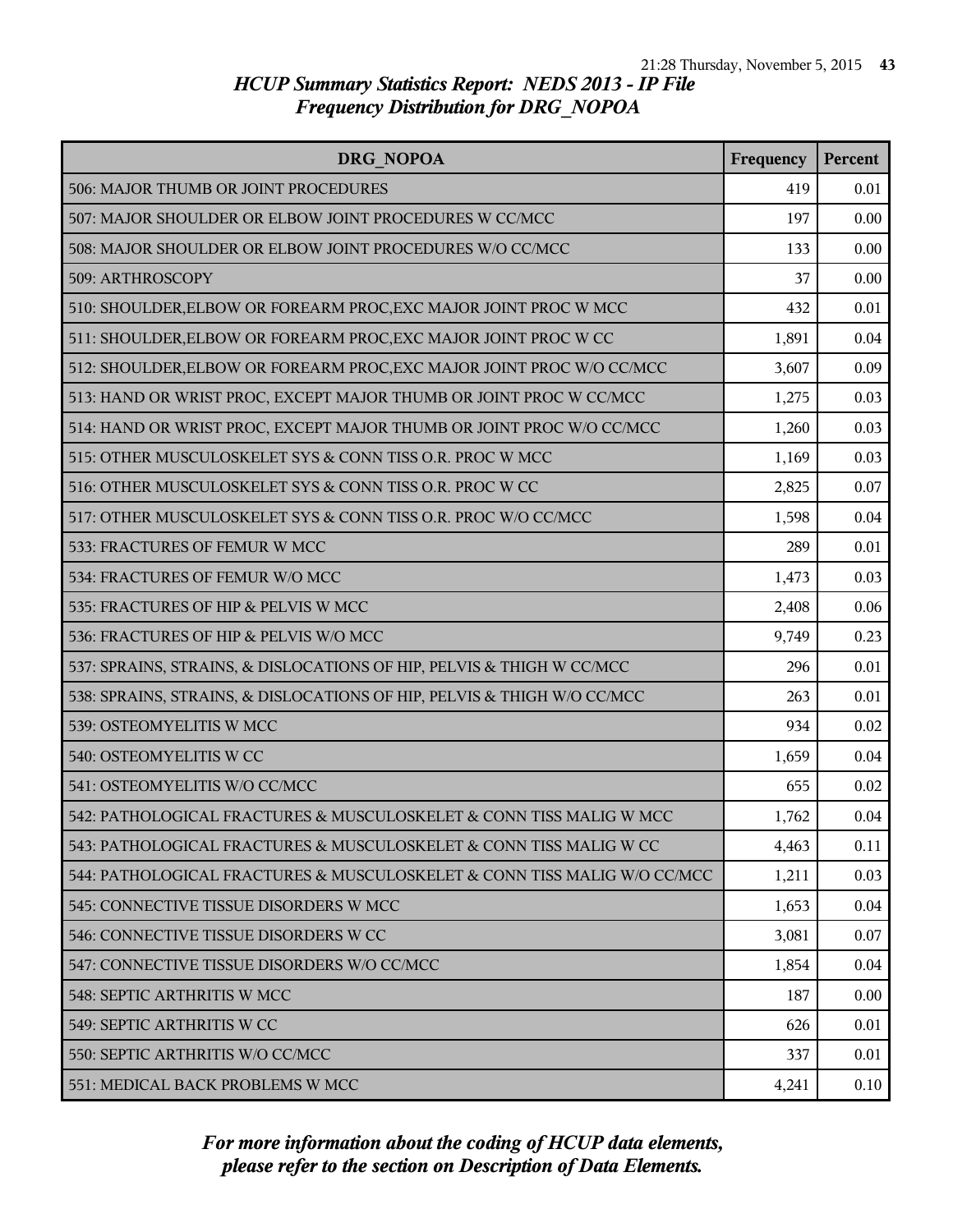| DRG NOPOA                                                               | Frequency | Percent |
|-------------------------------------------------------------------------|-----------|---------|
| 552: MEDICAL BACK PROBLEMS W/O MCC                                      | 28,115    | 0.66    |
| 553: BONE DISEASES & ARTHROPATHIES W MCC                                | 771       | 0.02    |
| 554: BONE DISEASES & ARTHROPATHIES W/O MCC                              | 5,030     | 0.12    |
| 555: SIGNS & SYMPTOMS OF MUSCULOSKELETAL SYSTEM & CONN TISSUE W MCC     | 1,117     | 0.03    |
| 556: SIGNS & SYMPTOMS OF MUSCULOSKELETAL SYSTEM & CONN TISSUE W/O MCC   | 8,108     | 0.19    |
| 557: TENDONITIS, MYOSITIS & BURSITIS W MCC                              | 1,712     | 0.04    |
| 558: TENDONITIS, MYOSITIS & BURSITIS W/O MCC                            | 9,358     | 0.22    |
| 559: AFTERCARE, MUSCULOSKELETAL SYSTEM & CONNECTIVE TISSUE W MCC        | 641       | 0.02    |
| 560: AFTERCARE, MUSCULOSKELETAL SYSTEM & CONNECTIVE TISSUE W CC         | 1,528     | 0.04    |
| 561: AFTERCARE, MUSCULOSKELETAL SYSTEM & CONNECTIVE TISSUE W/O CC/MCC   | 1,229     | 0.03    |
| 562: FX, SPRN, STRN & DISL EXCEPT FEMUR, HIP, PELVIS & THIGH W MCC      | 2,149     | 0.05    |
| 563: FX, SPRN, STRN & DISL EXCEPT FEMUR, HIP, PELVIS & THIGH W/O MCC    | 13,528    | 0.32    |
| 564: OTHER MUSCULOSKELETAL SYS & CONNECTIVE TISSUE DIAGNOSES W MCC      | 667       | 0.02    |
| 565: OTHER MUSCULOSKELETAL SYS & CONNECTIVE TISSUE DIAGNOSES W CC       | 1,806     | 0.04    |
| 566: OTHER MUSCULOSKELETAL SYS & CONNECTIVE TISSUE DIAGNOSES W/O CC/MCC | 843       | 0.02    |
| 570: SKIN DEBRIDEMENT W MCC                                             | 1,116     | 0.03    |
| 571: SKIN DEBRIDEMENT W CC                                              | 2,289     | 0.05    |
| 572: SKIN DEBRIDEMENT W/O CC/MCC                                        | 1,841     | 0.04    |
| 573: SKIN GRAFT FOR SKIN ULCER OR CELLULITIS W MCC                      | 189       | 0.00    |
| 574: SKIN GRAFT FOR SKIN ULCER OR CELLULITIS W CC                       | 281       | 0.01    |
| 575: SKIN GRAFT FOR SKIN ULCER OR CELLULITIS W/O CC/MCC                 | 107       | 0.00    |
| 576: SKIN GRAFT EXC FOR SKIN ULCER OR CELLULITIS W MCC                  | 65        | 0.00    |
| 577: SKIN GRAFT EXC FOR SKIN ULCER OR CELLULITIS W CC                   | 160       | 0.00    |
| 578: SKIN GRAFT EXC FOR SKIN ULCER OR CELLULITIS W/O CC/MCC             | 150       | 0.00    |
| 579: OTHER SKIN, SUBCUT TISS & BREAST PROC W MCC                        | 1,609     | 0.04    |
| 580: OTHER SKIN, SUBCUT TISS & BREAST PROC W CC                         | 3,486     | 0.08    |
| 581: OTHER SKIN, SUBCUT TISS & BREAST PROC W/O CC/MCC                   | 2,974     | 0.07    |
| 582: MASTECTOMY FOR MALIGNANCY W CC/MCC                                 | 60        | 0.00    |
| 583: MASTECTOMY FOR MALIGNANCY W/O CC/MCC                               | 34        | 0.00    |
| 584: BREAST BIOPSY, LOCAL EXCISION & OTHER BREAST PROCEDURES W CC/MCC   | 229       | 0.01    |
| 585: BREAST BIOPSY, LOCAL EXCISION & OTHER BREAST PROCEDURES W/O CC/MCC | 223       | 0.01    |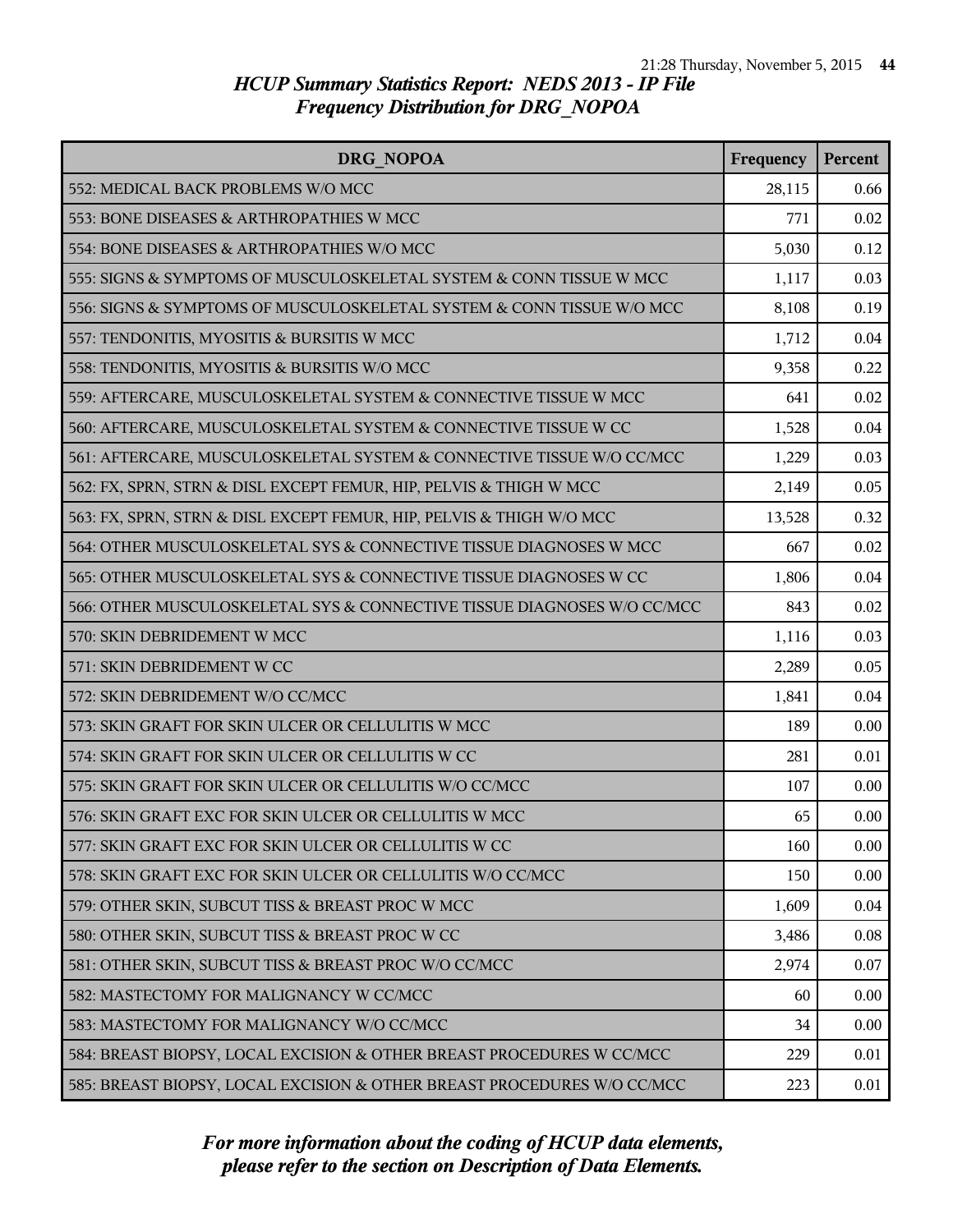| <b>DRG NOPOA</b>                                                           | Frequency | Percent |
|----------------------------------------------------------------------------|-----------|---------|
| 592: SKIN ULCERS W MCC                                                     | 1,655     | 0.04    |
| 593: SKIN ULCERS W CC                                                      | 1,867     | 0.04    |
| 594: SKIN ULCERS W/O CC/MCC                                                | 261       | 0.01    |
| 595: MAJOR SKIN DISORDERS W MCC                                            | 381       | 0.01    |
| 596: MAJOR SKIN DISORDERS W/O MCC                                          | 2,065     | 0.05    |
| 597: MALIGNANT BREAST DISORDERS W MCC                                      | 360       | 0.01    |
| 598: MALIGNANT BREAST DISORDERS W CC                                       | 721       | 0.02    |
| 599: MALIGNANT BREAST DISORDERS W/O CC/MCC                                 | 69        | 0.00    |
| 600: NON-MALIGNANT BREAST DISORDERS W CC/MCC                               | 709       | 0.02    |
| 601: NON-MALIGNANT BREAST DISORDERS W/O CC/MCC                             | 1,175     | 0.03    |
| 602: CELLULITIS W MCC                                                      | 9,534     | 0.22    |
| 603: CELLULITIS W/O MCC                                                    | 85,005    | 2.01    |
| 604: TRAUMA TO THE SKIN, SUBCUT TISS & BREAST W MCC                        | 1,145     | 0.03    |
| 605: TRAUMA TO THE SKIN, SUBCUT TISS & BREAST W/O MCC                      | 9,092     | 0.21    |
| 606: MINOR SKIN DISORDERS W MCC                                            | 674       | 0.02    |
| 607: MINOR SKIN DISORDERS W/O MCC                                          | 4,652     | 0.11    |
| 614: ADRENAL & PITUITARY PROCEDURES W CC/MCC                               | 140       | 0.00    |
| 615: ADRENAL & PITUITARY PROCEDURES W/O CC/MCC                             | 37        | 0.00    |
| 616: AMPUTAT OF LOWER LIMB FOR ENDOCRINE, NUTRIT, & METABOL DIS W MCC      | 744       | 0.02    |
| 617: AMPUTAT OF LOWER LIMB FOR ENDOCRINE, NUTRIT, & METABOL DIS W CC       | 3,654     | 0.09    |
| 618: AMPUTAT OF LOWER LIMB FOR ENDOCRINE, NUTRIT, & METABOL DIS W/O CC/MCC | 41        | 0.00    |
| 619: O.R. PROCEDURES FOR OBESITY W MCC                                     | 17        | 0.00    |
| 620: O.R. PROCEDURES FOR OBESITY W CC                                      | 42        | 0.00    |
| 621: O.R. PROCEDURES FOR OBESITY W/O CC/MCC                                | 60        | 0.00    |
| 622: SKIN GRAFTS & WOUND DEBRID FOR ENDOC, NUTRIT & METAB DIS W MCC        | 382       | 0.01    |
| 623: SKIN GRAFTS & WOUND DEBRID FOR ENDOC, NUTRIT & METAB DIS W CC         | 1,299     | 0.03    |
| 624: SKIN GRAFTS & WOUND DEBRID FOR ENDOC, NUTRIT & METAB DIS W/O CC/MCC   | 99        | 0.00    |
| 625: THYROID, PARATHYROID & THYROGLOSSAL PROCEDURES W MCC                  | 70        | 0.00    |
| 626: THYROID, PARATHYROID & THYROGLOSSAL PROCEDURES W CC                   | 123       | 0.00    |
| 627: THYROID, PARATHYROID & THYROGLOSSAL PROCEDURES W/O CC/MCC             | 119       | 0.00    |
| 628: OTHER ENDOCRINE, NUTRIT & METAB O.R. PROC W MCC                       | 1,048     | 0.02    |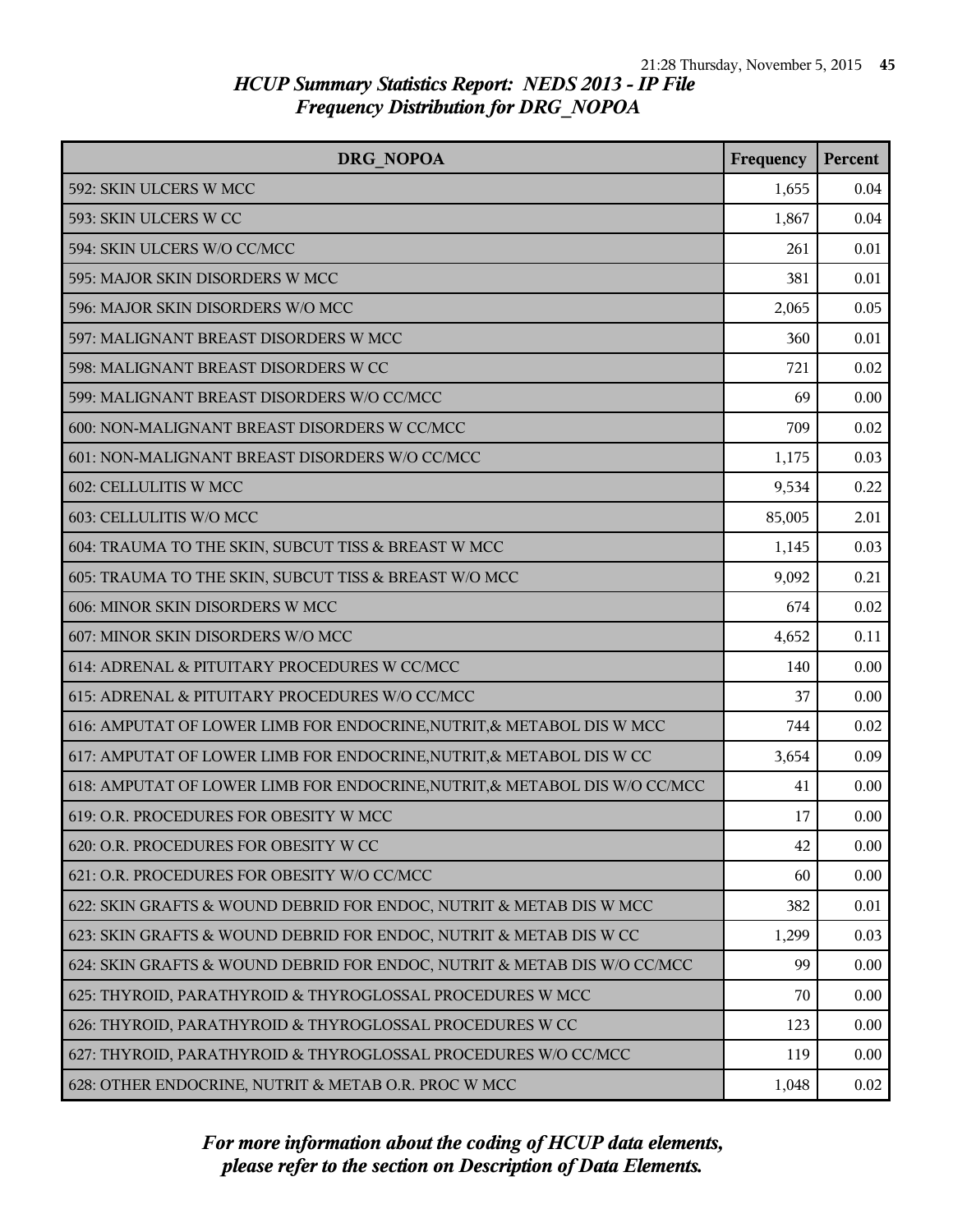| DRG NOPOA                                                                 | Frequency | Percent |
|---------------------------------------------------------------------------|-----------|---------|
| 629: OTHER ENDOCRINE, NUTRIT & METAB O.R. PROC W CC                       | 1,801     | 0.04    |
| 630: OTHER ENDOCRINE, NUTRIT & METAB O.R. PROC W/O CC/MCC                 | 69        | 0.00    |
| <b>637: DIABETES W MCC</b>                                                | 11,528    | 0.27    |
| 638: DIABETES W CC                                                        | 35,876    | 0.85    |
| 639: DIABETES W/O CC/MCC                                                  | 22,542    | 0.53    |
| 640: MISC DISORDERS OF NUTRITION, METABOLISM, FLUIDS/ELECTROLYTES W MCC   | 21,256    | 0.50    |
| 641: MISC DISORDERS OF NUTRITION, METABOLISM, FLUIDS/ELECTROLYTES W/O MCC | 54,543    | 1.29    |
| 642: INBORN AND OTHER DISORDERS OF METABOLISM                             | 1,156     | 0.03    |
| 643: ENDOCRINE DISORDERS W MCC                                            | 2,775     | 0.07    |
| 644: ENDOCRINE DISORDERS W CC                                             | 5,471     | 0.13    |
| 645: ENDOCRINE DISORDERS W/O CC/MCC                                       | 3,008     | 0.07    |
| <b>652: KIDNEY TRANSPLANT</b>                                             | 26        | 0.00    |
| 653: MAJOR BLADDER PROCEDURES W MCC                                       | 112       | 0.00    |
| 654: MAJOR BLADDER PROCEDURES W CC                                        | 129       | 0.00    |
| 655: MAJOR BLADDER PROCEDURES W/O CC/MCC                                  | 12        | 0.00    |
| 656: KIDNEY & URETER PROCEDURES FOR NEOPLASM W MCC                        | 197       | 0.00    |
| 657: KIDNEY & URETER PROCEDURES FOR NEOPLASM W CC                         | 413       | 0.01    |
| 658: KIDNEY & URETER PROCEDURES FOR NEOPLASM W/O CC/MCC                   | 64        | 0.00    |
| 659: KIDNEY & URETER PROCEDURES FOR NON-NEOPLASM W MCC                    | 900       | 0.02    |
| 660: KIDNEY & URETER PROCEDURES FOR NON-NEOPLASM W CC                     | 2,007     | 0.05    |
| 661: KIDNEY & URETER PROCEDURES FOR NON-NEOPLASM W/O CC/MCC               | 245       | 0.01    |
| 662: MINOR BLADDER PROCEDURES W MCC                                       | 199       | 0.00    |
| 663: MINOR BLADDER PROCEDURES W CC                                        | 345       | 0.01    |
| 664: MINOR BLADDER PROCEDURES W/O CC/MCC                                  | 126       | 0.00    |
| <b>665: PROSTATECTOMY W MCC</b>                                           | 156       | 0.00    |
| <b>666: PROSTATECTOMY W CC</b>                                            | 411       | 0.01    |
| 667: PROSTATECTOMY W/O CC/MCC                                             | 112       | 0.00    |
| 668: TRANSURETHRAL PROCEDURES W MCC                                       | 1,046     | 0.02    |
| 669: TRANSURETHRAL PROCEDURES W CC                                        | 8,700     | 0.21    |
| 670: TRANSURETHRAL PROCEDURES W/O CC/MCC                                  | 1,839     | 0.04    |
| 671: URETHRAL PROCEDURES W CC/MCC                                         | 140       | 0.00    |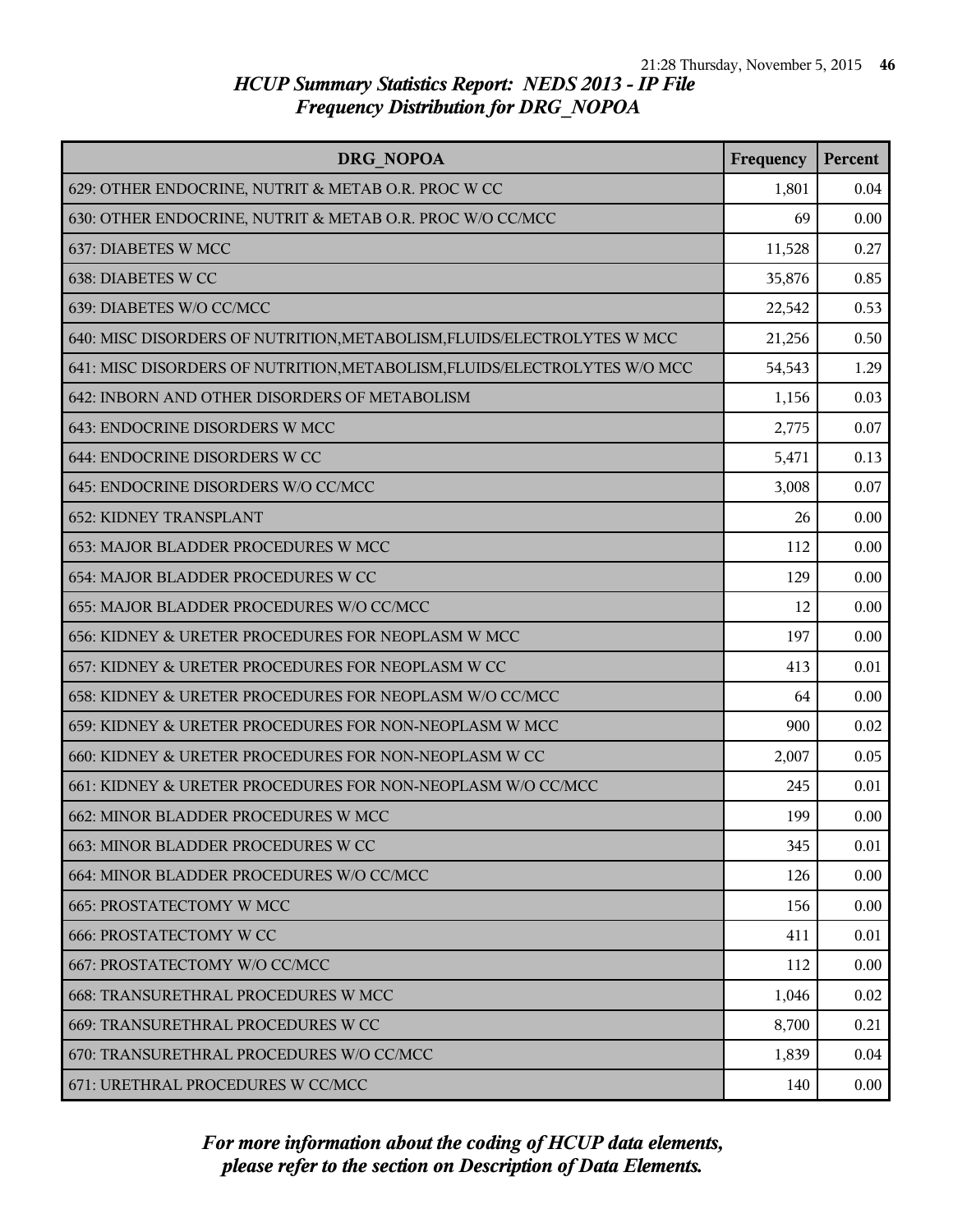| DRG NOPOA                                               | Frequency | Percent |
|---------------------------------------------------------|-----------|---------|
| 672: URETHRAL PROCEDURES W/O CC/MCC                     | 52        | 0.00    |
| 673: OTHER KIDNEY & URINARY TRACT PROCEDURES W MCC      | 2,971     | 0.07    |
| 674: OTHER KIDNEY & URINARY TRACT PROCEDURES W CC       | 2,071     | 0.05    |
| 675: OTHER KIDNEY & URINARY TRACT PROCEDURES W/O CC/MCC | 200       | 0.00    |
| <b>682: RENAL FAILURE W MCC</b>                         | 37,672    | 0.89    |
| 683: RENAL FAILURE W CC                                 | 57,050    | 1.35    |
| 684: RENAL FAILURE W/O CC/MCC                           | 11,951    | 0.28    |
| <b>685: ADMIT FOR RENAL DIALYSIS</b>                    | 792       | 0.02    |
| 686: KIDNEY & URINARY TRACT NEOPLASMS W MCC             | 443       | 0.01    |
| 687: KIDNEY & URINARY TRACT NEOPLASMS W CC              | 1,048     | 0.02    |
| 688: KIDNEY & URINARY TRACT NEOPLASMS W/O CC/MCC        | 165       | 0.00    |
| 689: KIDNEY & URINARY TRACT INFECTIONS W MCC            | 24,416    | 0.58    |
| 690: KIDNEY & URINARY TRACT INFECTIONS W/O MCC          | 76,317    | 1.80    |
| 691: URINARY STONES W ESW LITHOTRIPSY W CC/MCC          | 768       | 0.02    |
| 692: URINARY STONES W ESW LITHOTRIPSY W/O CC/MCC        | 213       | 0.01    |
| 693: URINARY STONES W/O ESW LITHOTRIPSY W MCC           | 1,061     | 0.03    |
| 694: URINARY STONES W/O ESW LITHOTRIPSY W/O MCC         | 15,072    | 0.36    |
| 695: KIDNEY & URINARY TRACT SIGNS & SYMPTOMS W MCC      | 490       | 0.01    |
| 696: KIDNEY & URINARY TRACT SIGNS & SYMPTOMS W/O MCC    | 3,586     | 0.08    |
| <b>697: URETHRAL STRICTURE</b>                          | 190       | 0.00    |
| 698: OTHER KIDNEY & URINARY TRACT DIAGNOSES W MCC       | 10,626    | 0.25    |
| 699: OTHER KIDNEY & URINARY TRACT DIAGNOSES W CC        | 11,101    | 0.26    |
| 700: OTHER KIDNEY & URINARY TRACT DIAGNOSES W/O CC/MCC  | 2,898     | 0.07    |
| 707: MAJOR MALE PELVIC PROCEDURES W CC/MCC              | 45        | 0.00    |
| 708: MAJOR MALE PELVIC PROCEDURES W/O CC/MCC            | 33        | 0.00    |
| 709: PENIS PROCEDURES W CC/MCC                          | 205       | 0.00    |
| 710: PENIS PROCEDURES W/O CC/MCC                        | 188       | 0.00    |
| 711: TESTES PROCEDURES W CC/MCC                         | 325       | 0.01    |
| 712: TESTES PROCEDURES W/O CC/MCC                       | 515       | 0.01    |
| 713: TRANSURETHRAL PROSTATECTOMY W CC/MCC               | 769       | 0.02    |
| 714: TRANSURETHRAL PROSTATECTOMY W/O CC/MCC             | 211       | 0.00    |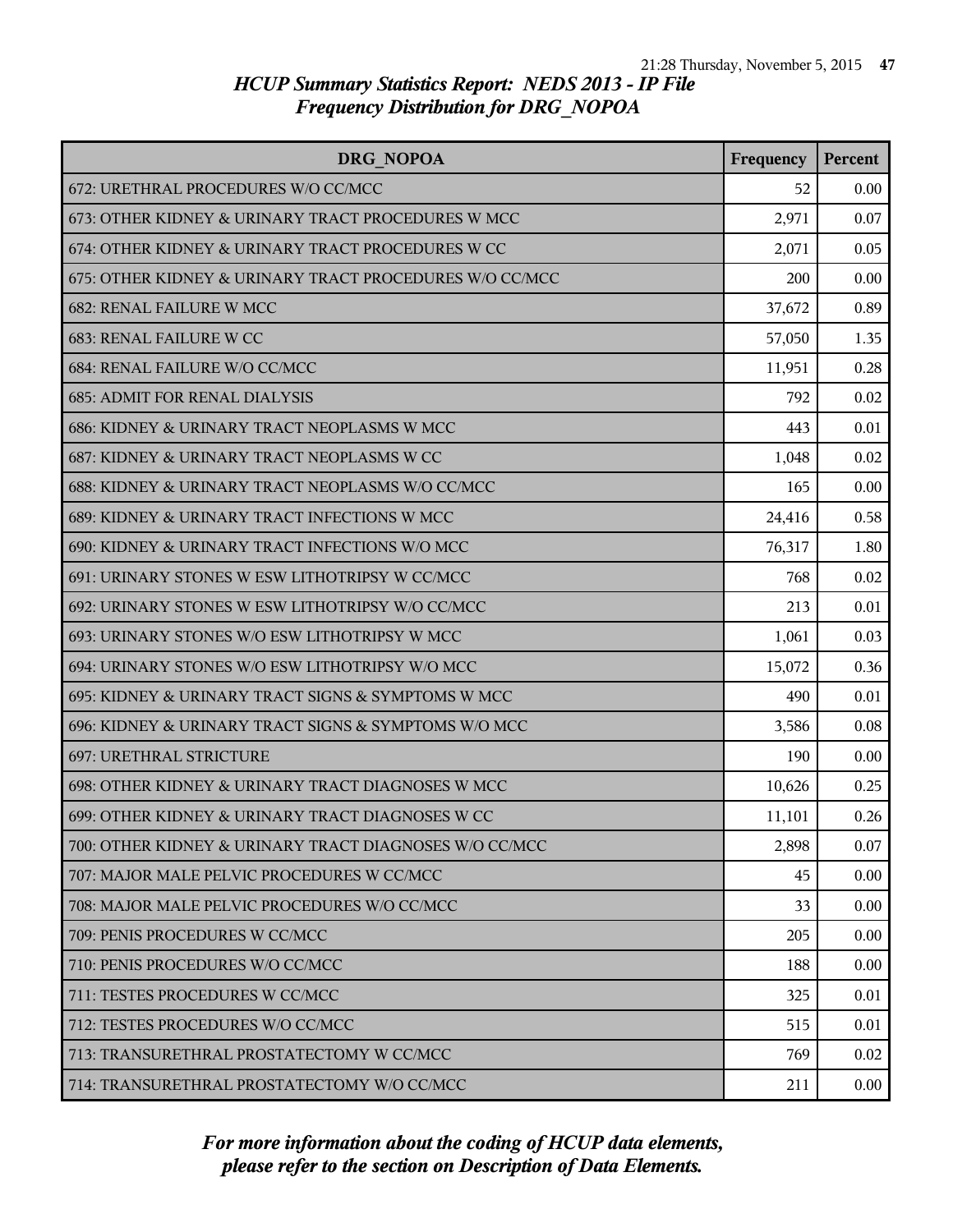| DRG NOPOA                                                               | Frequency | Percent |
|-------------------------------------------------------------------------|-----------|---------|
| 715: OTHER MALE REPRODUCTIVE SYSTEM O.R. PROC FOR MALIGNANCY W CC/MCC   | 119       | 0.00    |
| 716: OTHER MALE REPRODUCTIVE SYSTEM O.R. PROC FOR MALIGNANCY W/O CC/MCC | $\leq 10$ | $***$   |
| 717: OTHER MALE REPRODUCTIVE SYSTEM O.R. PROC EXC MALIGNANCY W CC/MCC   | 299       | 0.01    |
| 718: OTHER MALE REPRODUCTIVE SYSTEM O.R. PROC EXC MALIGNANCY W/O CC/MCC | 90        | 0.00    |
| 722: MALIGNANCY, MALE REPRODUCTIVE SYSTEM W MCC                         | 171       | 0.00    |
| 723: MALIGNANCY, MALE REPRODUCTIVE SYSTEM W CC                          | 487       | 0.01    |
| 724: MALIGNANCY, MALE REPRODUCTIVE SYSTEM W/O CC/MCC                    | 42        | 0.00    |
| 725: BENIGN PROSTATIC HYPERTROPHY W MCC                                 | 221       | 0.01    |
| 726: BENIGN PROSTATIC HYPERTROPHY W/O MCC                               | 1,309     | 0.03    |
| 727: INFLAMMATION OF THE MALE REPRODUCTIVE SYSTEM W MCC                 | 631       | 0.01    |
| 728: INFLAMMATION OF THE MALE REPRODUCTIVE SYSTEM W/O MCC               | 4,017     | 0.09    |
| 729: OTHER MALE REPRODUCTIVE SYSTEM DIAGNOSES W CC/MCC                  | 483       | 0.01    |
| 730: OTHER MALE REPRODUCTIVE SYSTEM DIAGNOSES W/O CC/MCC                | 269       | 0.01    |
| 734: PELVIC EVISCERATION, RAD HYSTERECTOMY & RAD VULVECTOMY W CC/MCC    | 76        | 0.00    |
| 735: PELVIC EVISCERATION, RAD HYSTERECTOMY & RAD VULVECTOMY W/O CC/MCC  | 16        | 0.00    |
| 736: UTERINE & ADNEXA PROC FOR OVARIAN OR ADNEXAL MALIGNANCY W MCC      | 101       | 0.00    |
| 737: UTERINE & ADNEXA PROC FOR OVARIAN OR ADNEXAL MALIGNANCY W CC       | 189       | 0.00    |
| 738: UTERINE & ADNEXA PROC FOR OVARIAN OR ADNEXAL MALIGNANCY W/O CC/MCC | 44        | 0.00    |
| 739: UTERINE, ADNEXA PROC FOR NON-OVARIAN/ADNEXAL MALIG W MCC           | 42        | 0.00    |
| 740: UTERINE, ADNEXA PROC FOR NON-OVARIAN/ADNEXAL MALIG W CC            | 98        | 0.00    |
| 741: UTERINE, ADNEXA PROC FOR NON-OVARIAN/ADNEXAL MALIG W/O CC/MCC      | 42        | 0.00    |
| 742: UTERINE & ADNEXA PROC FOR NON-MALIGNANCY W CC/MCC                  | 2,181     | 0.05    |
| 743: UTERINE & ADNEXA PROC FOR NON-MALIGNANCY W/O CC/MCC                | 2,425     | 0.06    |
| 744: D&C, CONIZATION, LAPAROSCOPY & TUBAL INTERRUPTION W CC/MCC         | 981       | 0.02    |
| 745: D&C, CONIZATION, LAPAROSCOPY & TUBAL INTERRUPTION W/O CC/MCC       | 618       | 0.01    |
| 746: VAGINA, CERVIX & VULVA PROCEDURES W CC/MCC                         | 504       | 0.01    |
| 747: VAGINA, CERVIX & VULVA PROCEDURES W/O CC/MCC                       | 537       | 0.01    |
| 748: FEMALE REPRODUCTIVE SYSTEM RECONSTRUCTIVE PROCEDURES               | 24        | 0.00    |
| 749: OTHER FEMALE REPRODUCTIVE SYSTEM O.R. PROCEDURES W CC/MCC          | 335       | 0.01    |
| 750: OTHER FEMALE REPRODUCTIVE SYSTEM O.R. PROCEDURES W/O CC/MCC        | 167       | 0.00    |
| 754: MALIGNANCY, FEMALE REPRODUCTIVE SYSTEM W MCC                       | 437       | 0.01    |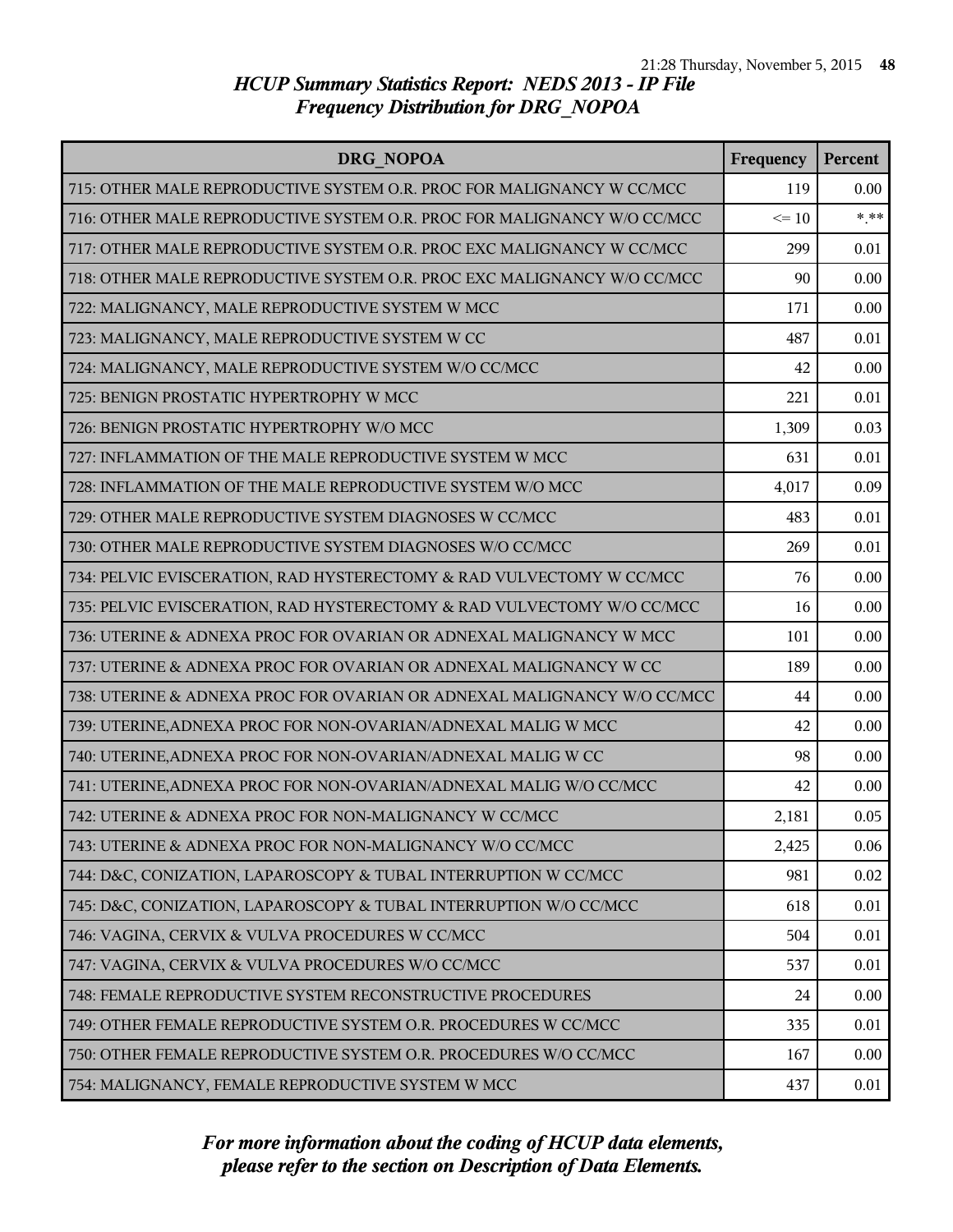| DRG NOPOA                                                              | Frequency | Percent |
|------------------------------------------------------------------------|-----------|---------|
| 755: MALIGNANCY, FEMALE REPRODUCTIVE SYSTEM W CC                       | 1,312     | 0.03    |
| 756: MALIGNANCY, FEMALE REPRODUCTIVE SYSTEM W/O CC/MCC                 | 124       | 0.00    |
| 757: INFECTIONS, FEMALE REPRODUCTIVE SYSTEM W MCC                      | 526       | 0.01    |
| 758: INFECTIONS, FEMALE REPRODUCTIVE SYSTEM W CC                       | 1,563     | 0.04    |
| 759: INFECTIONS, FEMALE REPRODUCTIVE SYSTEM W/O CC/MCC                 | 2,104     | 0.05    |
| 760: MENSTRUAL & OTHER FEMALE REPRODUCTIVE SYSTEM DISORDERS W CC/MCC   | 2,229     | 0.05    |
| 761: MENSTRUAL & OTHER FEMALE REPRODUCTIVE SYSTEM DISORDERS W/O CC/MCC | 2,487     | 0.06    |
| 765: CESAREAN SECTION W CC/MCC                                         | 7,019     | 0.17    |
| 766: CESAREAN SECTION W/O CC/MCC                                       | 7,688     | 0.18    |
| 767: VAGINAL DELIVERY W STERILIZATION &/OR D&C                         | 995       | 0.02    |
| 768: VAGINAL DELIVERY W O.R. PROC EXCEPT STERIL &/OR D&C               | 27        | 0.00    |
| 769: POSTPARTUM & POST ABORTION DIAGNOSES W O.R. PROCEDURE             | 1,674     | 0.04    |
| 770: ABORTION W D&C, ASPIRATION CURETTAGE OR HYSTEROTOMY               | 1,753     | 0.04    |
| 774: VAGINAL DELIVERY W COMPLICATING DIAGNOSES                         | 5,784     | 0.14    |
| 775: VAGINAL DELIVERY W/O COMPLICATING DIAGNOSES                       | 32,733    | 0.77    |
| 776: POSTPARTUM & POST ABORTION DIAGNOSES W/O O.R. PROCEDURE           | 6,636     | 0.16    |
| 777: ECTOPIC PREGNANCY                                                 | 3,055     | 0.07    |
| 778: THREATENED ABORTION                                               | 1,652     | 0.04    |
| 779: ABORTION W/O D&C                                                  | 1,076     | 0.03    |
| 780: FALSE LABOR                                                       | 190       | 0.00    |
| 781: OTHER ANTEPARTUM DIAGNOSES W MEDICAL COMPLICATIONS                | 15,714    | 0.37    |
| 782: OTHER ANTEPARTUM DIAGNOSES W/O MEDICAL COMPLICATIONS              | 1,196     | 0.03    |
| 789: NEONATES, DIED OR TRANSFERRED TO ANOTHER ACUTE CARE FACILITY      | 353       | 0.01    |
| 790: EXTREME IMMATURITY OR RESPIRATORY DISTRESS SYNDROME, NEONATE      | 94        | 0.00    |
| 791: PREMATURITY W MAJOR PROBLEMS                                      | 148       | 0.00    |
| 792: PREMATURITY W/O MAJOR PROBLEMS                                    | 218       | 0.01    |
| 793: FULL TERM NEONATE W MAJOR PROBLEMS                                | 3,046     | 0.07    |
| 794: NEONATE W OTHER SIGNIFICANT PROBLEMS                              | 2,778     | 0.07    |
| 795: NORMAL NEWBORN                                                    | 1,842     | 0.04    |
| 799: SPLENECTOMY W MCC                                                 | 268       | 0.01    |
| 800: SPLENECTOMY W CC                                                  | 177       | 0.00    |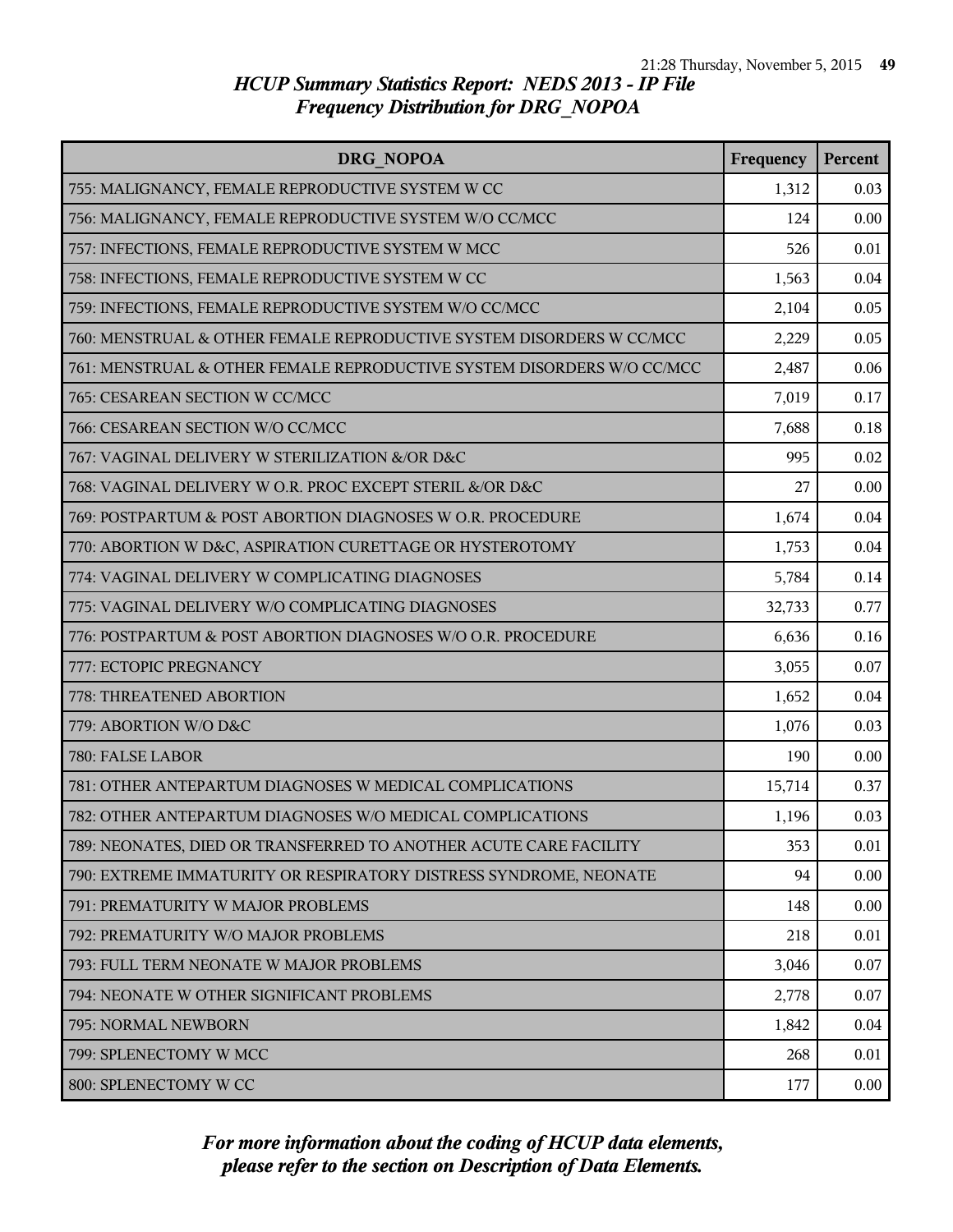| DRG NOPOA                                                                 |        | <b>Percent</b> |
|---------------------------------------------------------------------------|--------|----------------|
| 801: SPLENECTOMY W/O CC/MCC                                               | 78     | 0.00           |
| 802: OTHER O.R. PROC OF THE BLOOD & BLOOD FORMING ORGANS W MCC            | 274    | 0.01           |
| 803: OTHER O.R. PROC OF THE BLOOD & BLOOD FORMING ORGANS W CC             | 368    | 0.01           |
| 804: OTHER O.R. PROC OF THE BLOOD & BLOOD FORMING ORGANS W/O CC/MCC       | 212    | 0.01           |
| 808: MAJOR HEMATOL/IMMUN DIAG EXC SICKLE CELL CRISIS & COAGUL W MCC       | 2,947  | 0.07           |
| 809: MAJOR HEMATOL/IMMUN DIAG EXC SICKLE CELL CRISIS & COAGUL W CC        | 8,192  | 0.19           |
| 810: MAJOR HEMATOL/IMMUN DIAG EXC SICKLE CELL CRISIS & COAGUL W/O CC/MCC  | 1,876  | 0.04           |
| 811: RED BLOOD CELL DISORDERS W MCC                                       | 11,559 | 0.27           |
| 812: RED BLOOD CELL DISORDERS W/O MCC                                     | 46,160 | 1.09           |
| <b>813: COAGULATION DISORDERS</b>                                         | 4,701  | 0.11           |
| 814: RETICULOENDOTHELIAL & IMMUNITY DISORDERS W MCC                       | 593    | 0.01           |
| 815: RETICULOENDOTHELIAL & IMMUNITY DISORDERS W CC                        | 1,972  | 0.05           |
| 816: RETICULOENDOTHELIAL & IMMUNITY DISORDERS W/O CC/MCC                  | 1,585  | 0.04           |
| 820: LYMPHOMA & LEUKEMIA W MAJOR O.R. PROCEDURE W MCC                     | 349    | 0.01           |
| 821: LYMPHOMA & LEUKEMIA W MAJOR O.R. PROCEDURE W CC                      | 258    | 0.01           |
| 822: LYMPHOMA & LEUKEMIA W MAJOR O.R. PROCEDURE W/O CC/MCC                | 53     | 0.00           |
| 823: LYMPHOMA & NON-ACUTE LEUKEMIA W OTHER O.R. PROC W MCC                | 585    | 0.01           |
| 824: LYMPHOMA & NON-ACUTE LEUKEMIA W OTHER O.R. PROC W CC                 | 865    | 0.02           |
| 825: LYMPHOMA & NON-ACUTE LEUKEMIA W OTHER O.R. PROC W/O CC/MCC           | 299    | 0.01           |
| 826: MYELOPROLIF DISORD OR POORLY DIFF NEOPL W MAJ O.R. PROC W MCC        | 118    | 0.00           |
| 827: MYELOPROLIF DISORD OR POORLY DIFF NEOPL W MAJ O.R. PROC W CC         | 118    | 0.00           |
| 828: MYELOPROLIF DISORD OR POORLY DIFF NEOPL W MAJ O.R. PROC W/O CC/MCC   | 24     | 0.00           |
| 829: MYELOPROLIF DISORD OR POORLY DIFF NEOPL W OTHER O.R. PROC W CC/MCC   | 261    | 0.01           |
| 830: MYELOPROLIF DISORD OR POORLY DIFF NEOPL W OTHER O.R. PROC W/O CC/MCC | 25     | 0.00           |
| 834: ACUTE LEUKEMIA W/O MAJOR O.R. PROCEDURE W MCC                        | 1,357  | 0.03           |
| 835: ACUTE LEUKEMIA W/O MAJOR O.R. PROCEDURE W CC                         | 1,019  | 0.02           |
| 836: ACUTE LEUKEMIA W/O MAJOR O.R. PROCEDURE W/O CC/MCC                   | 435    | 0.01           |
| 837: CHEMO W ACUTE LEUKEMIA AS SDX OR W HIGH DOSE CHEMO AGENT W MCC       | 48     | 0.00           |
| 838: CHEMO W ACUTE LEUKEMIA AS SDX W CC OR HIGH DOSE CHEMO AGENT          | 20     | 0.00           |
| 839: CHEMO W ACUTE LEUKEMIA AS SDX W/O CC/MCC                             | 27     | 0.00           |
| 840: LYMPHOMA & NON-ACUTE LEUKEMIA W MCC                                  | 2,319  | 0.05           |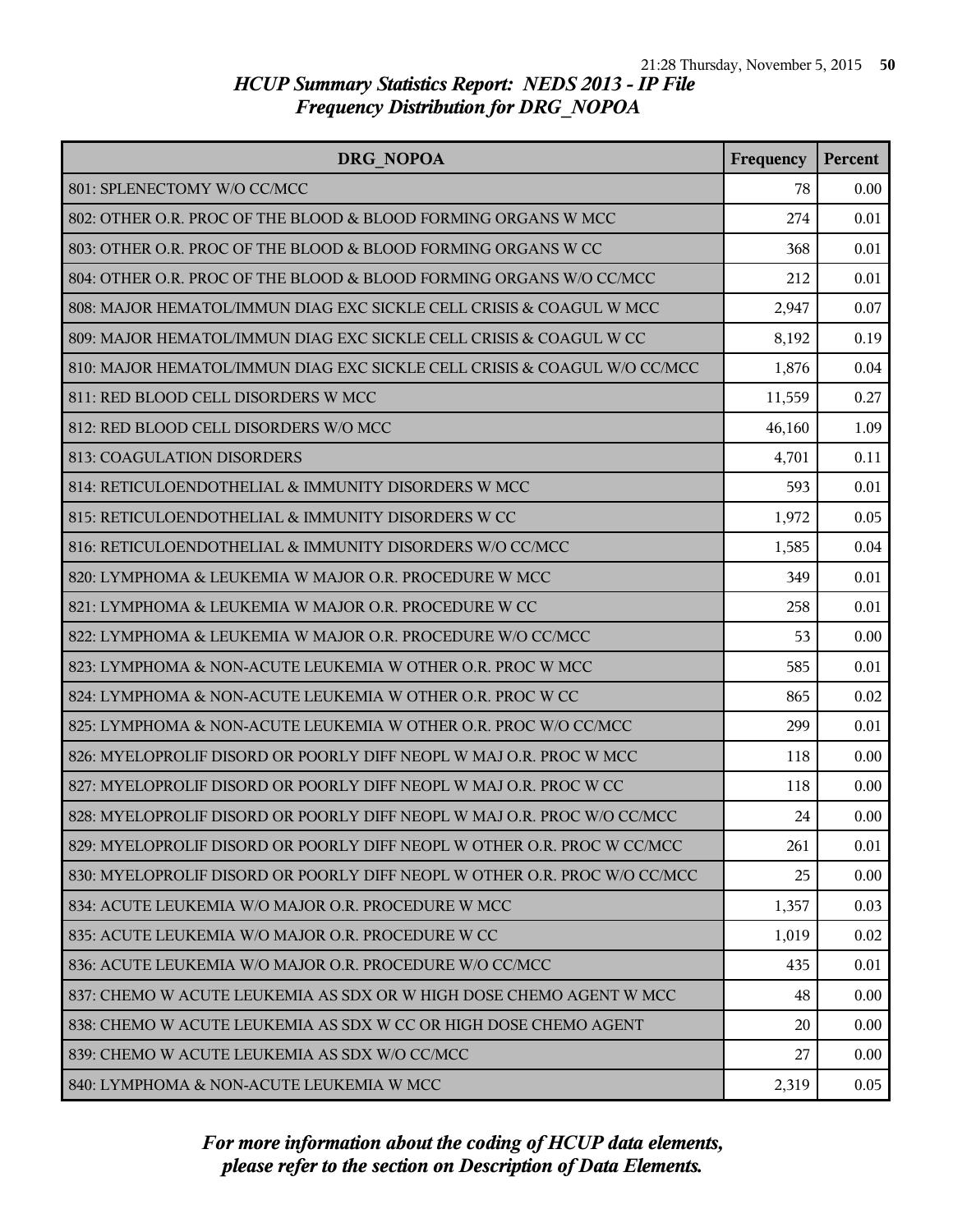| DRG NOPOA                                                              | Frequency | Percent |
|------------------------------------------------------------------------|-----------|---------|
| 841: LYMPHOMA & NON-ACUTE LEUKEMIA W CC                                | 2,880     | 0.07    |
| 842: LYMPHOMA & NON-ACUTE LEUKEMIA W/O CC/MCC                          | 913       | 0.02    |
| 843: OTHER MYELOPROLIF DIS OR POORLY DIFF NEOPL DIAG W MCC             | 645       | 0.02    |
| 844: OTHER MYELOPROLIF DIS OR POORLY DIFF NEOPL DIAG W CC              | 1,065     | 0.03    |
| 845: OTHER MYELOPROLIF DIS OR POORLY DIFF NEOPL DIAG W/O CC/MCC        | 240       | 0.01    |
| 846: CHEMOTHERAPY W/O ACUTE LEUKEMIA AS SECONDARY DIAGNOSIS W MCC      | 75        | 0.00    |
| 847: CHEMOTHERAPY W/O ACUTE LEUKEMIA AS SECONDARY DIAGNOSIS W CC       | 292       | 0.01    |
| 848: CHEMOTHERAPY W/O ACUTE LEUKEMIA AS SECONDARY DIAGNOSIS W/O CC/MCC | 22        | 0.00    |
| 849: RADIOTHERAPY                                                      | 19        | 0.00    |
| 853: INFECTIOUS & PARASITIC DISEASES W O.R. PROCEDURE W MCC            | 20,962    | 0.49    |
| 854: INFECTIOUS & PARASITIC DISEASES W O.R. PROCEDURE W CC             | 6,467     | 0.15    |
| 855: INFECTIOUS & PARASITIC DISEASES W O.R. PROCEDURE W/O CC/MCC       | 192       | 0.00    |
| 856: POSTOPERATIVE OR POST-TRAUMATIC INFECTIONS W O.R. PROC W MCC      | 2,000     | 0.05    |
| 857: POSTOPERATIVE OR POST-TRAUMATIC INFECTIONS W O.R. PROC W CC       | 2,702     | 0.06    |
| 858: POSTOPERATIVE OR POST-TRAUMATIC INFECTIONS W O.R. PROC W/O CC/MCC | 445       | 0.01    |
| 862: POSTOPERATIVE & POST-TRAUMATIC INFECTIONS W MCC                   | 4,816     | 0.11    |
| 863: POSTOPERATIVE & POST-TRAUMATIC INFECTIONS W/O MCC                 | 8,786     | 0.21    |
| <b>864: FEVER</b>                                                      | 9,950     | 0.23    |
| 865: VIRAL ILLNESS W MCC                                               | 1,388     | 0.03    |
| 866: VIRAL ILLNESS W/O MCC                                             | 7,108     | 0.17    |
| 867: OTHER INFECTIOUS & PARASITIC DISEASES DIAGNOSES W MCC             | 2,071     | 0.05    |
| 868: OTHER INFECTIOUS & PARASITIC DISEASES DIAGNOSES W CC              | 1,465     | 0.03    |
| 869: OTHER INFECTIOUS & PARASITIC DISEASES DIAGNOSES W/O CC/MCC        | 802       | 0.02    |
| 870: SEPTICEMIA OR SEVERE SEPSIS W MV 96+ HOURS                        | 12,337    | 0.29    |
| 871: SEPTICEMIA OR SEVERE SEPSIS W/O MV 96+ HOURS W MCC                | 146,318   | 3.45    |
| 872: SEPTICEMIA OR SEVERE SEPSIS W/O MV 96+ HOURS W/O MCC              | 60,569    | 1.43    |
| 876: O.R. PROCEDURE W PRINCIPAL DIAGNOSES OF MENTAL ILLNESS            | 341       | 0.01    |
| 880: ACUTE ADJUSTMENT REACTION & PSYCHOSOCIAL DYSFUNCTION              | 6,566     | 0.15    |
| <b>881: DEPRESSIVE NEUROSES</b>                                        | 16,108    | 0.38    |
| 882: NEUROSES EXCEPT DEPRESSIVE                                        | 5,162     | 0.12    |
| 883: DISORDERS OF PERSONALITY & IMPULSE CONTROL                        | 1,457     | 0.03    |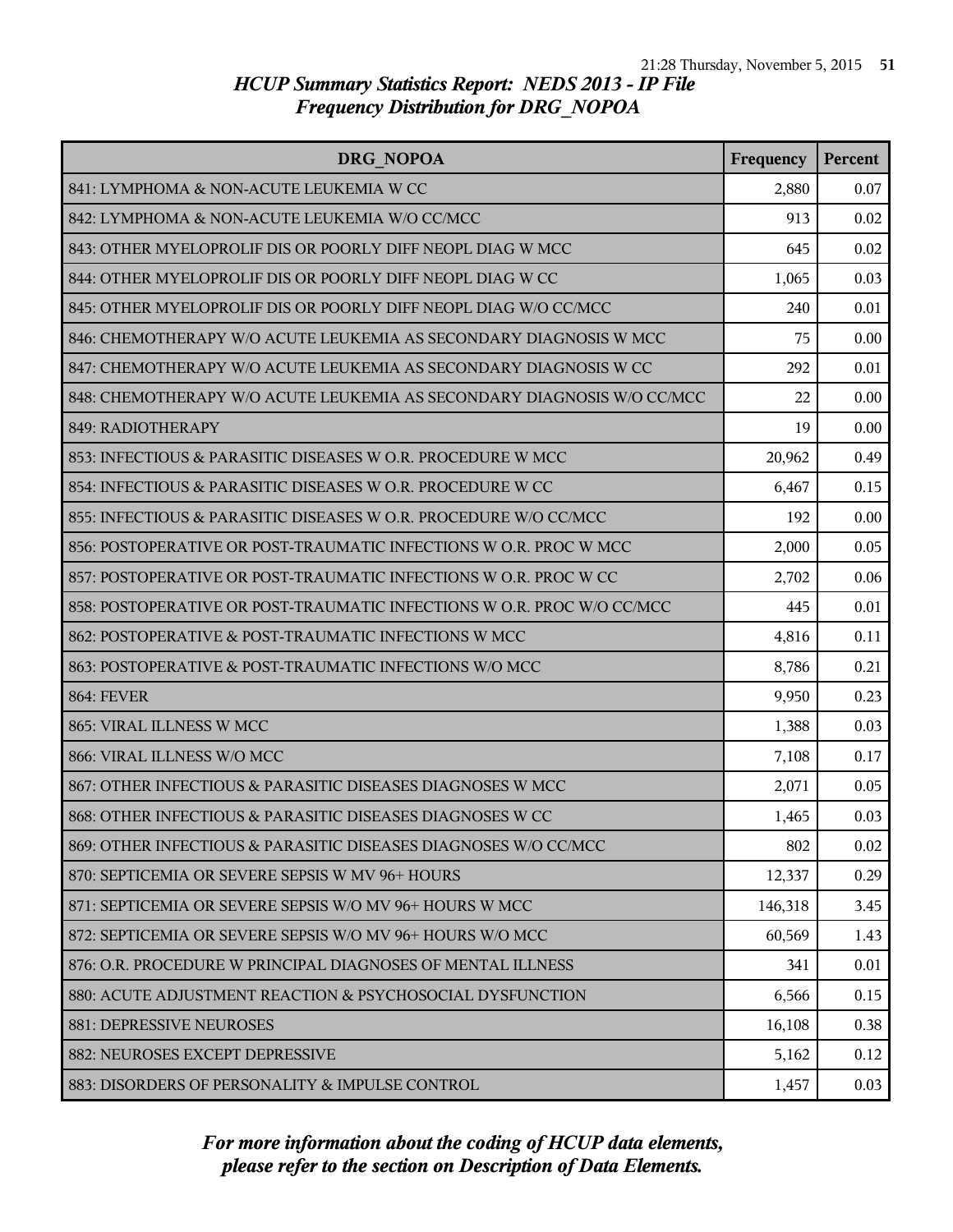| <b>DRG NOPOA</b>                                                         | Frequency | Percent |
|--------------------------------------------------------------------------|-----------|---------|
| 884: ORGANIC DISTURBANCES & MENTAL RETARDATION                           | 9,831     | 0.23    |
| 885: PSYCHOSES                                                           | 147,601   | 3.48    |
| 886: BEHAVIORAL & DEVELOPMENTAL DISORDERS                                | 1,941     | 0.05    |
| 887: OTHER MENTAL DISORDER DIAGNOSES                                     | 298       | 0.01    |
| 894: ALCOHOL/DRUG ABUSE OR DEPENDENCE, LEFT AMA                          | 5,600     | 0.13    |
| 895: ALCOHOL/DRUG ABUSE OR DEPENDENCE W REHABILITATION THERAPY           | 1,143     | 0.03    |
| 896: ALCOHOL/DRUG ABUSE OR DEPENDENCE W/O REHABILITATION THERAPY W MCC   | 7,303     | 0.17    |
| 897: ALCOHOL/DRUG ABUSE OR DEPENDENCE W/O REHABILITATION THERAPY W/O MCC | 48,418    | 1.14    |
| 901: WOUND DEBRIDEMENTS FOR INJURIES W MCC                               | 241       | 0.01    |
| 902: WOUND DEBRIDEMENTS FOR INJURIES W CC                                | 589       | 0.01    |
| 903: WOUND DEBRIDEMENTS FOR INJURIES W/O CC/MCC                          | 262       | 0.01    |
| 904: SKIN GRAFTS FOR INJURIES W CC/MCC                                   | 462       | 0.01    |
| 905: SKIN GRAFTS FOR INJURIES W/O CC/MCC                                 | 134       | 0.00    |
| 906: HAND PROCEDURES FOR INJURIES                                        | 1,395     | 0.03    |
| 907: OTHER O.R. PROCEDURES FOR INJURIES W MCC                            | 2,980     | 0.07    |
| 908: OTHER O.R. PROCEDURES FOR INJURIES W CC                             | 3,320     | 0.08    |
| 909: OTHER O.R. PROCEDURES FOR INJURIES W/O CC/MCC                       | 2,143     | 0.05    |
| 913: TRAUMATIC INJURY W MCC                                              | 381       | 0.01    |
| 914: TRAUMATIC INJURY W/O MCC                                            | 3,478     | 0.08    |
| 915: ALLERGIC REACTIONS W MCC                                            | 966       | 0.02    |
| 916: ALLERGIC REACTIONS W/O MCC                                          | 4,578     | 0.11    |
| 917: POISONING & TOXIC EFFECTS OF DRUGS W MCC                            | 21,273    | 0.50    |
| 918: POISONING & TOXIC EFFECTS OF DRUGS W/O MCC                          | 35,467    | 0.84    |
| 919: COMPLICATIONS OF TREATMENT W MCC                                    | 4,186     | 0.10    |
| 920: COMPLICATIONS OF TREATMENT W CC                                     | 6,018     | 0.14    |
| 921: COMPLICATIONS OF TREATMENT W/O CC/MCC                               | 2,878     | 0.07    |
| 922: OTHER INJURY, POISONING & TOXIC EFFECT DIAG W MCC                   | 1,045     | 0.02    |
| 923: OTHER INJURY, POISONING & TOXIC EFFECT DIAG W/O MCC                 | 2,126     | 0.05    |
| 927: EXTENSIVE BURNS OR FULL THICKNESS BURNS W MV 96+ HRS W SKIN GRAFT   | 107       | 0.00    |
| 928: FULL THICKNESS BURN W SKIN GRAFT OR INHAL INJ W CC/MCC              | 470       | 0.01    |
| 929: FULL THICKNESS BURN W SKIN GRAFT OR INHAL INJ W/O CC/MCC            | 231       | 0.01    |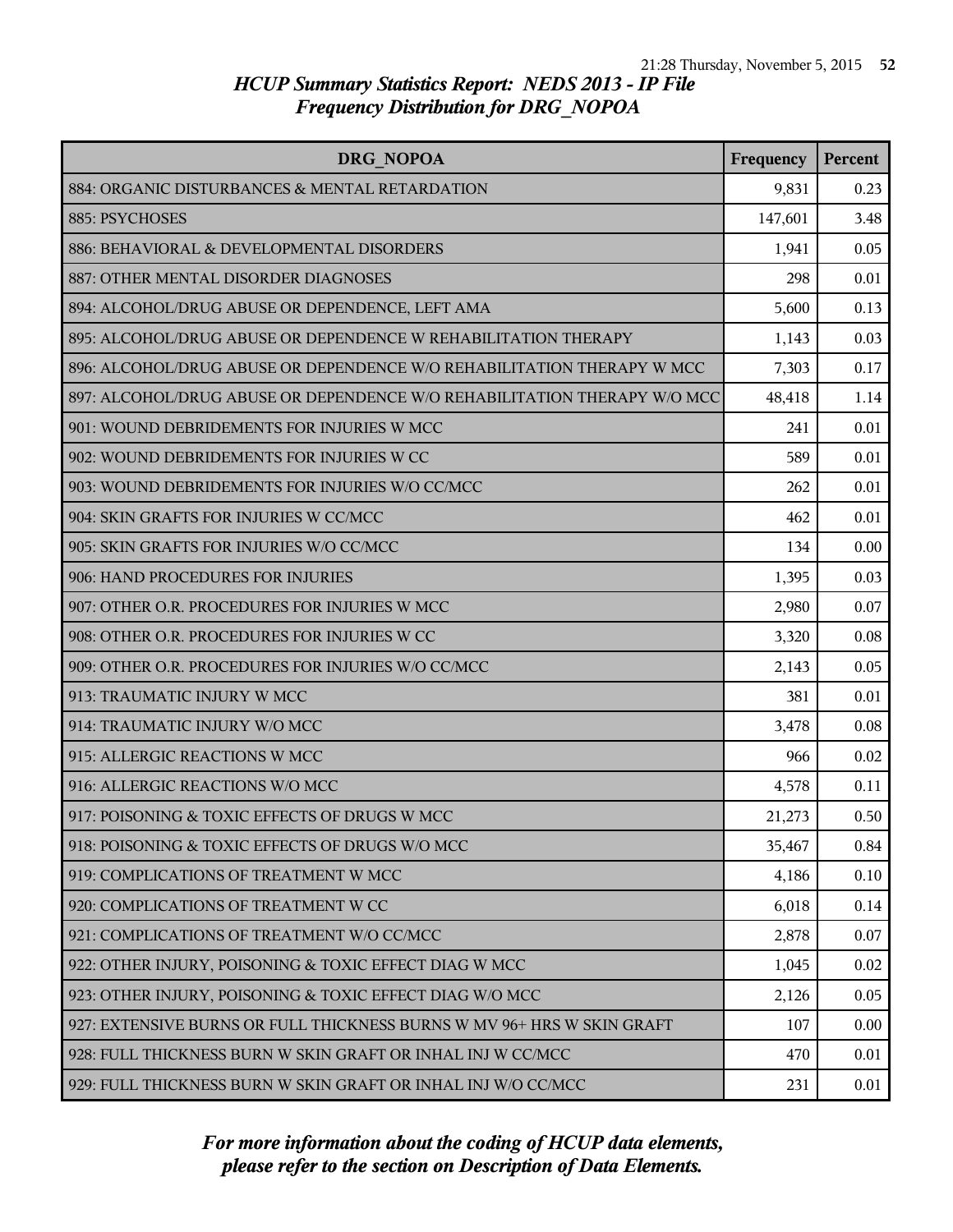| DRG NOPOA                                                                 | Frequency | <b>Percent</b> |
|---------------------------------------------------------------------------|-----------|----------------|
| 933: EXTENSIVE BURNS OR FULL THICKNESS BURNS W MV 96+ HRS W/O SKIN GRAFT  | 54        | 0.00           |
| 934: FULL THICKNESS BURN W/O SKIN GRFT OR INHAL INJ                       | 335       | 0.01           |
| 935: NON-EXTENSIVE BURNS                                                  | 2,030     | 0.05           |
| 939: O.R. PROC W DIAGNOSES OF OTHER CONTACT W HEALTH SERVICES W MCC       | 180       | 0.00           |
| 940: O.R. PROC W DIAGNOSES OF OTHER CONTACT W HEALTH SERVICES W CC        | 265       | 0.01           |
| 941: O.R. PROC W DIAGNOSES OF OTHER CONTACT W HEALTH SERVICES W/O CC/MCC  | 89        | 0.00           |
| 945: REHABILITATION W CC/MCC                                              | 546       | 0.01           |
| 946: REHABILITATION W/O CC/MCC                                            | 147       | 0.00           |
| 947: SIGNS & SYMPTOMS W MCC                                               | 4,872     | 0.11           |
| 948: SIGNS & SYMPTOMS W/O MCC                                             | 21,163    | 0.50           |
| 949: AFTERCARE W CC/MCC                                                   | 102       | 0.00           |
| 950: AFTERCARE W/O CC/MCC                                                 | 34        | 0.00           |
| 951: OTHER FACTORS INFLUENCING HEALTH STATUS                              | 1,602     | 0.04           |
| 955: CRANIOTOMY FOR MULTIPLE SIGNIFICANT TRAUMA                           | 695       | 0.02           |
| 956: LIMB REATTACHMENT, HIP & FEMUR PROC FOR MULTIPLE SIGNIFICANT TRAUMA  | 3,073     | 0.07           |
| 957: OTHER O.R. PROCEDURES FOR MULTIPLE SIGNIFICANT TRAUMA W MCC          | 2,532     | 0.06           |
| 958: OTHER O.R. PROCEDURES FOR MULTIPLE SIGNIFICANT TRAUMA W CC           | 2,736     | 0.06           |
| 959: OTHER O.R. PROCEDURES FOR MULTIPLE SIGNIFICANT TRAUMA W/O CC/MCC     | 727       | 0.02           |
| 963: OTHER MULTIPLE SIGNIFICANT TRAUMA W MCC                              | 1,564     | 0.04           |
| 964: OTHER MULTIPLE SIGNIFICANT TRAUMA W CC                               | 3,173     | 0.07           |
| 965: OTHER MULTIPLE SIGNIFICANT TRAUMA W/O CC/MCC                         | 1,113     | 0.03           |
| 969: HIV W EXTENSIVE O.R. PROCEDURE W MCC                                 | 379       | 0.01           |
| 970: HIV W EXTENSIVE O.R. PROCEDURE W/O MCC                               | 55        | 0.00           |
| 974: HIV W MAJOR RELATED CONDITION W MCC                                  | 4,366     | 0.10           |
| 975: HIV W MAJOR RELATED CONDITION W CC                                   | 3,591     | 0.08           |
| 976: HIV W MAJOR RELATED CONDITION W/O CC/MCC                             | 1,276     | 0.03           |
| 977: HIV W OR W/O OTHER RELATED CONDITION                                 | 2,064     | 0.05           |
| 981: EXTENSIVE O.R. PROCEDURE UNRELATED TO PRINCIPAL DIAGNOSIS W MCC      | 7,710     | 0.18           |
| 982: EXTENSIVE O.R. PROCEDURE UNRELATED TO PRINCIPAL DIAGNOSIS W CC       | 5,383     | 0.13           |
| 983: EXTENSIVE O.R. PROCEDURE UNRELATED TO PRINCIPAL DIAGNOSIS W/O CC/MCC | 1,120     | 0.03           |
| 984: PROSTATIC O.R. PROCEDURE UNRELATED TO PRINCIPAL DIAGNOSIS W MCC      | 105       | 0.00           |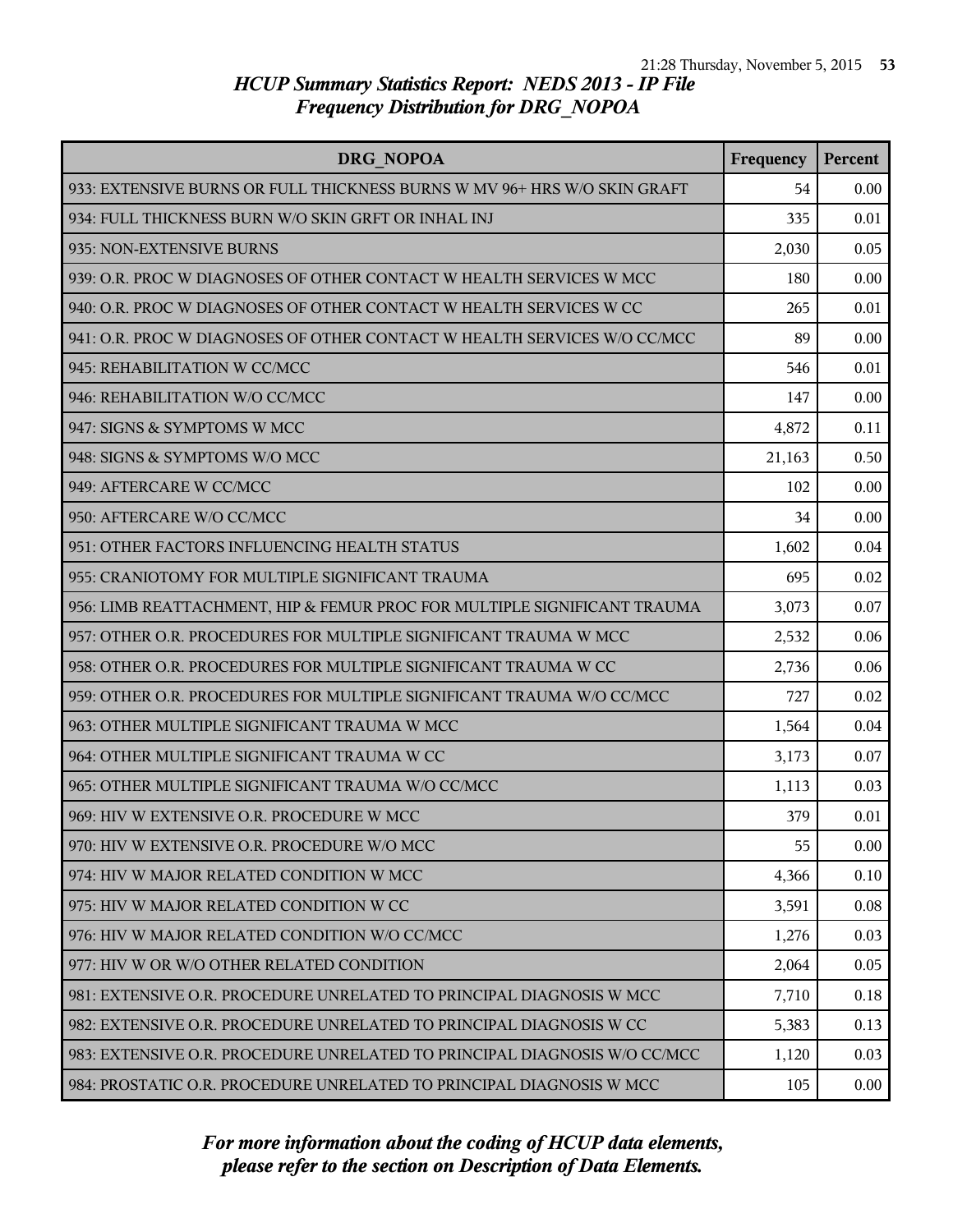| DRG NOPOA                                                                 | <b>Frequency</b> | Percent |
|---------------------------------------------------------------------------|------------------|---------|
| 985: PROSTATIC O.R. PROCEDURE UNRELATED TO PRINCIPAL DIAGNOSIS W CC       | 174              | 0.00    |
| 986: PROSTATIC O.R. PROCEDURE UNRELATED TO PRINCIPAL DIAGNOSIS W/O CC/MCC | 55               | 0.00    |
| 987: NON-EXTENSIVE O.R. PROC UNRELATED TO PRINCIPAL DIAGNOSIS W MCC       | 2,249            | 0.05    |
| 988: NON-EXTENSIVE O.R. PROC UNRELATED TO PRINCIPAL DIAGNOSIS W CC        | 3,082            | 0.07    |
| 989: NON-EXTENSIVE O.R. PROC UNRELATED TO PRINCIPAL DIAGNOSIS W/O CC/MCC  | 1,067            | 0.03    |
| 998: PRINCIPAL DIAGNOSIS INVALID AS DISCHARGE DIAGNOSIS                   | $\leq 10$        | * **    |
| 999: UNGROUPABLE                                                          | 1,286            | 0.03    |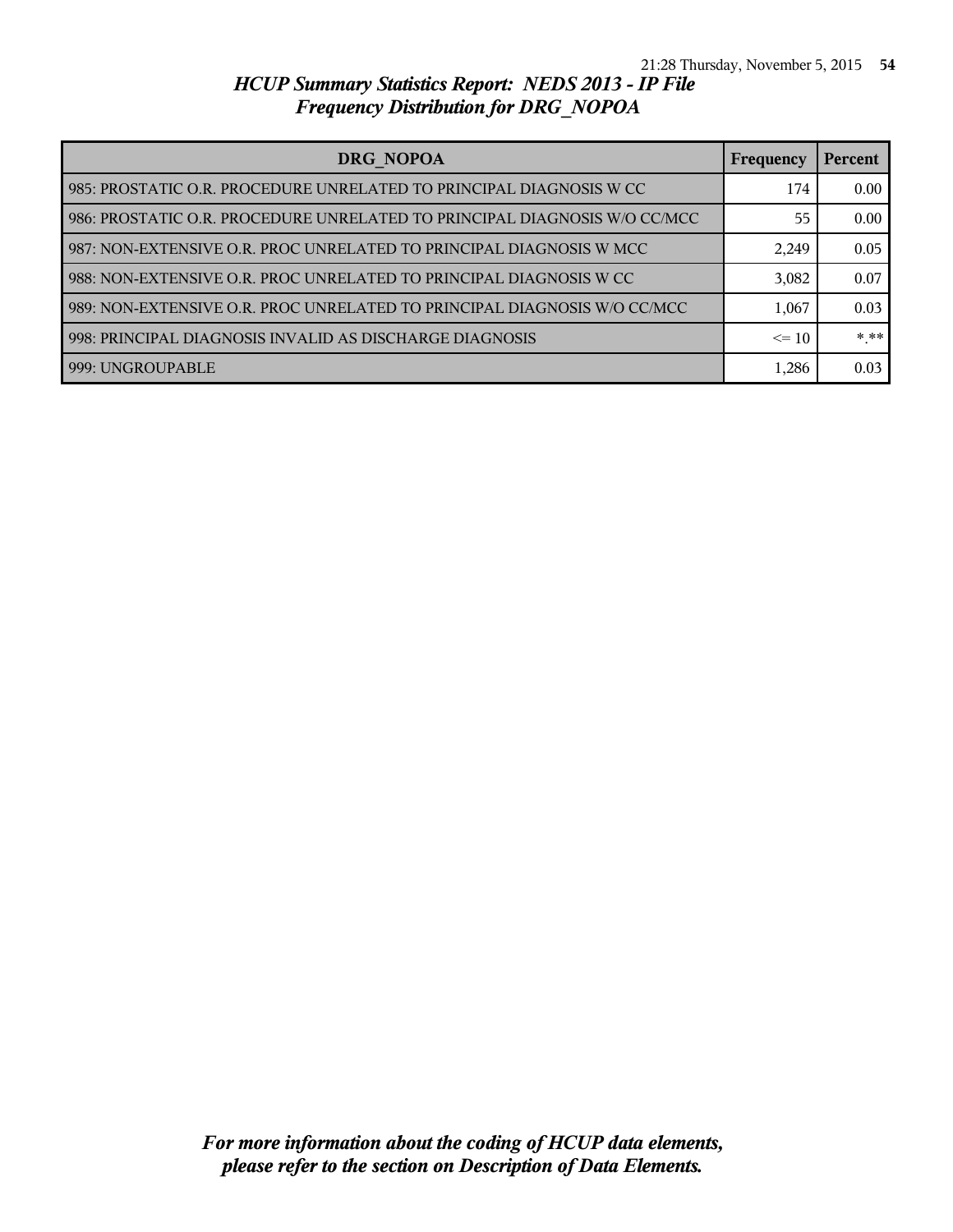| <b>LOS IP</b>     | Frequency | Percent |
|-------------------|-----------|---------|
| A: Invalid        | $\leq 10$ | $*$ **  |
| .C: Inconsistent  | 58        | 0.00    |
| 0 days            | 114,194   | 2.69    |
| 1 day             | 601,573   | 14.20   |
| 2 days            | 816,493   | 19.27   |
| 3 days            | 721,201   | 17.02   |
| 4 days            | 513,417   | 12.12   |
| 5 days            | 360,113   | 8.50    |
| 6 days            | 257,687   | 6.08    |
| 7 days            | 189,324   | 4.47    |
| 8 days            | 135,978   | 3.21    |
| 9 days            | 99,493    | 2.35    |
| 10 days           | 75,516    | 1.78    |
| $11 -$<br>30 days | 323,637   | 7.64    |
| 31 - 60 days      | 24,217    | 0.57    |
| 61 - 90 days      | 2,986     | 0.07    |
| 91 - 120 days     | 855       | 0.02    |
| 121 - 150 days    | 329       | 0.01    |
| 151 - 180 days    | 141       | 0.00    |
| 181 - 210 days    | 83        | 0.00    |
| 211 - 240 days    | 60        | 0.00    |
| 241 - 270 days    | 19        | 0.00    |
| 271 - 300 days    | 15        | 0.00    |
| 301 - 330 days    | 19        | 0.00    |
| 331 - 365 days    | 13        | 0.00    |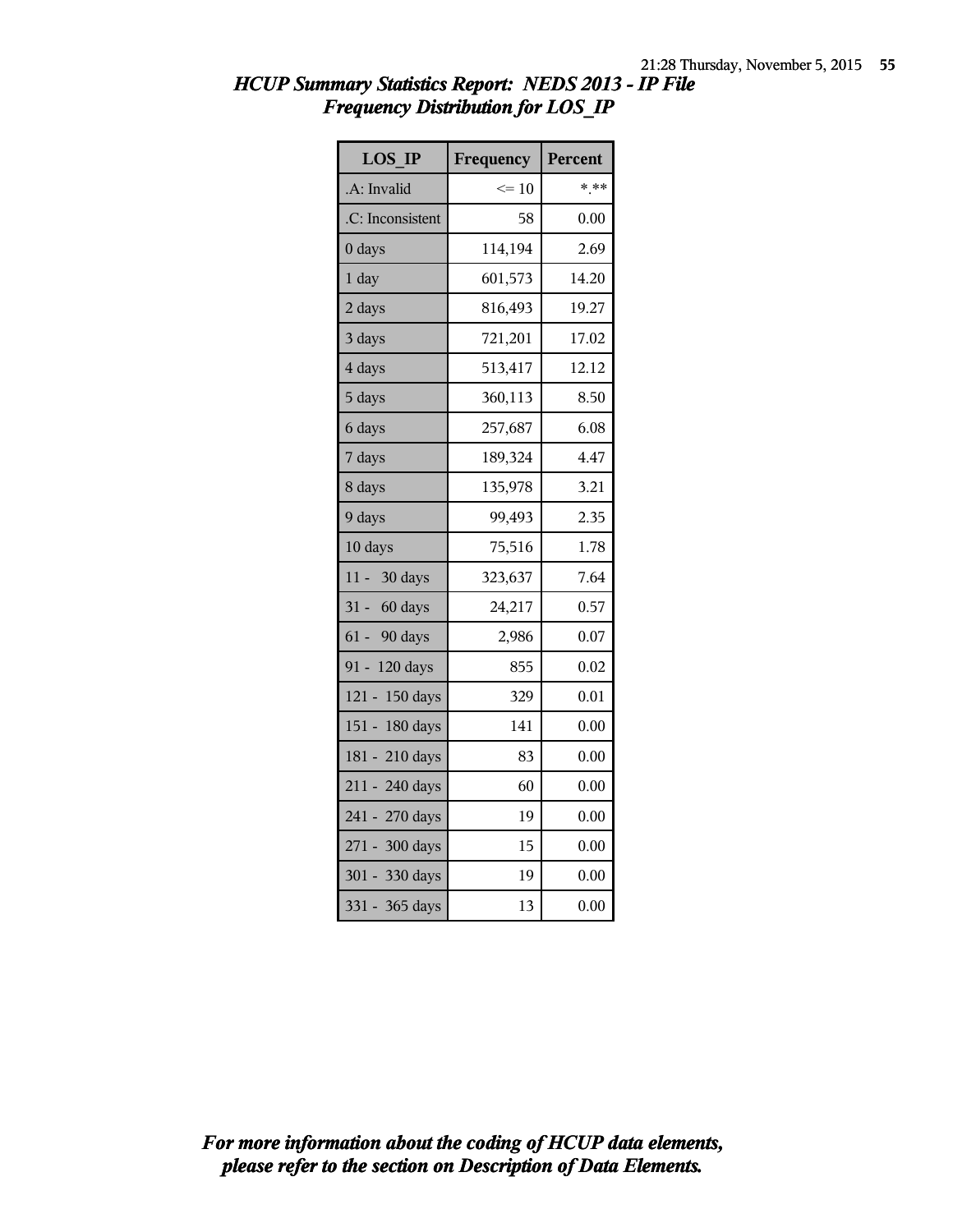| <b>MDC</b>                                                                            | Frequency | Percent |
|---------------------------------------------------------------------------------------|-----------|---------|
| 0: PRINCIPAL DX CAN NOT BE ASSIGNED TO MDC                                            | 8,756     | 0.21    |
| 1: DISEASES & DISORDERS OF THE NERVOUS SYSTEM                                         | 349,718   | 8.25    |
| 2: DISEASES & DISORDERS OF THE EYE                                                    | 8,171     | 0.19    |
| 3: DISEASES & DISORDERS OF THE EAR, NOSE, MOUTH & THROAT                              | 52,858    | 1.25    |
| 4: DISEASES & DISORDERS OF THE RESPIRATORY SYSTEM                                     | 622,621   | 14.69   |
| 5: DISEASES & DISORDERS OF THE CIRCULATORY SYSTEM                                     | 728,683   | 17.20   |
| 6: DISEASES & DISORDERS OF THE DIGESTIVE SYSTEM                                       | 522,169   | 12.32   |
| 7: DISEASES & DISORDERS OF THE HEPATOBILIARY SYSTEM & PANCREAS                        | 182,997   | 4.32    |
| 8: DISEASES & DISORDERS OF THE MUSCULOSKELETAL SYSTEM & CONN TISSUE                   | 258,002   | 6.09    |
| 9: DISEASES & DISORDERS OF THE SKIN, SUBCUTANEOUS TISSUE & BREAST                     | 135,724   | 3.20    |
| 10: ENDOCRINE, NUTRITIONAL & METABOLIC DISEASES & DISORDERS                           | 169,471   | 4.00    |
| 11: DISEASES & DISORDERS OF THE KIDNEY & URINARY TRACT                                | 279,864   | 6.60    |
| 12: DISEASES & DISORDERS OF THE MALE REPRODUCTIVE SYSTEM                              | 10,626    | 0.25    |
| 13: DISEASES & DISORDERS OF THE FEMALE REPRODUCTIVE SYSTEM                            | 19,377    | 0.46    |
| 14: PREGNANCY, CHILDBIRTH & THE PUERPERIUM                                            | 87,250    | 2.06    |
| 15: NEWBORNS & OTHER NEONATES WITH CONDTN ORIG IN PERINATAL PERIOD                    | 8,495     | 0.20    |
| 16: DISEASES & DISORDERS OF BLOOD, BLOOD FORMING ORGANS, IMMUNOLOG DISORD             | 82,044    | 1.94    |
| 17: MYELOPROLIFERATIVE DISEASES & DISORDERS, POORLY DIFFERENTIATED<br><b>NEOPLASM</b> | 14,389    | 0.34    |
| 18: INFECTIOUS & PARASITIC DISEASES, SYSTEMIC OR UNSPECIFIED SITES                    | 290,525   | 6.86    |
| 19: MENTAL DISEASES & DISORDERS                                                       | 189,249   | 4.47    |
| 20: ALCOHOL/DRUG USE & ALCOHOL/DRUG INDUCED ORGANIC MENTAL DISORDERS                  | 62,697    | 1.48    |
| 21: INJURIES, POISONINGS & TOXIC EFFECTS OF DRUGS                                     | 94,685    | 2.23    |
| 22: BURNS                                                                             | 3,244     | 0.08    |
| 23: FACTORS INFLUENCING HLTH STAT & OTHR CONTACTS WITH HLTH SERVCS                    | 28,967    | 0.68    |
| 24: MULTIPLE SIGNIFICANT TRAUMA                                                       | 15,059    | 0.36    |
| 25: HUMAN IMMUNODEFICIENCY VIRUS INFECTIONS                                           | 11,781    | 0.28    |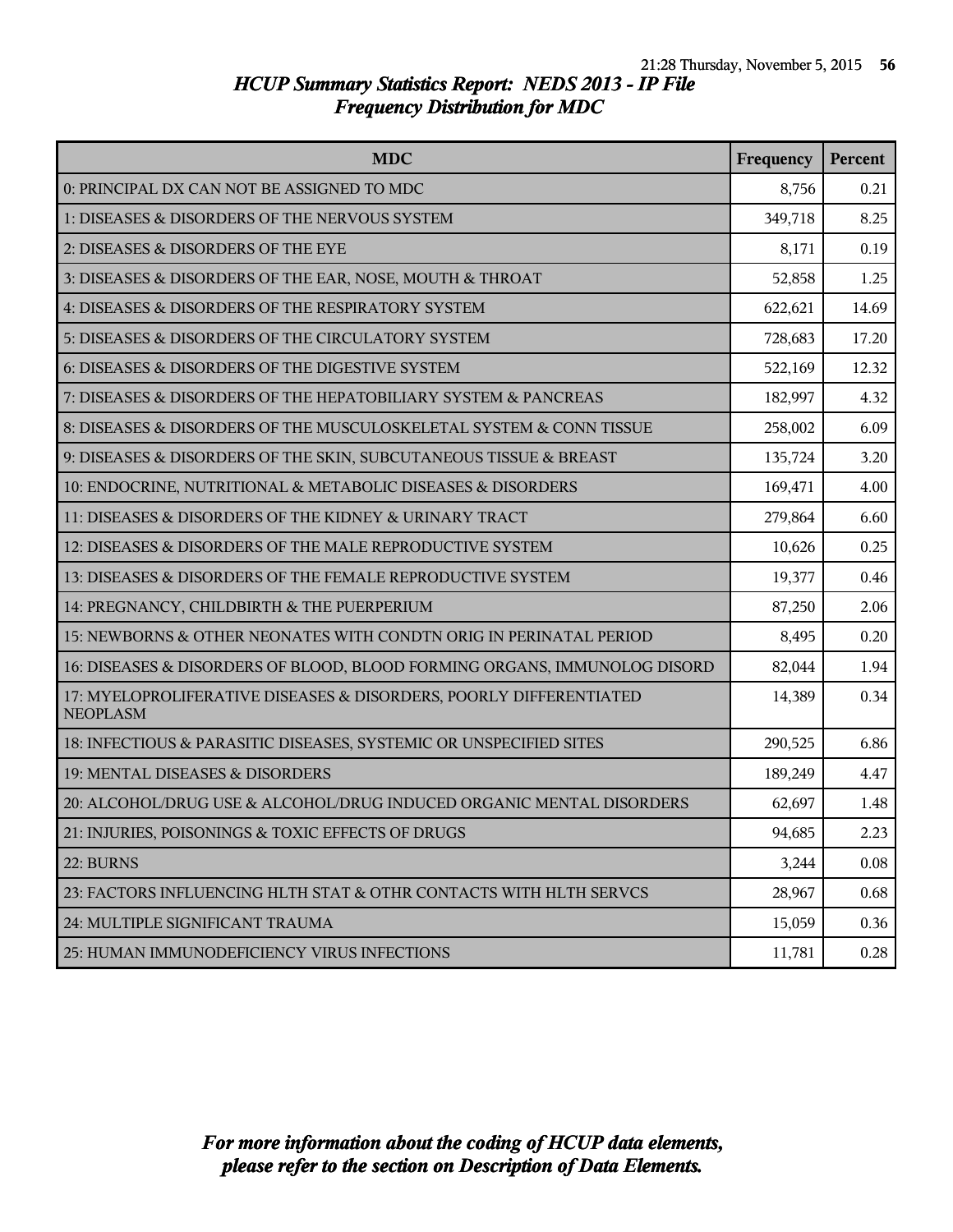| <b>MDC NOPOA</b>                                                                      | Frequency | Percent |
|---------------------------------------------------------------------------------------|-----------|---------|
| 0: PRINCIPAL DX CAN NOT BE ASSIGNED TO MDC                                            | 1,286     | 0.03    |
| 1: DISEASES & DISORDERS OF THE NERVOUS SYSTEM                                         | 350,350   | 8.27    |
| 2: DISEASES & DISORDERS OF THE EYE                                                    | 8,192     | 0.19    |
| 3: DISEASES & DISORDERS OF THE EAR, NOSE, MOUTH & THROAT                              | 52,965    | 1.25    |
| 4: DISEASES & DISORDERS OF THE RESPIRATORY SYSTEM                                     | 623,652   | 14.72   |
| 5: DISEASES & DISORDERS OF THE CIRCULATORY SYSTEM                                     | 729,282   | 17.21   |
| 6: DISEASES & DISORDERS OF THE DIGESTIVE SYSTEM                                       | 522,538   | 12.33   |
| 7: DISEASES & DISORDERS OF THE HEPATOBILIARY SYSTEM & PANCREAS                        | 183,118   | 4.32    |
| 8: DISEASES & DISORDERS OF THE MUSCULOSKELETAL SYSTEM & CONN TISSUE                   | 259,466   | 6.12    |
| 9: DISEASES & DISORDERS OF THE SKIN, SUBCUTANEOUS TISSUE & BREAST                     | 135,962   | 3.21    |
| 10: ENDOCRINE, NUTRITIONAL & METABOLIC DISEASES & DISORDERS                           | 169,643   | 4.00    |
| 11: DISEASES & DISORDERS OF THE KIDNEY & URINARY TRACT                                | 280,369   | 6.62    |
| 12: DISEASES & DISORDERS OF THE MALE REPRODUCTIVE SYSTEM                              | 10,637    | 0.25    |
| 13: DISEASES & DISORDERS OF THE FEMALE REPRODUCTIVE SYSTEM                            | 19,388    | 0.46    |
| 14: PREGNANCY, CHILDBIRTH & THE PUERPERIUM                                            | 87,274    | 2.06    |
| 15: NEWBORNS & OTHER NEONATES WITH CONDTN ORIG IN PERINATAL PERIOD                    | 8,495     | 0.20    |
| 16: DISEASES & DISORDERS OF BLOOD, BLOOD FORMING ORGANS, IMMUNOLOG DISORD             | 82,140    | 1.94    |
| 17: MYELOPROLIFERATIVE DISEASES & DISORDERS, POORLY DIFFERENTIATED<br><b>NEOPLASM</b> | 14,407    | 0.34    |
| 18: INFECTIOUS & PARASITIC DISEASES, SYSTEMIC OR UNSPECIFIED SITES                    | 291,528   | 6.88    |
| 19: MENTAL DISEASES & DISORDERS                                                       | 189,308   | 4.47    |
| 20: ALCOHOL/DRUG USE & ALCOHOL/DRUG INDUCED ORGANIC MENTAL DISORDERS                  | 62,780    | 1.48    |
| 21: INJURIES, POISONINGS & TOXIC EFFECTS OF DRUGS                                     | 94,890    | 2.24    |
| 22: BURNS                                                                             | 3,303     | 0.08    |
| 23: FACTORS INFLUENCING HLTH STAT & OTHR CONTACTS WITH HLTH SERVCS                    | 29,005    | 0.68    |
| 24: MULTIPLE SIGNIFICANT TRAUMA                                                       | 15,653    | 0.37    |
| 25: HUMAN IMMUNODEFICIENCY VIRUS INFECTIONS                                           | 11,791    | 0.28    |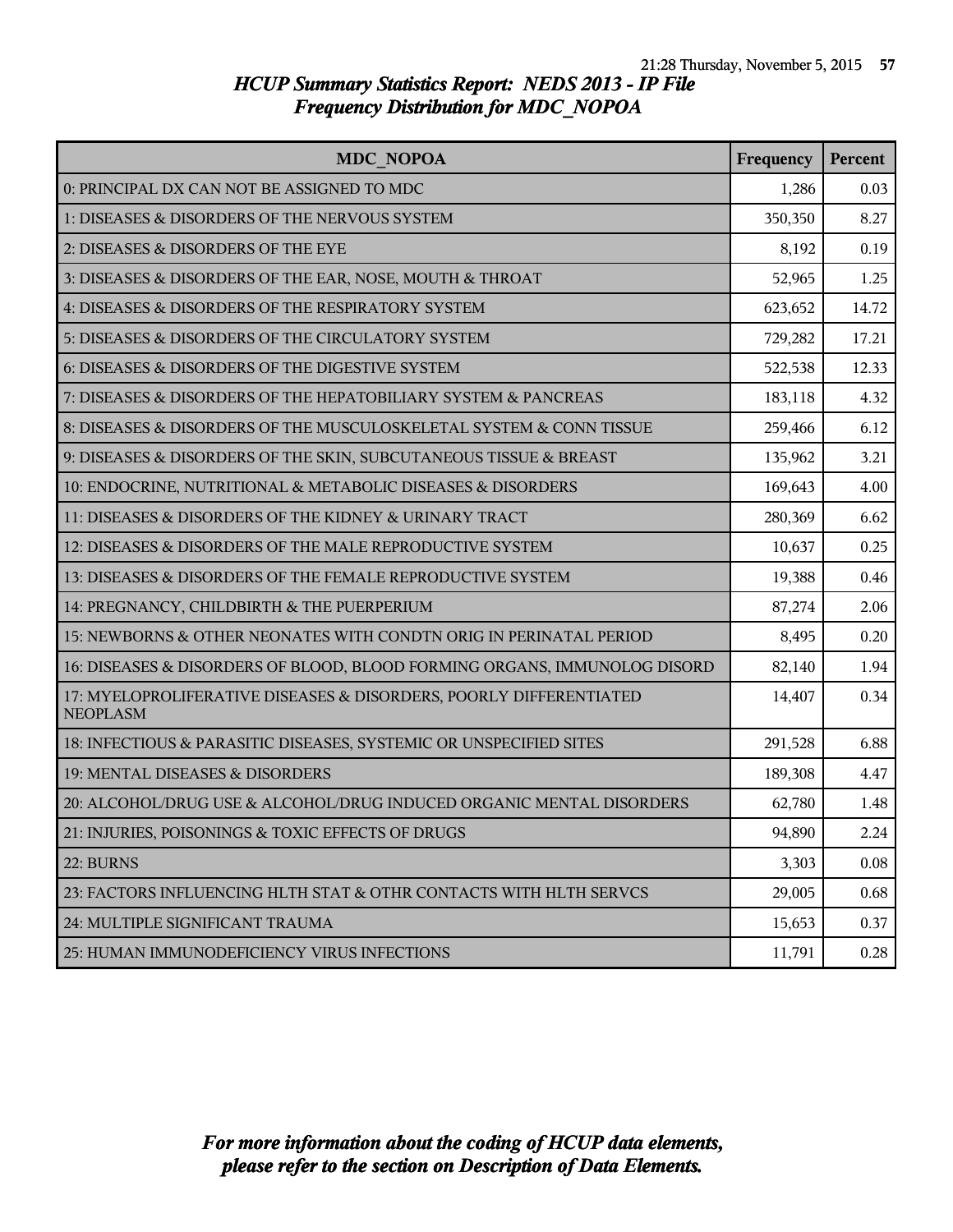| NPR IP         | Frequency | <b>Percent</b> |
|----------------|-----------|----------------|
| $\overline{0}$ | 2,048,862 | 48.35          |
| $\mathbf{1}$   | 911,860   | 21.52          |
| $\overline{2}$ | 491,871   | 11.61          |
| $\overline{3}$ | 293,511   | 6.93           |
| $\overline{4}$ | 156,644   | 3.70           |
| 5              | 92,969    | 2.19           |
| 6              | 74,832    | 1.77           |
| $\overline{7}$ | 56,333    | 1.33           |
| 8              | 39,419    | 0.93           |
| 9              | 71,121    | 1.68           |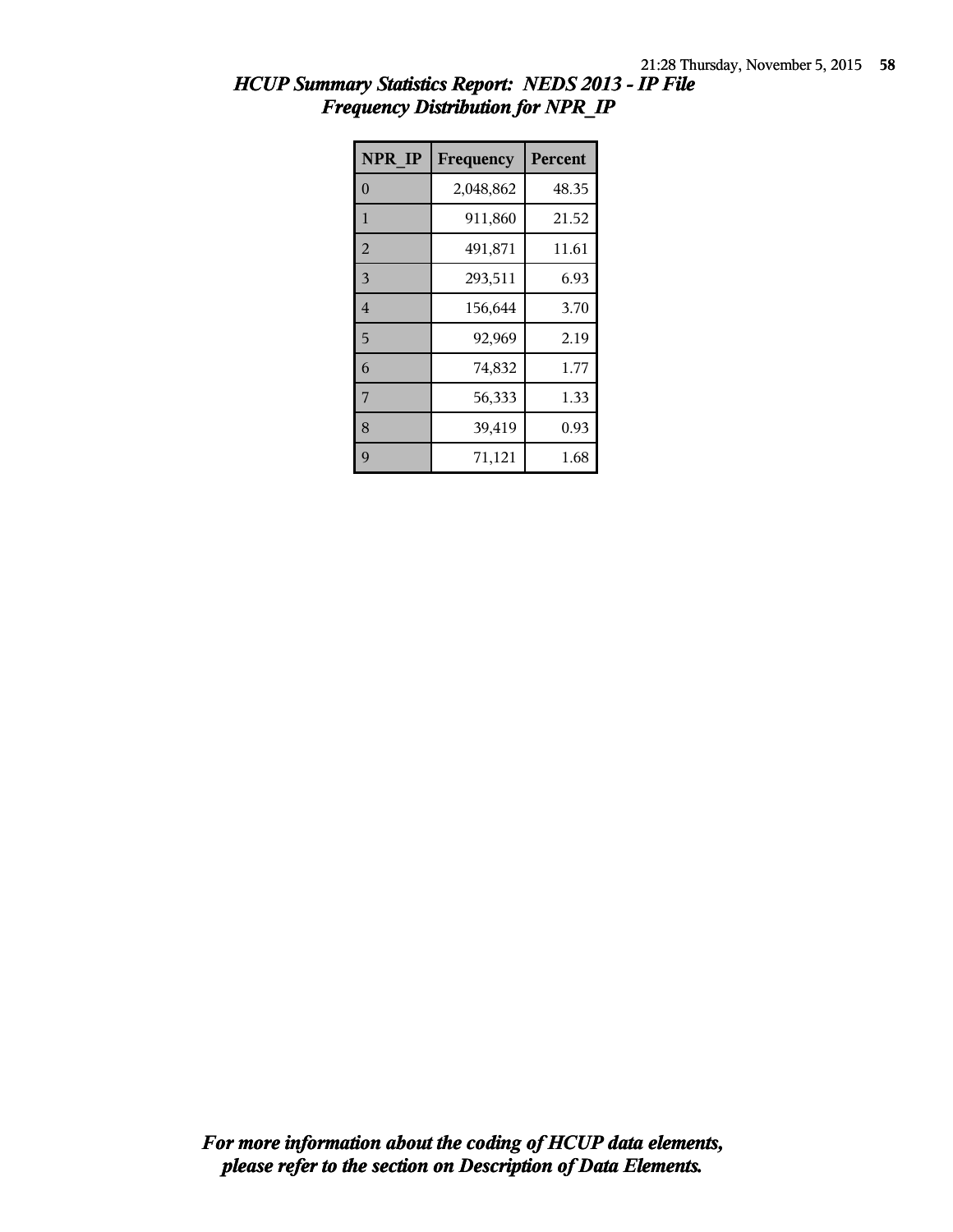| <b>HCUP Summary Statistics Report: NEDS 2013 - IP File</b> |  |
|------------------------------------------------------------|--|
| <b>Frequency Distribution for PCLASS IP1</b>               |  |

| <b>PCLASS IP1</b>                                                | Frequency | <b>Percent</b> |
|------------------------------------------------------------------|-----------|----------------|
| $\therefore$ Missing                                             | 2,048,975 | 48.35          |
| .A: Invalid                                                      | 4,464     | 0.11           |
| .C: Inconsistent                                                 | $\leq$ 10 | $***$          |
| 1: Minor Diagnostic - Non-operating room diagnostic procedures   | 521,586   | 12.31          |
| 2: Minor Therapeutic - Non-operating room therapeutic procedures | 1,089,266 | 25.71          |
| 3: Major Diagnostic - Operating room diagnostic procedures       | 20,099    | 0.47           |
| 4: Major Therapeutic - Operating room therapeutic procedures     | 553,031   | 13.05          |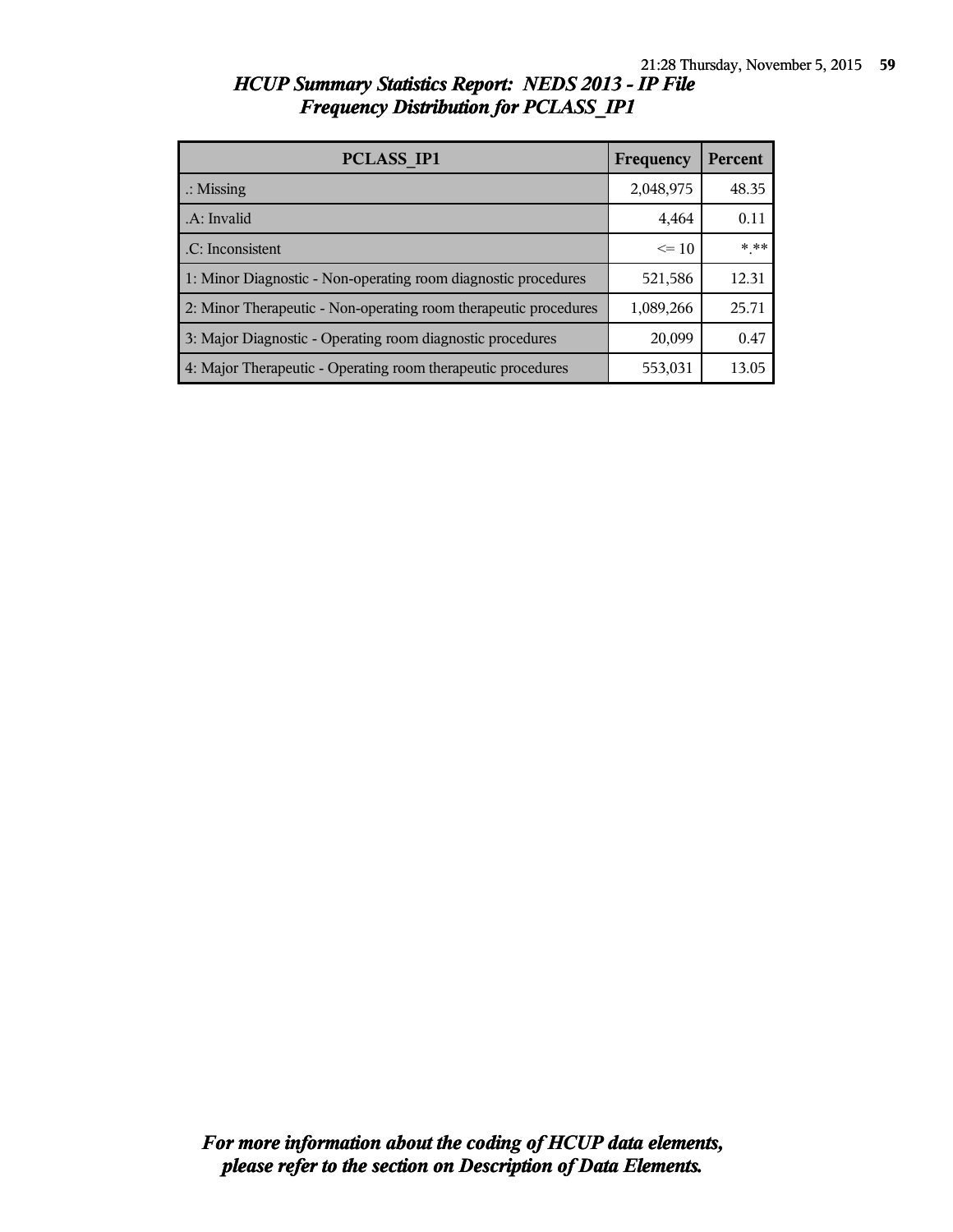| PRCCS IP1                                                                     | Frequency | Percent  |
|-------------------------------------------------------------------------------|-----------|----------|
| $\therefore$ Missing                                                          | 2,048,975 | 48.35    |
| A: Invalid procedure                                                          | 4,464     | 0.11     |
| C: Inconsistent                                                               | $\leq 10$ | $***$    |
| 1: Incision and excision of CNS                                               | 9,713     | 0.23     |
| 2: Insertion; replacement; or removal of extracranial ventricular shunt       | 1,957     | 0.05     |
| 3: Laminectomy; excision intervertebral disc                                  | 5,181     | 0.12     |
| 4: Diagnostic spinal tap                                                      | 33,698    | 0.80     |
| 5: Insertion of catheter or spinal stimulator and injection into spinal canal | 3,249     | $0.08\,$ |
| 6: Decompression peripheral nerve                                             | 237       | 0.01     |
| 7: Other diagnostic nervous system procedures                                 | 925       | 0.02     |
| 8: Other non-OR or closed therapeutic nervous system procedures               | 1,909     | 0.05     |
| 9: Other OR therapeutic nervous system procedures                             | 5,458     | 0.13     |
| 10: Thyroidectomy; partial or complete                                        | 195       | 0.00     |
| 11: Diagnostic endocrine procedures                                           | 612       | 0.01     |
| 12: Other therapeutic endocrine procedures                                    | 508       | 0.01     |
| 13: Corneal transplant                                                        | 21        | 0.00     |
| 14: Glaucoma procedures                                                       | 26        | 0.00     |
| 15: Lens and cataract procedures                                              | 45        | 0.00     |
| 16: Repair of retinal tear; detachment                                        | 50        | 0.00     |
| 17: Destruction of lesion of retina and choroid                               | $\leq 10$ | $***$    |
| 18: Diagnostic procedures on eye                                              | 68        | 0.00     |
| 19: Other therapeutic procedures on eyelids; conjunctiva; cornea              | 2,587     | 0.06     |
| 20: Other intraocular therapeutic procedures                                  | 251       | $0.01\,$ |
| 21: Other extraocular muscle and orbit therapeutic procedures                 | 450       | 0.01     |
| 22: Tympanoplasty                                                             | $\leq 10$ | $***$    |
| 23: Myringotomy                                                               | 256       | 0.01     |
| 24: Mastoidectomy                                                             | 66        | 0.00     |
| 25: Diagnostic procedures on ear                                              | 47        | 0.00     |
| 26: Other therapeutic ear procedures                                          | 871       | 0.02     |
| 27: Control of epistaxis                                                      | 2,980     | 0.07     |
| 28: Plastic procedures on nose                                                | 538       | 0.01     |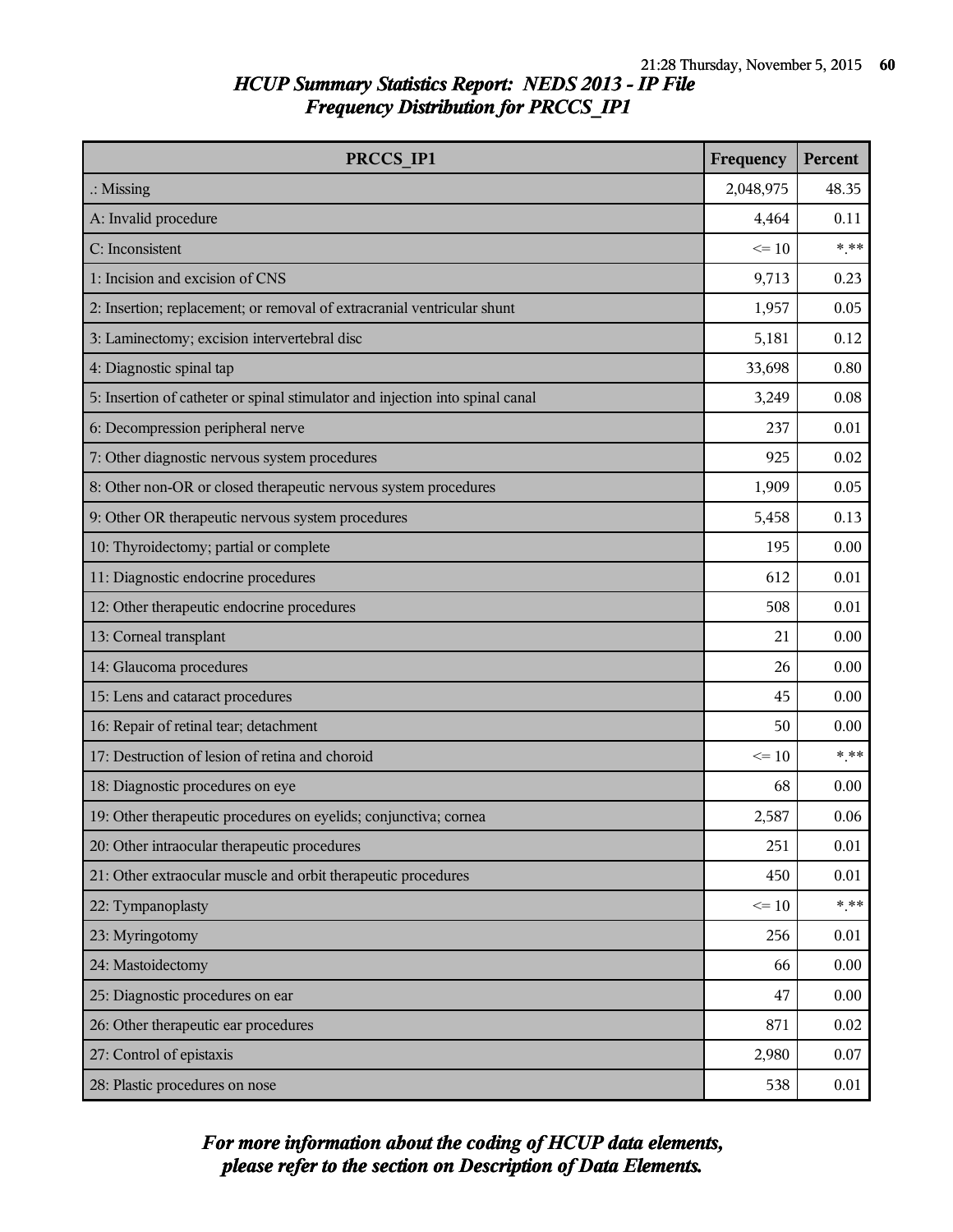| PRCCS IP1                                                                                            | Frequency | Percent |
|------------------------------------------------------------------------------------------------------|-----------|---------|
| 29: Dental procedures                                                                                | 1,009     | 0.02    |
| 30: Tonsillectomy and/or adenoidectomy                                                               | 590       | 0.01    |
| 31: Diagnostic procedures on nose; mouth and pharynx                                                 | 1,323     | 0.03    |
| 32: Other non-OR therapeutic procedures on nose; mouth and pharynx                                   | 2,022     | 0.05    |
| 33: Other OR therapeutic procedures on nose; mouth and pharynx                                       | 3,866     | 0.09    |
| 34: Tracheostomy; temporary and permanent                                                            | 7,123     | 0.17    |
| 35: Tracheoscopy and laryngoscopy with biopsy                                                        | 3,205     | 0.08    |
| 36: Lobectomy or pneumonectomy                                                                       | 1,559     | 0.04    |
| 37: Diagnostic bronchoscopy and biopsy of bronchus                                                   | 26,298    | 0.62    |
| 38: Other diagnostic procedures on lung and bronchus                                                 | 352       | 0.01    |
| 39: Incision of pleura; thoracentesis; chest drainage                                                | 40,843    | 0.96    |
| 40: Other diagnostic procedures of respiratory tract and mediastinum                                 | 1,530     | 0.04    |
| 41: Other non-OR therapeutic procedures on respiratory system                                        | 2,807     | 0.07    |
| 42: Other OR Rx procedures on respiratory system and mediastinum                                     | 4,277     | 0.10    |
| 43: Heart valve procedures                                                                           | 2,662     | 0.06    |
| 44: Coronary artery bypass graft (CABG)                                                              | 9,563     | 0.23    |
| 45: Percutaneous transluminal coronary angioplasty (PTCA)                                            | 53,169    | 1.25    |
| 46: Coronary thrombolysis                                                                            | $\leq 10$ | $***$   |
| 47: Diagnostic cardiac catheterization; coronary arteriography                                       | 82,386    | 1.94    |
| 48: Insertion; revision; replacement; removal of cardiac pacemaker or cardioverter/defibrillator     | 28,004    | 0.66    |
| 49: Other OR heart procedures                                                                        | 6,660     | 0.16    |
| 50: Extracorporeal circulation auxiliary to open heart procedures                                    | 280       | 0.01    |
| 51: Endarterectomy; vessel of head and neck                                                          | 2,179     | 0.05    |
| 52: Aortic resection; replacement or anastomosis                                                     | 1,553     | 0.04    |
| 53: Varicose vein stripping; lower limb                                                              | 20        | 0.00    |
| 54: Other vascular catheterization; not heart                                                        | 105,156   | 2.48    |
| 55: Peripheral vascular bypass                                                                       | 1,873     | 0.04    |
| 56: Other vascular bypass and shunt; not heart                                                       | 416       | 0.01    |
| 57: Creation; revision and removal of arteriovenous fistula or vessel-to-vessel cannula for dialysis | 4,005     | 0.09    |
| 58: Hemodialysis                                                                                     | 72,589    | 1.71    |
| 59: Other OR procedures on vessels of head and neck                                                  | 2,658     | 0.06    |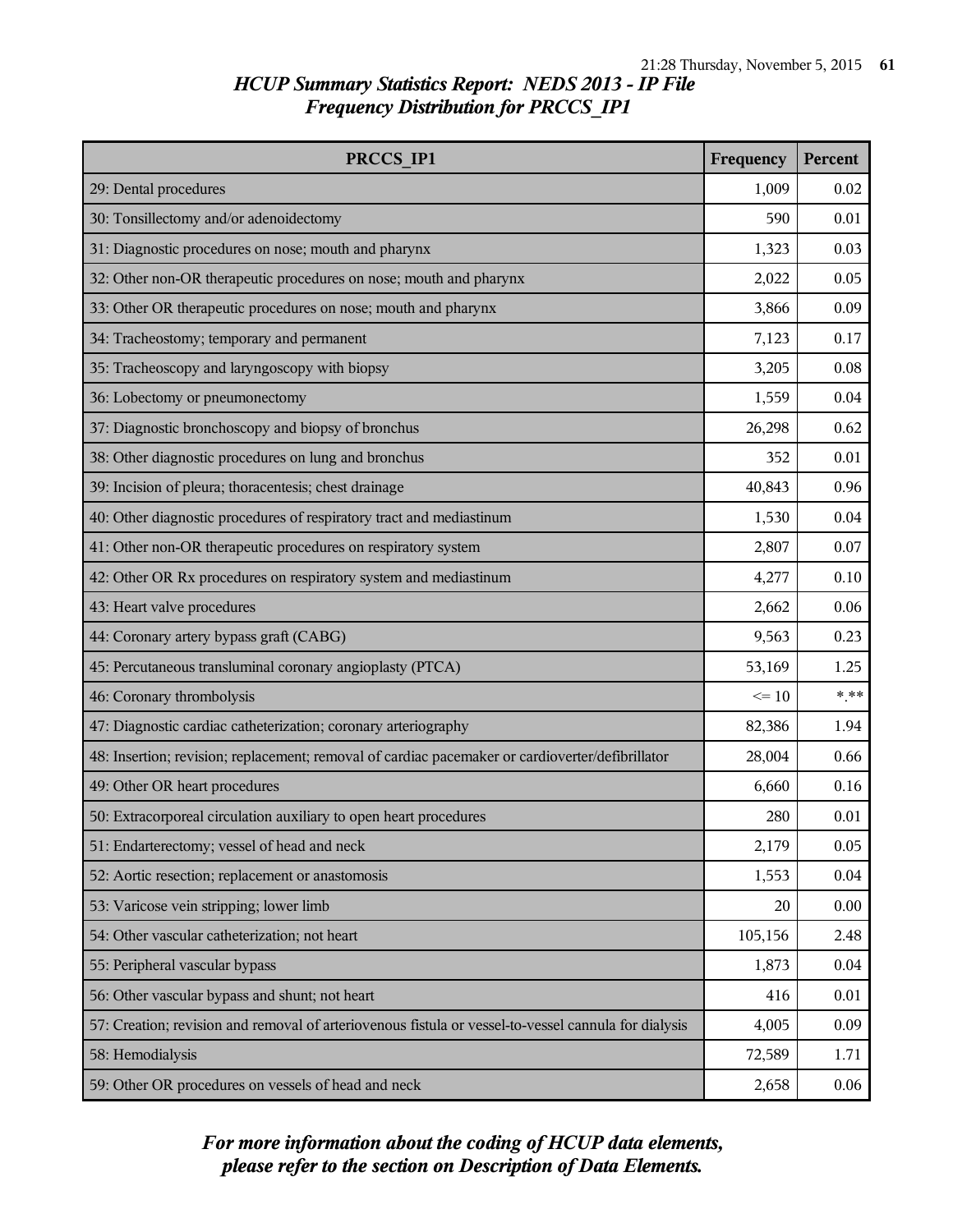| PRCCS IP1                                                     | Frequency | Percent |
|---------------------------------------------------------------|-----------|---------|
| 60: Embolectomy and endarterectomy of lower limbs             | 1,510     | 0.04    |
| 61: Other OR procedures on vessels other than head and neck   | 28,459    | 0.67    |
| 62: Other diagnostic cardiovascular procedures                | 2,615     | 0.06    |
| 63: Other non-OR therapeutic cardiovascular procedures        | 19,901    | 0.47    |
| 64: Bone marrow transplant                                    | 24        | 0.00    |
| 65: Bone marrow biopsy                                        | 5,748     | 0.14    |
| 66: Procedures on spleen                                      | 1,116     | 0.03    |
| 67: Other therapeutic procedures; hemic and lymphatic system  | 3,573     | 0.08    |
| 68: Injection or ligation of esophageal varices               | $\leq 10$ | $***$   |
| 69: Esophageal dilatation                                     | 3,038     | 0.07    |
| 70: Upper gastrointestinal endoscopy; biopsy                  | 115,866   | 2.73    |
| 71: Gastrostomy; temporary and permanent                      | 11,025    | 0.26    |
| 72: Colostomy; temporary and permanent                        | 1,296     | 0.03    |
| 73: Ileostomy and other enterostomy                           | 1,121     | 0.03    |
| 74: Gastrectomy; partial and total                            | 807       | 0.02    |
| 75: Small bowel resection                                     | 7,016     | 0.17    |
| 76: Colonoscopy and biopsy                                    | 38,687    | 0.91    |
| 77: Proctoscopy and anorectal biopsy                          | 3,191     | 0.08    |
| 78: Colorectal resection                                      | 15,824    | 0.37    |
| 79: Local excision of large intestine lesion (not endoscopic) | 48        | 0.00    |
| 80: Appendectomy                                              | 38,452    | 0.91    |
| 81: Hemorrhoid procedures                                     | 879       | 0.02    |
| 82: Endoscopic retrograde cannulation of pancreas (ERCP)      | 1,800     | 0.04    |
| 83: Biopsy of liver                                           | 4,745     | 0.11    |
| 84: Cholecystectomy and common duct exploration               | 54,615    | 1.29    |
| 85: Inguinal and femoral hernia repair                        | 4,162     | 0.10    |
| 86: Other hernia repair                                       | 8,745     | 0.21    |
| 87: Laparoscopy (GI only)                                     | 1,647     | 0.04    |
| 88: Abdominal paracentesis                                    | 29,423    | 0.69    |
| 89: Exploratory laparotomy                                    | 1,492     | 0.04    |
| 90: Excision; lysis peritoneal adhesions                      | 9,640     | 0.23    |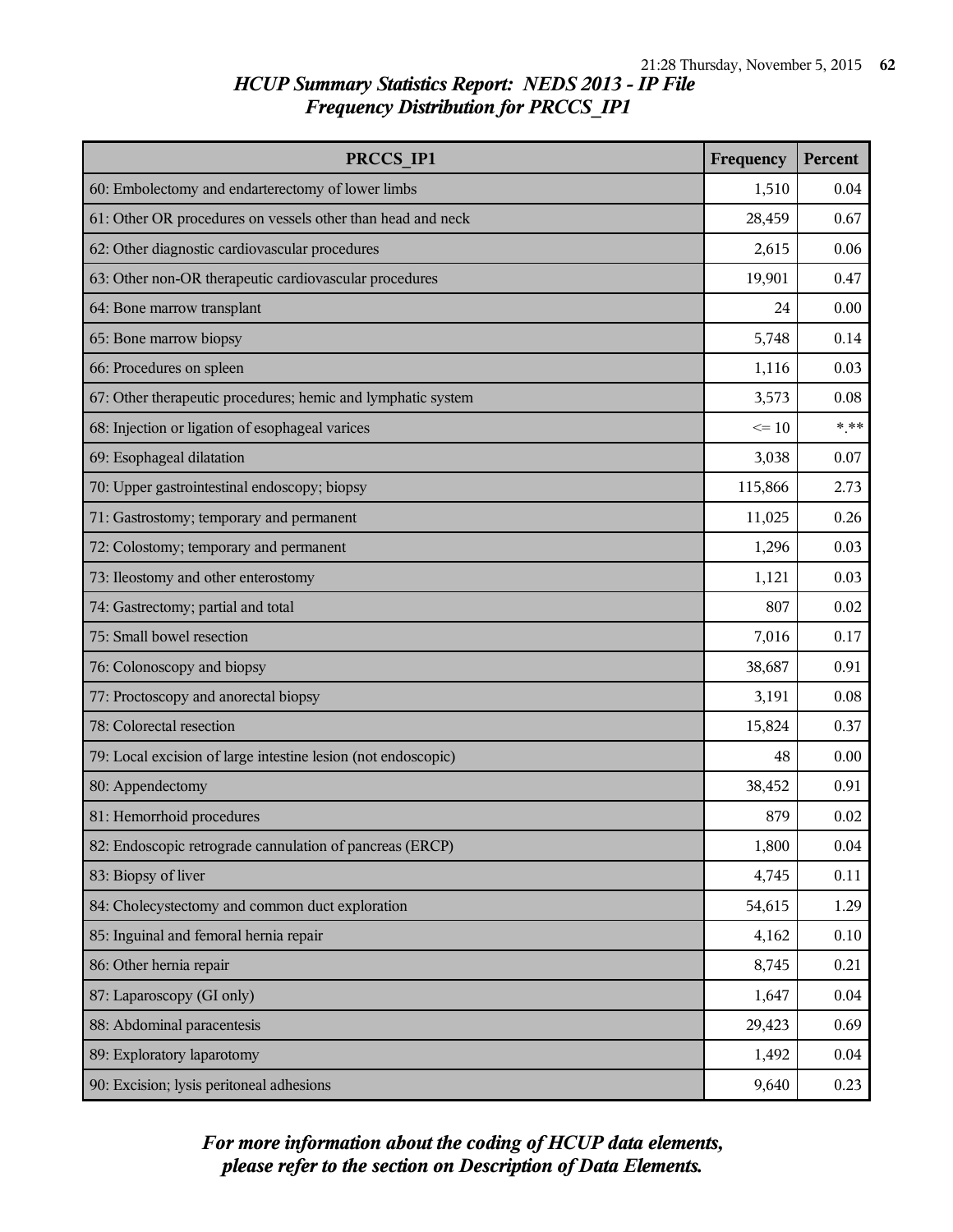| PRCCS IP1                                                             | Frequency | Percent |
|-----------------------------------------------------------------------|-----------|---------|
| 91: Peritoneal dialysis                                               | 3,660     | 0.09    |
| 92: Other bowel diagnostic procedures                                 | 587       | 0.01    |
| 93: Other non-OR upper GI therapeutic procedures                      | 20,582    | 0.49    |
| 94: Other OR upper GI therapeutic procedures                          | 5,592     | 0.13    |
| 95: Other non-OR lower GI therapeutic procedures                      | 16,635    | 0.39    |
| 96: Other OR lower GI therapeutic procedures                          | 10,146    | 0.24    |
| 97: Other gastrointestinal diagnostic procedures                      | 2,949     | 0.07    |
| 98: Other non-OR gastrointestinal therapeutic procedures              | 17,908    | 0.42    |
| 99: Other OR gastrointestinal therapeutic procedures                  | 6,518     | 0.15    |
| 100: Endoscopy and endoscopic biopsy of the urinary tract             | 3,889     | 0.09    |
| 101: Transurethral excision; drainage; or removal urinary obstruction | 12,742    | 0.30    |
| 102: Ureteral catheterization                                         | 13,049    | 0.31    |
| 103: Nephrotomy and nephrostomy                                       | 3,756     | 0.09    |
| 104: Nephrectomy; partial or complete                                 | 527       | 0.01    |
| 105: Kidney transplant                                                | 28        | 0.00    |
| 106: Genitourinary incontinence procedures                            | 14        | 0.00    |
| 107: Extracorporeal lithotripsy; urinary                              | 1,125     | 0.03    |
| 108: Indwelling catheter                                              | 15,638    | 0.37    |
| 109: Procedures on the urethra                                        | 1,249     | 0.03    |
| 110: Other diagnostic procedures of urinary tract                     | 2,268     | 0.05    |
| 111: Other non-OR therapeutic procedures of urinary tract             | 5,667     | 0.13    |
| 112: Other OR therapeutic procedures of urinary tract                 | 1,298     | 0.03    |
| 113: Transurethral resection of prostate (TURP)                       | 1,639     | 0.04    |
| 114: Open prostatectomy                                               | 81        | 0.00    |
| 115: Circumcision                                                     | 322       | 0.01    |
| 116: Diagnostic procedures; male genital                              | 248       | 0.01    |
| 117: Other non-OR therapeutic procedures; male genital                | 1,651     | 0.04    |
| 118: Other OR therapeutic procedures; male genital                    | 1,769     | 0.04    |
| 119: Oophorectomy; unilateral and bilateral                           | 1,927     | 0.05    |
| 120: Other operations on ovary                                        | 1,157     | 0.03    |
| 121: Ligation or occlusion of fallopian tubes                         | 351       | 0.01    |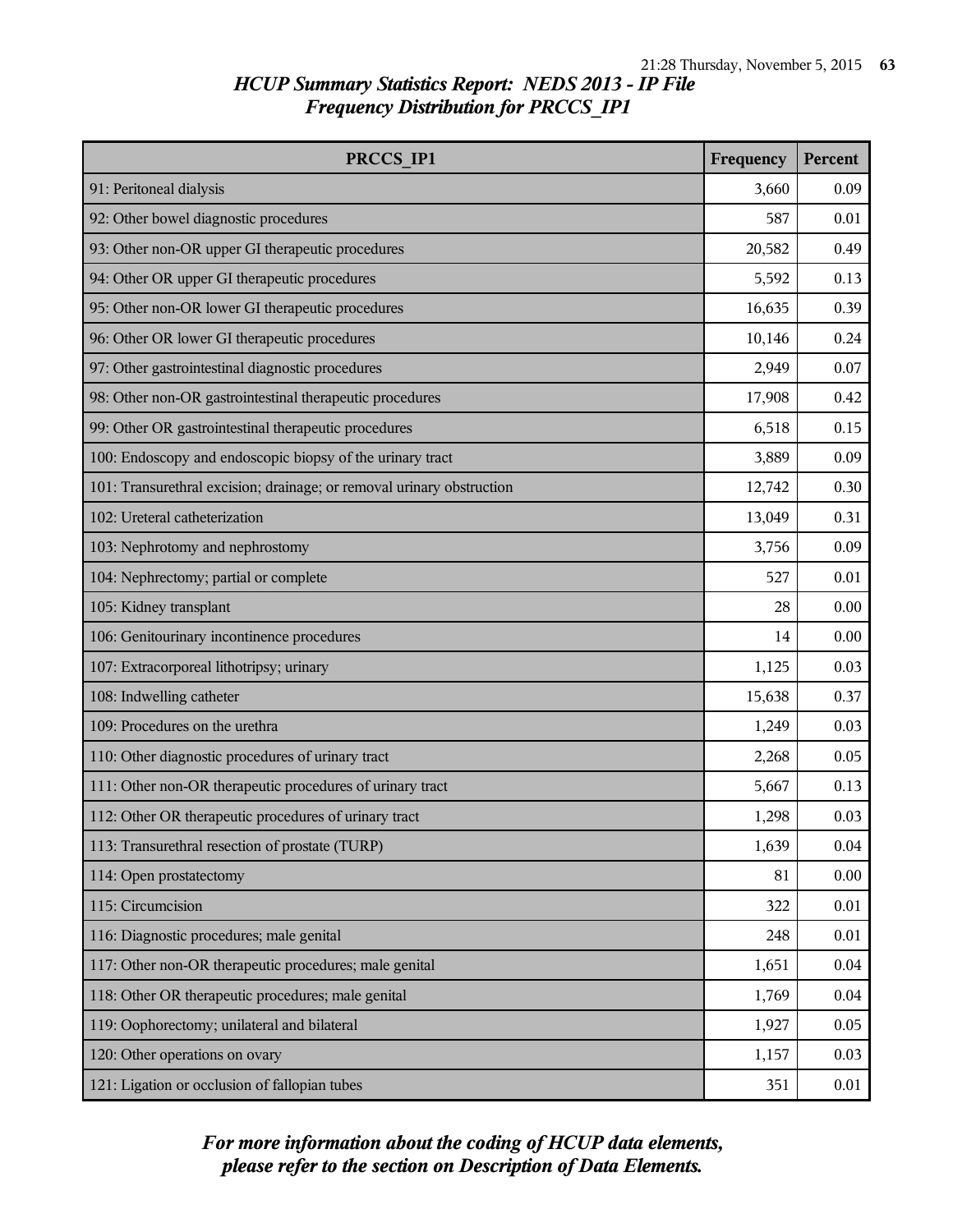| PRCCS IP1                                                                            | Frequency | Percent |
|--------------------------------------------------------------------------------------|-----------|---------|
| 122: Removal of ectopic pregnancy                                                    | 1,745     | 0.04    |
| 123: Other operations on fallopian tubes                                             | 526       | 0.01    |
| 124: Hysterectomy; abdominal and vaginal                                             | 1,386     | 0.03    |
| 125: Other excision of cervix and uterus                                             | 578       | 0.01    |
| 126: Abortion (termination of pregnancy)                                             | 67        | 0.00    |
| 127: Dilatation and curettage (D&C); aspiration after delivery or abortion           | 1,861     | 0.04    |
| 128: Diagnostic dilatation and curettage (D&C)                                       | 1,119     | 0.03    |
| 129: Repair of cystocele and rectocele; obliteration of vaginal vault                | 45        | 0.00    |
| 130: Other diagnostic procedures; female organs                                      | 863       | 0.02    |
| 131: Other non-OR therapeutic procedures; female organs                              | 599       | 0.01    |
| 132: Other OR therapeutic procedures; female organs                                  | 1,819     | 0.04    |
| 133: Episiotomy                                                                      | 2,227     | 0.05    |
| 134: Cesarean section                                                                | 13,826    | 0.33    |
| 135: Forceps; vacuum; and breech delivery                                            | 1,802     | 0.04    |
| 136: Artificial rupture of membranes to assist delivery                              | 1,110     | 0.03    |
| 137: Other procedures to assist delivery                                             | 22,576    | 0.53    |
| 138: Diagnostic amniocentesis                                                        | 24        | 0.00    |
| 139: Fetal monitoring                                                                | 1,801     | 0.04    |
| 140: Repair of current obstetric laceration                                          | 11,053    | 0.26    |
| 141: Other therapeutic obstetrical procedures                                        | 264       | 0.01    |
| 142: Partial excision bone                                                           | 4,688     | 0.11    |
| 143: Bunionectomy or repair of toe deformities                                       | 40        | 0.00    |
| 144: Treatment; facial fracture or dislocation                                       | 3,129     | 0.07    |
| 145: Treatment; fracture or dislocation of radius and ulna                           | 8,491     | 0.20    |
| 146: Treatment; fracture or dislocation of hip and femur                             | 46,720    | 1.10    |
| 147: Treatment; fracture or dislocation of lower extremity (other than hip or femur) | 24,768    | 0.58    |
| 148: Other fracture and dislocation procedure                                        | 11,985    | 0.28    |
| 149: Arthroscopy                                                                     | 135       | 0.00    |
| 150: Division of joint capsule; ligament or cartilage                                | 63        | 0.00    |
| 151: Excision of semilunar cartilage of knee                                         | 223       | 0.01    |
| 152: Arthroplasty knee                                                               | 1,540     | 0.04    |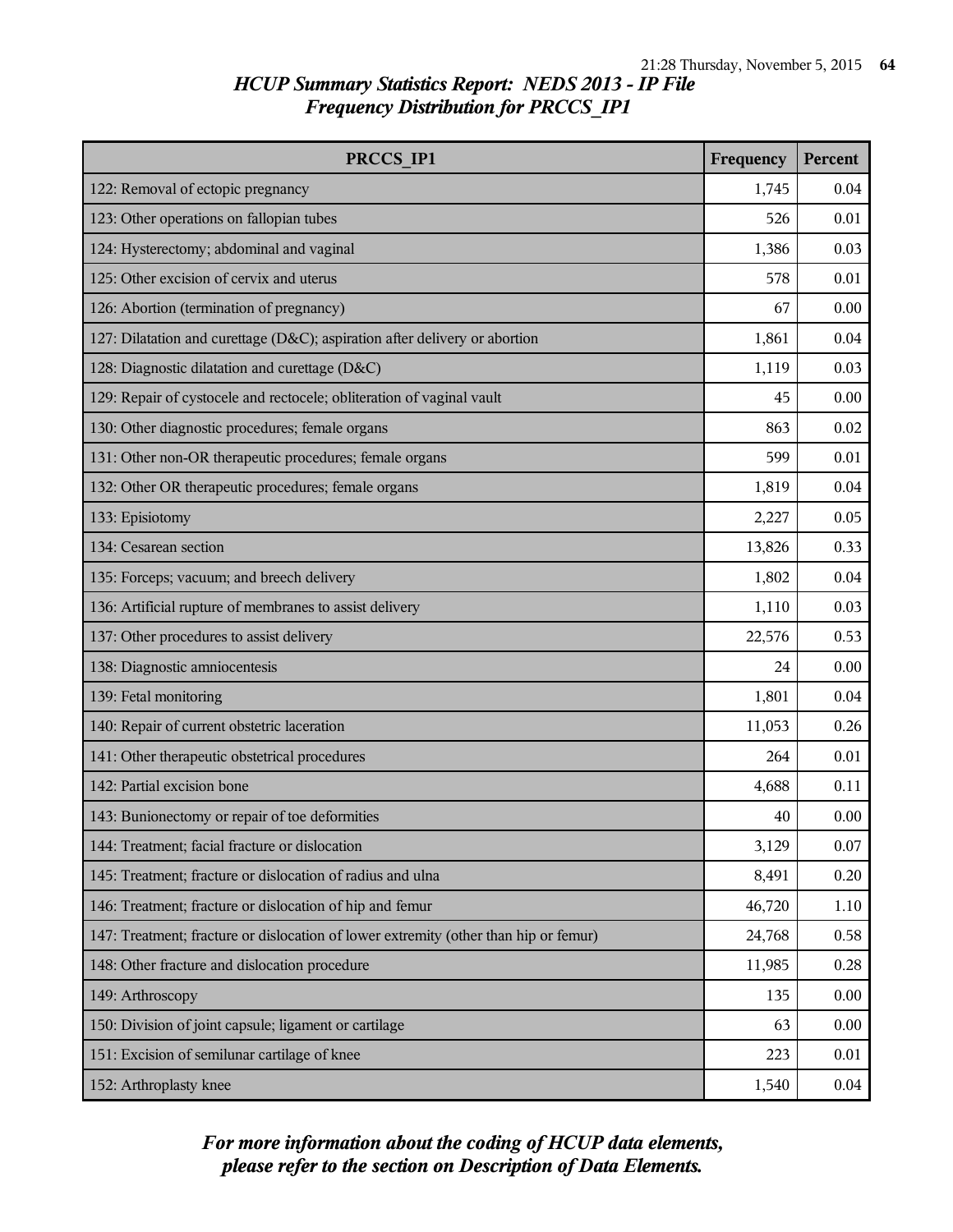| PRCCS IP1                                                                          | Frequency | Percent  |
|------------------------------------------------------------------------------------|-----------|----------|
| 153: Hip replacement; total and partial                                            | 21,764    | 0.51     |
| 154: Arthroplasty other than hip or knee                                           | 1,234     | 0.03     |
| 155: Arthrocentesis                                                                | 7,424     | 0.18     |
| 156: Injections and aspirations of muscles; tendons; bursa; joints and soft tissue | 1,130     | 0.03     |
| 157: Amputation of lower extremity                                                 | 13,123    | 0.31     |
| 158: Spinal fusion                                                                 | 6,174     | 0.15     |
| 159: Other diagnostic procedures on musculoskeletal system                         | 4,042     | 0.10     |
| 160: Other therapeutic procedures on muscles and tendons                           | 15,086    | 0.36     |
| 161: Other OR therapeutic procedures on bone                                       | 6,872     | 0.16     |
| 162: Other OR therapeutic procedures on joints                                     | 5,259     | 0.12     |
| 163: Other non-OR therapeutic procedures on musculoskeletal system                 | 2,287     | 0.05     |
| 164: Other OR therapeutic procedures on musculoskeletal system                     | 1,801     | 0.04     |
| 165: Breast biopsy and other diagnostic procedures on breast                       | 644       | 0.02     |
| 166: Lumpectomy; quadrantectomy of breast                                          | 351       | 0.01     |
| 167: Mastectomy                                                                    | 128       | 0.00     |
| 168: Incision and drainage; skin and subcutaneous tissue                           | 29,282    | 0.69     |
| 169: Debridement of wound; infection or burn                                       | 20,227    | 0.48     |
| 170: Excision of skin lesion                                                       | 1,173     | 0.03     |
| 171: Suture of skin and subcutaneous tissue                                        | 17,239    | 0.41     |
| 172: Skin graft                                                                    | 2,436     | 0.06     |
| 173: Other diagnostic procedures on skin and subcutaneous tissue                   | 2,883     | 0.07     |
| 174: Other non-OR therapeutic procedures on skin and breast                        | 13,649    | 0.32     |
| 175: Other OR therapeutic procedures on skin and breast                            | 908       | $0.02\,$ |
| 176: Other organ transplantation                                                   | 227       | 0.01     |
| 177: Computerized axial tomography (CT) scan head                                  | 15,574    | 0.37     |
| 178: CT scan chest                                                                 | 9,287     | 0.22     |
| 179: CT scan abdomen                                                               | 11,633    | 0.27     |
| 180: Other CT scan                                                                 | 2,054     | 0.05     |
| 181: Myelogram                                                                     | 359       | 0.01     |
| 182: Mammography                                                                   | 16        | 0.00     |
| 183: Routine chest X-ray                                                           | 383       | 0.01     |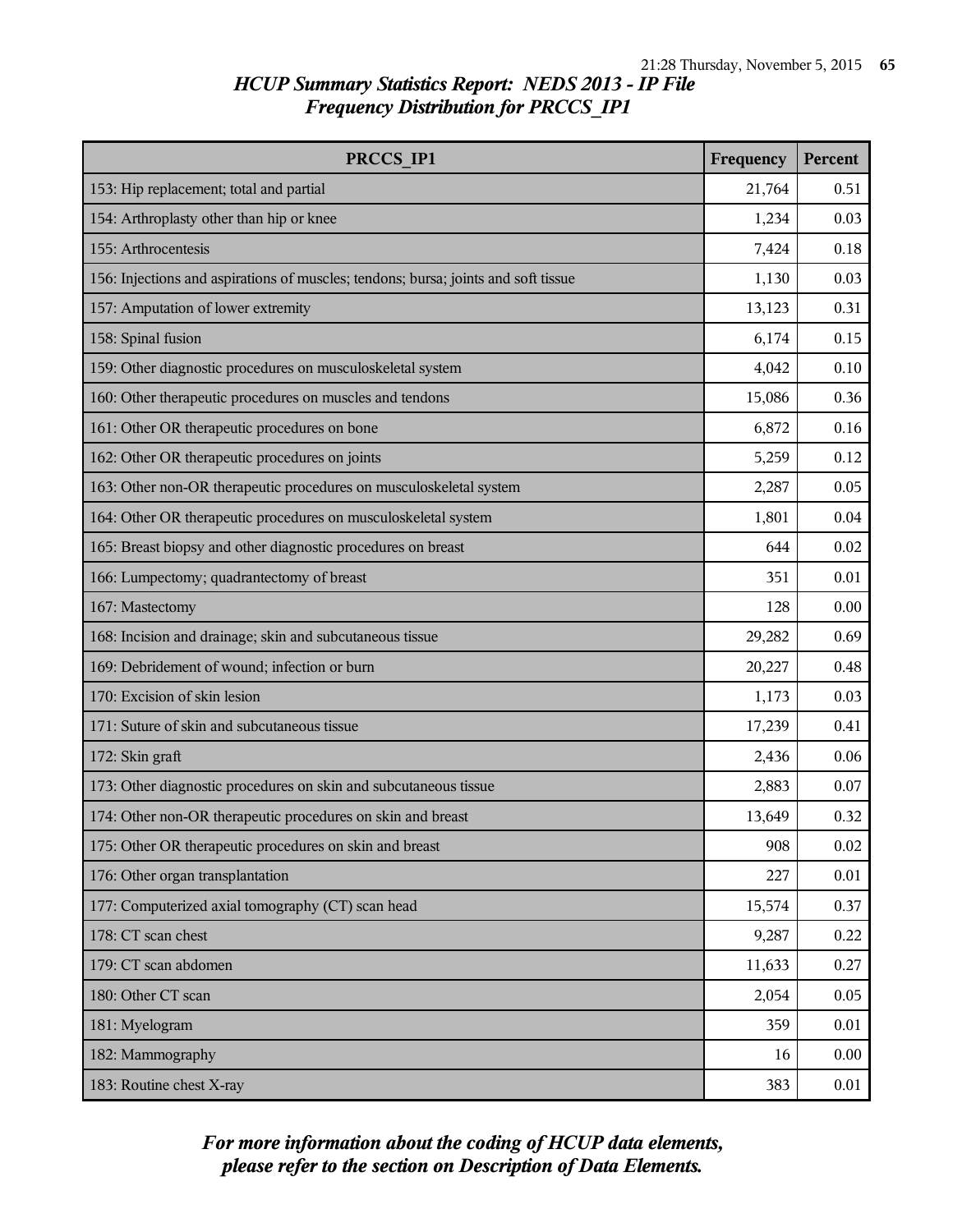| PRCCS IP1                                                           | Frequency | Percent |
|---------------------------------------------------------------------|-----------|---------|
| 184: Intraoperative cholangiogram                                   | 2,375     | 0.06    |
| 185: Upper gastrointestinal X-ray                                   | 259       | 0.01    |
| 186: Lower gastrointestinal X-ray                                   | 21        | 0.00    |
| 187: Intravenous pyelogram                                          | 121       | 0.00    |
| 188: Cerebral arteriogram                                           | 4,906     | 0.12    |
| 189: Contrast aortogram                                             | 1,228     | 0.03    |
| 190: Contrast arteriogram of femoral and lower extremity arteries   | 1,193     | 0.03    |
| 191: Arterio- or venogram (not heart and head)                      | 5,267     | 0.12    |
| 192: Diagnostic ultrasound of head and neck                         | 1,052     | 0.02    |
| 193: Diagnostic ultrasound of heart (echocardiogram)                | 53,542    | 1.26    |
| 194: Diagnostic ultrasound of gastrointestinal tract                | 404       | 0.01    |
| 195: Diagnostic ultrasound of urinary tract                         | 1,061     | 0.03    |
| 196: Diagnostic ultrasound of abdomen or retroperitoneum            | 2,264     | 0.05    |
| 197: Other diagnostic ultrasound                                    | 4,019     | 0.09    |
| 198: Magnetic resonance imaging                                     | 16,469    | 0.39    |
| 199: Electroencephalogram (EEG)                                     | 5,756     | 0.14    |
| 200: Nonoperative urinary system measurements                       | 341       | 0.01    |
| 201: Cardiac stress tests                                           | 5,104     | 0.12    |
| 202: Electrocardiogram                                              | 4,620     | 0.11    |
| 203: Electrographic cardiac monitoring                              | 7,571     | 0.18    |
| 204: Swan-Ganz catheterization for monitoring                       | 337       | 0.01    |
| 205: Arterial blood gases                                           | 2,353     | 0.06    |
| 206: Microscopic examination (bacterial smear; culture; toxicology) | 77        | 0.00    |
| 207: Radioisotope bone scan                                         | 201       | 0.00    |
| 208: Radioisotope pulmonary scan                                    | 879       | 0.02    |
| 209: Radioisotope scan and function studies                         | 2,538     | 0.06    |
| 210: Other radioisotope scan                                        | 225       | 0.01    |
| 211: Therapeutic radiology for cancer treatment                     | 3,285     | 0.08    |
| 212: Diagnostic physical therapy                                    | 1,011     | 0.02    |
| 213: Physical therapy exercises; manipulation; and other procedures | 3,603     | 0.09    |
| 214: Traction; splints; and other wound care                        | 5,704     | 0.13    |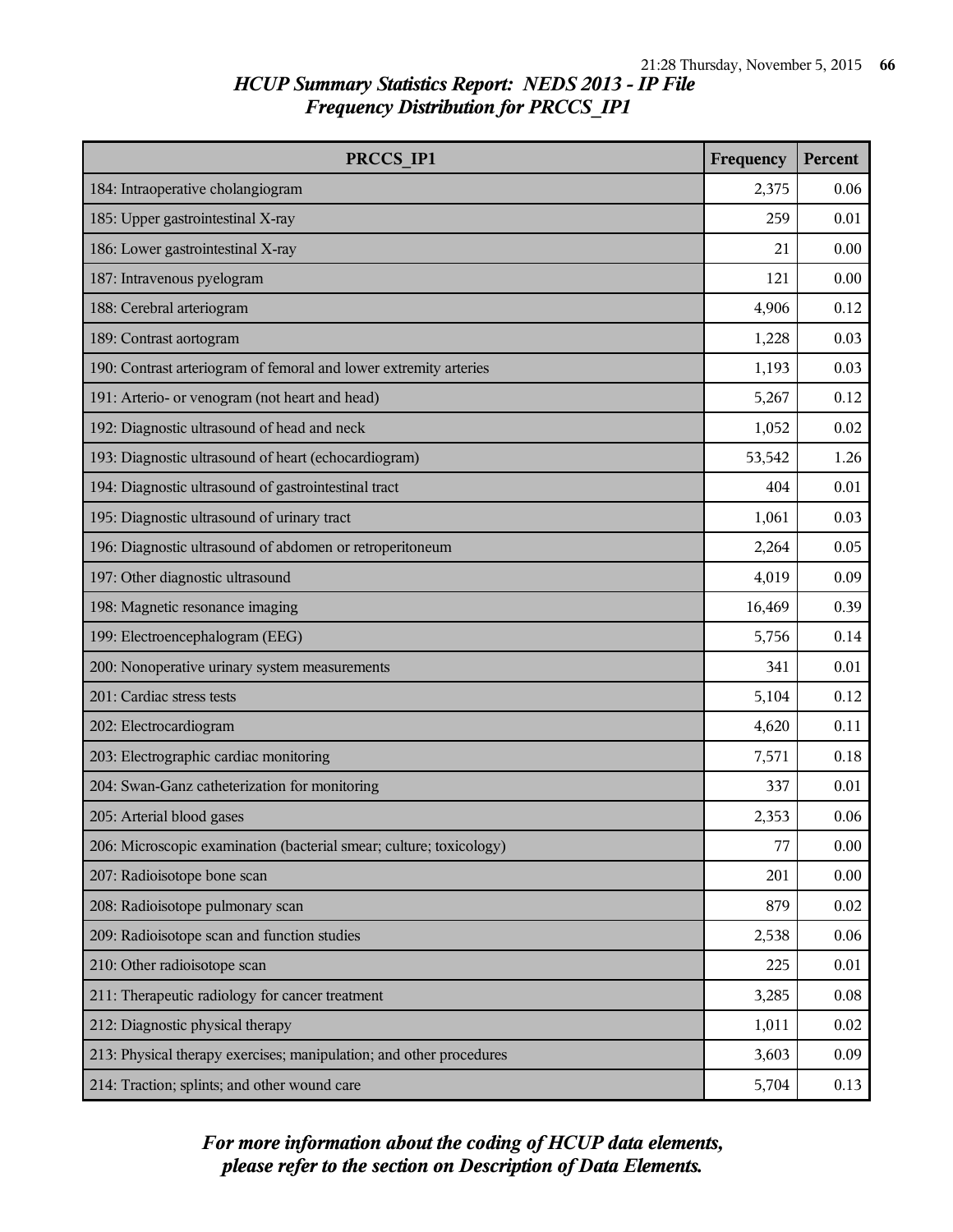| PRCCS IP1                                                              | Frequency | Percent |
|------------------------------------------------------------------------|-----------|---------|
| 215: Other physical therapy and rehabilitation                         | 2,298     | 0.05    |
| 216: Respiratory intubation and mechanical ventilation                 | 166,353   | 3.93    |
| 217: Other respiratory therapy                                         | 18,024    | 0.43    |
| 218: Psychological and psychiatric evaluation and therapy              | 13,335    | 0.31    |
| 219: Alcohol and drug rehabilitation/detoxification                    | 35,455    | 0.84    |
| 220: Ophthalmologic and otologic diagnosis and treatment               | 125       | 0.00    |
| 221: Nasogastric tube                                                  | 10,325    | 0.24    |
| 222: Blood transfusion                                                 | 140,127   | 3.31    |
| 223: Enteral and parenteral nutrition                                  | 11,992    | 0.28    |
| 224: Cancer chemotherapy                                               | 2,970     | 0.07    |
| 225: Conversion of cardiac rhythm                                      | 15,032    | 0.35    |
| 226: Other diagnostic radiology and related techniques                 | 10,712    | 0.25    |
| 227: Other diagnostic procedures (interview; evaluation; consultation) | 13,315    | 0.31    |
| 228: Prophylactic vaccinations and inoculations                        | 21,957    | 0.52    |
| 229: Nonoperative removal of foreign body                              | 1,806     | 0.04    |
| 230: Extracorporeal shock wave other than urinary                      | $\leq$ 10 | * **    |
| 231: Other therapeutic procedures                                      | 87,297    | 2.06    |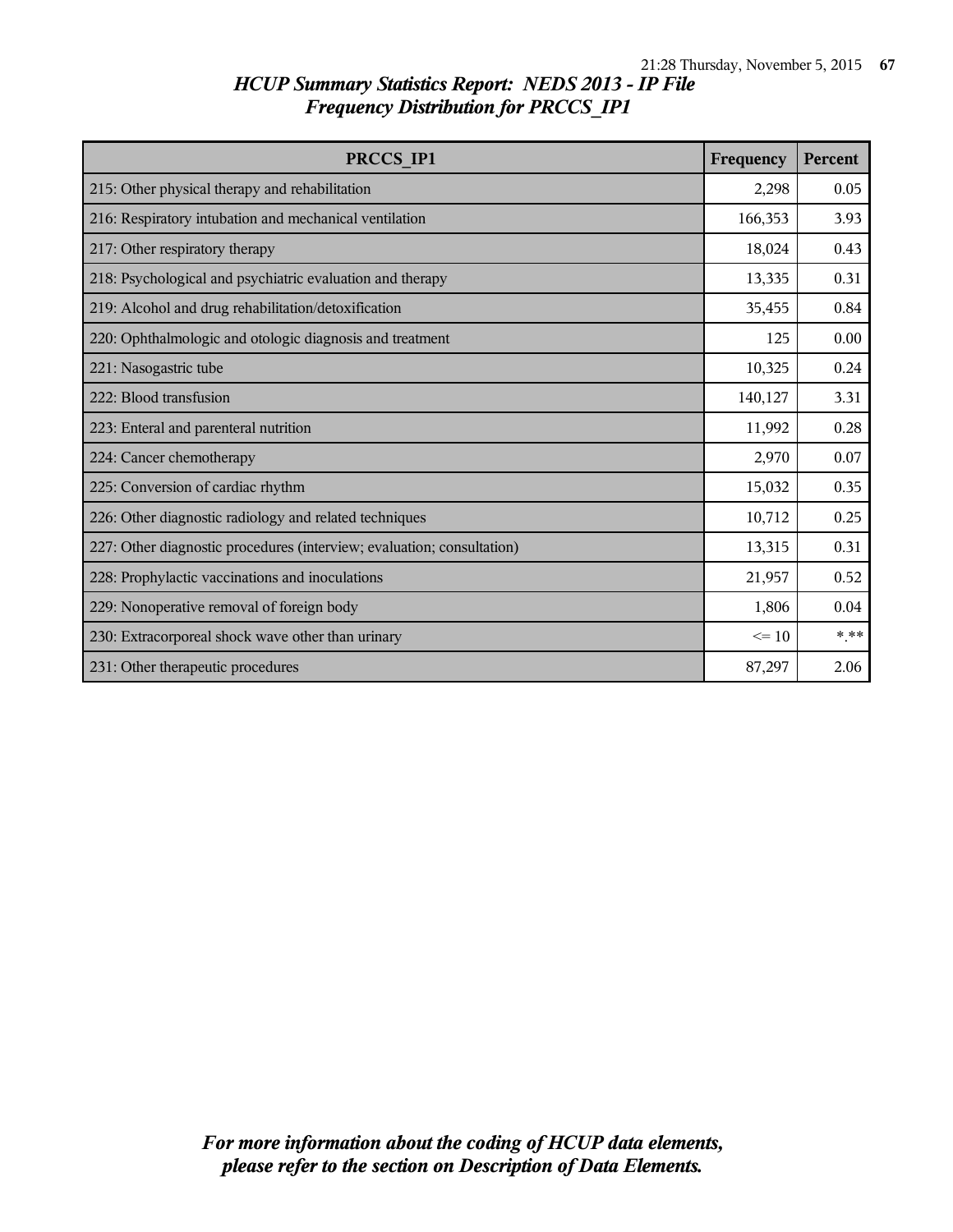| PR IP1                 | Frequency | Percent |
|------------------------|-----------|---------|
| <b>Blank</b>           | 2,048,975 | 48.35   |
| Valid PR               | 2,183,982 | 51.54   |
| Inconsistent PR (incn) | $\leq$ 10 | * **    |
| Invalid PR (invl)      | 4,464     | 0.11    |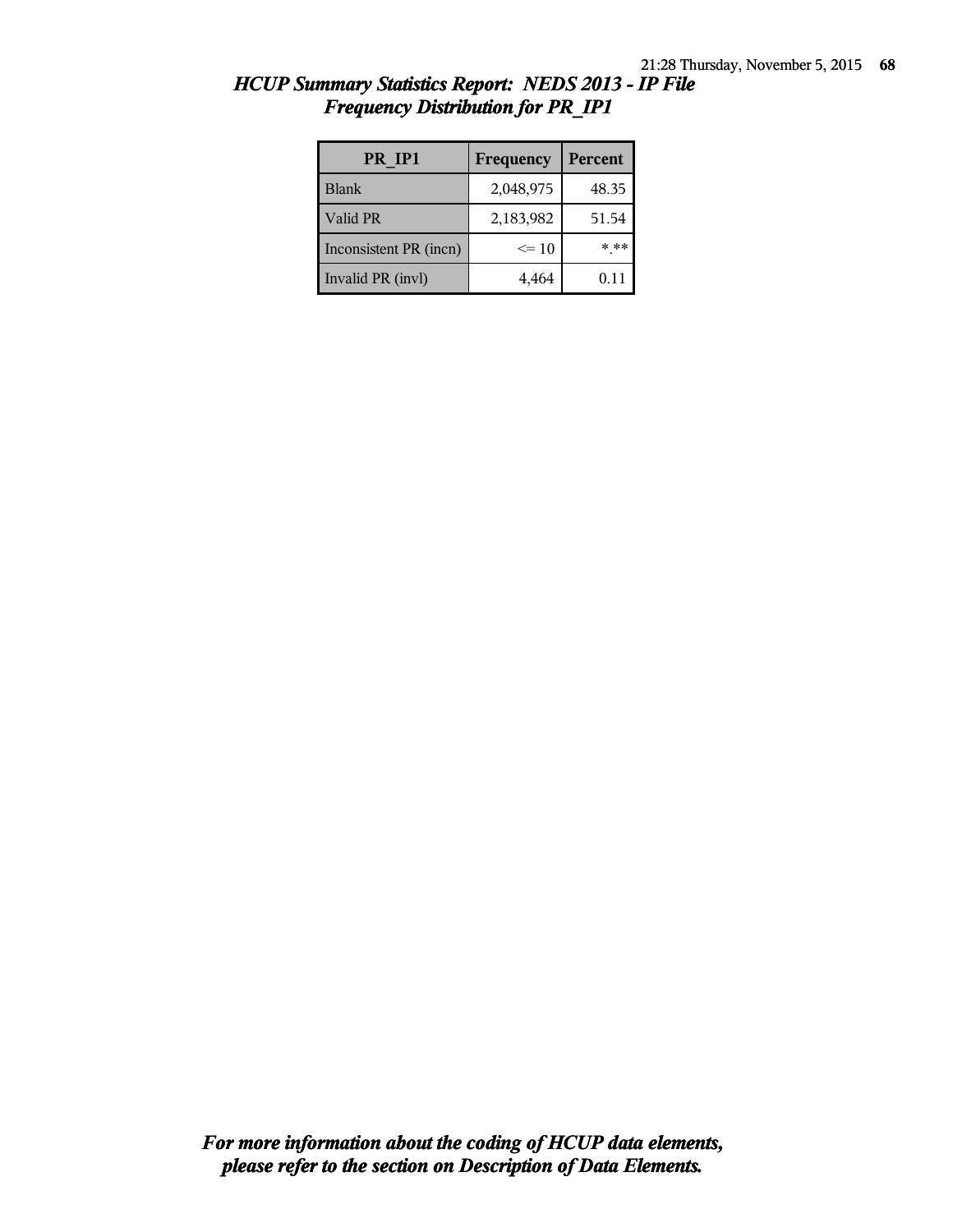| <b>TOTCHG IP</b>      | Frequency | <b>Percent</b> |
|-----------------------|-----------|----------------|
| $\therefore$ Missing  | 74,914    | 1.77           |
| .C: Inconsistent      | 117       | 0.00           |
| \$100-<br>\$1,000     | 1,174     | 0.03           |
| $$1,001-$<br>\$5,000  | 105,558   | 2.49           |
| \$5,001- \$10,000     | 471,714   | 11.13          |
| \$10,001- \$50,000    | 2,632,094 | 62.12          |
| \$50,001-\$100,000    | 625,720   | 14.77          |
| \$100,001-\$200,000   | 235,287   | 5.55           |
| \$200,001- \$300,000  | 51,771    | 1.22           |
| \$300,001-\$400,000   | 18,665    | 0.44           |
| \$400,001-\$500,000   | 8,349     | 0.20           |
| \$500,001-\$1,000,000 | 10,145    | 0.24           |
| Over \$1,000,000      | 1,914     | 0.05           |

| HCUP Summary Statistics Report: NEDS 2013 - IP File |  |
|-----------------------------------------------------|--|
| <b>Frequency Distribution for TOTCHG IP</b>         |  |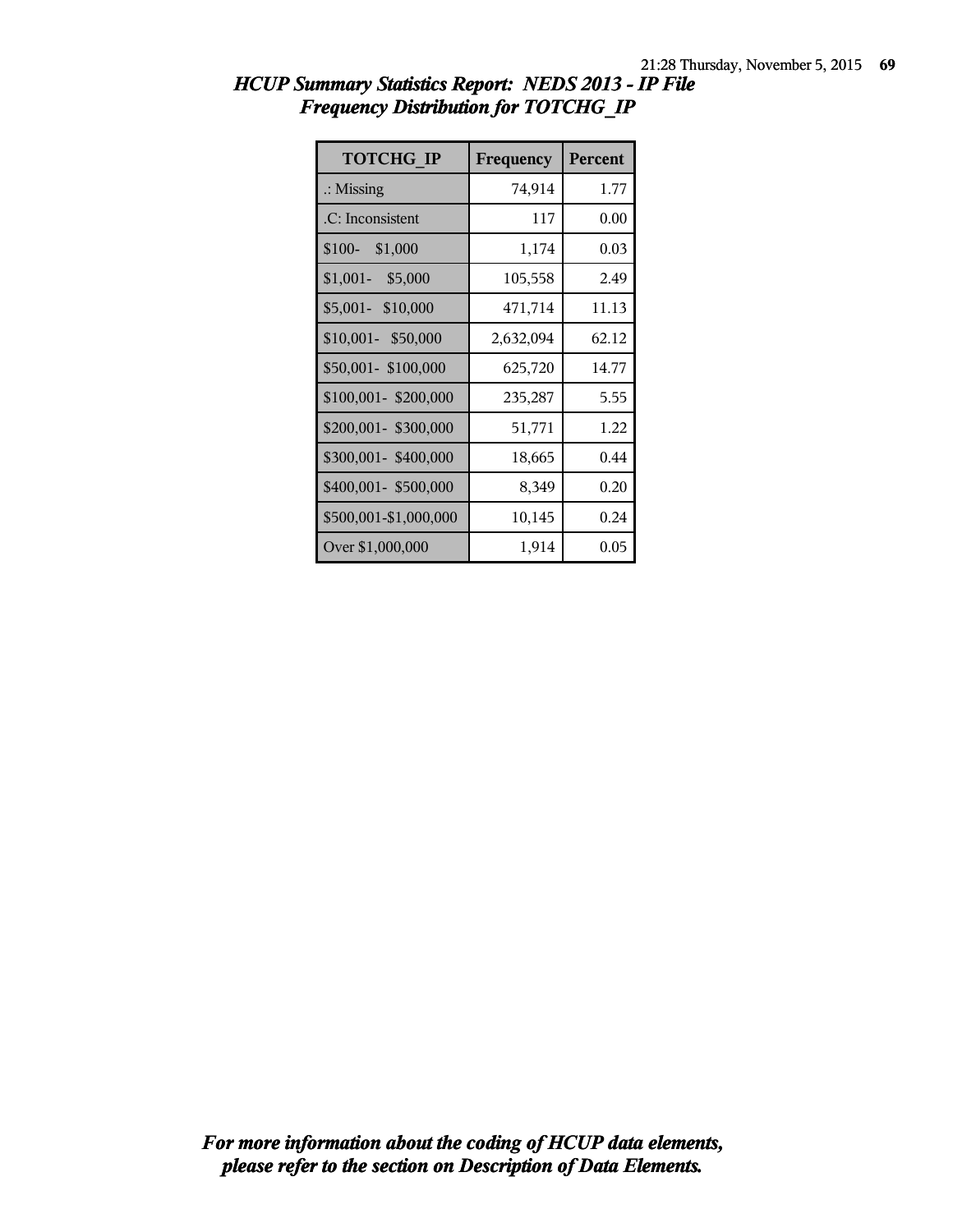#### *HCUP Summary Statistics Report: NEDS 2013 - IP File Univariates of Selected Continuous Data Elements*

| <b>Moments</b>         |            |                         |            |
|------------------------|------------|-------------------------|------------|
| N                      | 4237422    | <b>Sum Weights</b>      | 4237422    |
| Mean                   | 4.54423997 | <b>Sum Observations</b> | 19255862.4 |
| <b>Std Deviation</b>   | 1.20340349 | <b>Variance</b>         | 1.44817996 |
| <b>Skewness</b>        | 2.51855284 | <b>Kurtosis</b>         | 25.1380946 |
| <b>Uncorrected SS</b>  | 93639808   | <b>Corrected SS</b>     | 6136548.18 |
| <b>Coeff Variation</b> | 26.4819529 | <b>Std Error Mean</b>   | 0.0005846  |

#### *Variable: DISCWT (Weight to ED Visits in AHA universe)*

| <b>Basic Statistical Measures</b> |          |                            |          |
|-----------------------------------|----------|----------------------------|----------|
| Location                          |          | <b>Variability</b>         |          |
| <b>Mean</b>                       | 4.544240 | <b>Std Deviation</b>       | 1.20340  |
| <b>Median</b>                     | 4.556362 | <b>Variance</b>            | 1.44818  |
| Mode                              | 2.592111 | Range                      | 16.91438 |
|                                   |          | <b>Interquartile Range</b> | 1.11958  |

| Tests for Location: Mu0=0 |                  |          |                |         |
|---------------------------|------------------|----------|----------------|---------|
| <b>Test</b>               | <b>Statistic</b> |          | p Value        |         |
| Student's t               |                  | 7773.218 | Pr> t          | < 0.001 |
| <b>Sign</b>               | M                | 2118711  | $P_r \geq  M $ | < 0.001 |
| <b>Signed Rank</b>        | S                | 4.489E12 | $Pr \geq  S $  | < 0001  |

| <b>Quantiles (Definition 5)</b> |          |  |
|---------------------------------|----------|--|
| Level<br>Quantile               |          |  |
| $100\%$ Max                     | 18.97167 |  |
| 99%                             | 8.06166  |  |
| 95%                             | 6.41217  |  |
| 90%                             | 5.81026  |  |
| 75% Q3                          | 4.95696  |  |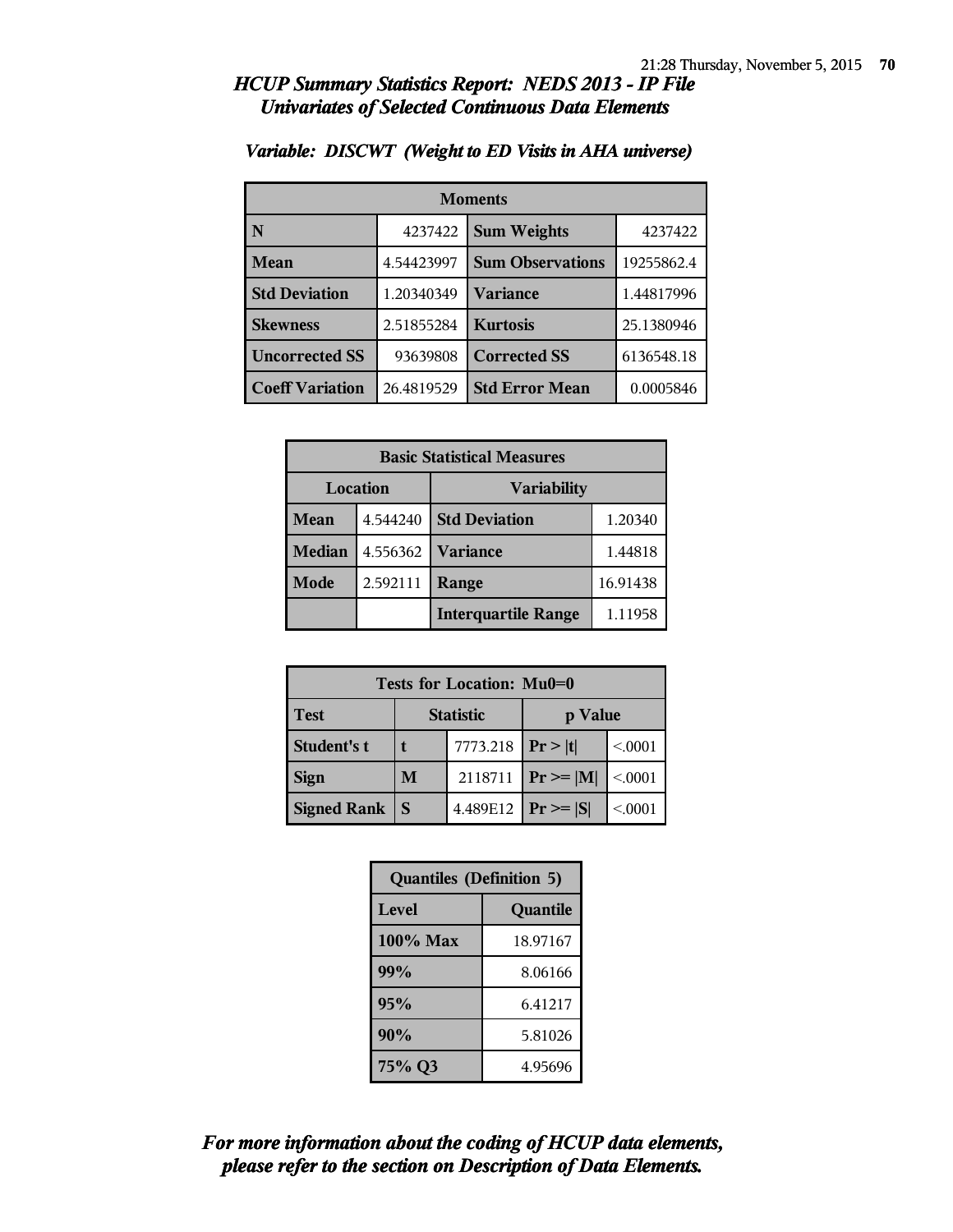#### *HCUP Summary Statistics Report: NEDS 2013 - IP File Univariates of Selected Continuous Data Elements*

| <b>Quantiles (Definition 5)</b> |          |  |
|---------------------------------|----------|--|
| Level                           | Quantile |  |
| 50% Median                      | 4.55636  |  |
| 25% Q1                          | 3.83738  |  |
| 10%                             | 3.04833  |  |
| 5%                              | 2.59211  |  |
| $1\%$                           | 2.58852  |  |
| $0\%$ Min                       | 2.05730  |  |

*Variable: DISCWT (Weight to ED Visits in AHA universe)*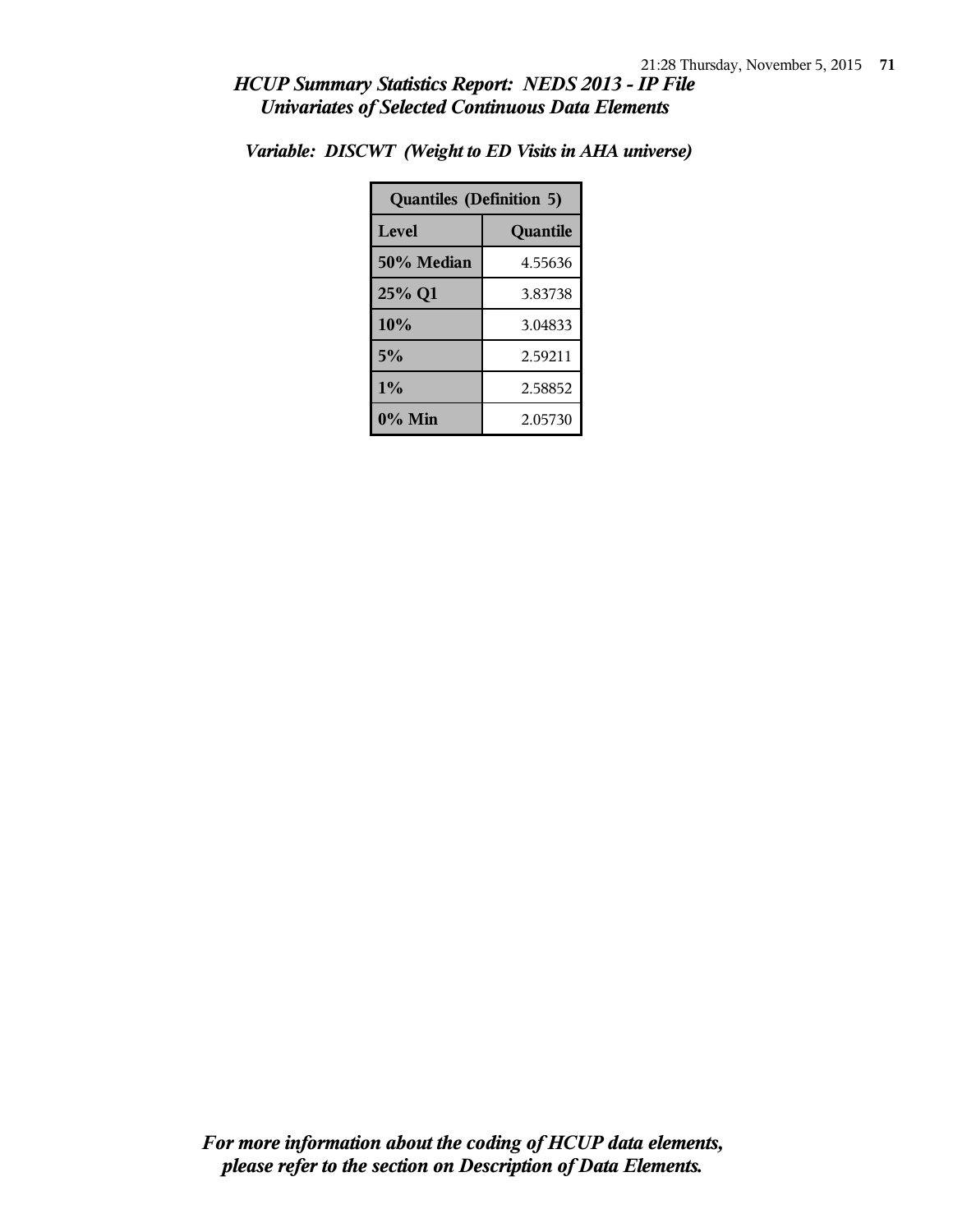### *HCUP Summary Statistics Report: NEDS 2013 - IP File Univariates of Selected Continuous Data Elements*

| <b>Moments</b>         |            |                         |            |  |
|------------------------|------------|-------------------------|------------|--|
|                        | 4237363    | <b>Sum Weights</b>      | 4237363    |  |
| Mean                   | 4.78918304 | <b>Sum Observations</b> | 20293507   |  |
| <b>Std Deviation</b>   | 5.8507683  | <b>Variance</b>         | 34.2314897 |  |
| <b>Skewness</b>        | 9.16269937 | <b>Kurtosis</b>         | 231.128188 |  |
| <b>Uncorrected SS</b>  | 242240533  | <b>Corrected SS</b>     | 145051214  |  |
| <b>Coeff Variation</b> | 122.166312 | <b>Std Error Mean</b>   | 0.00284227 |  |

# *Variable: LOS\_IP (Length of stay (cleaned) from IP)*

| <b>Basic Statistical Measures</b> |          |                            |           |
|-----------------------------------|----------|----------------------------|-----------|
| Location                          |          | <b>Variability</b>         |           |
| Mean                              | 4.789183 | <b>Std Deviation</b>       | 5.85077   |
| <b>Median</b>                     | 3.000000 | Variance                   | 34.23149  |
| Mode                              | 2.000000 | Range                      | 365.00000 |
|                                   |          | <b>Interquartile Range</b> | 4.00000   |

| Tests for Location: Mu0=0 |                  |                       |                       |         |
|---------------------------|------------------|-----------------------|-----------------------|---------|
| <b>Test</b>               | <b>Statistic</b> |                       | p Value               |         |
| Student's t               |                  | 1684.986   $Pr >  t $ |                       | < 0.001 |
| <b>Sign</b>               | M                | 2061585               | $ Pr \ge =  M $       | < 0.001 |
| <b>Signed Rank</b>        |                  |                       | 4.25E12 $ Pr \ge  S $ | < 0.001 |

| <b>Quantiles (Definition 5)</b> |          |  |
|---------------------------------|----------|--|
| Level                           | Quantile |  |
| 100% Max                        | 365      |  |
| 99%                             | 26       |  |
| 95%                             | 13       |  |
| 90%                             | 10       |  |
| 75% Q3                          | 6        |  |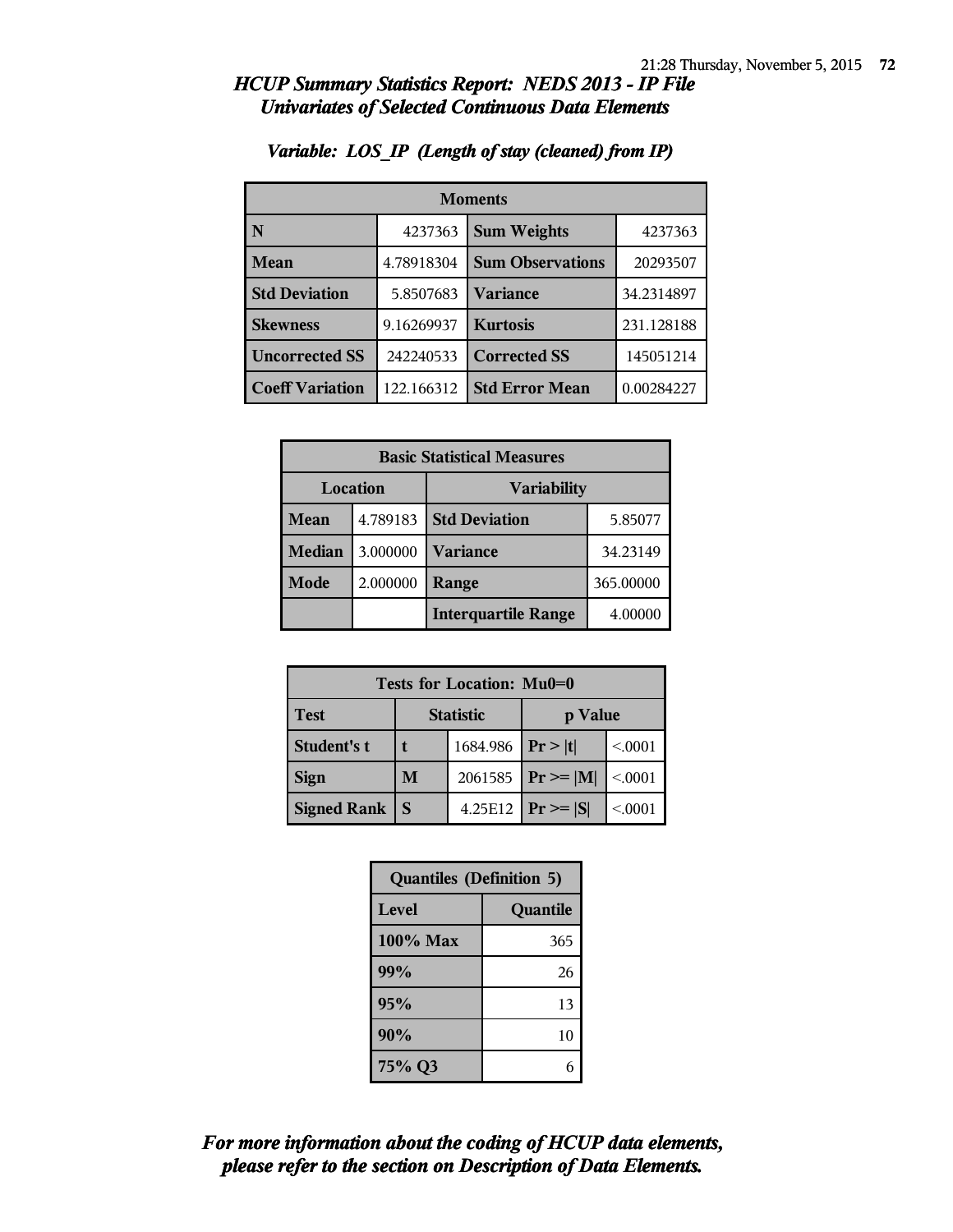## *HCUP Summary Statistics Report: NEDS 2013 - IP File Univariates of Selected Continuous Data Elements*

| <b>Quantiles (Definition 5)</b> |          |  |
|---------------------------------|----------|--|
| Level                           | Quantile |  |
| 50% Median                      | 3        |  |
| 25% Q1                          | 2        |  |
| 10%                             | 1        |  |
| 5%                              | 1        |  |
| 1%                              | 0        |  |
| $0\%$ Min                       |          |  |

*Variable: LOS\_IP (Length of stay (cleaned) from IP)*

| <b>Missing Values</b>          |       |                   |                       |
|--------------------------------|-------|-------------------|-----------------------|
|                                |       | <b>Percent Of</b> |                       |
| <b>Missing</b><br><b>Value</b> | Count | All Obs           | <b>Missing</b><br>Obs |
| А                              |       | 0.00              | 1.69                  |
| C                              | 58    | 0.00              | 98.31                 |
| Total                          | 59    | 0.00              | 100.00                |

*please refer to the section on Description of Data Elements. For more information about the coding of HCUP data elements,*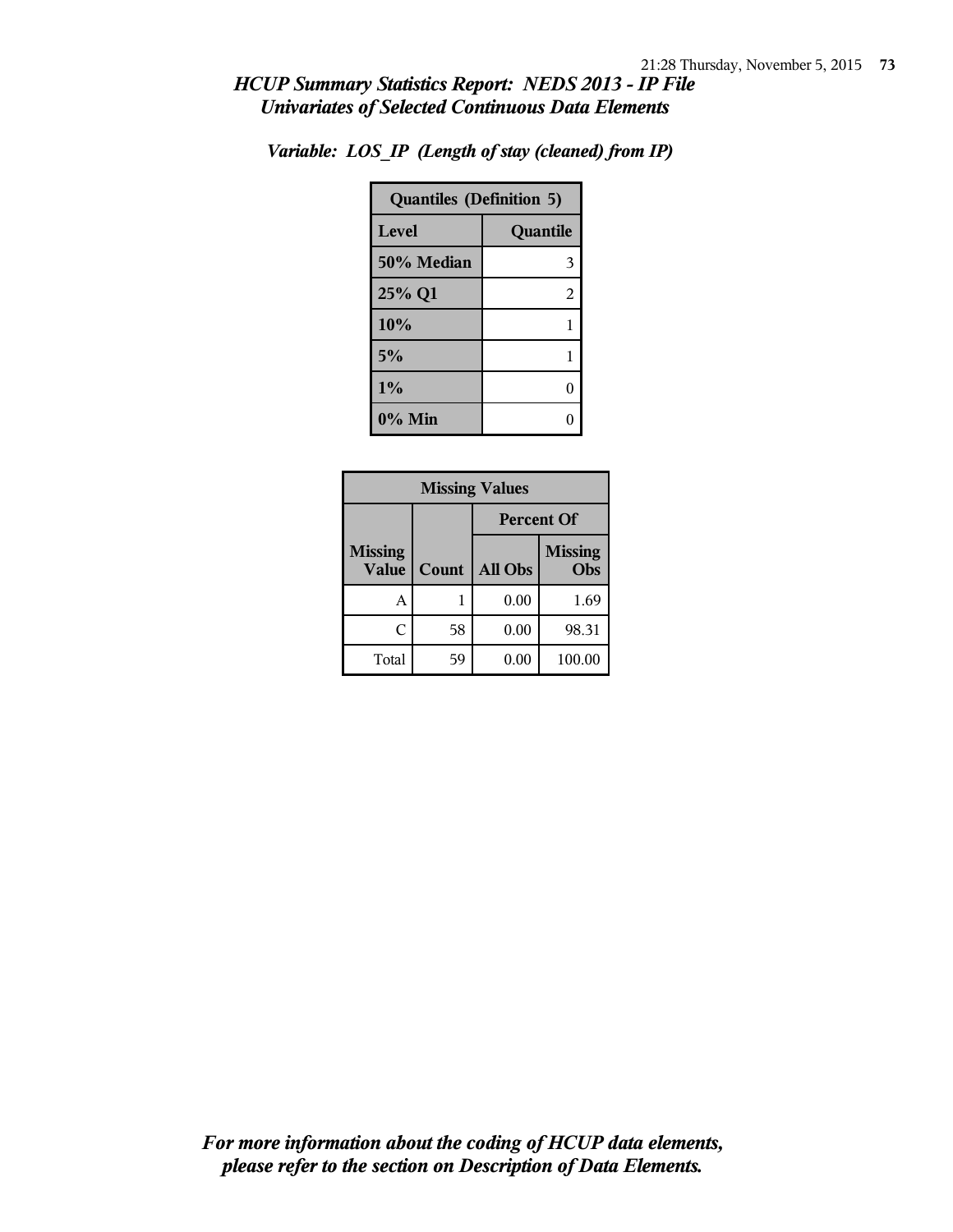### *HCUP Summary Statistics Report: NEDS 2013 - IP File Univariates of Selected Continuous Data Elements*

| <b>Moments</b>         |            |                         |            |
|------------------------|------------|-------------------------|------------|
| N                      | 4162391    | <b>Sum Weights</b>      | 4162391    |
| Mean                   | 42310.932  | <b>Sum Observations</b> | 1.76115E11 |
| <b>Std Deviation</b>   | 65871.1971 | Variance                | 4339014611 |
| <b>Skewness</b>        | 10.7888046 | <b>Kurtosis</b>         | 285.244097 |
| <b>Uncorrected SS</b>  | 2.55122E16 | <b>Corrected SS</b>     | 1.80607E16 |
| <b>Coeff Variation</b> | 155.683635 | <b>Std Error Mean</b>   | 32.2867343 |

## *Variable: TOTCHG\_IP (Total charge for ED and inpatient services)*

| <b>Basic Statistical Measures</b> |          |                            |            |  |
|-----------------------------------|----------|----------------------------|------------|--|
| Location                          |          | <b>Variability</b>         |            |  |
| Mean                              | 42310.93 | <b>Std Deviation</b>       | 65871      |  |
| <b>Median</b>                     | 24972.00 | <b>Variance</b>            | 4339014611 |  |
| Mode                              | 485.00   | Range                      | 4929014    |  |
|                                   |          | <b>Interquartile Range</b> | 32740      |  |

| Tests for Location: Mu0=0 |                  |                    |                               |         |  |
|---------------------------|------------------|--------------------|-------------------------------|---------|--|
| <b>Test</b>               | <b>Statistic</b> |                    | p Value                       |         |  |
| Student's t               |                  | 1310.474 $ Pr> t $ |                               | < 0.001 |  |
| <b>Sign</b>               | M                | 2081196            | $\mathbf{Pr} \geq \mathbf{M}$ | < .0001 |  |
| <b>Signed Rank</b>        | S                | 4.331E12           | $Pr \geq  S $                 | < .0001 |  |

| <b>Quantiles (Definition 5)</b> |          |  |
|---------------------------------|----------|--|
| Level                           | Quantile |  |
| 100% Max                        | 4929114  |  |
| 99%                             | 291205   |  |
| 95%                             | 128973   |  |
| 90%                             | 86460    |  |
| 75% Q3                          | 46748    |  |

# *please refer to the section on Description of Data Elements. For more information about the coding of HCUP data elements,*